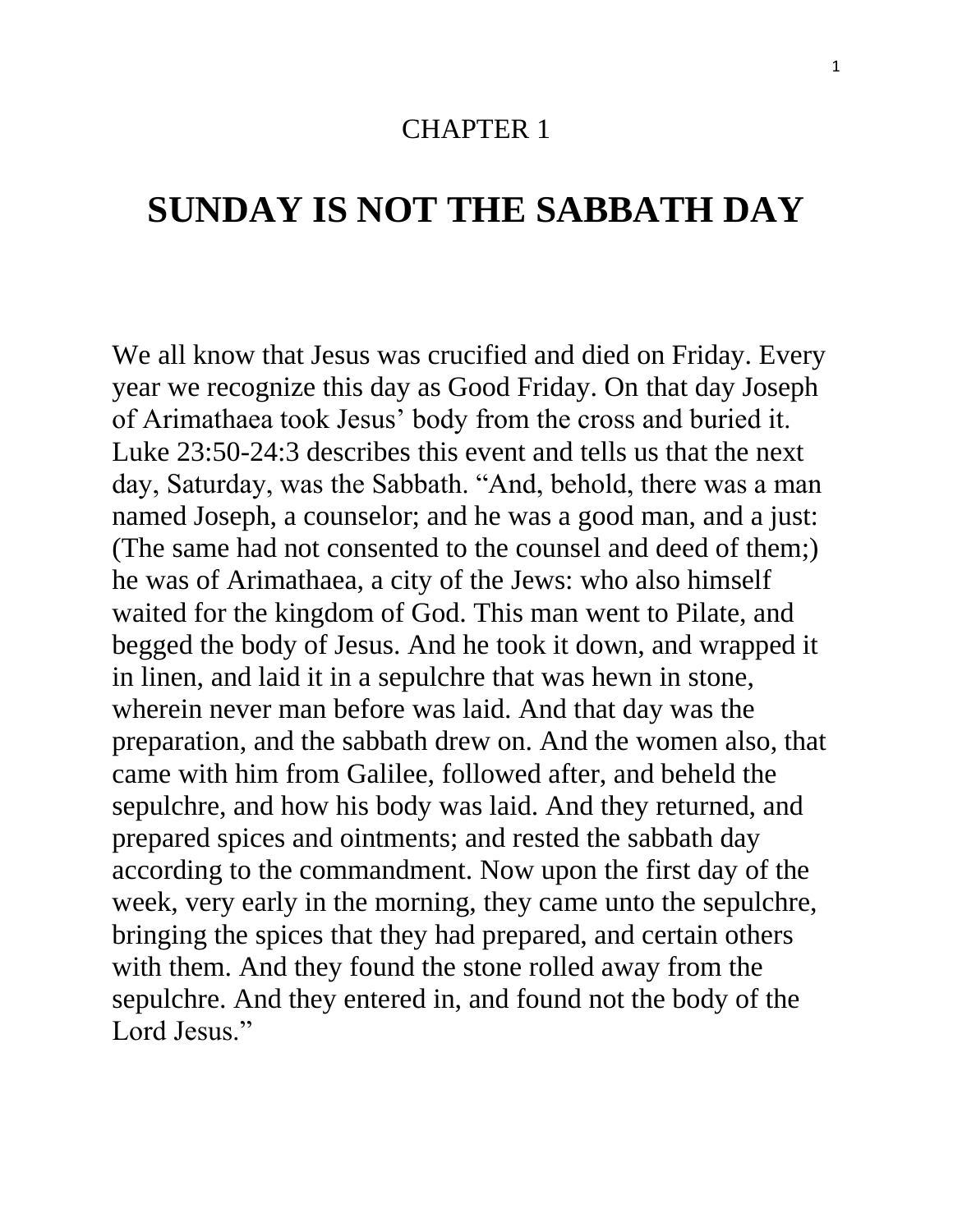So Jesus died on Good Friday, rested in the tomb during the following day, Saturday, which was the Sabbath, and then rose early on Sunday morning, the day we call Easter Sunday.

Today nearly the entire Christian world goes to church and worships on Sunday. Why is this? When was the day of worship changed from the Sabbath, which we just saw is Saturday, to Sunday?

We go to church on a specific day of the week because of the Sabbath commandment. The Ten Commandments can be found in Exodus 20:3-17. In the Sabbath commandment God has not only given us a command to keep the Sabbath day holy but has also told us how to keep it holy.

This commandment is found in Exodus 20:8-11: "Remember the sabbath day, to keep it holy. Six days you shall labor, and do all your work: But the seventh day is the sabbath of the Lord your God: in it you shall not do any work, you, nor your son, nor your daughter, your manservant, nor your maidservant, nor your cattle, nor the stranger that is within your gates: For in six days the Lord made heaven and earth, the sea, and all that is in them, and rested the seventh day: wherefore the Lord blessed the sabbath day, and hallowed it."

This commandment tells us that God's Sabbath day is the seventh day of the week. God's holy Sabbath day is Saturday. Sunday is the first day of the week.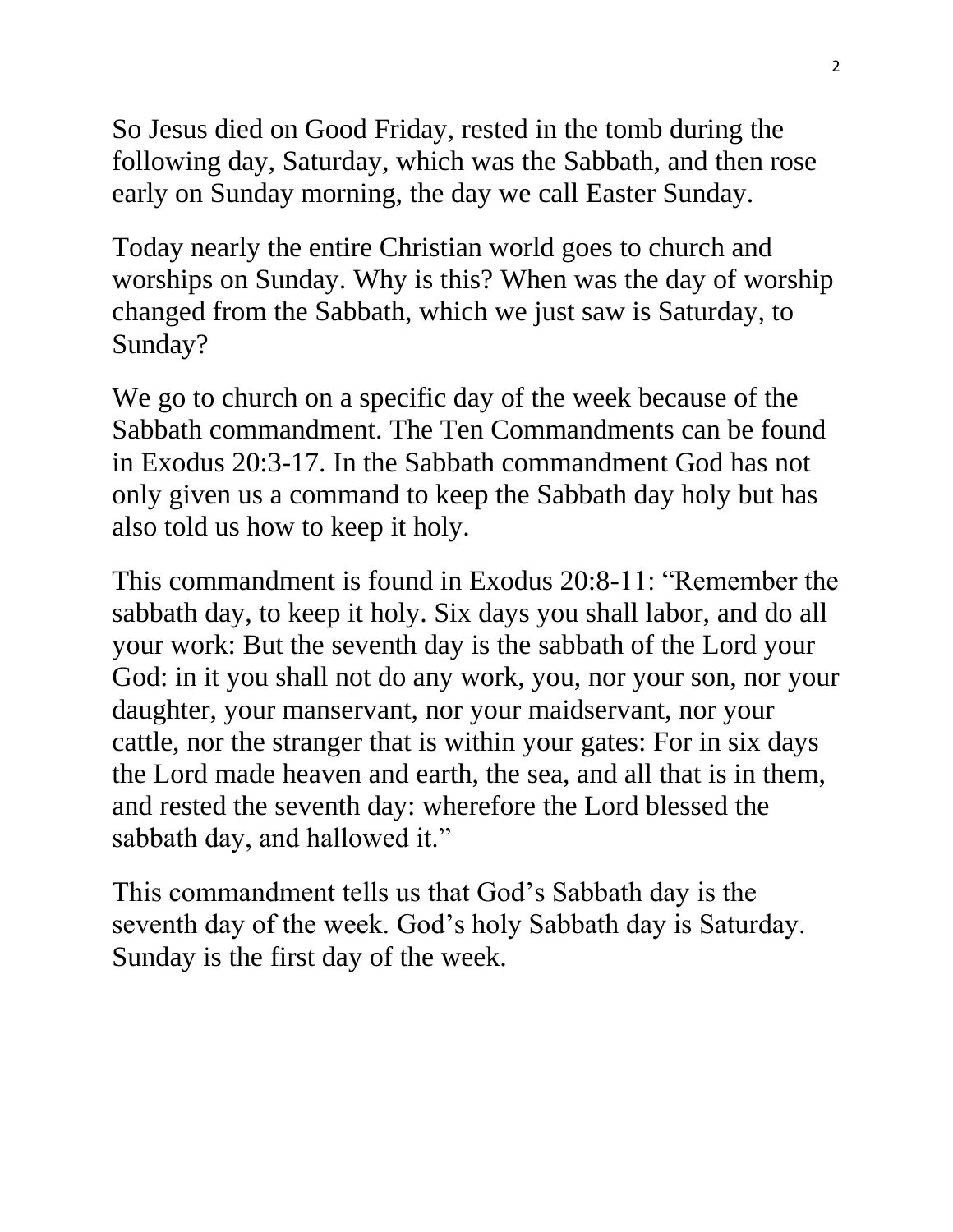| 1996   |                                                            | <b>APRIL</b>   |             |            | 1996           |                |
|--------|------------------------------------------------------------|----------------|-------------|------------|----------------|----------------|
|        | <b>SUN MON TUE WED</b>                                     |                |             | <b>THU</b> | <b>FRI</b>     | <b>SAT</b>     |
|        |                                                            | $\overline{2}$ | 3           |            | Good<br>Friday | 6<br>Sabbath   |
| Easter | 8                                                          | 9              | 10          | <b>11</b>  | 12             | 13<br>Sabbath  |
| 14     |                                                            |                | 15 16 17 18 |            | 19             | -20<br>Sabbath |
|        | 21 22 23 24 25                                             |                |             |            | 26             | 27<br>Sabbath  |
|        | 28 29 30                                                   |                |             |            |                |                |
|        | 1st 2nd 3rd 4th 5th 6th 7th<br>day day day day day day day |                |             |            |                |                |

Before we look at the actual circumstances behind the change of the day of worship, let us look at one of the reasons given for Sunday sacredness.

Many claim that since we are living in New Testament times the Old Testament no longer applies to us. There was no New Testament in existence when Second Timothy 3:16 was written: "All scripture is given by inspiration of God, and is profitable for doctrine, for reproof, for correction, for instruction in righteousness." This verse specifically refers to the Old Testament, and it tells us that the Old Testament is just as much in force today as when it was written.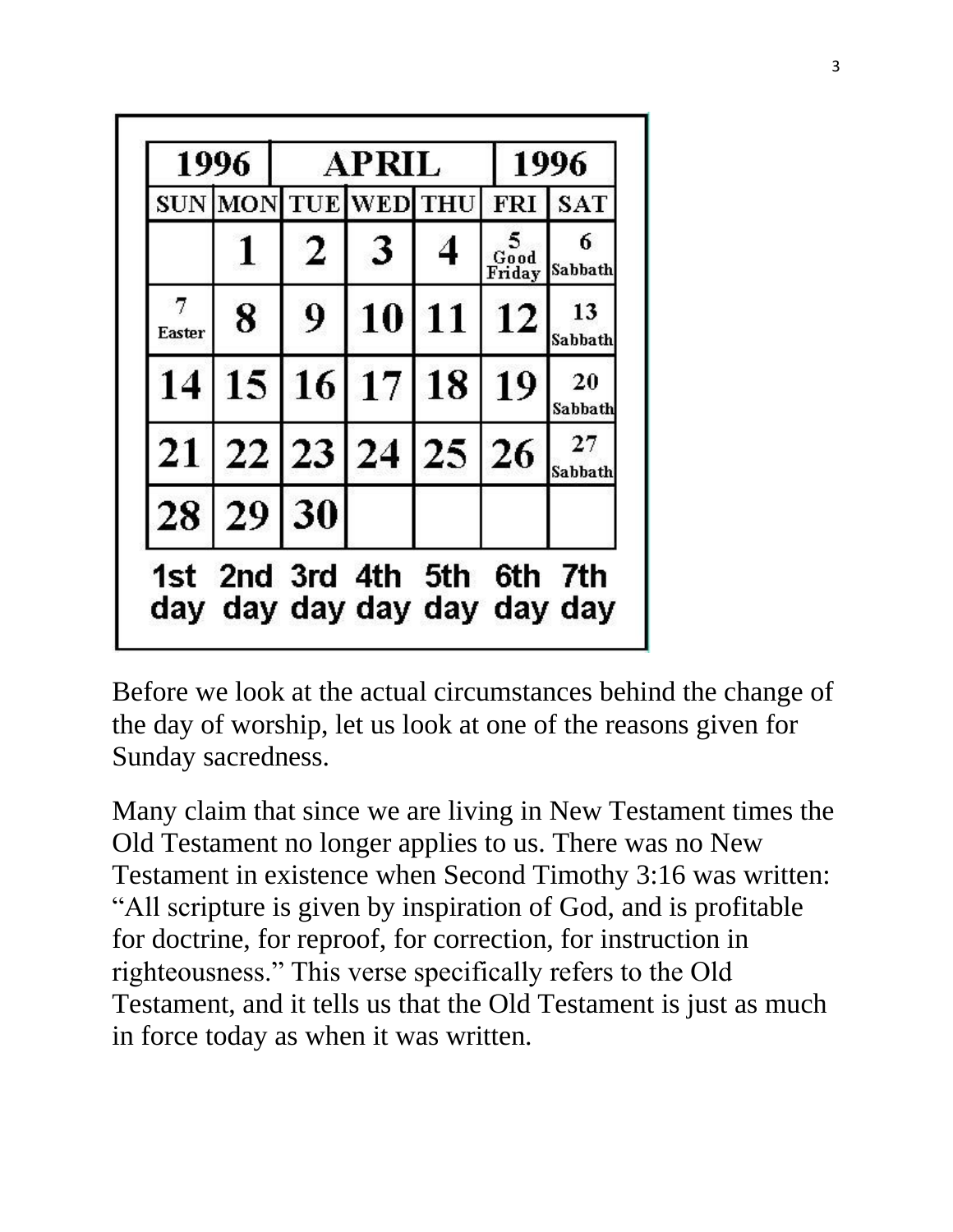Since the Sabbath commandment has been changed, can we find a Bible text that would document this change? As we search the Scriptures we run across Psalms 111:7-9. "The works of his hands are verity and judgment; all his commandments are sure. They stand fast for ever and ever, and are done in truth and uprightness. He sent redemption to his people: he has commanded his covenant for ever: holy and reverend is his name"

These verses seem to indicate that the Sabbath commandment should not have been changed. In fact, these verses tell us that all of the commandments will be in effect forever. As we continue our search we find Isaiah 66:22,23. These verses tell us that those who are saved from the earth will be keeping the Sabbath day, Saturday, holy throughout eternity, in the New Earth, which God has not yet created. "For as the new heavens and the new earth, which I will make, shall remain before me, says the Lord, so shall your seed and your name remain. And it shall come to pass, that from one new moon to another, and from one sabbath to another, shall all flesh come to worship before me, says the Lord."

Don't get discouraged about finding the verse that talks about a change in the Sabbath. It is definitely in the Bible, and we will read it shortly.

Our search further takes us to Revelation 11:19, which seems to indicate that the Ten Commandments are preserved in heaven for all eternity. "And the temple of God was opened in heaven, and there was seen in his temple the ark of his testament." Do you suppose that the Sabbath commandment has been deleted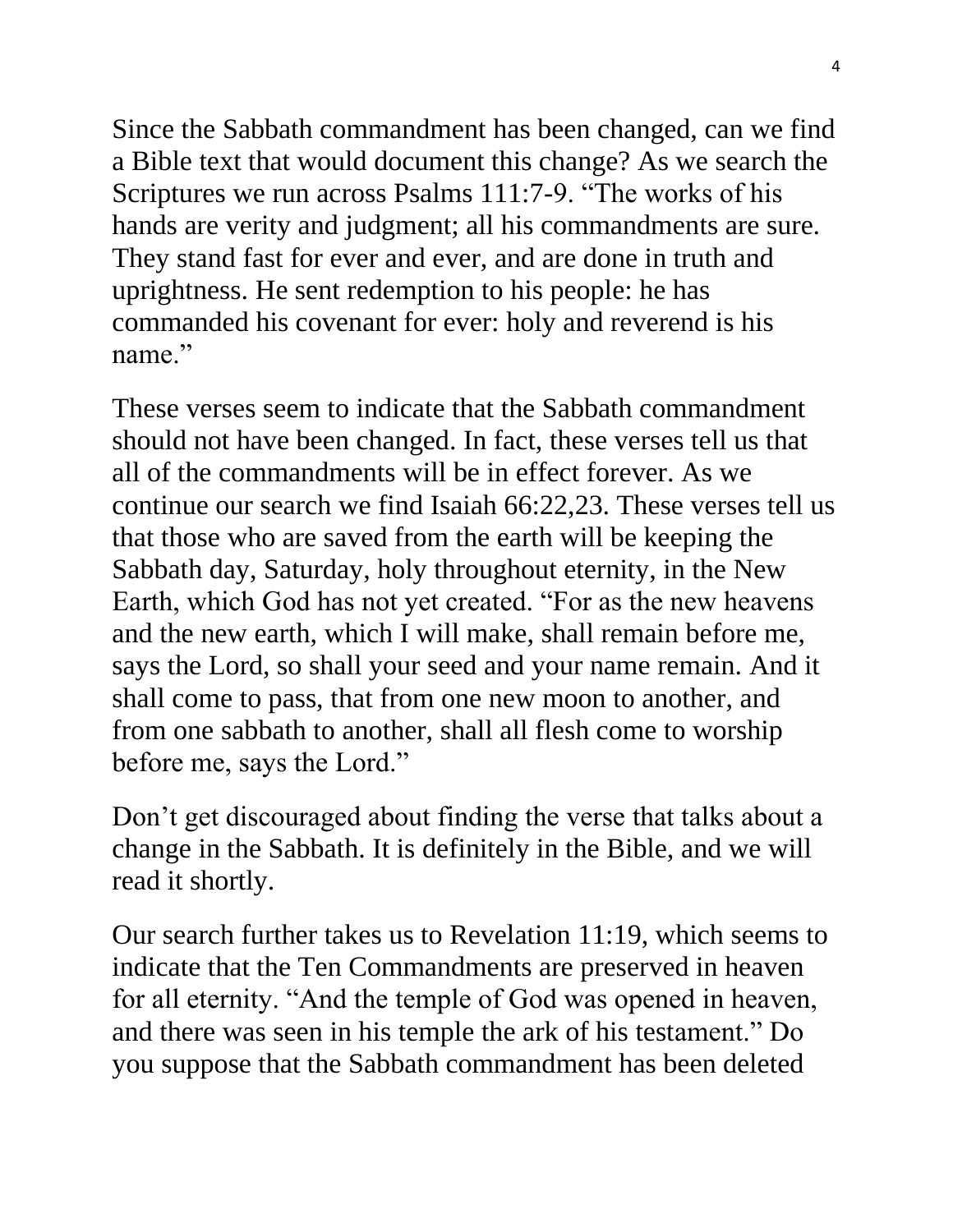from the Ten Commandments in the Ark of the Covenant in heaven?

As we search the scriptures for the verse that indicates that the Sabbath has been changed to Sunday, perhaps we can gain more insight into this change by considering what Jesus did when He was on earth. Luke 4:16 tells us that Jesus always kept the Sabbath day holy. "And he came to Nazareth, where he had been brought up: and, as his custom was, he went into the synagogue on the sabbath day, and stood up to read." Jesus had a custom of keeping the Sabbath day holy.

Of course, we all know that Jesus was our example as First Peter 2:21 says, "For this you were called: because Christ also suffered for us, leaving us an example, that you should follow his steps:" Since Jesus always kept the Sabbath day holy should we also keep the Sabbath day holy?

Let us now go to that verse that tells us about a change in the day to be kept holy. The verse is Daniel 7:25. "And he shall speak great words against the most High, and shall wear out the saints of the most High, and think to change times and laws: and they shall be given into his hand until a time and times and the dividing of time." Here we see that someone would attempt to change God's times and God's laws. This verse in the Catholic Douay translation says ". . . he shall think himself able to change times and laws."

Who is it that attempted to change God's times and God's laws? Notice that whoever it was also persecuted and killed God's people — he "wore out the saints of the most High."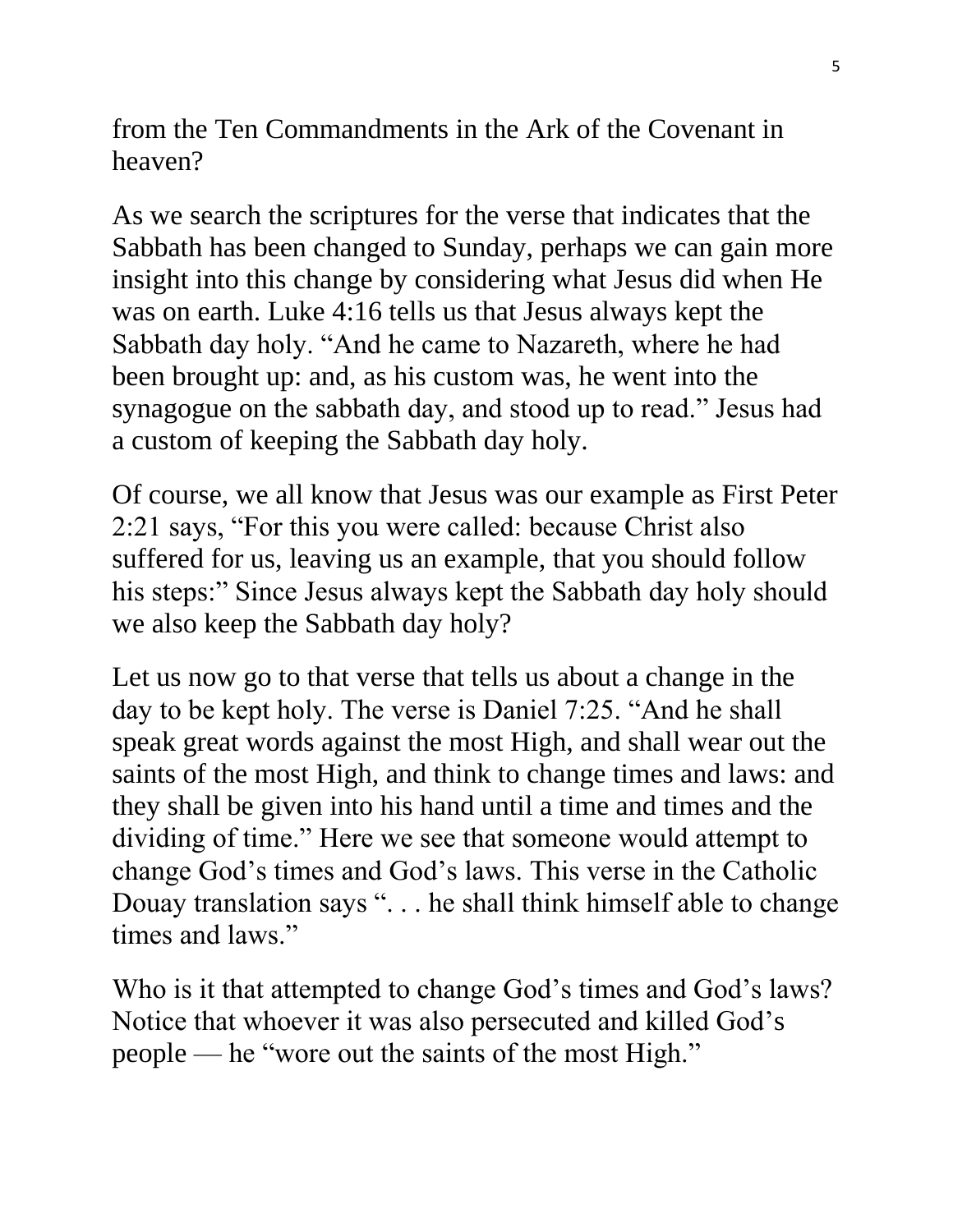As further evidence that Saturday is God's holy Sabbath day, let us ask the people who tried to change the day of worship which day is the Sabbath:

Question: Which is the Sabbath day?

Answer: Saturday is the Sabbath day.

Question: Why do we observe Sunday instead of Saturday?

Answer: We observe Sunday instead of Saturday because the Catholic Church transferred the solemnity from Saturday to Sunday. — Peter Geiermann, The Convert's Catechism of Catholic Doctrine(1957 ed.), p. 50.

The Catholic Church for over one thousand years before the existence of a protestant, by virtue of her divine mission, changed the day from Saturday to Sunday. — Catholic Mirror, official organ of Cardinal Gibbons, Sept. 23, 1893.

The observance of Sunday by the protestants is an homage they pay in spite of themselves to the authority of the [Catholic] Church. — Mgr. Louis Segur, Plain Talk About the Protestantism of Today, Boston: Patrick Donahoe, 1868, page 225.

The Catholics have changed God's law extensively. They deleted the second commandment so as to allow their practice of bowing down and worshiping their images. They gutted the Sabbath commandment, which is their third commandment, removing all the instruction that God gave as to how to keep the Sabbath day holy. They also removed the instruction that God's Sabbath is the seventh day of the week. In order still to have ten commandments after removing the second, they divided the tenth and made it their ninth and tenth.

By their own admission, in their own publications, which we have just read, the Catholic Church changed the day of worship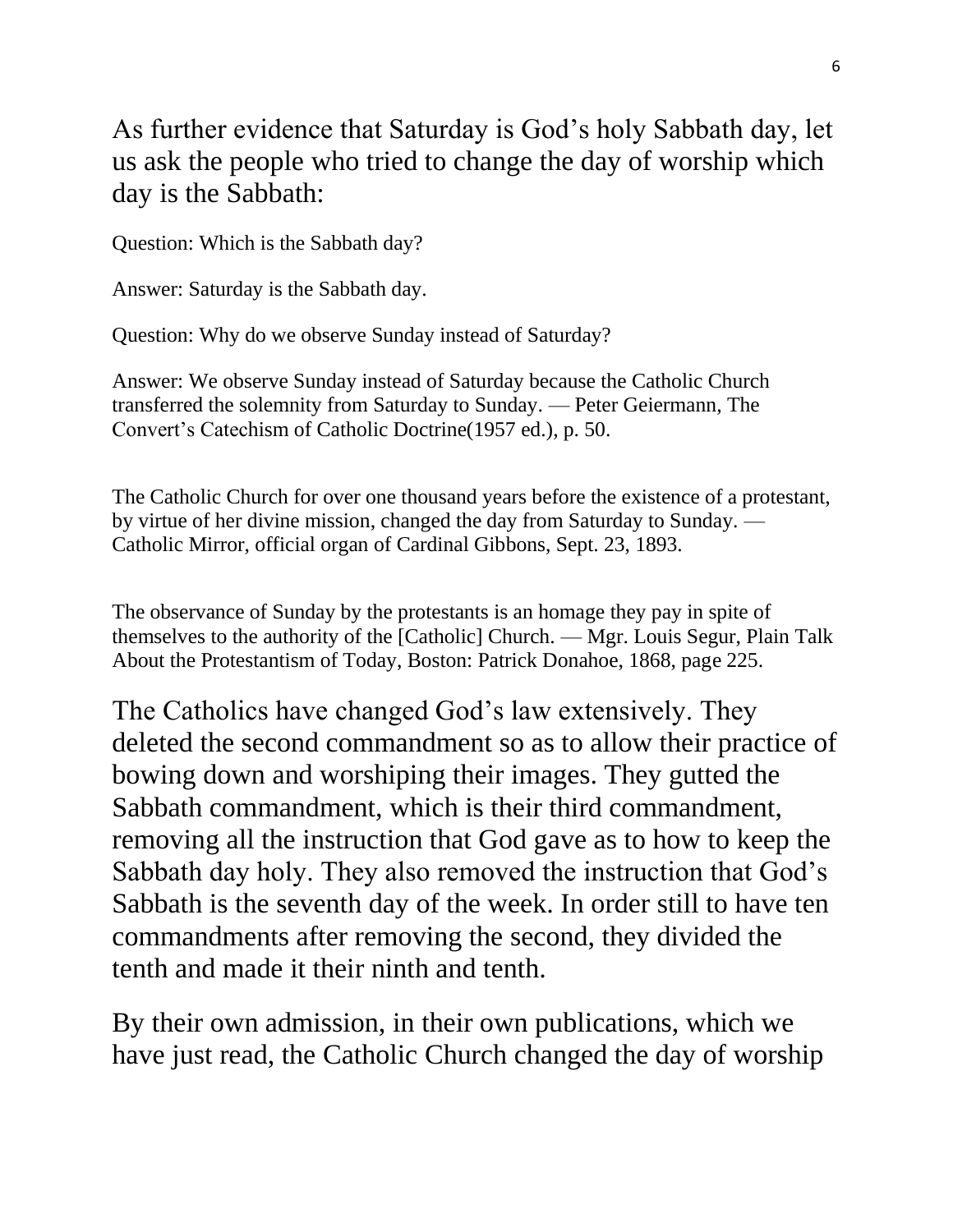from God's holy Sabbath day, Saturday, to Sunday, the day on which the pagans worshiped their sun god.

The next verse, Daniel 7:26, tells us that the papacy, the Catholic Church, will lose its power and will eventually be destroyed. "But the judgment shall sit, and they shall take away his dominion, to consume and to destroy it unto the end."

Who gave the papacy power and authority to change God's laws? The papacy claims that God gave them this authority, but Revelation 13:2 tells us that ". . . the dragon gave him his power, and his seat, and great authority." Revelation 12:9 tells us that the dragon is the devil. "And the great dragon was cast out, that old serpent, called the Devil, and Satan, who deceives the whole world: he was cast out to the earth, and his angels were cast out with him." Satan gave the papacy, the Catholic Church, the power and the great authority they have in this world.

Chapter three will show conclusively that these verses in Daniel and Revelation are talking specifically about the papacy.

Remember that Jesus warned in Matthew 7:15 that there would be many false priests and pastors who appear to be genuine but who speak lies and deception. "Beware of false prophets, who come to you in sheep's clothing, but inwardly they are ravening wolves." The test is the Bible. When anyone teaches something that is different from the Bible they are the false prophets Jesus is talking about. Isaiah 8:20 says, ". . . if they speak not according to this word, it is because there is no light in them." Further we are told in First John 4:1 to test what pastors and ministers say by the Bible. If what they preach and teach disagrees with the Bible, they are the false prophets. "Beloved,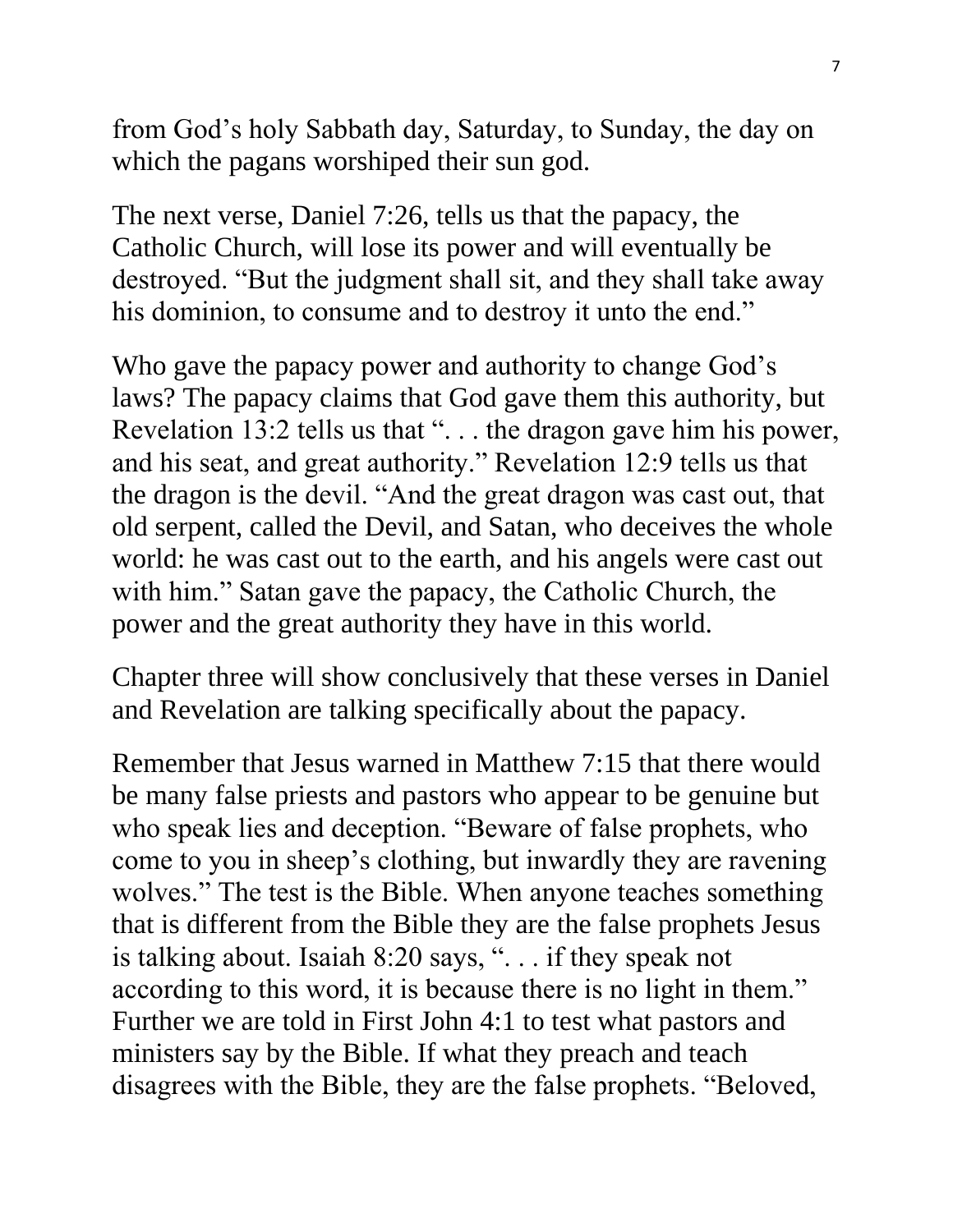believe not every spirit, but try [test] the spirits whether they are of God: because many false prophets are gone out into the world"

Don't believe the lie that the Catholic Church was the first Christian church. Don't believe the lie that Peter was the first pope. History shows us that the papacy did not appear on the scene until hundreds of years after Peter died.

The Catholic religion, actually, differs greatly from God's religion as found in the Bible.

God has never changed His day of worship. He has never changed or annulled any of His Ten Commandment law. Can you imagine God ever repealing the first commandment that says, "You shall have no other gods before me?" Or the second that says that you shall not make or bow down to graven images? Or the third that says, "You shall not take the name of the Lord your God in vain?" Or the fifth that tells us to honor our fathers and mothers? Or the sixth that tells us not to kill? Or the seventh that tells us not to commit adultery? Or the eighth that tells us not to steal? Or the ninth that tells us not to lie? Or the tenth that tells us not to covet anything that is our neighbor's?

Then why should we even imagine that God has repealed the fourth commandment that says, "Remember the sabbath day, to keep it holy?" Why would God annul the Sabbath commandment, the fourth commandment, and keep all the others? The answer, of course, is that He did not repeal the fourth commandment. None of the Ten Commandments was ever nailed to the cross. We have seen that all of God's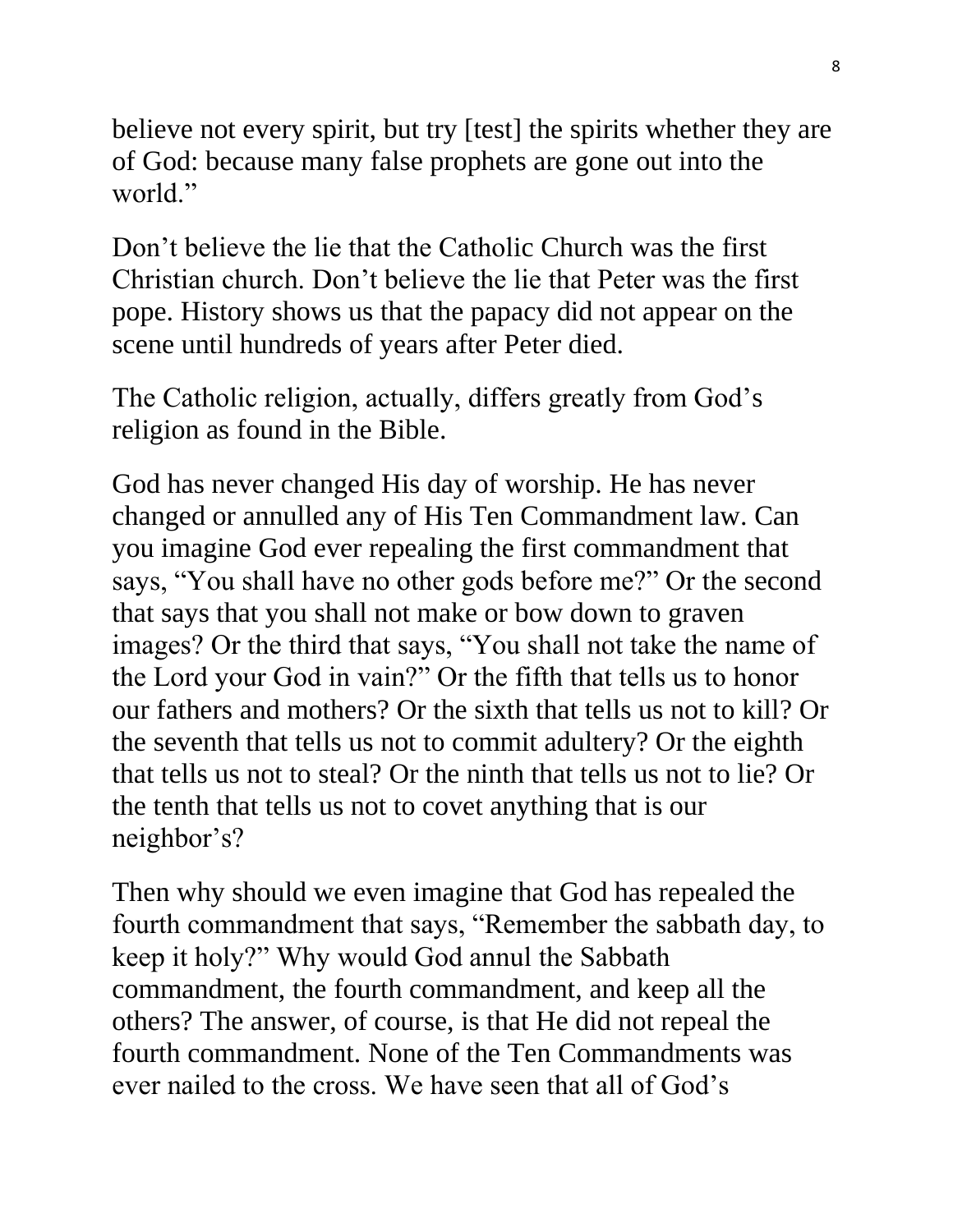commandments will be in effect throughout all eternity. Chapter two will show what was nailed to the cross.

Let us continue looking at what Jesus and the apostles did on the Sabbath day. First John 2:3-7 tells us that we know the Lord only if we keep His commandments. "And hereby we do know that we know him, if we keep his commandments. He that says, I know him, and does not keep his commandments, is a liar, and the truth is not in him. But whoever keeps his word, in him verily is the love of God perfected: hereby we know that we are in him. He that says he abides in him ought to walk, even as he walked. Brothers, I write no new commandment to you, but an old commandment that you had from the beginning. The old commandment is the word that you have heard from the beginning."

Here we see that those who say they know and love Jesus yet do not keep His commandments, including the Saturday Sabbath commandment, are liars. Going to church on Sunday is not keeping the Sabbath day holy, for we have seen that Sunday is not God's Sabbath day — Saturday is God's Sabbath day. The verses we just read tell us that we should keep the Sabbath as Jesus did, on Saturday. He is our example. "He that says he abides in him ought to walk, even as he walked"

Some claim that the people continued to meet on the Sabbath because they did not know of the change, but Paul and Barnabas, who should certainly have known whether the Sabbath was legitimately changed to Sunday or not, persuaded a whole city to meet for worship the next Sabbath as described in Acts 13:44. "And the next sabbath day almost the whole city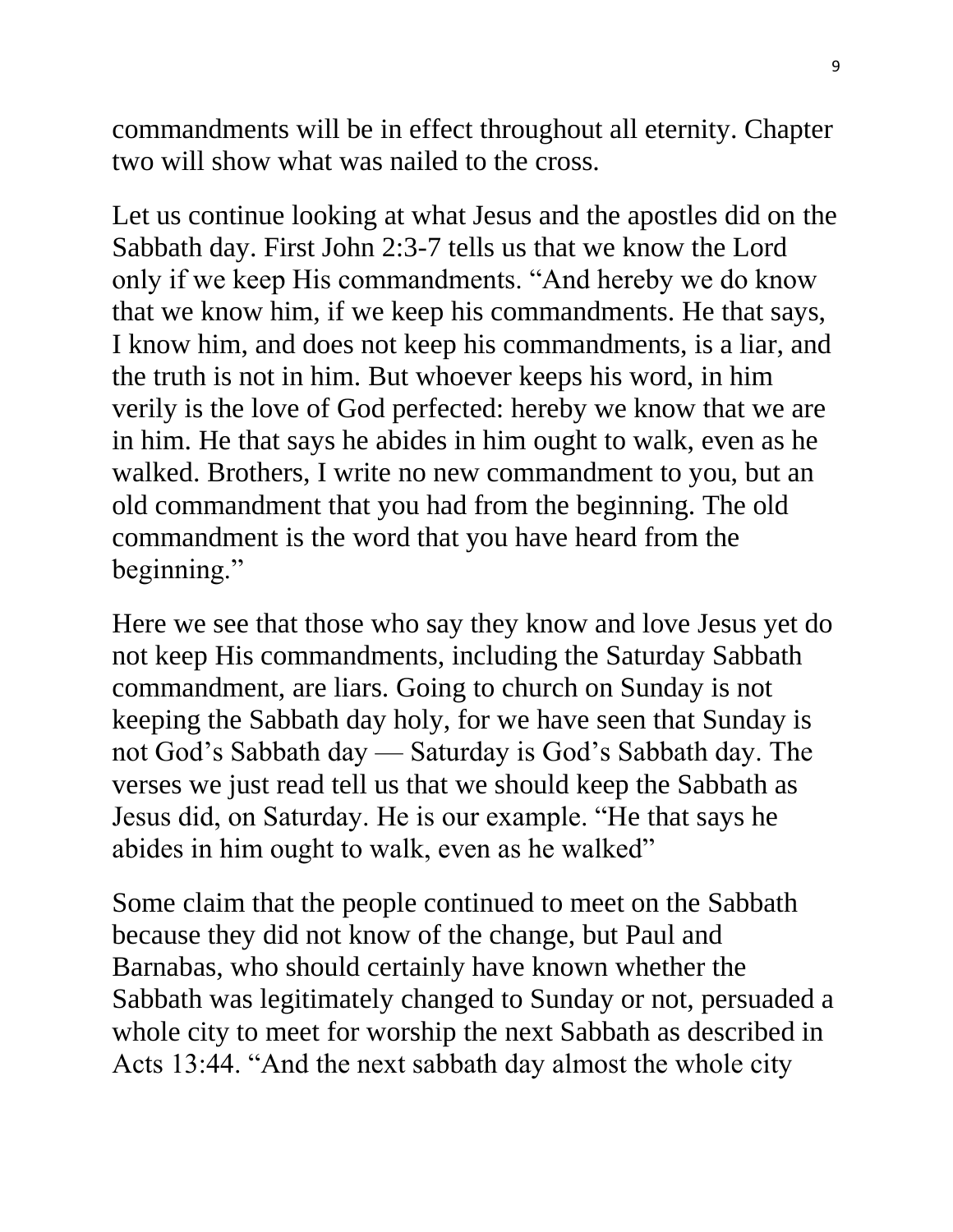came together to hear the word of God." This happened after the cross and shows that the Sabbath was not nailed to the cross.

We see in Acts 17:2 that Paul, like Jesus, also regularly kept the Sabbath day holy. "And Paul, as his manner was, went in to them, and three sabbath days reasoned with them out of the scriptures." Acts 18:4,11 indicates that Paul kept 78 Sabbath days holy during the year and six months he spent in Corinth. "And he reasoned in the synagogue every sabbath, and persuaded the Jews and the Greeks. And he continued there a year and six months, teaching the word of God among them."

Paul tells us in Acts 28:17 that all during his life he kept the Sabbath holy. Right before his death, probably in the year 68 AD, he knew that the Sabbath commandment was still in effect. "And it came to pass, that after three days Paul called the chief of the Jews together: and when they were together, he said to them, Men and brothers, though I have committed nothing against the people, or customs of our fathers, yet I was delivered prisoner from Jerusalem into the hands of the Romans." If the Sabbath had been nailed to the cross, why did Paul continue to keep God's Sabbath day, Saturday, holy throughout his entire life?

Many twist the writings of Paul to try to show that the Sabbath was legitimately changed by God, but Paul would certainly not try to persuade people to keep Sunday while he kept God's Saturday Sabbath. In Romans 3:31 the apostle Paul clearly says that the law was not abolished or nailed to the cross. He specifically says the law is established. "Do we then make void the law through faith? God forbid: yea, we establish the law." A law that is established is certainly not abolished.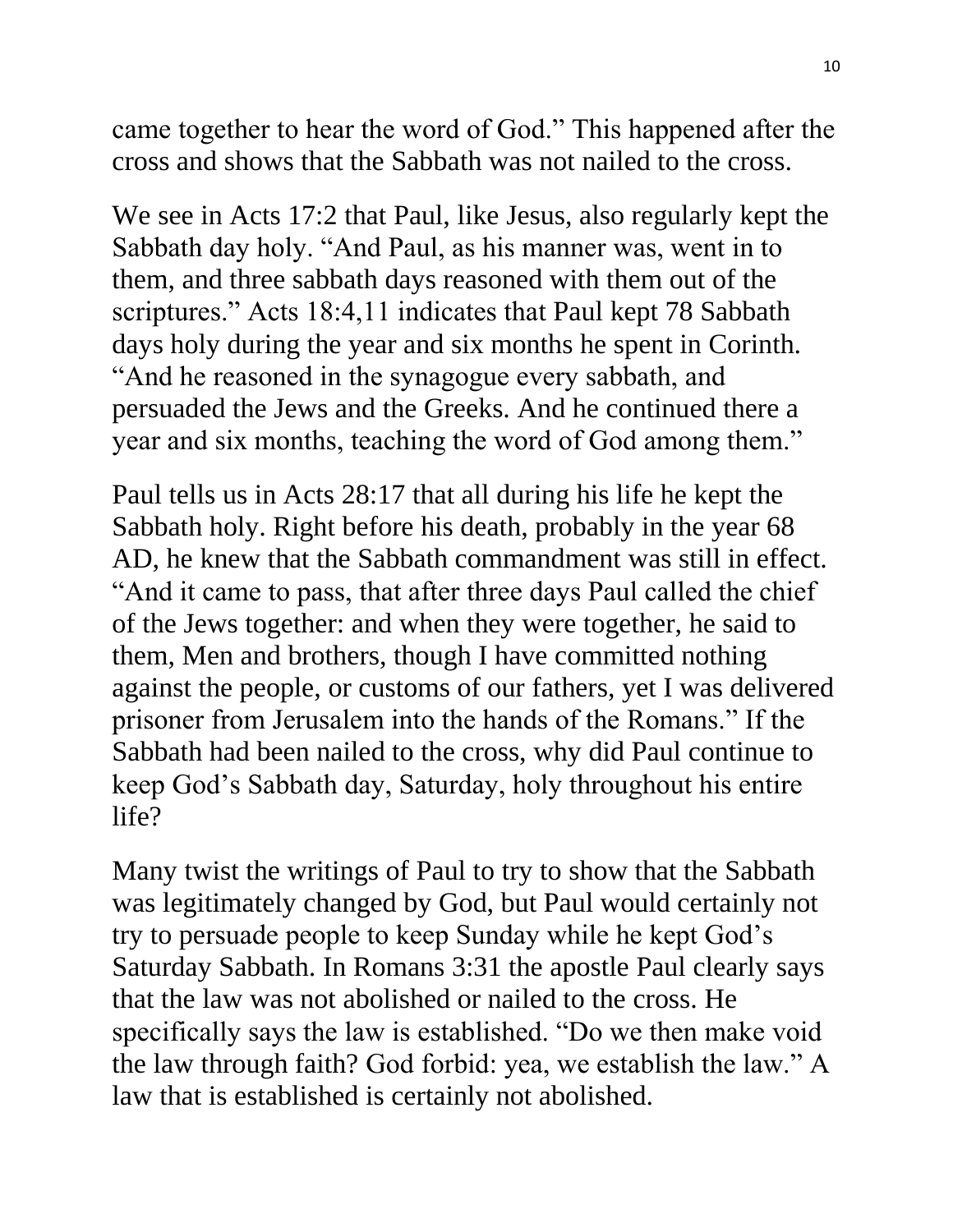When Jesus talked about the greatest commandments in the law in Matthew 22:35-40 He summarized the Ten Commandments. The first four commandments show us how to express love to God, and the last six show us how to express love to our fellow man. Notice that Jesus said that on these two commandments hang all the Ten Commandment law and all of the Old Testament teachings of the prophets. "Then one of them, who was a lawyer, asked him a question, tempting him, and saying, Master, which is the great commandment in the law? Jesus said to him, You shall love the Lord your God with all your heart, and with all your soul, and with all your mind. This is the first and great commandment. And the second is like it, You shall love your neighbor as yourself. On these two commandments hang all the law and the prophets."

If loving the Lord with all your heart and loving your neighbor as yourself relieves us of the responsibility of keeping the Sabbath day holy, why did these two commandments in the Old Testament not relieve the Israelites of this responsibility? Deuteronomy 6:5: "And you shall love the Lord your God with all your heart, and with all your soul, and with all your might." Leviticus 19:18: "... you shall love your neighbor as yourself... . .<sup>,</sup>

We are still within the thousand generations spoken of in Deuteronomy 7:9. "Know therefore that the Lord your God, he is God, the faithful God, who keeps covenant and mercy with them that love him and keep his commandments to a thousand generations." This, again shows us that we are still expected to keep the Ten Commandments, including God's Saturday Sabbath commandment.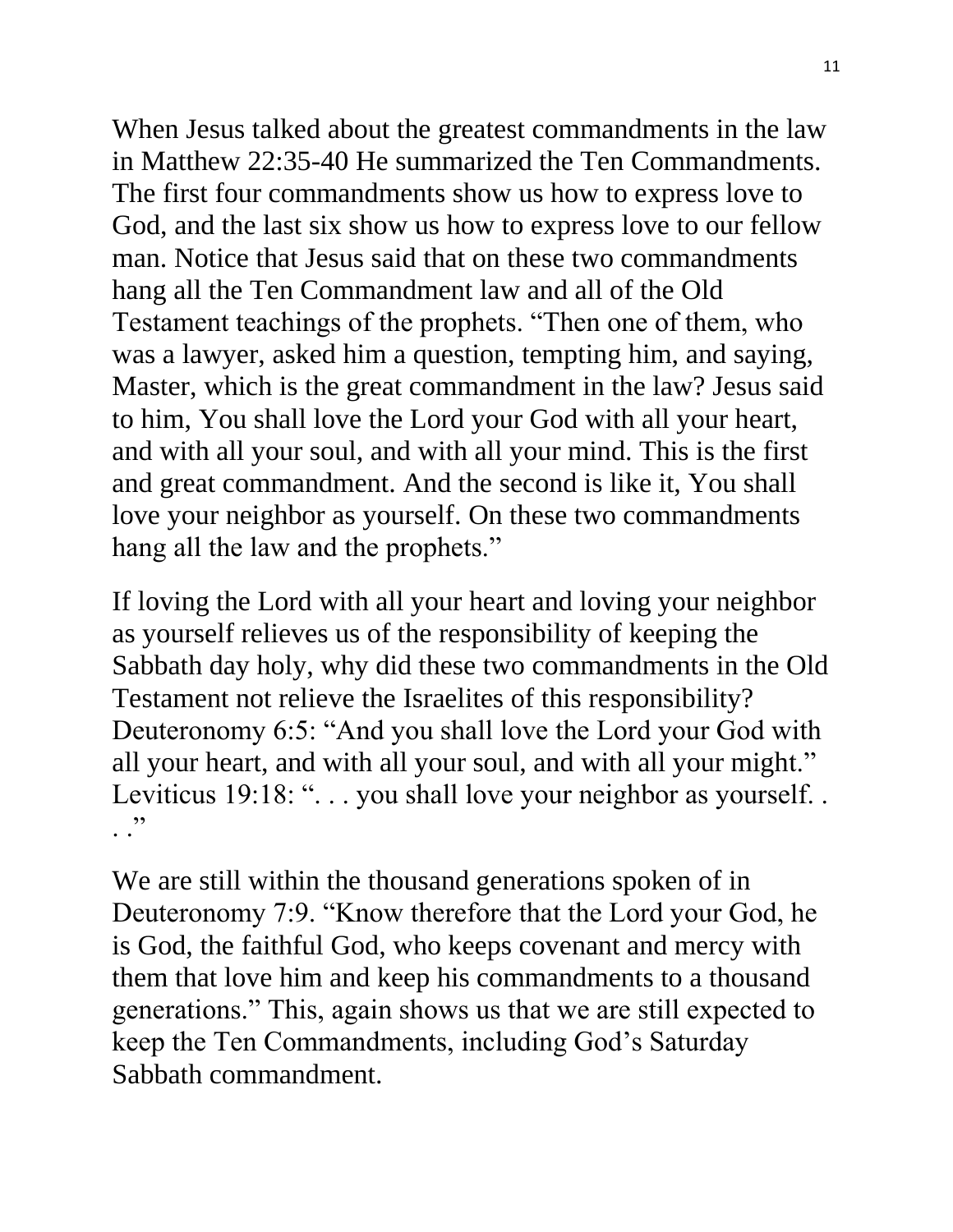Many claim that the law was nailed to the cross and that since Jesus died on the cross we are no longer required to keep the Sabbath day holy. Acts 13:42-44, however, written after Christ died on the cross, tells us that Sabbath-keeping is in total harmony with the grace of God. "And when the Jews were gone out of the synagogue, the Gentiles besought that these words might be preached to them the next sabbath. Now when the congregation was broken up, many of the Jews and religious proselytes followed Paul and Barnabas: who, speaking to them, persuaded them to continue in the grace of God. And the next sabbath day came almost the whole city together to hear the word of God."

In Psalms 119:142 we find that God's law is the truth. "Your righteousness is an everlasting righteousness, and your law is the truth." In fact in Psalms 119:151 we see specifically that every one of God's commandments is the truth, including the Saturday Sabbath commandment. "You are near, O Lord; and all your commandments are truth." Can you imagine God throwing away something that is the truth? The truth is absolute. The truth never becomes anything else but the truth.

Not only are all God's commandments the truth, but Psalms 119:172 tells us that each one of them is righteousness. The Ten Commandments define righteousness. "My tongue shall speak of your word: for all your commandments are righteousness."

God's days are measured from sunset to sunset. Leviticus 23:32 tells us that the Sabbath begins at even. ". . . from even unto even, you shall celebrate your sabbath." Mark 1:32 tells us that even is at sunset. "And at even, when the sun did set, . . ." The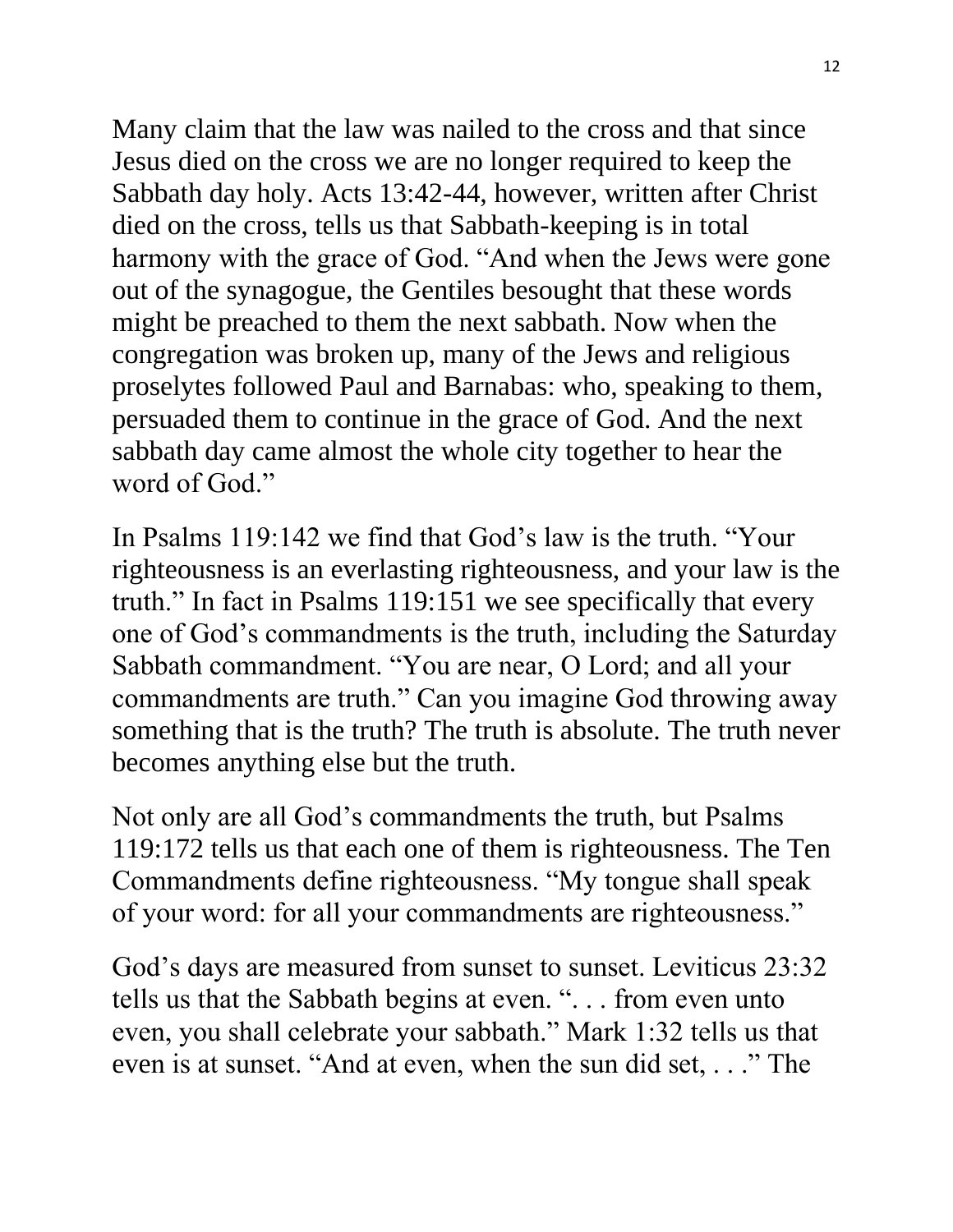Sabbath begins at sunset Friday evening and ends at sunset Saturday evening.

The Jews had seven yearly sabbaths, special feast days, where animal sacrifices were offered. When one of these yearly sabbaths fell on the weekly Sabbath, that day was called a high day. These yearly sabbaths with their animal sacrifices all pointed forward to Christ's sacrifice on the cross.

Earlier we read that the preparation day, the day before the Sabbath, was Friday. Jesus was crucified and died on the day we call Good Friday, as shown in John 19:31. "The Jews therefore, because it was the preparation, that the bodies should not remain upon the cross on the sabbath day, (for that sabbath day was an high day,) besought Pilate that their legs might be broken, and that they might be taken away." The Jewish leaders wanted to get Christ's body off the cross and buried before the Sabbath began at sunset on Friday evening. How ironic that having just killed the great Creator God of the universe, they were concerned about keeping His Sabbath day holy!

The special yearly sabbath days and their sacrifices ceased at the cross because Christ, the true Lamb of God, was sacrificed. To continue celebrating these yearly sabbaths with their animal sacrifices today would be a denial that Christ died for our sins. In Daniel 9:27 we read that Jesus ". . . shall cause the sacrifice and the oblation to cease." These yearly feast days are what was nailed to the cross. The weekly Sabbath of the fourth commandment remains throughout eternity. Those who are saved from the earth will continuously observe the weekly Saturday Sabbath throughout eternity. "For as the new heavens and the new earth, that I will make, shall remain before me, says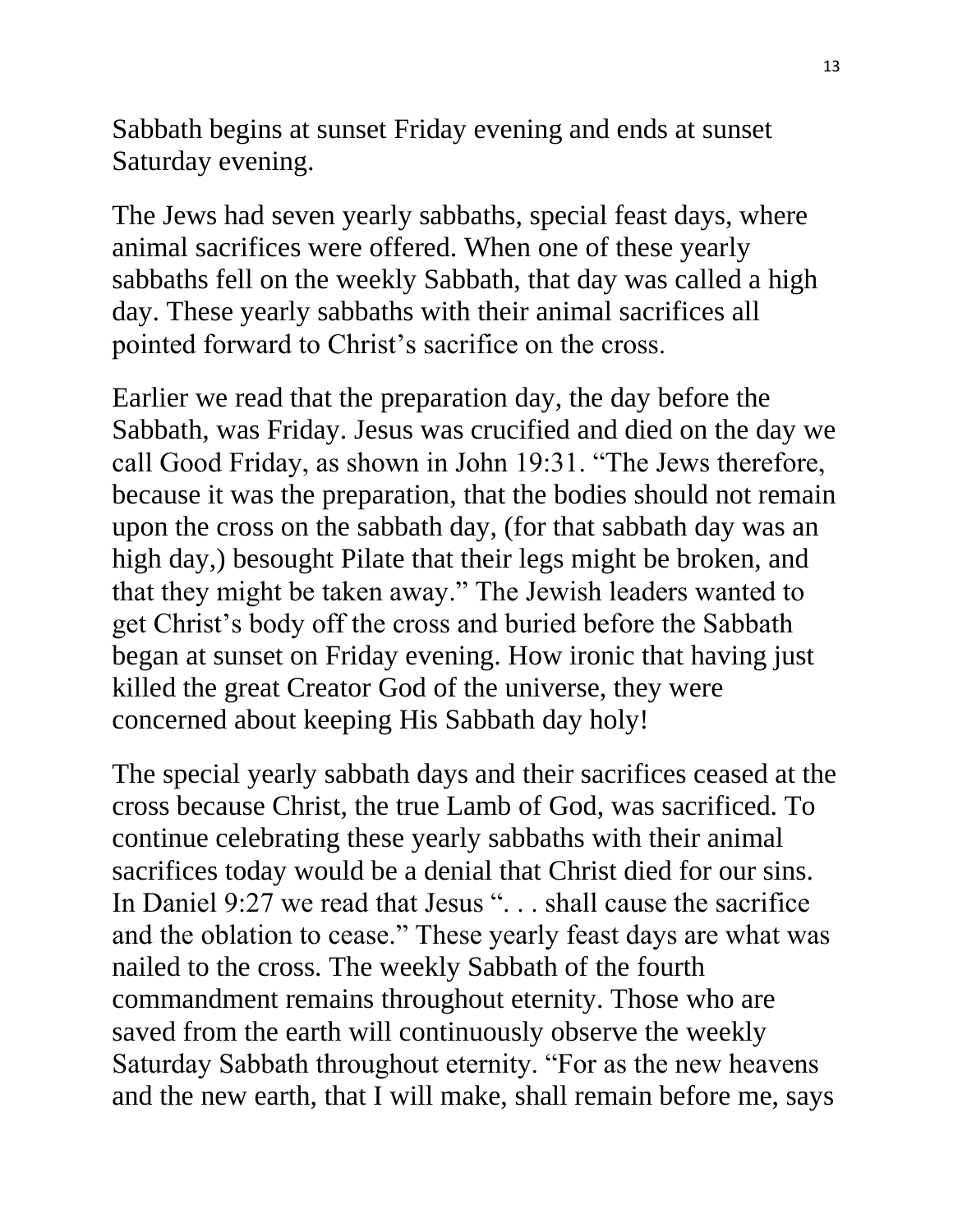the Lord, so shall your seed and your name remain. And it shall come to pass, that from one new moon to another, and from one sabbath to another, shall all flesh come to worship before me, says the Lord." (Isaiah 66:22,23)

Keeping the Sabbath was so important to the followers of Jesus that they would not even anoint His body on the Sabbath day. Joseph, you will remember, asked Pilate for the body of Jesus. Then, as described in Luke 23:53 through Luke 24:1, ". . . he took it down, and wrapped it in linen, and laid it in a sepulchre that was hewn in stone, wherein never man before was laid. And that day was the preparation, and the sabbath drew on. And the women also, who came with him from Galilee, followed after, and beheld the sepulchre, and how his body was laid. And they returned, and prepared spices and ointments; and rested the sabbath day according to the commandment. Now upon the first day of the week, very early in the morning, they came to the sepulchre, bringing the spices they had prepared, and certain others with them."

The claim is often made that because of changes in the calendar, we cannot be sure which day is the Sabbath. There was a major change made in the calendar in 1582, but this change did not interrupt the weekly seven-day cycle. In order to correct for inaccuracies that had accumulated over the centuries, ten days were dropped from October of 1582. Thursday was the fourth, and Friday was made the fifteenth. Actually, we change our calendars every four years by adding an additional day to February and call that year leap-year. These changes do not interrupt the normal sequence of the days of the week. Except in France during their short-lived atheistic revolution, the calendar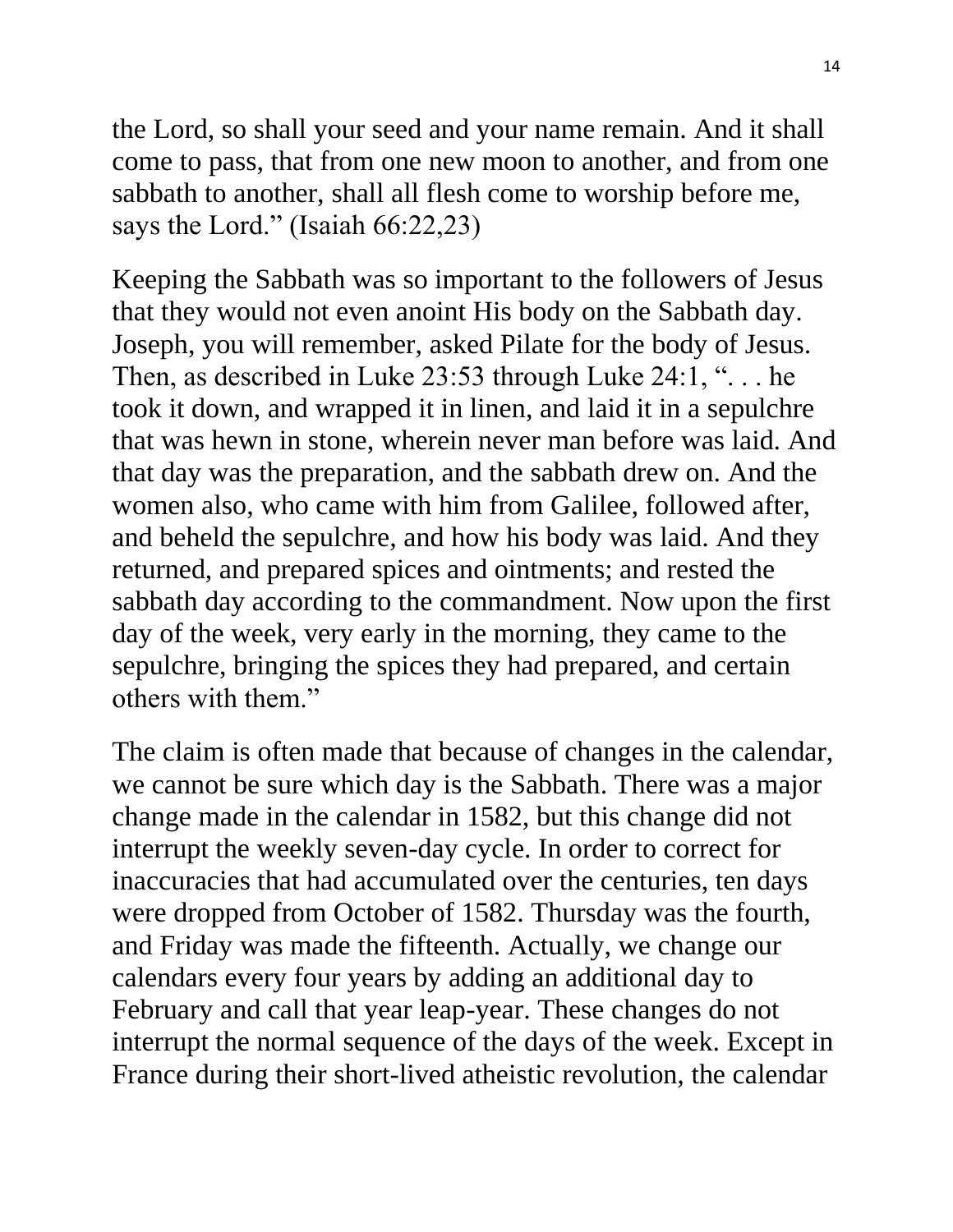has never been changed in such a way as to disrupt the normal sequence of the weekly cycle.

|    |                                  |             | 1582   OCTOBER   1582 |  |  |
|----|----------------------------------|-------------|-----------------------|--|--|
|    | SUN MON TUE WED THU FRI SAT      |             |                       |  |  |
|    | 1                                | 2 3 4 15 16 |                       |  |  |
|    | 17   18   19   20   21   22   23 |             |                       |  |  |
|    | 24 25 26 27 28 29 30             |             |                       |  |  |
| 31 |                                  |             |                       |  |  |

Ecclesiastes 3:14 shows that God does not make mistakes. When He does something, He never has to correct it because nothing is wrong with it. This, of course, includes the Ten Commandment Law of God "I know that, whatever God does, it shall be for ever: nothing can be put to it, nor any thing taken from it: and God does it, that men should fear before him."

At the end of creation week, God blessed the Seventh-day and made it holy. God's Sabbath day, therefore, will remain blessed forever. "And on the seventh day God ended his work that he had made; and he rested on the seventh day from all his work that he had made. And God blessed the seventh day, and sanctified it: because in it he had rested from all his work that God created and made." (Genesis 2:2,3.)

God blessed the seventh-day Sabbath. He never blessed or hallowed or sanctified any other day of the week. Those who say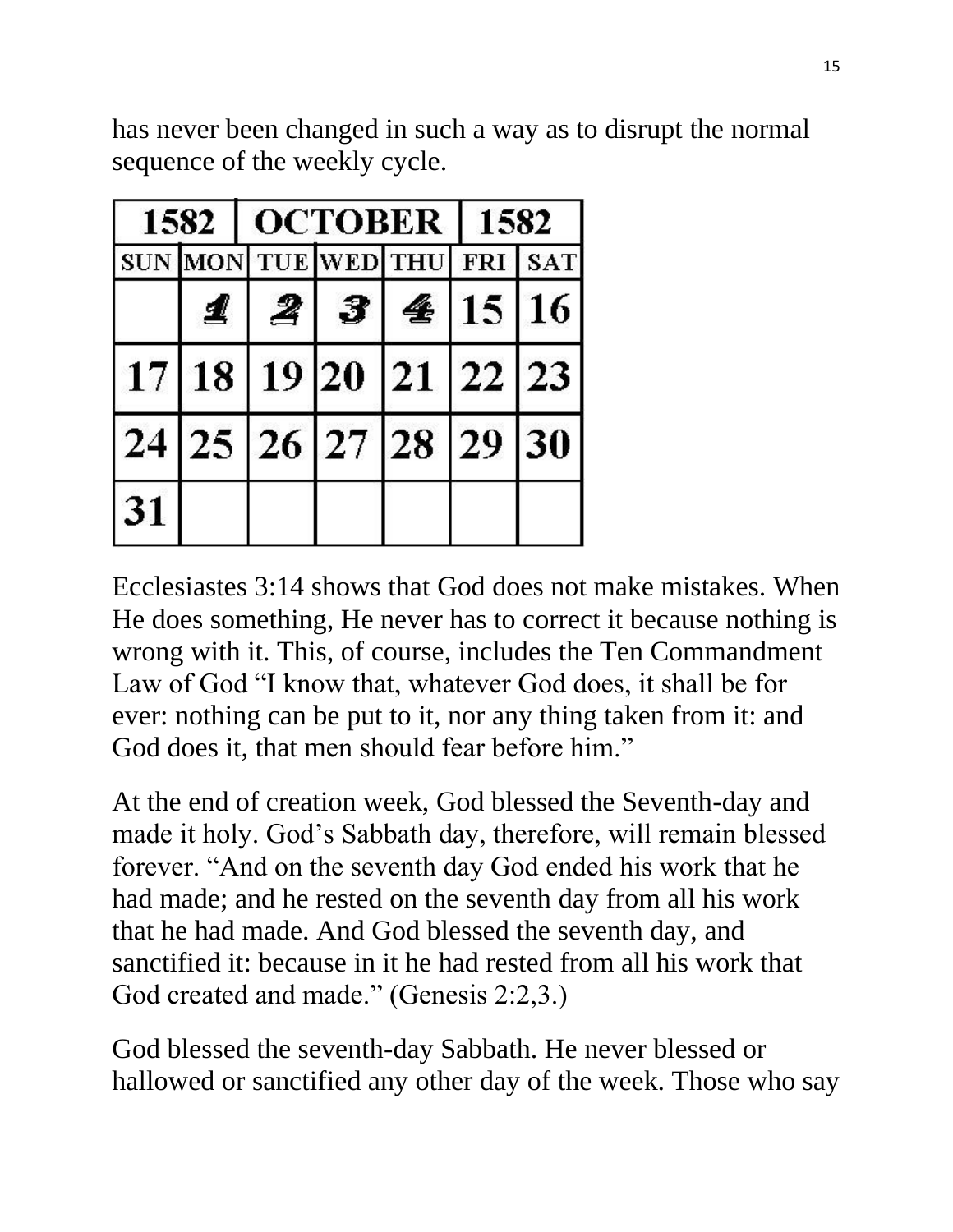they keep Sunday holy are mistaken, for how can they keep a day holy that God never made holy?

Deuteronomy 4:12,13 tells us that God's covenant is the Ten Commandment law. The Ten Commandments are the only verses in the Bible that God Himself wrote. "And the Lord spoke to you out of the midst of the fire: you heard the voice of the words, but saw no one; you only heard a voice. And he declared to you his covenant, that he commanded you to perform, even ten commandments; and he wrote them upon two tables of stone." How irreverent and blasphemous for people to say that one of them is no longer in effect.

People today simply do not realize how important God's covenant, the Ten Commandments, is. Notice in Jeremiah 11:3 that you are cursed if you do not obey the Ten Commandments. "And say to them, Thus the Lord God of Israel says; Cursed be the man that does not obey the words of this covenant."

Next, God promises in Psalms 89:34 that He will never break His covenant nor change what He has spoken. "My covenant will I not break, nor alter the thing that is gone out of my lips." The Ten Commandments will be in effect throughout eternity.

Since the Jews broke God's covenant, God made a new covenant with His people. Hebrews 8:8-10 describes God's new covenant. "For finding fault with them, he says, Behold, the days come, says the Lord, when I will make a new covenant with the house of Israel and with the house of Judah: Not according to the covenant that I made with their fathers in the day when I took them by the hand to lead them out of the land of Egypt; because they continued not in my covenant, and I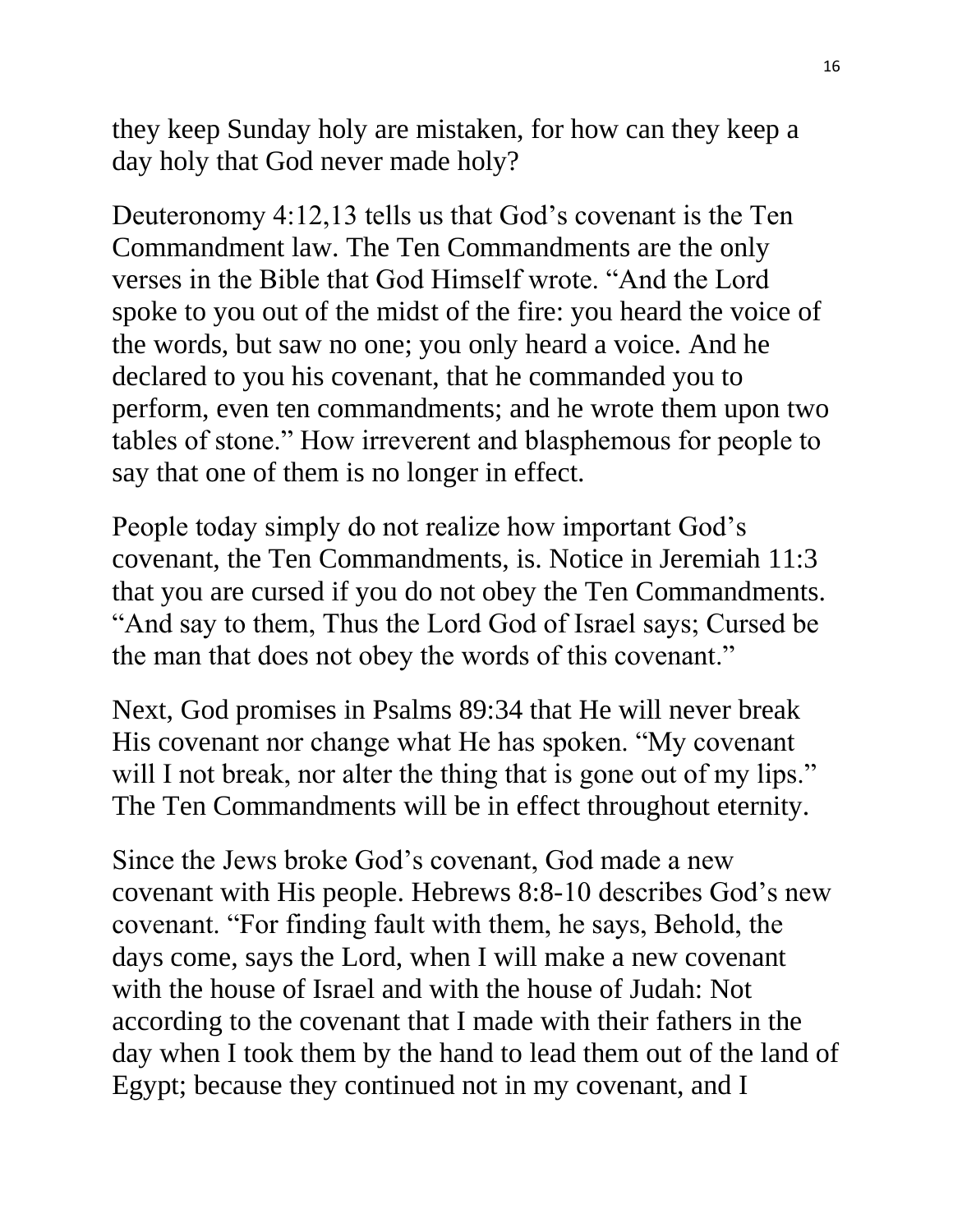regarded them not, says the Lord. For this is the covenant that I will make with the house of Israel after those days, says the Lord; I will put my laws into their mind, and write them in their hearts: and I will be to them a God, and they shall be to me a people." God's new covenant is simply God's Ten Commandments written on our hearts and in our minds.

Many claim that the law spoken of in the verses we just read, Hebrews 8:8-10, is different than the law in the Old Testament and does not include the Sabbath commandment. But Hebrews 8:8-10 is a direct quote of Jeremiah 31:31-33, and shows that the law in the New Testament is exactly the same as the law in the Old Testament, complete with the Sabbath commandment in it's original and unchanged form.

Galatians 3:29 tells us that the true Christians who are keeping all ten of God's commandments are the children of Israel today. They are the House of Israel today. "And if you are Christ's, then you are Abraham's seed, and heirs according to the promise."

The Sabbath is God's special sign between Him and His people. Notice in Exodus 31:13-18 that the Sabbath day, Saturday, is to be the sign between God and His people forever. "Speak also to the children of Israel, saying, Verily you shall keep my sabbaths: for it is a sign between me and you throughout your generations; that you may know that I am the Lord that sanctifies you. You shall keep the sabbath therefore; for it is holy to you: every one that defiles it shall surely be put to death: for whoever does any work therein, that soul shall be cut off from among his people. Six days may work be done; but the seventh is the sabbath of rest, holy to the Lord: whoever does any work in the sabbath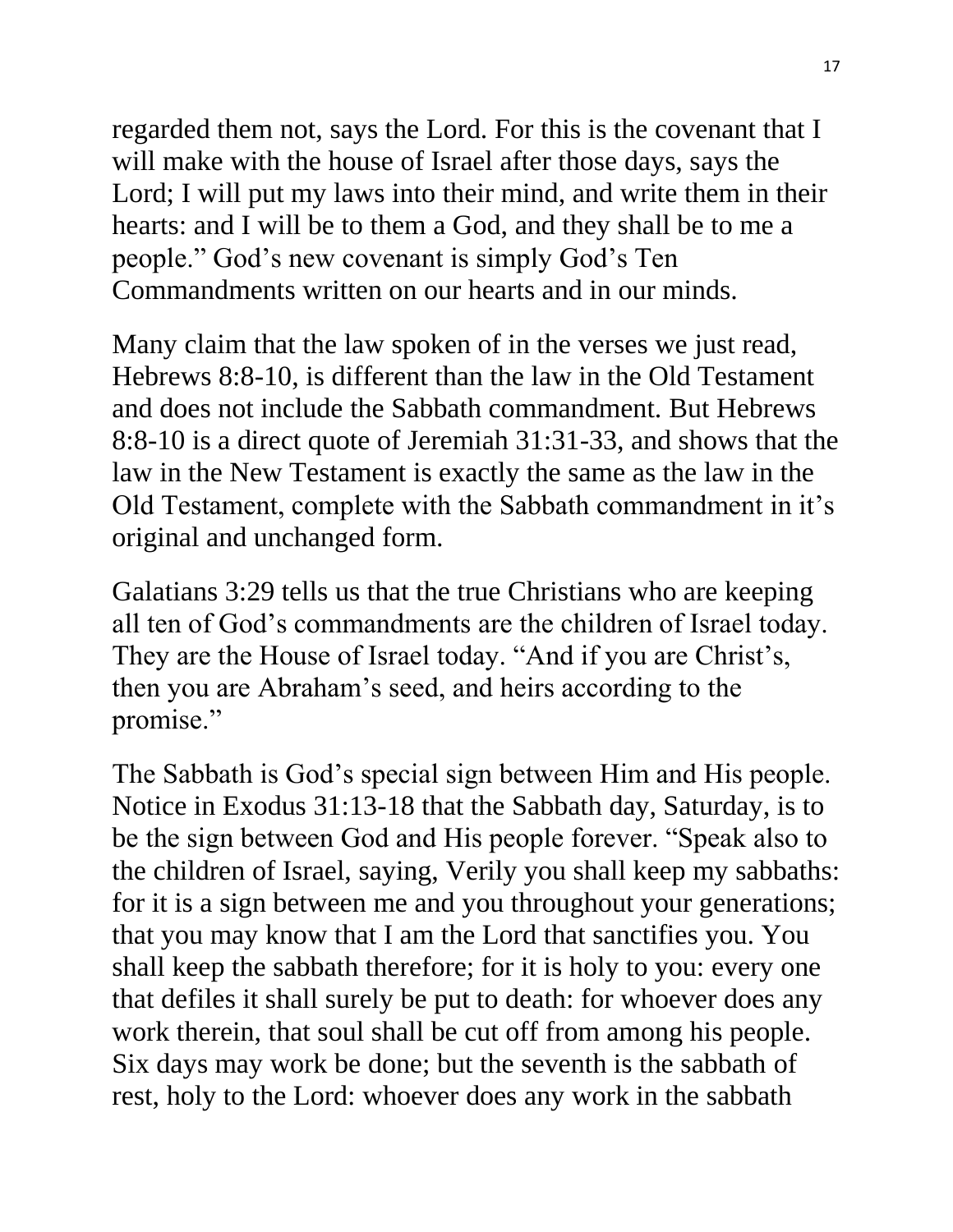day, he shall surely be put to death. Wherefore the children of Israel shall keep the sabbath, to observe the sabbath throughout their generations, for a perpetual covenant. It is a sign between me and the children of Israel for ever: for in six days the Lord made heaven and earth, and on the seventh day he rested, and was refreshed. And he gave to Moses, when he had made an end of communing with him upon mount Sinai, two tables of testimony, tables of stone, written with the finger of God."

We just saw that all true Christians who keep all ten of the commandments comprise Israel today. The Sabbath will never cease to be the sign between God and His people, even in the new earth, which God has not yet created.

We just read in Exodus 31:16 that God's Ten Commandment covenant is a perpetual covenant. Perpetual means never ending. God's covenant, His Ten Commandment law, will be in effect forever, and God's holy seventh-day Sabbath, Saturday, will be the sign between God and His people forever.

Notice in Matthew 19:16,17 what Jesus said to someone who asked Him what he should do to be saved. "And, behold, one came and said to him, Good Master, what good thing shall I do, that I may have eternal life? And he said to him, Why do you call me good? there is none good but one, that is, God: but if you will enter into life, keep the commandments." Jesus also said in Matthew 24:35 that "Heaven and earth shall pass away, but my words shall not pass away." These words of Jesus requiring us to keep the commandments will exist forever.

Jesus said here that in order to be saved, you must keep the commandments, and to make sure there is no doubt which law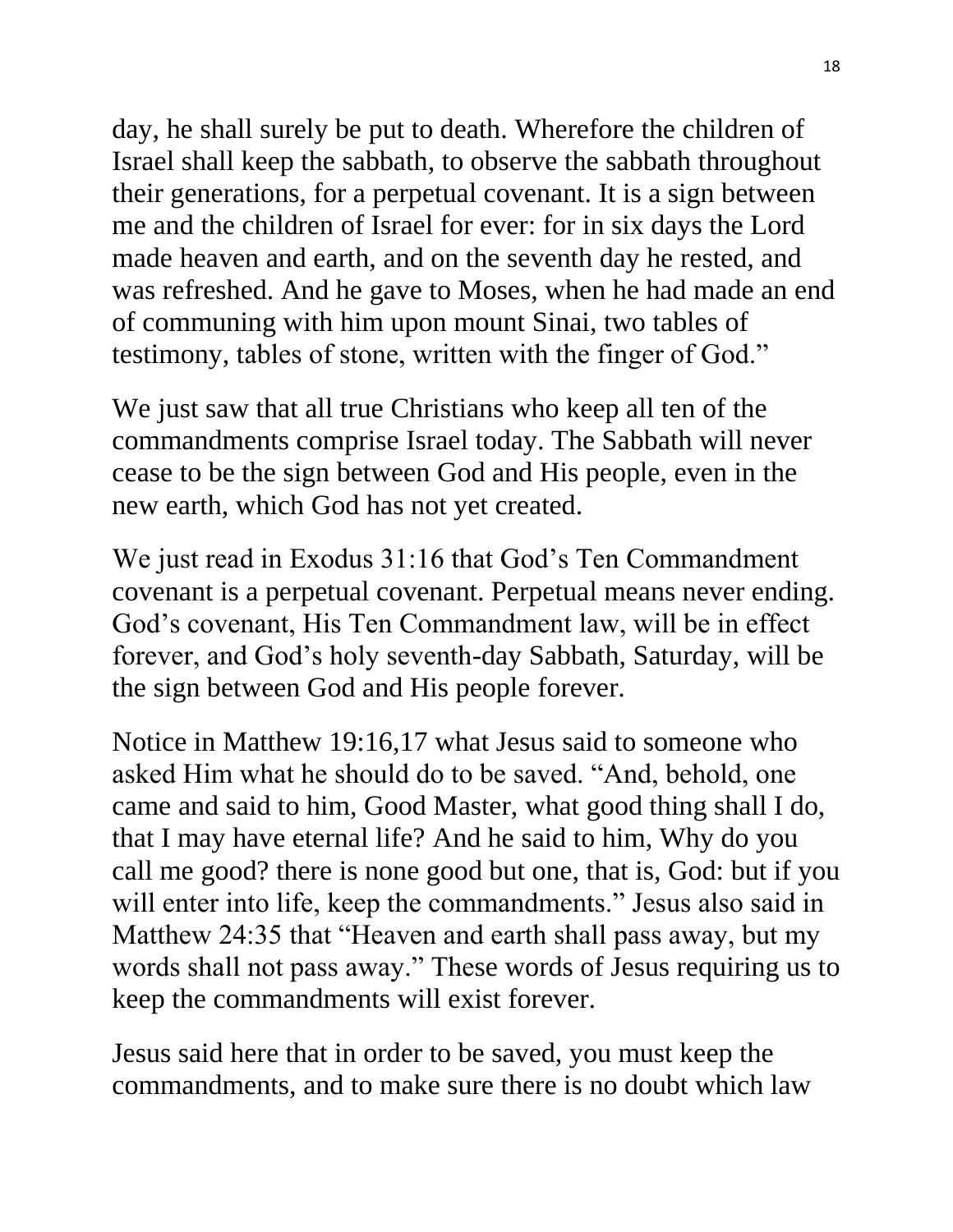He is talking about He quotes from the Ten Commandments in the next verses. "He said unto him, Which? Jesus said, You shall not murder, You shall not commit adultery, You shall not steal, You shall not bear false witness, Honor your father and your mother: and, You shall love your neighbor as yourself."

Since Jesus tells us to keep the commandments in order to be saved, does this make Jesus a leagalist?

Jesus told this individual that to be saved he must keep the commandments. Would you say that Jesus' statement here to keep the commandments is part of the Gospel of Christ? Here is what Paul said about the Gospel of Christ in Second Corinthians 4:3,4. "But if our gospel is hid, it is hid from them that are lost: In whom the god of this world has blinded the minds of them that believe not, lest the light of the glorious gospel of Christ, who is the image of God, should shine unto them. "The god of this world is Satan. Has Satan blinded your mind against God's Saturday Sabbath day? Is Christ's gospel hid from you as verse three suggests?

Many claim that we are no longer required to obey the Sabbath commandment because Jesus didn't mention this commandment in Matthew 19:18,19, that we just read. He didn't mention the first commandment, that says, "You shall have no other gods before me." He didn't mention the second commandment that tells us not to make or bow down to images. He didn't mention the third commandment that says, "You shall not take the name of the Lord your God in vain; for the Lord will not hold him guiltless that takes his name in vain."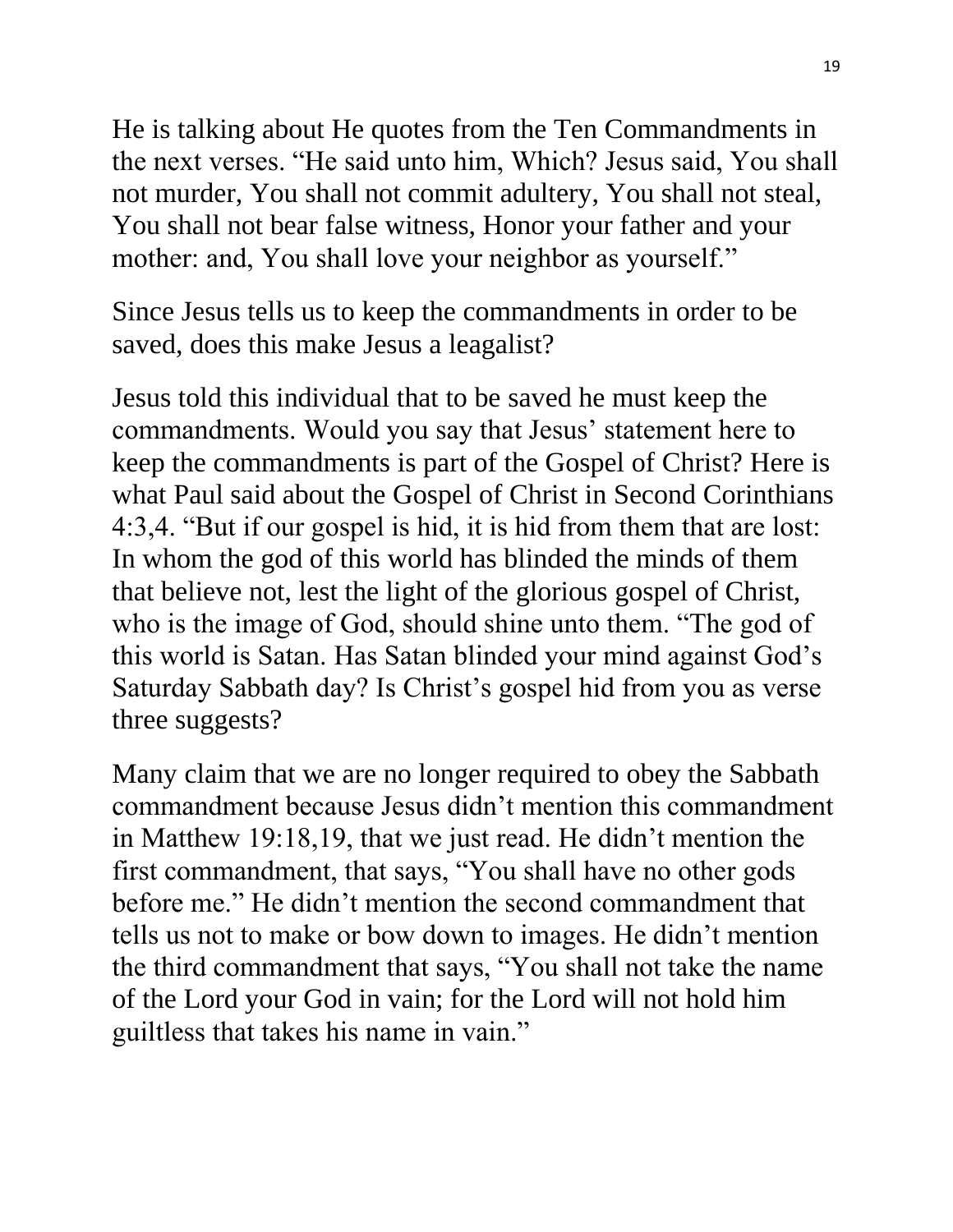Since Jesus didn't mention these commandments, are we no longer obliged to obey them either? You can see how faulty that argument is. When the highest authority in the universe tells you to do something, it is extremely foolish to disobey.

Just before Jesus left this earth at the end of His ministry He said in Matthew 28:19,20, "Go therefore, and teach all nations, baptizing them in the name of the Father, and of the Son, and of the Holy Ghost: Teaching them to observe all things whatsoever I have commanded you: and, lo, I am with you always, even unto the end of the world. Amen." We just read that Jesus told us to keep His commandments if we expect to be saved.

Revelation 1:10 mentions the Lord's day. "I was in the Spirit on the Lord's day, and heard behind me a great voice, as of a trumpet," Many think that the Lord's day is Sunday, but God only blessed and sanctified one day, the seventh-day Sabbath, which is Saturday. Let us consult the Bible to discover which day is the Lord's day. Isaiah 58:13,14 tells us that the Sabbath day is God's day. "If you turn your foot away from the sabbath, from doing your pleasure on my holy day; and call the sabbath a delight, the holy of the Lord, honorable; and shall honor him, not doing your own ways, nor finding your own pleasure, nor speaking your own words: Then you shall delight yourself in the Lord; and I will cause you to ride upon the high places of the earth, and feed you with the heritage of Jacob your father: for the mouth of the Lord has spoken it." Here God calls the Sabbath day "My holy day." Saturday is the Lord's day according to the Bible, and not Sunday. Notice also that these verses tell us what we should and should not do on the Sabbath.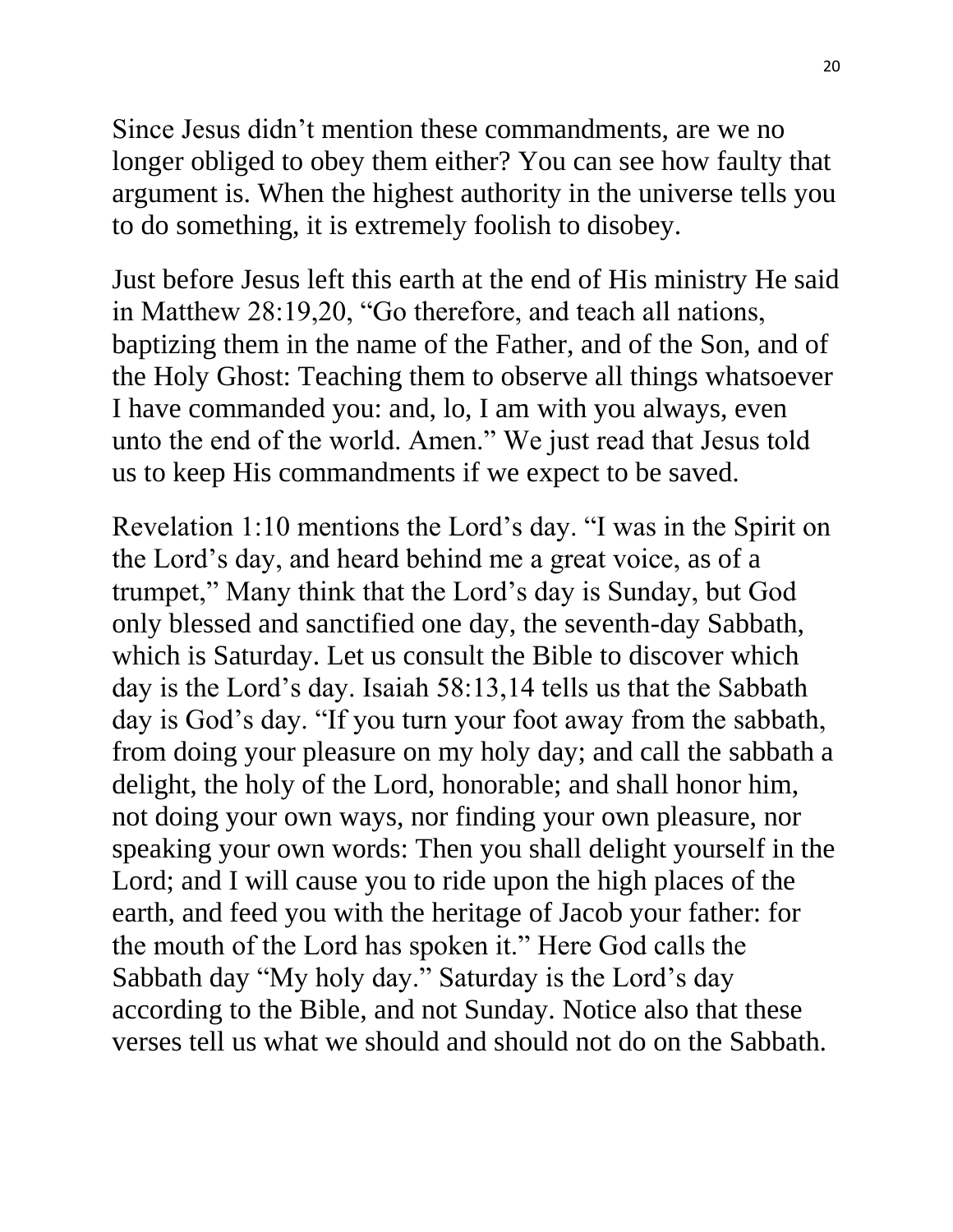In Ezekiel 20:12,20 God refers to the Sabbath as "My sabbaths." "Moreover also I gave them **my sabbaths**, to be a sign between me and them, that they might know that I am the Lord that sanctify them. And hallow my sabbaths; and they shall be a sign between me and you, that you may know that I am the Lord your God." Since what God does is forever, Saturday, the Sabbath day, will always be the Lord's day. In the Bible the first day of the week, Sunday, is never referred to as the Lord's day.

When speaking with Sabbath-keepers, Sunday-keepers often refer to Saturday as "your Sabbath." Why do they do this? The Bible says that Saturday is God's Sabbath in the fourth commandment in Exodus 20:10. "But the seventh day is the sabbath of the Lord your God:"

In the New Testament Hebrews 4:9-11 says specifically that the Sabbath remains. It was not nailed to the cross or otherwise abolished. "There remains therefore a rest to the people of God. For he that is entered into his rest, he also has ceased from his own works, as God did from his. Let us labor therefore to enter into that rest, lest any man fall after the same example of unbelief." The word "rest" was translated from the Greek word *sabbatismos*, which means "a keeping of the Sabbath." Paul tells us to enter into that rest, or that keeping of the Sabbath. The Sabbath was not nailed to the cross, and today we are expected to obey fully the seventh-day Sabbath commandment. This verse in the New International Version of the Bible says, "There remains, then, a Sabbath-rest for the people of God."

Those who refuse to see the Saturday Sabbath truth of the fourth commandment will receive strong delusion and continue to believe a lie according to Second Thessalonians 2:10,11. "And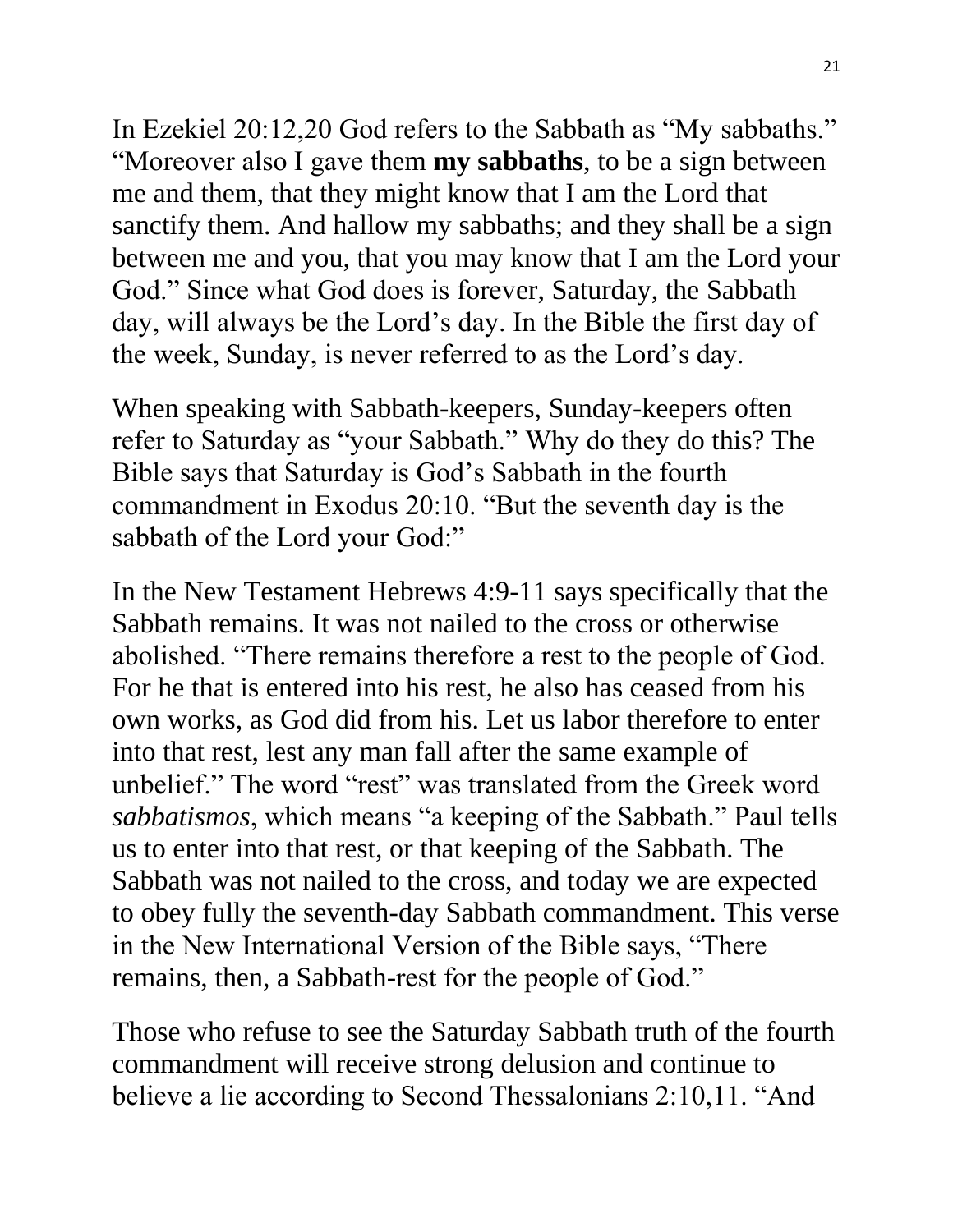with all deceivableness of unrighteousness in them that perish; because they received not the love of the truth, that they might be saved. And for this cause God shall send them strong delusion, that they should believe a lie:" Remember that Psalms 119:151 says that all God's commandments are truth.

Nowhere does the Bible tell us to keep the first day of the week for anything. All the Bible tells us to do on Sunday, the first day of the week, is to work. Exodus 20:9,10: "Six days you shall labor, and do all your work: But the seventh day is the sabbath of the Lord your God: in it you shall not do any work, you, nor your son, nor your daughter, your manservant, nor your maidservant, nor your cattle, nor the stranger that is within your gates:"

Let us now consider every verse in the Bible that mentions the "first day of the week." There are eight of them. Five texts describe the women coming to Jesus' tomb early on Sunday morning. Notice how many of these verses mention that the Sabbath was ending as Sunday was beginning.

Matthew 28:1: "In the end of the sabbath, as it began to dawn toward the first day of the week, came Mary Magdalene and the other Mary to see the sepulchre."

Mark 16:1,2: "And when the sabbath was past, Mary Magdalene, and Mary the mother of James, and Salome, had bought sweet spices, that they might come and anoint him. And very early in the morning the first day of the week, they came to the sepulchre at the rising of the sun."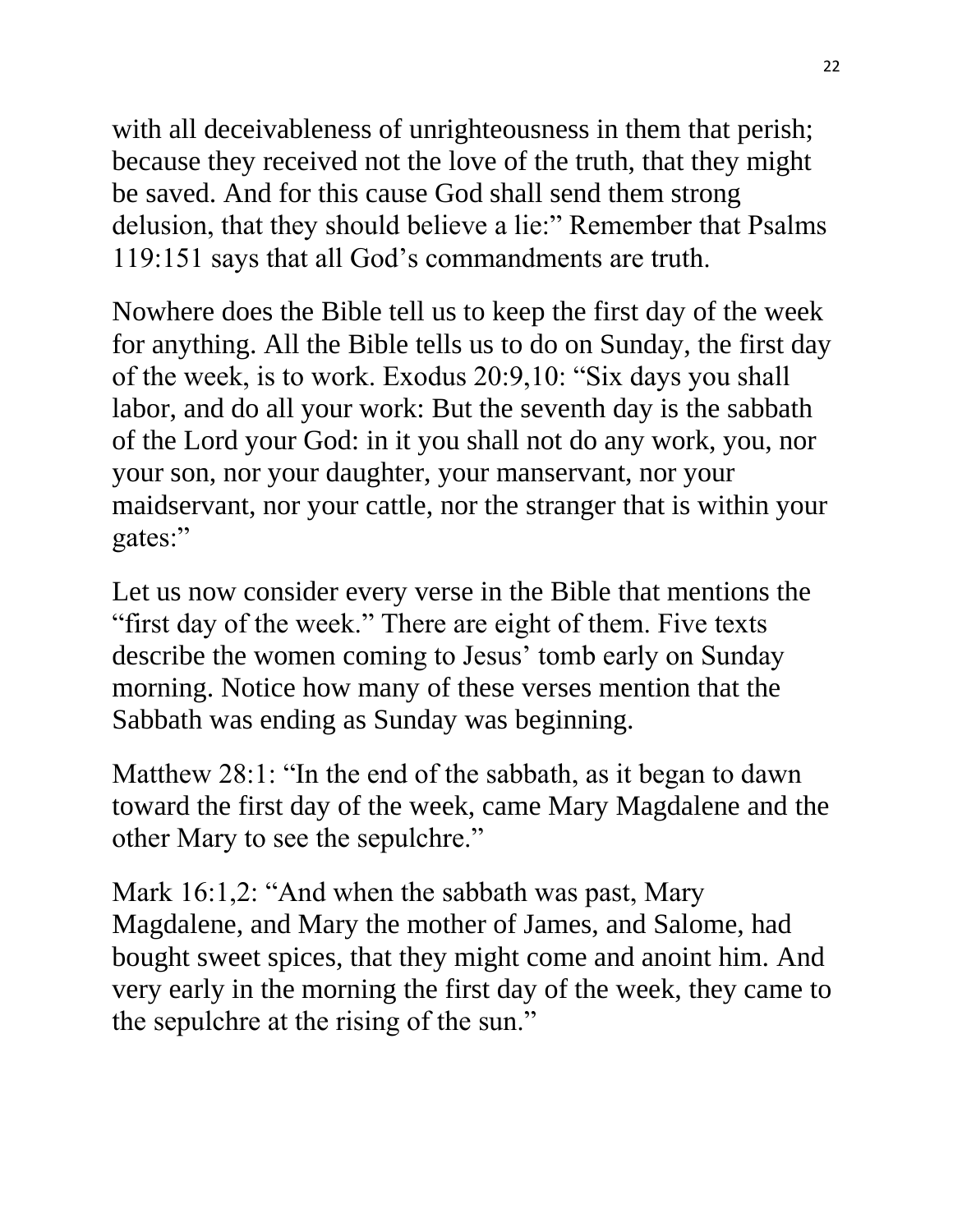Luke 24:1: "Now upon the first day of the week, very early in the morning, they came to the sepulchre, bringing the spices they had prepared, and certain others with them."

Mark 16:9: "Now when Jesus was risen early the first day of the week, he appeared first to Mary Magdalene, out of whom he had cast seven devils."

John 20:1: "The first day of the week came Mary Magdalene early, when it was yet dark, to the sepulchre, and saw the stone taken away from the sepulchre."

Many assume that John 20:19 describes a Sunday worship service, but the verse clearly says that the disciples were there because they were afraid of the Jews. "Then the same day at evening, being the first day of the week, when the doors were shut where the disciples were assembled for fear of the Jews, came Jesus and stood in the midst, and said to them, Peace be unto you."

Next, Acts 20:7 describes a meeting where Paul preached until midnight. "And upon the first day of the week, when the disciples came together to break bread, Paul preached to them, ready to depart on the morrow; and continued his speech until midnight." Remember God's days start at sunset and end at sunset the next day. The Sabbath, the seventh day, ended at sunset when the first day started. The disciples met on Saturday night after sunset. The way the world reckons time, Sunday starts at Midnight. Paul quit preaching at midnight just as Sunday was beginning. So even as the world recons time Paul was not holding a Sunday morning service. The phrase "to break bread" refers to eating dinner, as verse eleven suggests. Many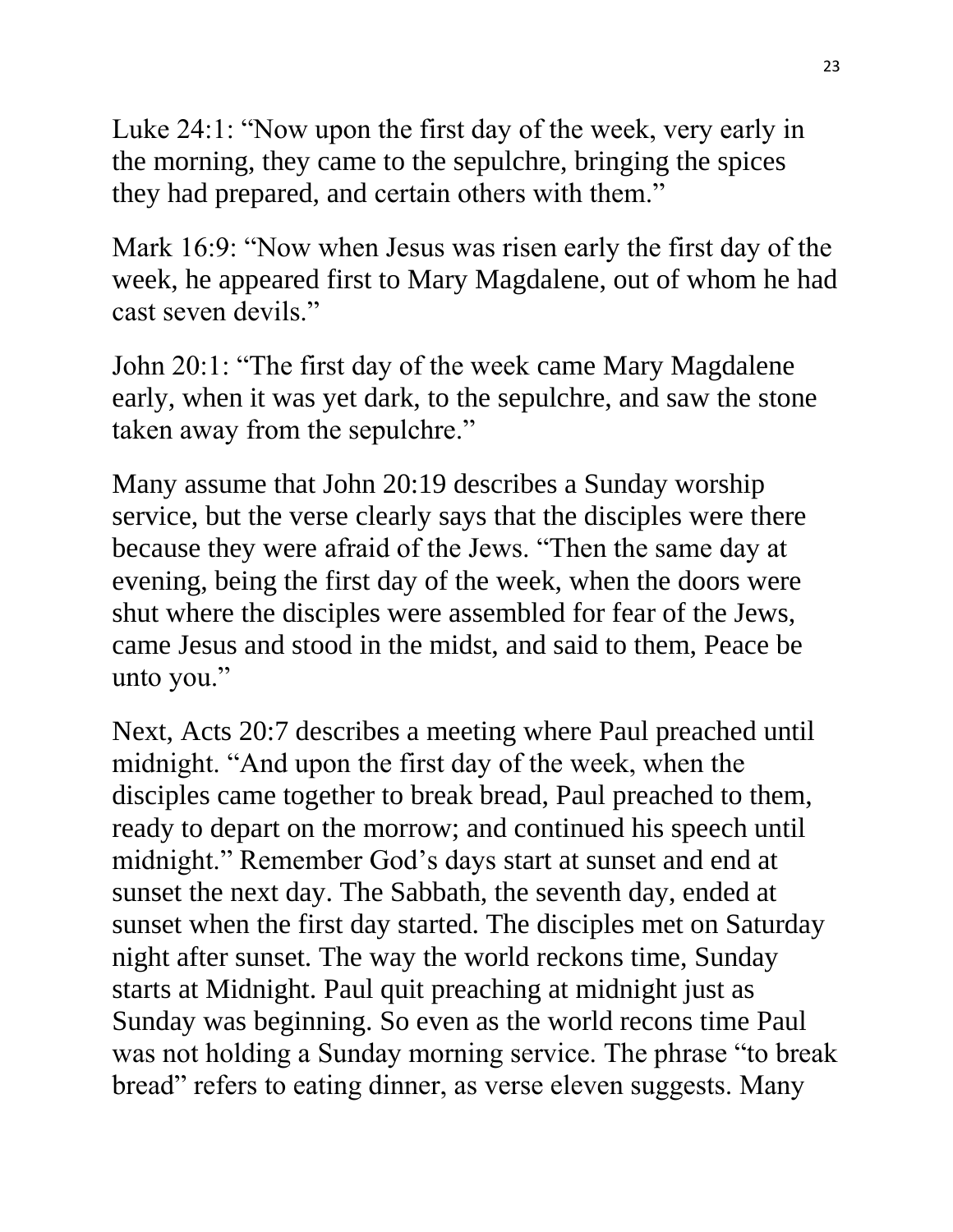claim this was a communion service celebrating the Lord's resurrection. Communion is a memorial, not to His resurrection, but to His death as First Corinthians 11:26 shows. "For as often as you eat this bread, and drink this cup, you show the Lord's death till he comes."

The Jews kept their accounting books on the first day of the week. In First Corinthians 16:1,2 Paul is simply telling believers to set aside an offering for the poor saints in Jerusalem so he can pick it up quickly on his way. "Now concerning the collection for the saints, as I have given order to the churches of Galatia, even so you do. Upon the first day of the week let every one of you lay by him in store, as God has prospered him, that there be no gatherings when I come."

We have just looked at every verse in the Bible where the phrase "first day of the week" is mentioned. Notice that in these verses concerning the first day, and in fact the entire Bible, there is no commandment, instruction, injunction, mandate, precept, or even a suggestion that Sunday should be kept holy. There is certainly no clear command from God, as there was on Mt. Sinai when He gave the fourth commandment concerning the Sabbath day in His own voice. There is no precedent for Sunday observance anywhere in the entire Bible. On the other hand, the Bible describes many Saturday Sabbath observances as we have seen.

In trying to justify Sunday-keeping, many frantically search the Bible for a precedent for Sunday observance. Suppose they found one. Suppose they found an instance of a Sunday religious meeting in the Bible. Would that justify Sunday-keeping? Would that justify working on God's holy Sabbath day,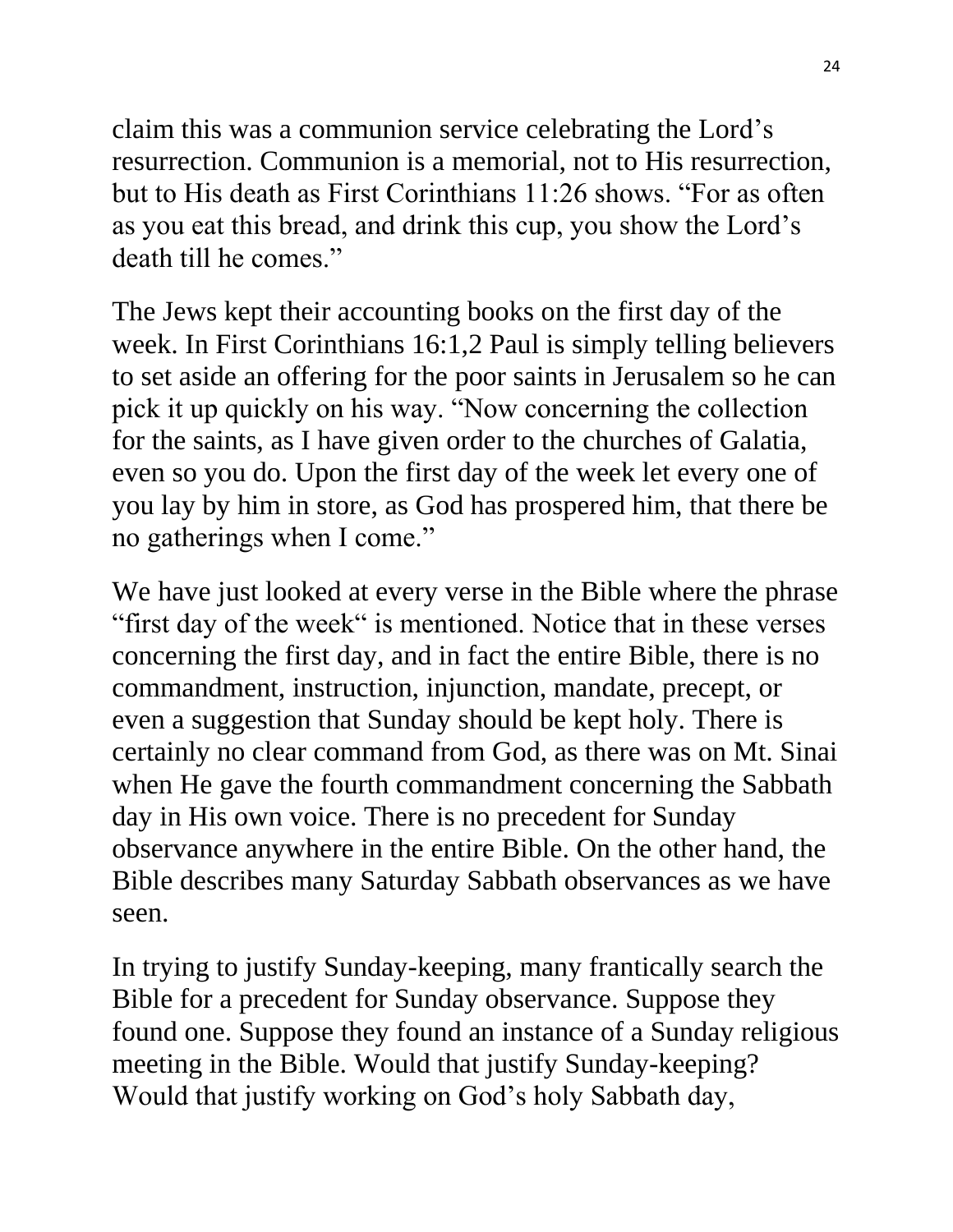Saturday? What would they do with the multitude of Saturday religious meetings we have looked at in the Bible? The Bible describes many instances where God's people have lied and otherwise committed sins. Does this justify lying, or breaking any of the Ten Commandments? Of course not. A Sunday meeting, if it were found, would not justify breaking God's Sabbath commandment either.

Deuteronomy 4:2 tells us not to change the Word of God and gives us the reason for this: "You shall not add to the word that I command you, neither shall you take anything from it, that you may keep the commandments of the Lord your God that I command you." Notice the reason given for not changing God's Word: "that you may keep the commandments of the Lord your God that I command you." To claim that the Sabbath is no longer in effect is to change the Word of God. Proverbs 30:6 says, "Add not to his words, lest he reprove you, and you be found a liar."

How much more permanent can the Ten Commandments be than is described by Luke 16:17? "It is easier for heaven and earth to pass, than one tittle of the law to fail." Ecclesiastes 1:4 tells us that the earth will be here forever. "One generation passes away, and another generation comes: but the earth abides for ever." Isn't it clear that the Saturday Sabbath commandment will be here forever also? God's people will obey the Saturday Sabbath commandment in the new earth throughout eternity, as we read in Isaiah 66:23: "And it shall come to pass, that from one new moon to another, and from one sabbath to another, shall all flesh come to worship before me, says the Lord."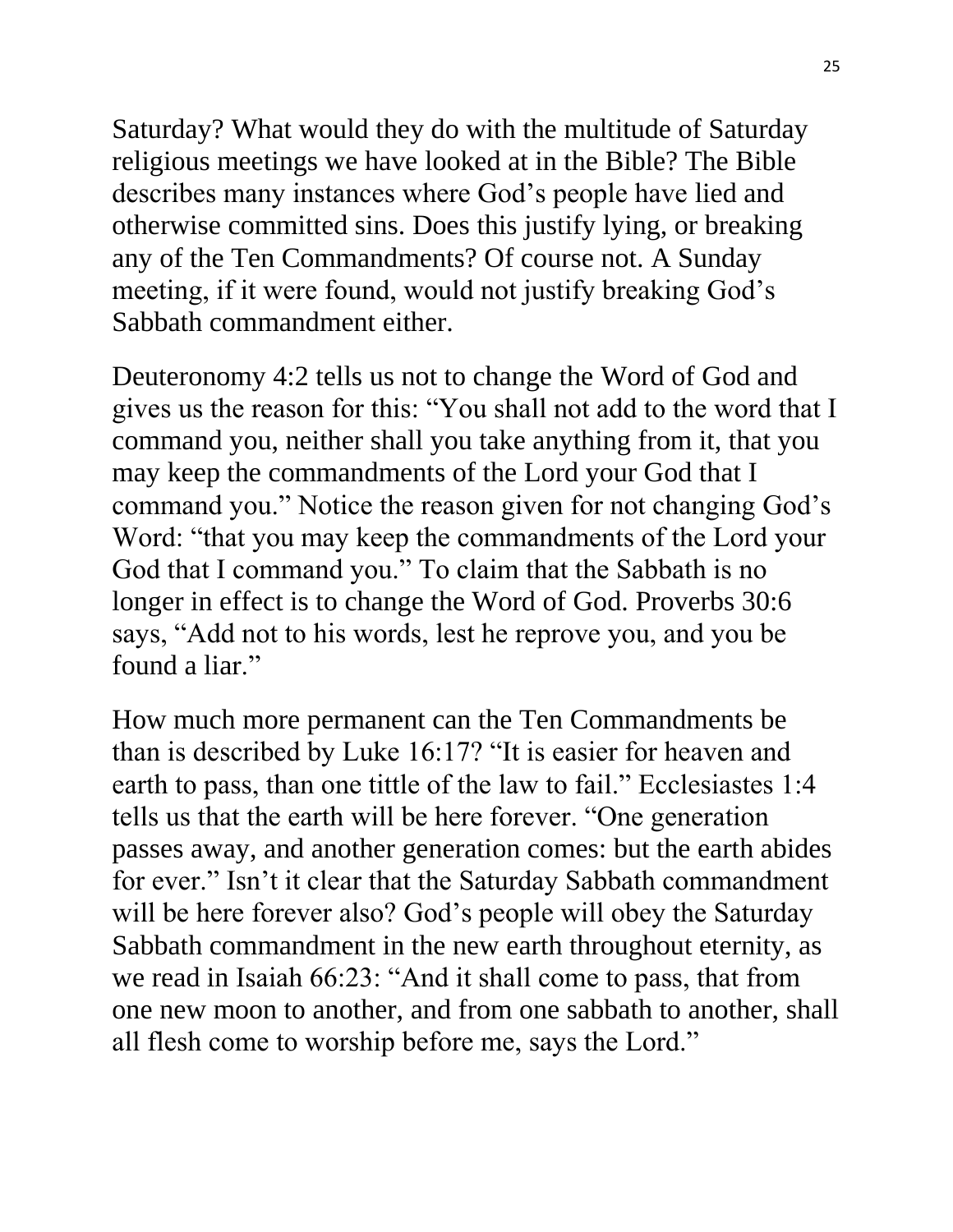It was Jesus Himself who gave the Ten Commandments from Mt. Sinai. We all recognize Jesus as the one and only Savior. James 4:12 tells us that He is also the Lawgiver. "There is one lawgiver, who is able to save and to destroy: who are you that judges another?" Hebrews 13:8 tells us that, "Jesus Christ the same yesterday, and to day, and for ever." Furthermore, Jesus also tells us in Malachi 3:6 that He will never change. "For I am the Lord, I change not;" Jesus is the same now as when He gave the Ten Commandments from Mt. Sinai.

Romans 6:16 tells us that we worship whomever we obey. "Do you not know that whomever you obey, his servants you are; whether of sin unto death, or of obedience unto righteousness?" Thus, if we keep the Ten Commandments we obey Christ and are His servants. Since it was the pope and the Catholic Church who changed the day of worship from Saturday to Sunday, if we keep Sunday we obey the pope and are his servants.

First John 5:3 defines our love to God. "For this is the love of God, that we keep his commandments: and his commandments are not grievous." No Sunday-keeper can love God after he understands about the Sabbath, for Sunday-keepers break the fourth commandment every week. No Sunday-keeper can love God, for we have seen that the Sunday-keeper is not obeying God, but following the dictates of the pope and the Catholic Church. Jesus says in John 14:15, "If you love me, keep **MY** commandments."

It looks as if the time has come when those who disobey God are believing lies, called fables in Second Timothy 4:3,4. "For the time will come when they will not endure sound doctrine; but after their own lusts shall they heap to themselves teachers,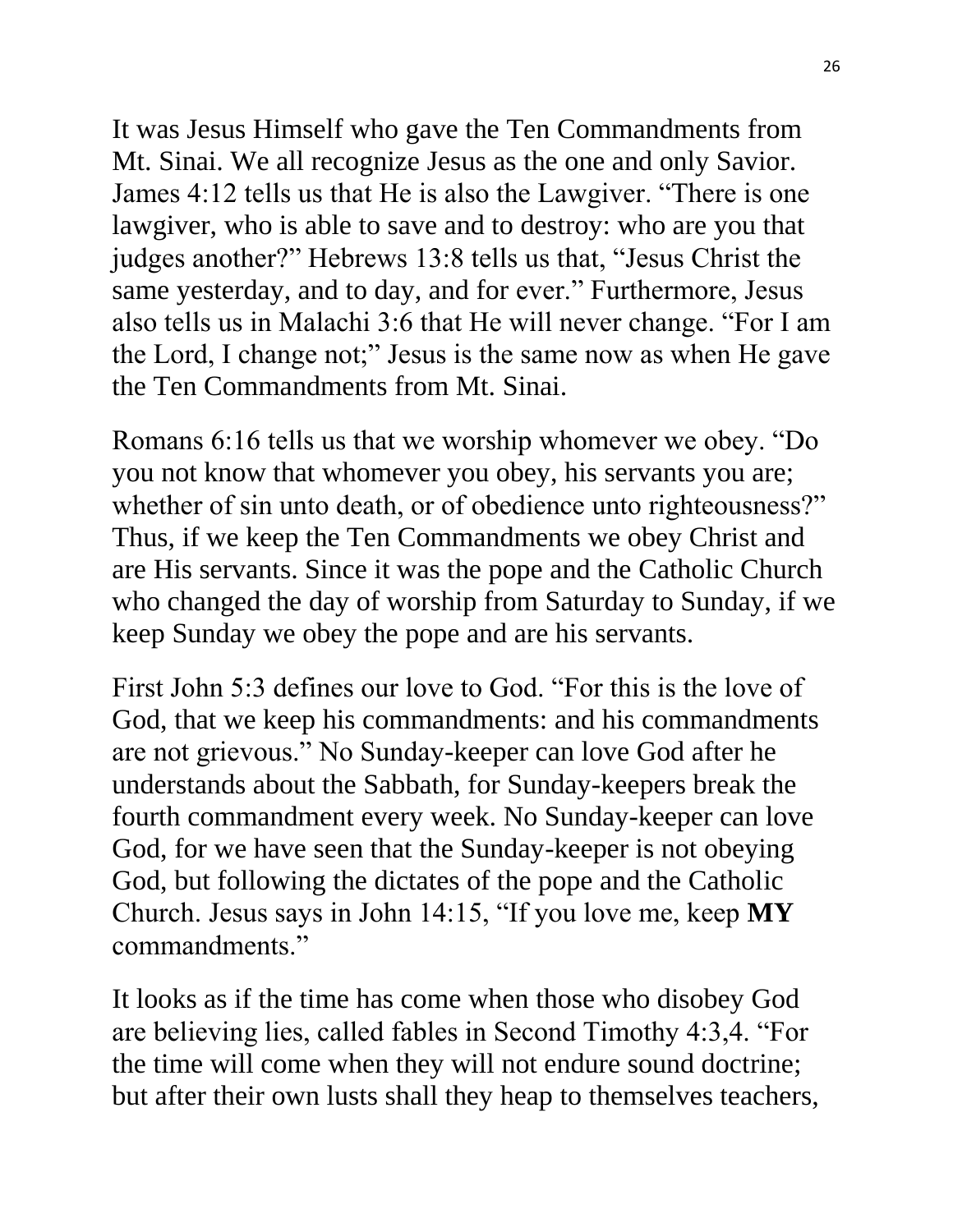having itching ears; And they shall turn away their ears from the truth, and shall be turned unto fables." Again, remember that Psalms 119:151 tells us that all God's commandments are truth.

Sin is breaking any of the Ten Commandments. This definition of sin is found in First John 3:4. "Whoever commits sin transgresses also the law: for sin is the transgression of the law."

We must now look at the Bible definition of a wicked person. Psalms 119:155 tells us that the wicked are people who do not obey the Ten Commandments. "Salvation is far from the wicked: for they do not seek your statutes." Psalms 119:53 also tells us that the wicked are those who ignore God's law. "Horror has taken hold upon me because of the wicked that forsake your law."

Daniel 12:4,10 tells us that the wicked, those who break any of the Ten Commandments, will never understand the Bible and God's truth. "But you, Daniel, shut up the words, and seal the book, even to the time of the end: many shall run to and fro, and knowledge shall be increased. Many shall be purified, and made white, and tried; but the wicked shall do wickedly: and none of the wicked shall understand; but the wise shall understand." When Sunday-keepers attempt to explain Bible prophecy they never get it right. In fact the explanations of Bible prophecy that they have come up with are designed by Satan to play right into his hands in order to deceive the people of the world.

Matthew 4:4 is a very important verse. "But he answered and said, It is written, Man shall not live by bread alone, but by every word that proceeds out of the mouth of God." Out of the mouth of God came the Ten Commandments, including the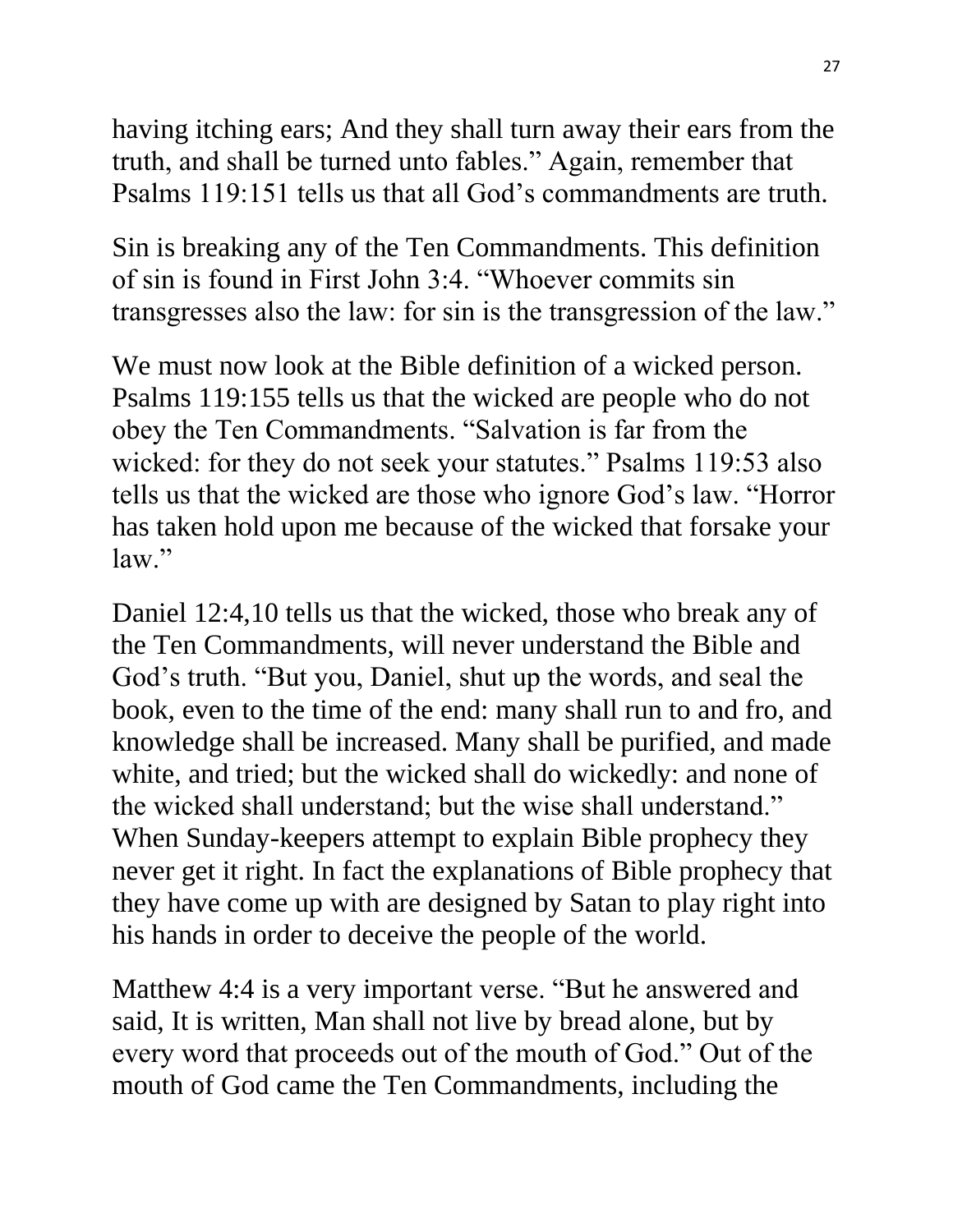Saturday Sabbath commandment, and man shall live by every word of them. In this verse Jesus Himself completely validates our requirement to keep Saturday, the Sabbath day, holy and to do no work therein. Jesus tells us to keep the commandments. Sunday-keepers tell us to keep Sunday. Who do you suppose you should believe, Jesus or the Sunday-keepers?

Most of the people of this world will be lost, because, for any number of reasons, they refuse to obey God and keep His commandments. Matthew 7:13,14 tells us: "Enter in at the narrow gate: for wide is the gate, and broad is the way, that leads to destruction, and there are many that go that way: Because strait is the gate, and narrow is the way, that leads to life, and there are few that find it." To be saved you must keep all ten of God's commandments, as we have seen.

Those who are keeping Sunday instead of Saturday, the Sabbath day, have believed they were doing the right thing. Notice Proverbs 12:15 "... He that hearkens to counsel is wise."

We saw that Sunday-keeping was instituted by the Catholic Church. Sunday-keeping is a Catholic tradition. Sunday-keeping is a tradition of men. Matthew 15:3,8,9 warns us of the danger of following traditions of men. "But he answered and said to them, Why do you also transgress the commandment of God by your tradition? These people draw nigh unto me with their mouth, and honor me with their lips; but their heart is far from me. But in vain they do worship me, teaching for doctrines the commandments of men."

Proverbs 28:9 tells us that God will not hear the prayers of those who disregard His commandments. "He that turns away his ear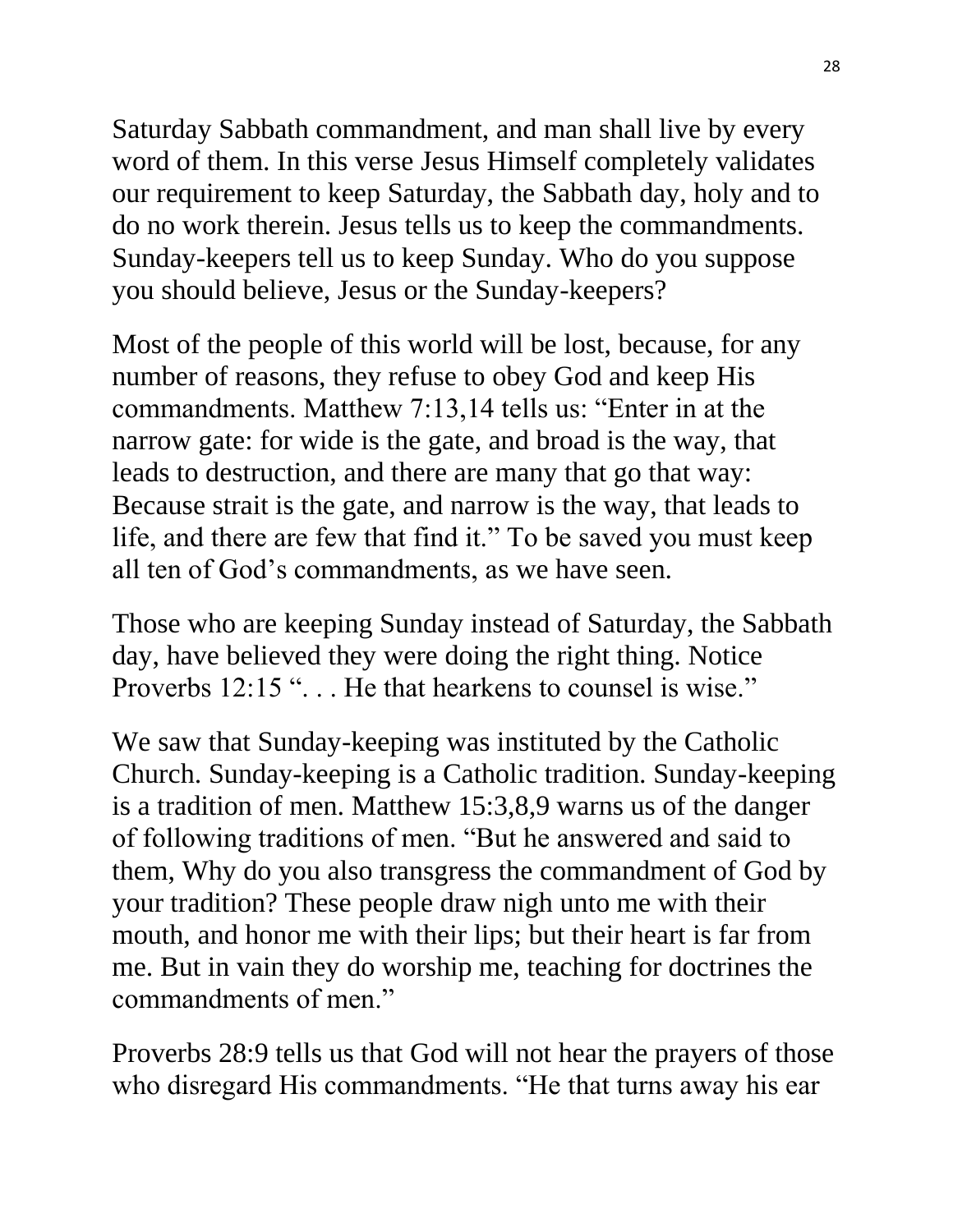from hearing the law, even his prayer shall be abomination." Here we see that the prayers of Sunday-keepers, after they know about the Sabbath, are abomination to God. They have turned their ears away from hearing God's law, especially the Saturday Sabbath commandment.

Don't forget that the devil, Satan, can answer prayer and usually does to make people who are living in sin think that God is answering their prayers. Satan even gives people his spirit and makes them believe that it is the Holy Spirit. Those who disregard any of the Ten Commandments cannot have the Holy Spirit, for the Bible tells us in Acts 5:32 that God gives His Holy Spirit to those who obey Him. "We are his witnesses of these things; and so is also the Holy Ghost, whom God has given to them that obey him." Sunday-keepers, therefore, cannot have the Holy Spirit because by keeping Sunday they are not obeying God.

The Bible warns us to be on guard against the deceptions of the devil in Revelation 12:9: "And the great dragon was cast out, that old serpent, called the Devil, and Satan, who deceives the whole world: he was cast out to the earth, and his angels were cast out with him."

Peter tells us in Acts 5:29 that, "We ought to obey God rather than men." Do you suppose Peter would have told us this if he had been a Sunday-keeper? Those who claim they are bornagain and saved but disregard any of the Ten Commandments, including the Saturday Sabbath commandment, will be lost. Jesus tells us in Matthew 7:21-23 that only those who keep all of God's commandments will be saved. "Not every one that says to me, Lord, Lord, shall enter into the kingdom of heaven; but he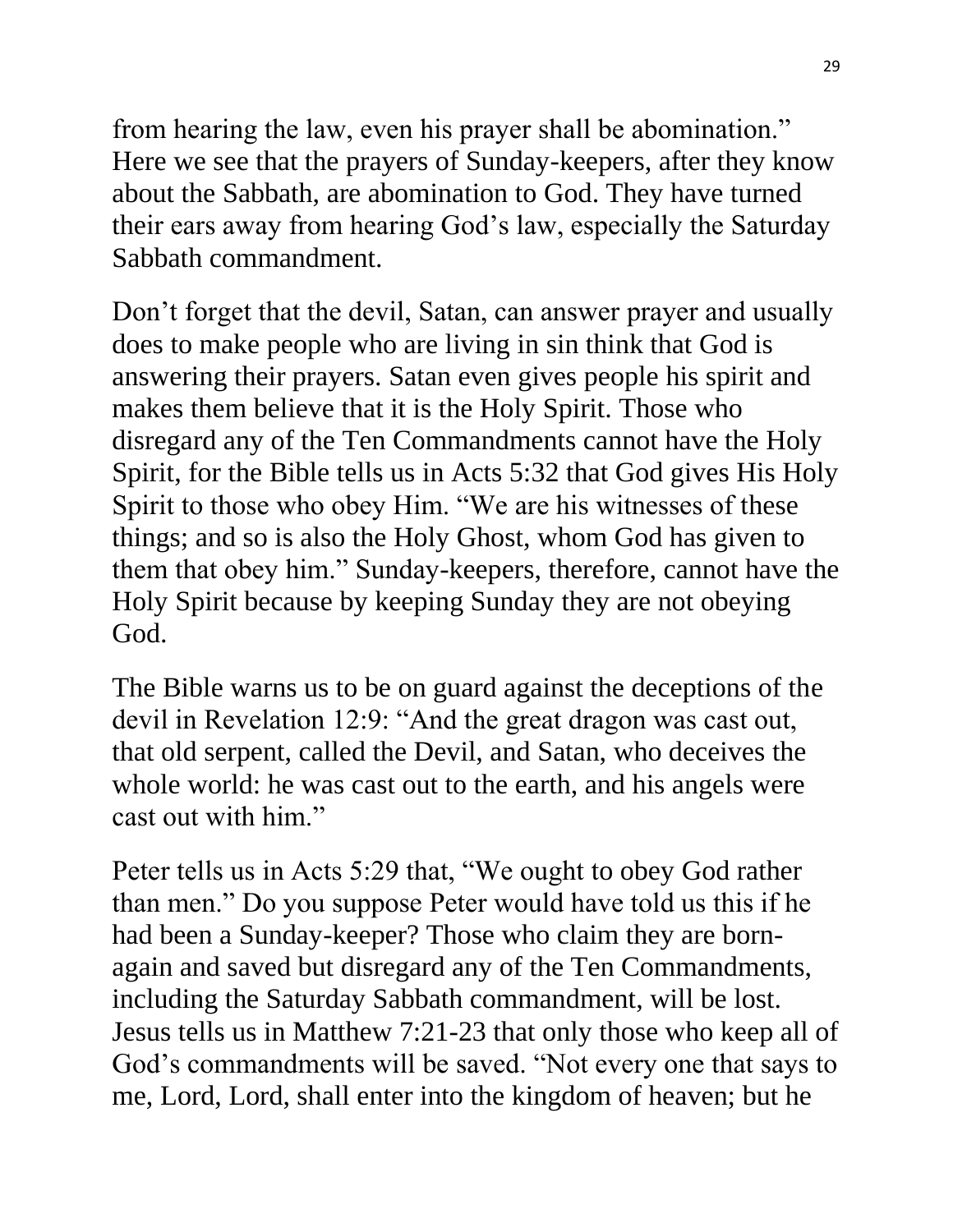that does the will of my Father who is in heaven. Many will say to me in that day, Lord, Lord, have we not prophesied in your name? and in your name have cast out devils? and in your name done many wonderful works? And then will I say to them, I never knew you: depart from me, you that work iniquity."

In Numbers 15:32-36 we find an object lesson by which God sought to impress the Israelites with the sanctity of the Sabbath. "And while the children of Israel were in the wilderness, they found a man that gathered sticks on the sabbath day. And they that found him gathering sticks brought him to Moses and Aaron, and to all the congregation. And they put him in ward, because it was not declared what should be done to him. And the Lord said to Moses, The man shall be surely put to death: all the congregation shall stone him with stones outside the camp. And all the congregation brought him outside the camp, and stoned him with stones, and he died; as the Lord commanded Moses." Harsh punishment, to be sure. But this story has served to save countless numbers of people by making them realize that God's Sabbath is inviolable. This man died as an example to us so that we would realize how important Sabbath-keeping really is. "Now all these things happened to them for examples: and they are written for our admonition, upon whom the ends of the world are come." (First Corinthians 10:11). The penalty for breaking the Saturday Sabbath commandment is the same as it was then — death. The penalty is only delayed for a little while.

We are going to be held responsible for obeying the clear teachings of the Bible. Second Corinthians 5:10 says, "For we must all appear before the judgment seat of Christ; that every one may receive the things done in his body, according to that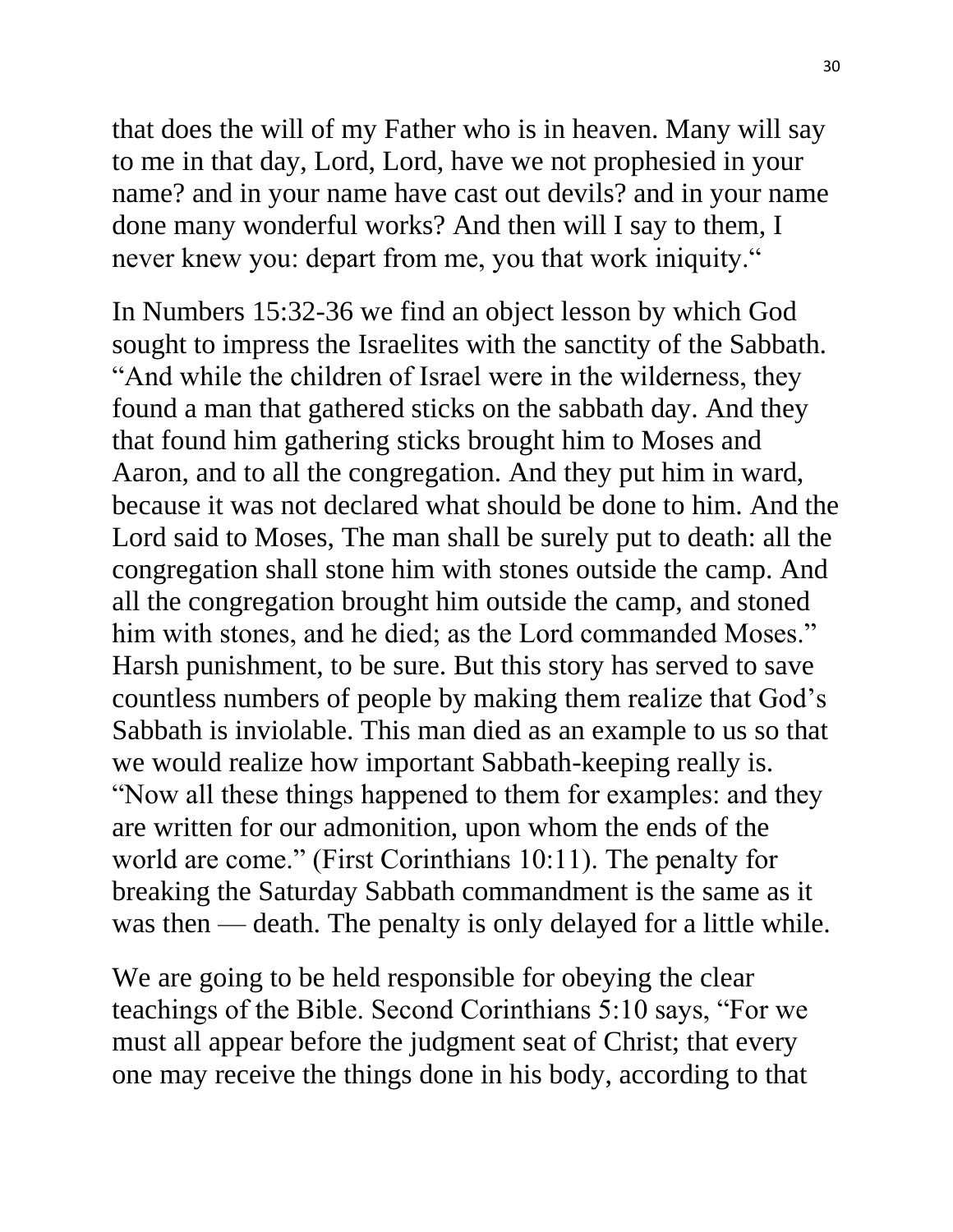he has done, whether it be good or bad." James 1:22 says "Be doers of the word, and not hearers only, deceiving your own selves." We need to be on guard against self-deception.

God will not take anyone to heaven who would commit a sin once he got there, as Nahum 1:9 tells us. "What do you imagine against the Lord? he will make an utter end: affliction shall not rise up the second time."

Those who are in Sunday-keeping churches will not necessarily be lost if they are keeping Sunday in ignorance. But, when they find out that Saturday is the Sabbath day, God requires them to obey completely the Sabbath commandment and come out of those churches. In John 10:14-16,26-28 Jesus describes these people as other sheep. "I am the good shepherd, and know my sheep, and am known of mine. As the Father knows me, even so I know the Father: and I lay down my life for the sheep. And other sheep I have, who are not of this fold: them also I must bring, and they shall hear my voice; and there shall be one fold, and one shepherd. But you believe not, because you are not of my sheep, as I said to you. My sheep hear my voice, and I know them, and they follow me: And I give to them eternal life; and they shall never perish, neither shall any man pluck them out of my hand."

Do you hear the Lord's voice telling you to keep Saturday, the Sabbath day, holy? Then do as Second Corinthians 6:14-17 tells you to do: "Be not unequally yoked together with unbelievers: for what fellowship has righteousness with unrighteousness? and what communion has light with darkness? And what concord has Christ with Belial? or what part has he that believes with an infidel? And what agreement has the temple of God with idols?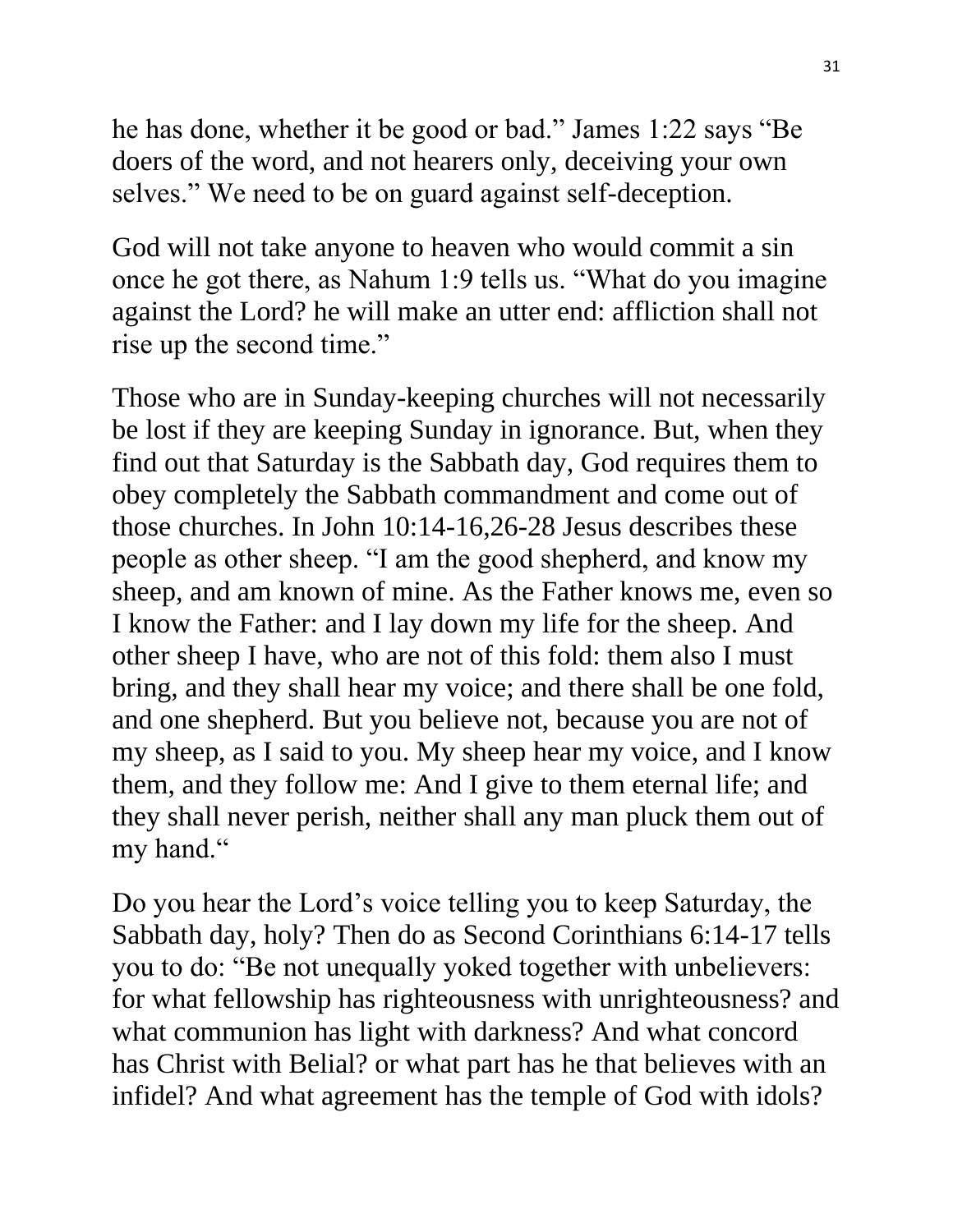for you are the temple of the living God; as God has said, I will dwell in them, and walk in them; and I will be their God, and they shall be my people. Therefore come out from among them, and be separate, says the Lord, and touch not the unclean thing; and I will receive you,"

Also in Revelation 18:4 God calls for His people to come out of churches that are not adhering to the full truth of the Bible. "And I heard another voice from heaven, saying, Come out of her, my people, that you do not partake of her sins, and that you do not receive her plagues." Regardless of what priests and preachers tell you to do, God tells you to get out of the false Sundaykeeping churches. They are leading you straight to destruction in the lake of fire. "And whoever was not found written in the book of life was cast into the lake of fire." (Revelation 20:15). God will never accept any of Satan's counterfeit religions.

"Let us hear the conclusion of the whole matter: Fear God, and keep his commandments: for this is the whole duty of man." (Ecclesiastes 12:13).

The Bible plainly tells us that only commandment keepers will be saved. The word "overcomes" in Revelation 21:7,8 refers to overcoming sin. We saw that sin is breaking any of the Ten Commandments. Keeping Sunday breaks more than the fourth commandment. It also breaks the first because Sunday-keepers are putting the pope and the Catholic Church before God. Remember, it was the pope and the Catholic Church that changed the day from Saturday to Sunday. "He that overcomes shall inherit all things; and I will be his God, and he shall be my son. But the fearful, and unbelieving, and the abominable, and murderers, and whoremongers, and sorcerers, and idolaters, and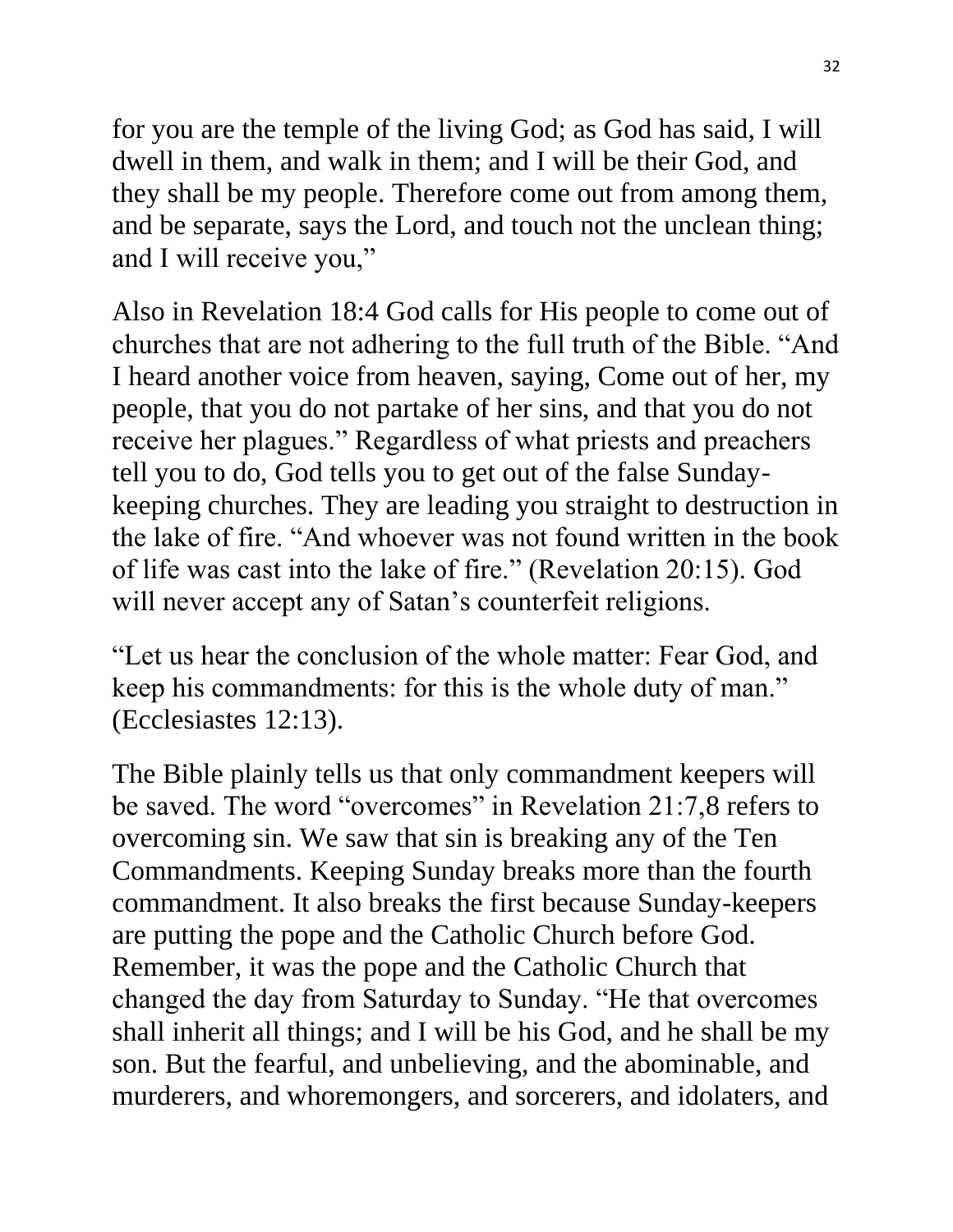all liars, shall have their part in the lake that burns with fire and brimstone: which is the second death."

It is very dangerous to tell people that they do not need to obey the Ten Commandments today and that they do not need to keep Saturday, God's Sabbath day, holy as required by the fourth commandment. Those who do this are a party to the pope's conspiracy to change the Law of God and will be lost. Here in Revelation 22:18,19 is what God says about people who change His word and His laws. "For I testify to every man that hears the words of the prophecy of this book, If any man shall add unto these things, God shall add unto him the plagues that are written in this book: And if any man shall take away from the words of the book of this prophecy, God shall take away his part out of the book of life, and out of the holy city, and from the things that are written in this book."

Many who neglect the Sabbath and who will be lost vehemently claim that they are born-again Christians. Remembering that sin is breaking one or more of the Ten Commandments, here is the Bible's definition of a born-again Christian, found in First John 3:9: "Whoever is born of God does not commit sin; for his seed remains in him: and he cannot sin, because he is born of God." Born-again Christians never break any of God's Ten Commandments. Born-again Christians are Saturday Sabbathkeepers.

Does being a born-again Christian according to First John 3:9 sound as if it is impossible? Of course we can't do it in our own strength. We need God's help to accomplish this. If this is what we really want with all our hearts, and we submit ourselves totally to God, He will give us the power to overcome sin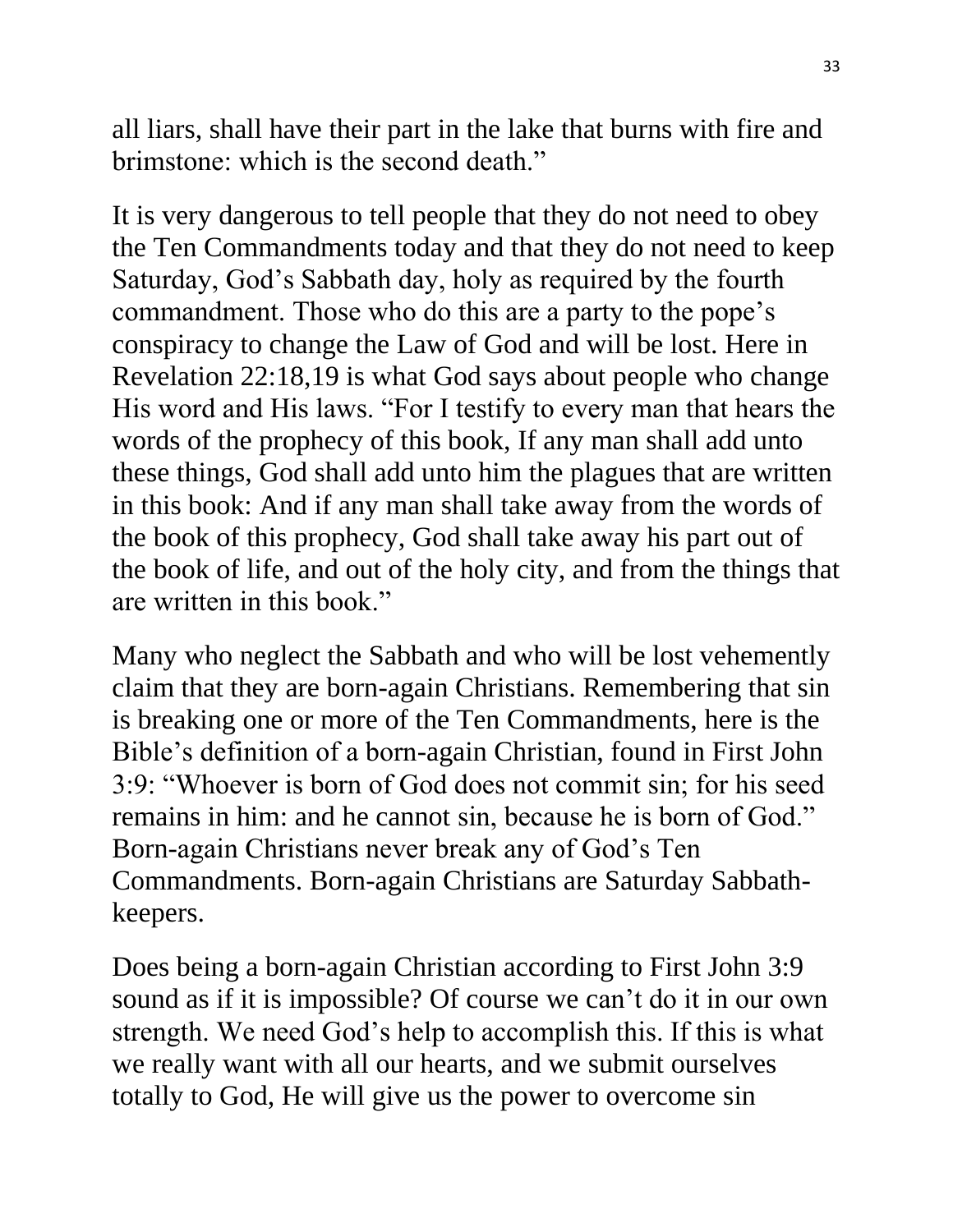completely and to obey perfectly His Ten Commandments. He will do for us what He promises in Ezekiel 36:27 "I will put my spirit within you, and cause you to walk in my statutes, and you shall keep my judgments, and do them."

In Bible prophecy a woman represents a church. A pure, virtuous woman represents Christ's true church. Isaiah 51:16 says, "I have put my words in your mouth, and I have covered you in the shadow of my hand, that I may plant the heavens, and lay the foundations of the earth, and say to Zion, You are my people." Zion is one of the terms applied to God's people in Old Testament times. Notice in Jeremiah 6:2 that Zion had one daughter. "I have likened the daughter of Zion to a comely and delicate woman." This only daughter of Zion is Christ's true church today, which is represented by a comely and delicate woman to indicate the church's utmost purity. Christ's true church is referred to in Second Corinthians 11:2 as a virgin. "For I am jealous over you with godly jealousy: for I have espoused you to one husband, that I may present you as a chaste virgin to Christ." Revelation 12:17 describes this true church. In this instance the devil, Satan, is extremely angry at the true church. "And the dragon was full of rage at the woman, and went to make war with the remnant of her seed, who keep the commandments of God, and have the testimony of Jesus Christ." Notice here that God's true church keeps all of the Ten Commandments. Ephesians 4:4,5 confirms that there is, indeed, only one true church. "There is one body, and one Spirit, even as you are called in one hope of your calling; One Lord, one faith, one baptism."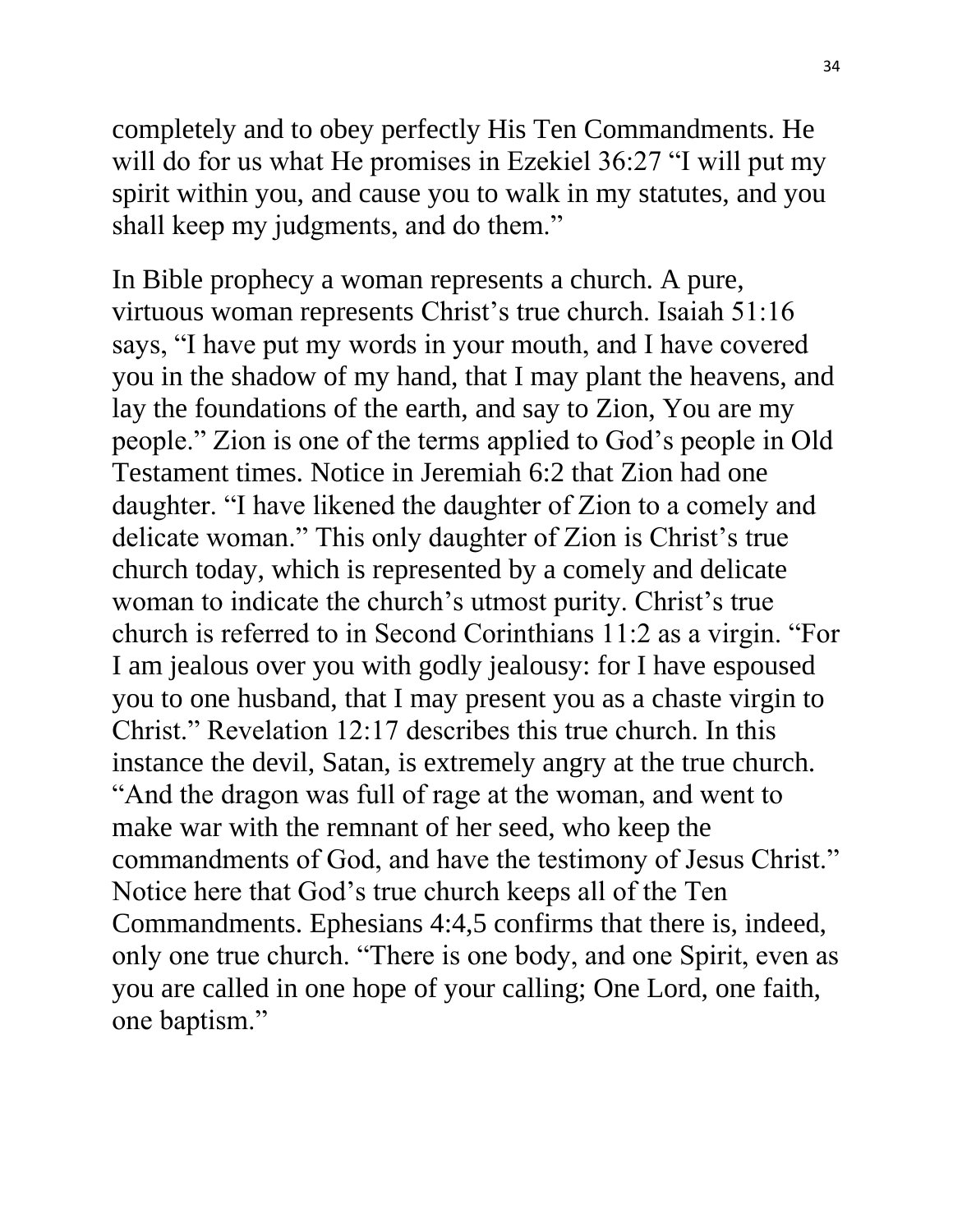The Jews are not God's people today. Jesus said in Matthew 23:37,38, "O Jerusalem, Jerusalem, you that kill the prophets, and stone those who are sent to you, how often would I have gathered your children together, even as a hen gathers her chickens under her wings, and you would not! Behold, your house is left unto you desolate." He also told the Jews in Matthew 21:43, "Therefore I say to you, The kingdom of God shall be taken from you, and given to a nation bringing forth the fruits thereof." That nation is the true church today, consisting of those who keep all of God's commandments.

Since adultery is a breach of trust and a breach of contract between a man and his wife, the Bible uses the symbol of adultery as the breach of trust and the breach of contract between God and His people. A harlot, therefore, represents one or more of the many counterfeit churches. This can be shown by Jeremiah 3:8,9. The reference to committing adultery with stones and with stocks in these verses refers to the idols made of wood and stone that the people were worshiping. "And I saw, when for all the causes whereby backsliding Israel committed adultery I had put her away, and given her a bill of divorce; yet her treacherous sister Judah feared not, but went and played the harlot also. And it came to pass through the lightness of her whoredom, that she defiled the land, and committed adultery with stones and with stocks." Another text that shows this is Ezekiel 23:37. "That they have committed adultery, and blood is in their hands, and with their idols they have committed adultery, and have also caused their sons, whom they bore to me, to pass through the fire, to devour them." Revelation 17:5 describes a counterfeit church and her numerous counterfeit daughter churches. "And upon her forehead was a name written,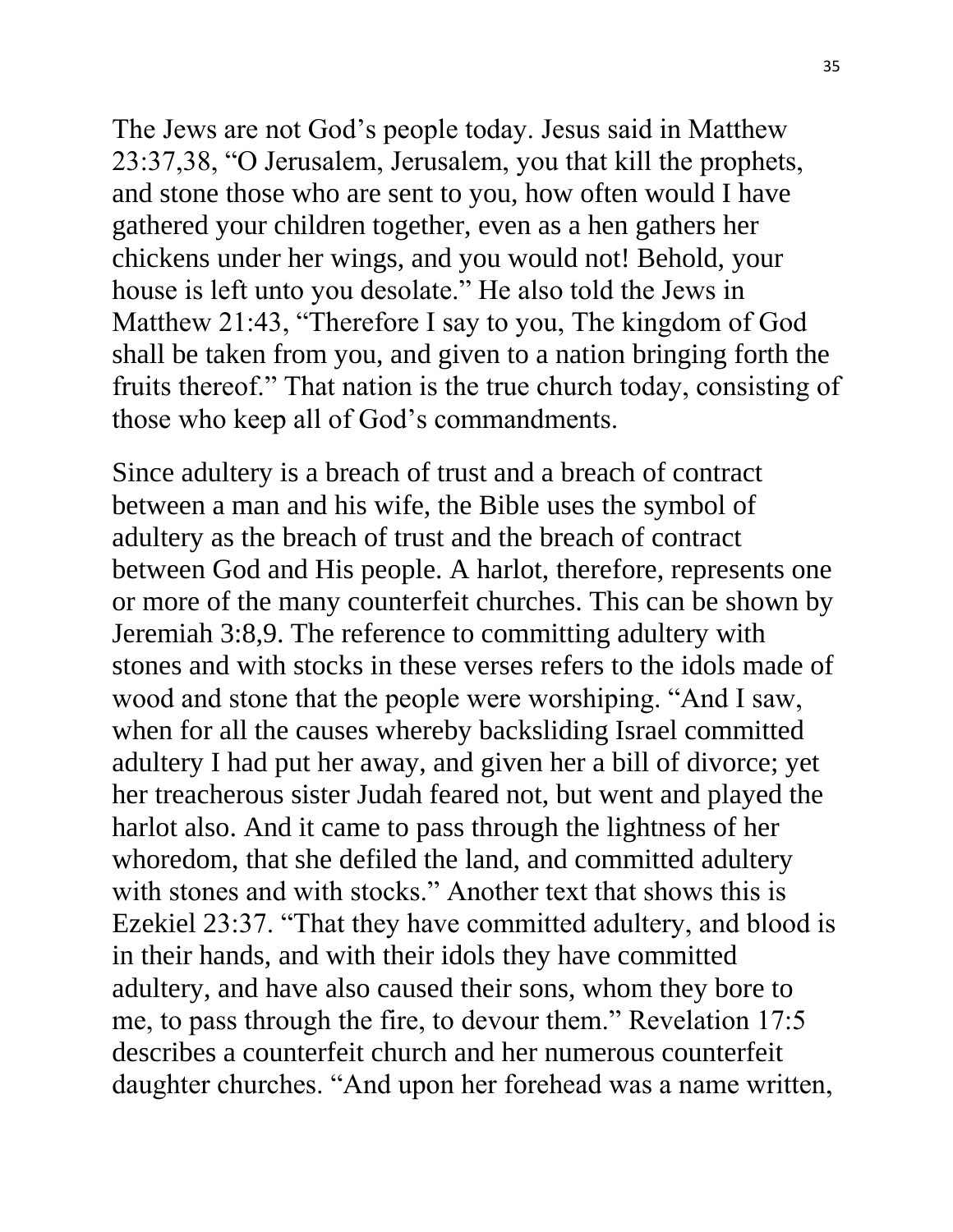## MYSTERY, BABYLON THE GREAT, THE MOTHER OF HARLOTS AND ABOMINATIONS OF THE EARTH."

I acknowledge the Holy Catholic Apostolic Roman Church for the mother and mistress of all churches. — Art. 10, Creed of Pope Pius IV. Double Bull of Pope Pius IV, Nov. 13 and Dec. 9, 1564, trans. in Philip Schaff, The Creeds of Christendom, New York: Harper, 1919, Vol. 1, p. 99.

Remember that the devil gave the papacy its "power and seat and great authority." Since the papacy changed the day of worship from Saturday to Sunday, the daughter churches include all the churches that obey the pope in their day of worship.

Notice the outstanding characteristic of God's true church given in Revelation 12:17. "And the dragon was full of rage at the woman, and went to make war with the remnant of her seed, who keep the commandments of God, and have the testimony of Jesus Christ." The people in God's true church keep all of God's commandments, including the Saturday, Sabbath, commandment. We have seen that Saturday, the Sabbath, is specifically the sign between God and His only church.

Soon there is coming on the earth a time of trouble worse than any trouble the world has ever seen. This time of trouble is mentioned in Daniel 12:1. "And at that time shall Michael stand up, the great prince who stands for the children of your people: and there shall be a time of trouble, such as never was since there was a nation even to that same time: and at that time your people shall be delivered, every one that shall be found written in the book"

To compound this trouble the devil is planning a most overwhelming deception for the people of earth. Just as he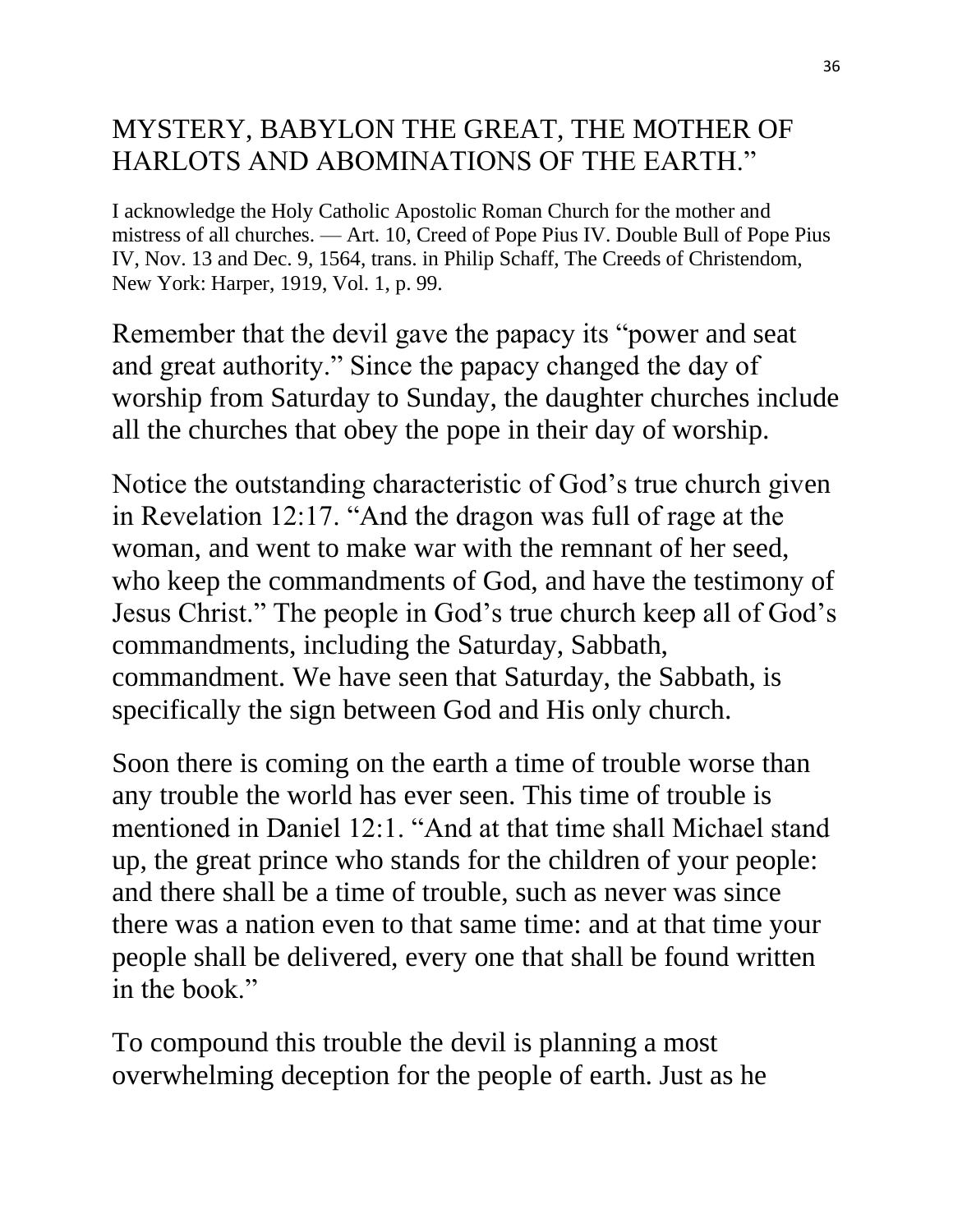counterfeits every other Bible doctrine, Satan plans to impersonate Christ at the opportune time. Second Corinthians 11:14 tells us, "And no marvel; for Satan himself is transformed into an angel of light." Human eyes have never seen a sight such as the one Satan will present. Satan was originally an angel in heaven; he is the most beautiful and the most intelligent being that God ever created. Human beings will be dazzled when Satan walks the streets of the cities and towns of this world in all his splendor and glory. He will speak softly, in a pleasant, melodious, soothing voice, and will say many of the things Jesus said many centuries before. He will heal the sick and will perform many miracles just as Jesus did. Matthew 24:24 tells us that Satan "shall show great signs and wonders." The devil's miracles, his appearance, his dazzling brilliance, and his pleasant manner will be almost more than even Christ's elect can withstand, and they will very nearly accept this overpowering deception. Nearly the entire human race will fall down and worship the devil, believing that he is Christ. In his guise as Christ, Satan will say that he changed the day of worship from Saturday to Sunday, and nearly the entire world will believe it. "Then if any man shall say to you, Lo, here is Christ, or there; believe it not. For there shall arise false Christs, and false prophets, and shall show great signs and wonders; so that, if it were possible, they shall deceive the very elect." (Matthew 24:23,24).

The issue of contention during this coming time of trouble will be over whether to worship on the Lord's day, the Sabbath, Saturday, or whether to obey the pope and worship on Sunday. This religious persecution will be very bloody. During the Dark Ages the Catholics slaughtered over 150 million Christians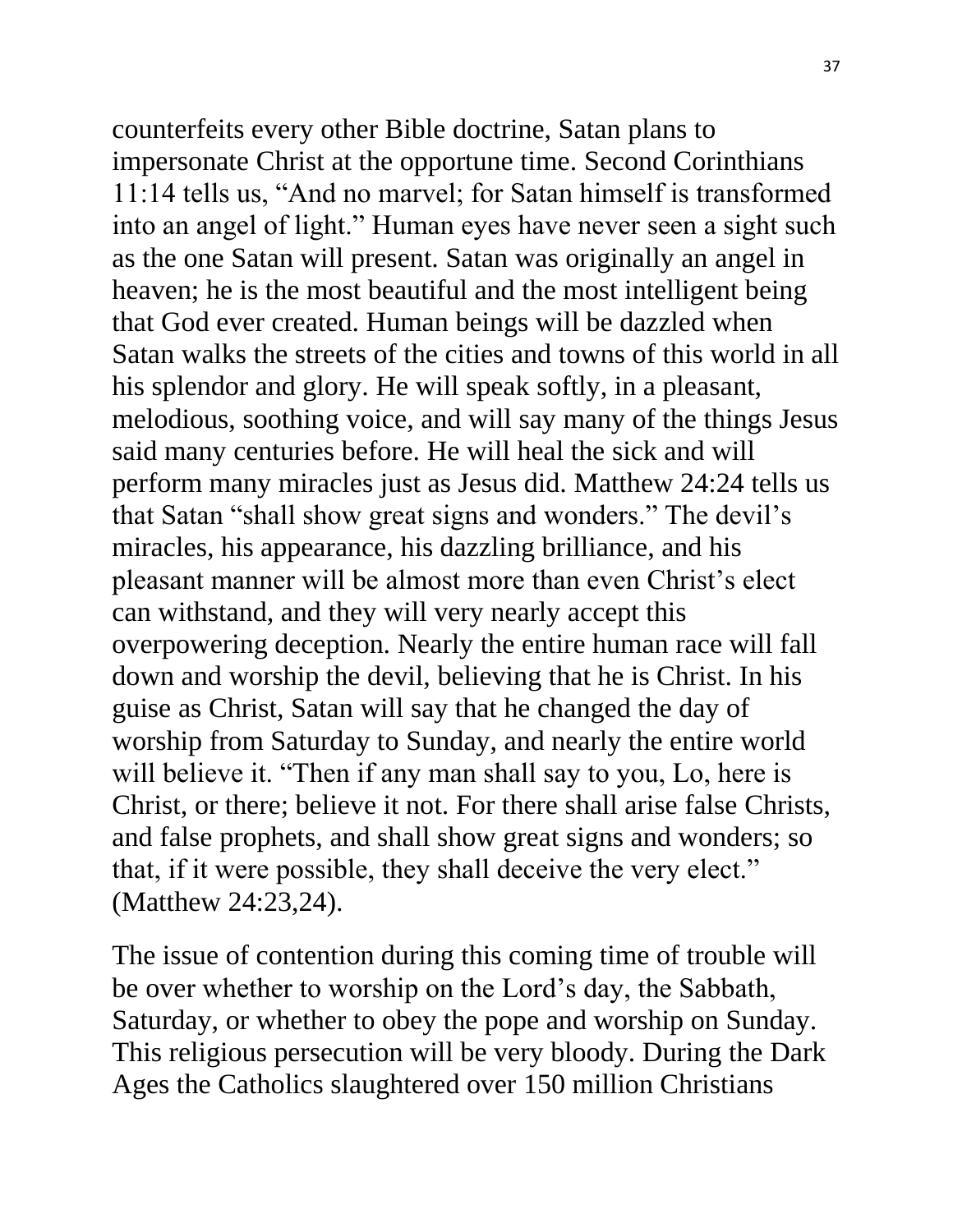because they wanted to worship God according to the Bible. This will happen again. Many of God's true people will lose their lives in this bloody turmoil, but this time the Lord will not tolerate a wholesale slaughter of His people. He will come and put an end to Sunday-keeping and religious persecution forever. And when He comes, those who have disregarded His law will finally learn that God means exactly what He says.

" 'And He gave unto Moses, when He had made an end of communing with him upon Mount Sinai, two tables of testimony, tables of stone, written with the finger of God.' (Exodus 31:18). Nothing written on those tables could be blotted out. The precious record of the law was placed in the ark of the testament and is still there, safely hidden from the human family. But in God's appointed time He will bring forth these tables of stone to be a testimony to all the world against the disregard of His commandments and against the idolatrous worship of a counterfeit Sabbath." — The Law, E. G. White, 1901, p. 4.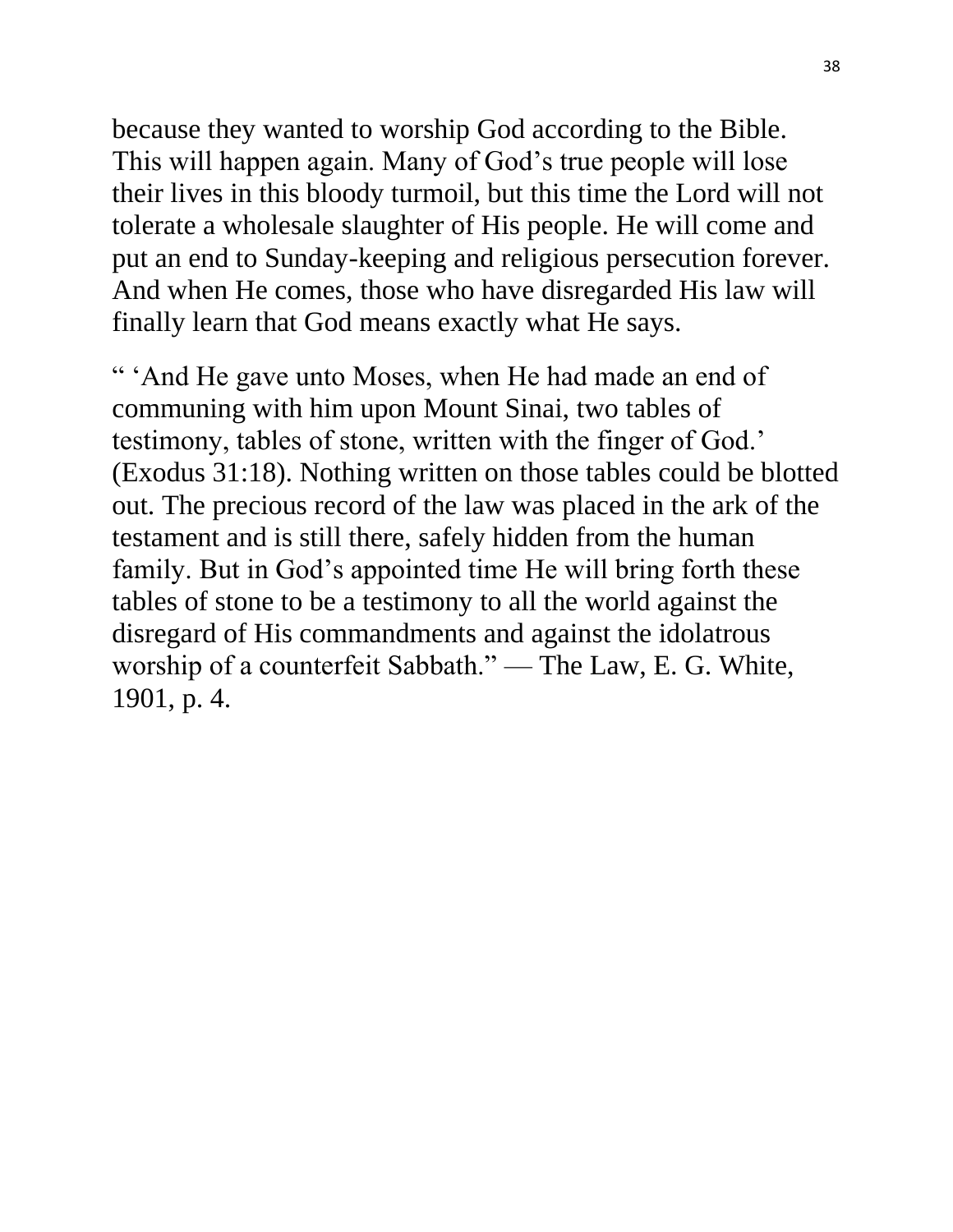## CHAPTER 2

# **THE LAW IN THE NEW TESTAMENT**

The word "law" occurs 223 times in the New Testament of the King James Version. The word "ordinances," which means law occurs seven times.

Because of verses like Colossians 2:14 nearly the entire Christian world believes that the Ten Commandments are no longer in effect. This verse says, "Blotting out the handwriting of ordinances that was against us, which was contrary to us, and took it out of the way, nailing it to his cross;"

Paul says in Romans 3:31, "Do we then make void the law through faith? God forbid: yea, we establish the law." A law that is established is certainly not abolished or nailed to the cross.

So, has the law been established, or has it been nailed to the cross and abolished? Obviously there is more than one type of law referred to in the New Testament.

God gave four different types of laws to the Israelites in the Old Testament. They were:

- 1. The Ten Commandments
- 2. The religious ceremonial laws
- 3. The health laws
- 4. The civil laws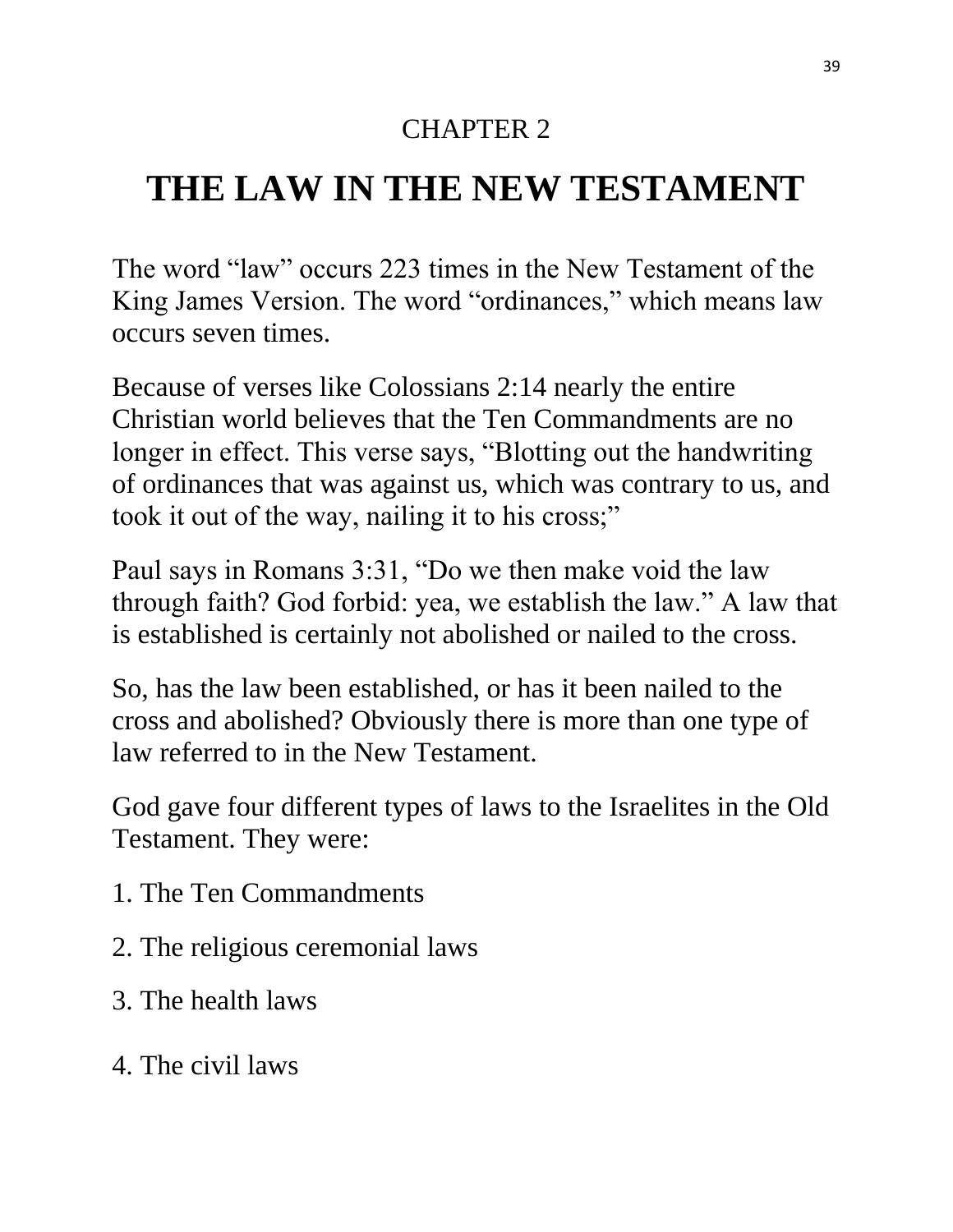One of the major problems with the words "law," "ordinances," and "covenant" in the New Testament is that it is often not clear which "law" or "covenant" is being discussed. But in each case God has given us a way to know which law or covenant is meant. Here we get into the problems of interpretation of the Bible.

A contradiction is of necessity a lie. If one thing is true and another disagrees with it, the second can not be true. It must be a lie. Titus 1:2 tells us that God cannot lie. "In hope of eternal life, which God, that cannot lie, promised before the world began;" Hebrews 6:18 also tells us that God cannot lie. "That by two immutable things, in which it was impossible for God to lie...." And finally Numbers 23:19 tells us this also. "God is not a man, that he should lie. . . . "

Since it is impossible for God to lie, and contradictions are lies, there can be no contradictions anywhere in the Bible. Therefore, the correct way to interpret the Bible is so that there are no contradictions in the entire Bible. When we interpret the Bible so that there are no contradictions anywhere, we know we have it right. This is the method God has given us whereby we might know when we have the Bible interpreted correctly.

We read many Bible verses in chapter one that showed that the Sabbath commandment would be in effect forever, a perpetual covenant. God's Sabbath commandment, will never end.

Therefore, when we read something in the New Testament that is interpreted in such a way that claims that the Ten Commandments are no longer in effect, we know that this interpretation is wrong. For instance, there are places in the New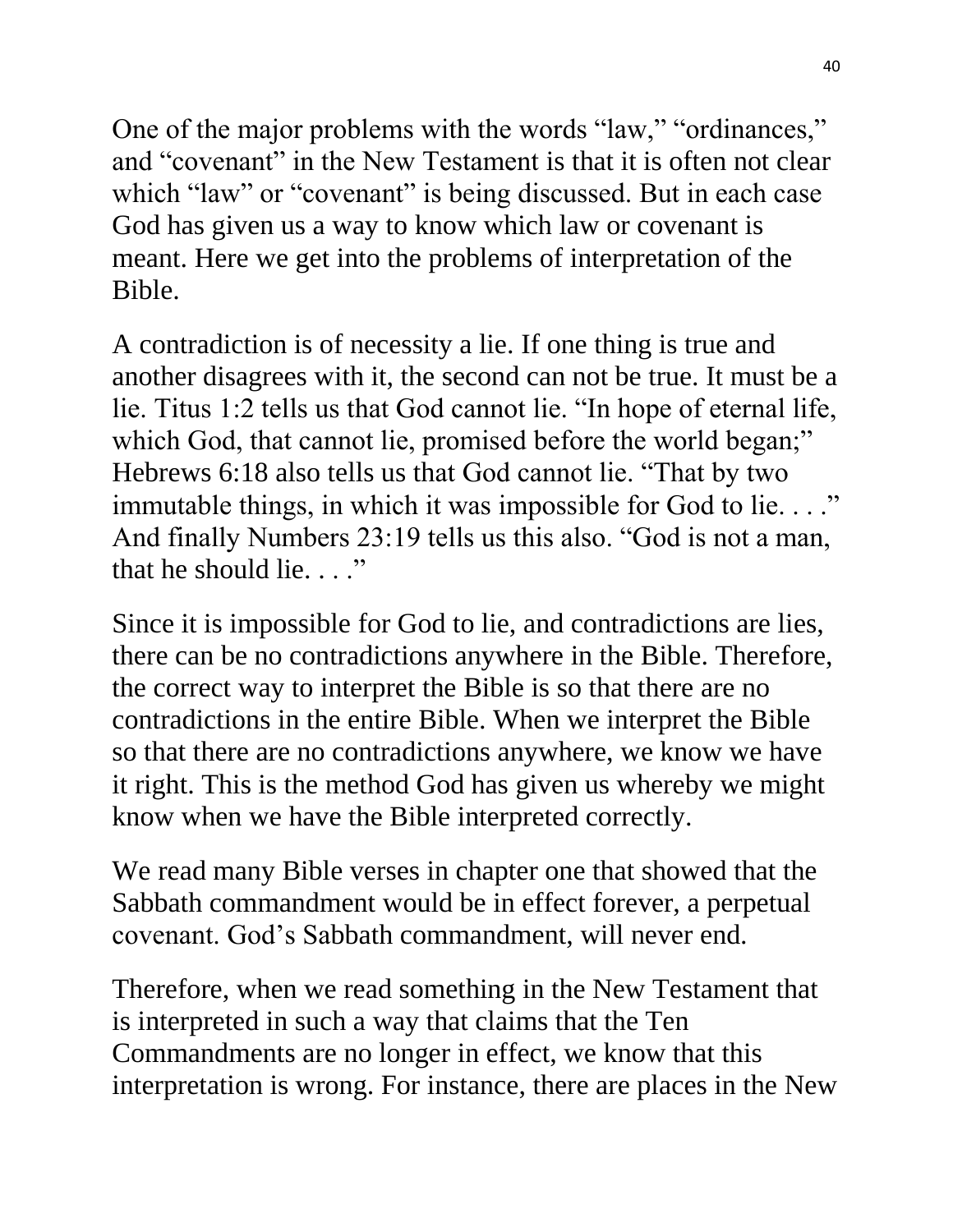Testament that talk about our not being under the law. In light of the verses we have read that say that the commandments will stand forever, this cannot mean that the Ten Commandments have been abolished. We will see later what not being under the law means.

Regarding these four types of laws God gave to ancient Israel, here are the types of laws and the ones that were discontinued.

1. The great universal moral law, the Ten Commandments

We will see shortly that the Ten Commandment law is God's constitution for the government of heaven and the entire universe. We will see that the Ten Commandments have been in effect ever since God was and will be in effect throughout all eternity, as long as God exists.

2. The religious ceremonial laws

God planned from the beginning that the religious ceremonial laws would cease at the cross, because Christ, the true Lamb of God was sacrificed. The animal sacrifices all pointed forward to Christ's death on the cross. "And he shall confirm the covenant with many for one week: and in the midst of the week he shall cause the sacrifice and the oblation to cease, . . ." (Daniel 9:27) For us to offer animal sacrifices today would be a sacrilege, saying that Christ did not die for our sins.

### 3. The health laws

These are laws that God gave us to keep us healthy and free from disease. The physics of the human body have not changed since these laws were given. The health laws are just as much a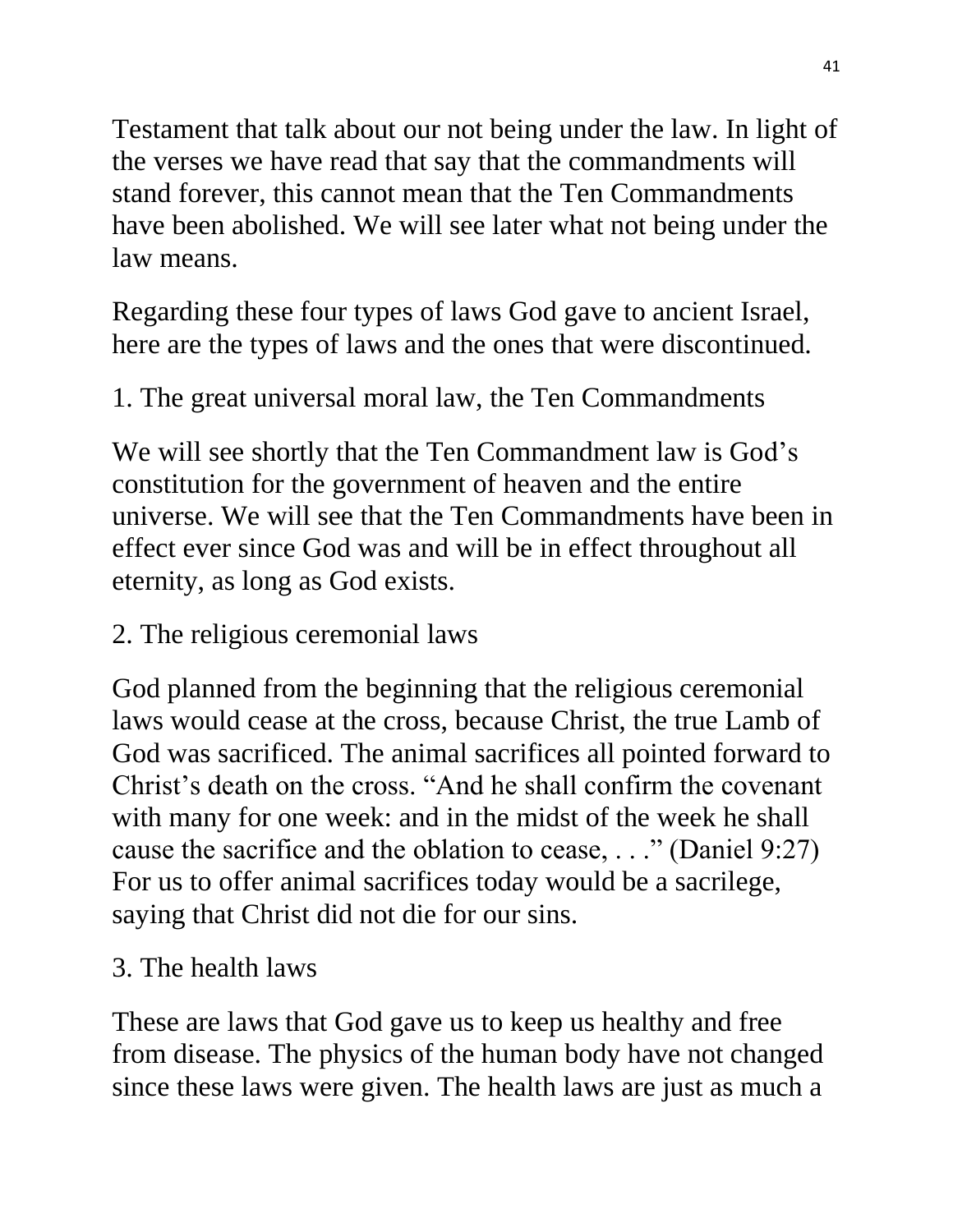benefit for us today as they were for the ancient Israelites. Consider Exodus 15:26: "... If you will diligently hearken to the voice of the Lord your God, and will do that which is right in his sight, and will give ear to his commandments, and keep all his statutes, I will put none of these diseases upon you, that I have brought upon the Egyptians: for I am the Lord that heals you." If people perfectly obeyed God and kept the health laws today they would NEVER be sick.

### 4. The civil laws

These were the laws governing the civil penalties for crimes within the theocracy of Israel. Many of our civil laws today are based on these laws to some degree. God does not require these to be strictly adhered to today, because the theocracy is no longer in existence, but they should be used to guide us in setting up our governments. When someone is convicted of murder, for instance, the murderer should be put to death swiftly in order to discourage others from this sin. "Whoever sheds man's blood, by man shall his blood be shed...." And "... blood defiles the land: and the land cannot be cleansed of the blood that is shed therein, but by the blood of him that shed it." (Genesis 9:6, Numbers 35:33)

Interpreting the Bible so that there are no contradictions anywhere will always show whether the New Testament is referring to the Ten Commandments or not.

Let us again consider Second Timothy 3:16,17 that tells us that the entire Old Testament is applicable for us today. "All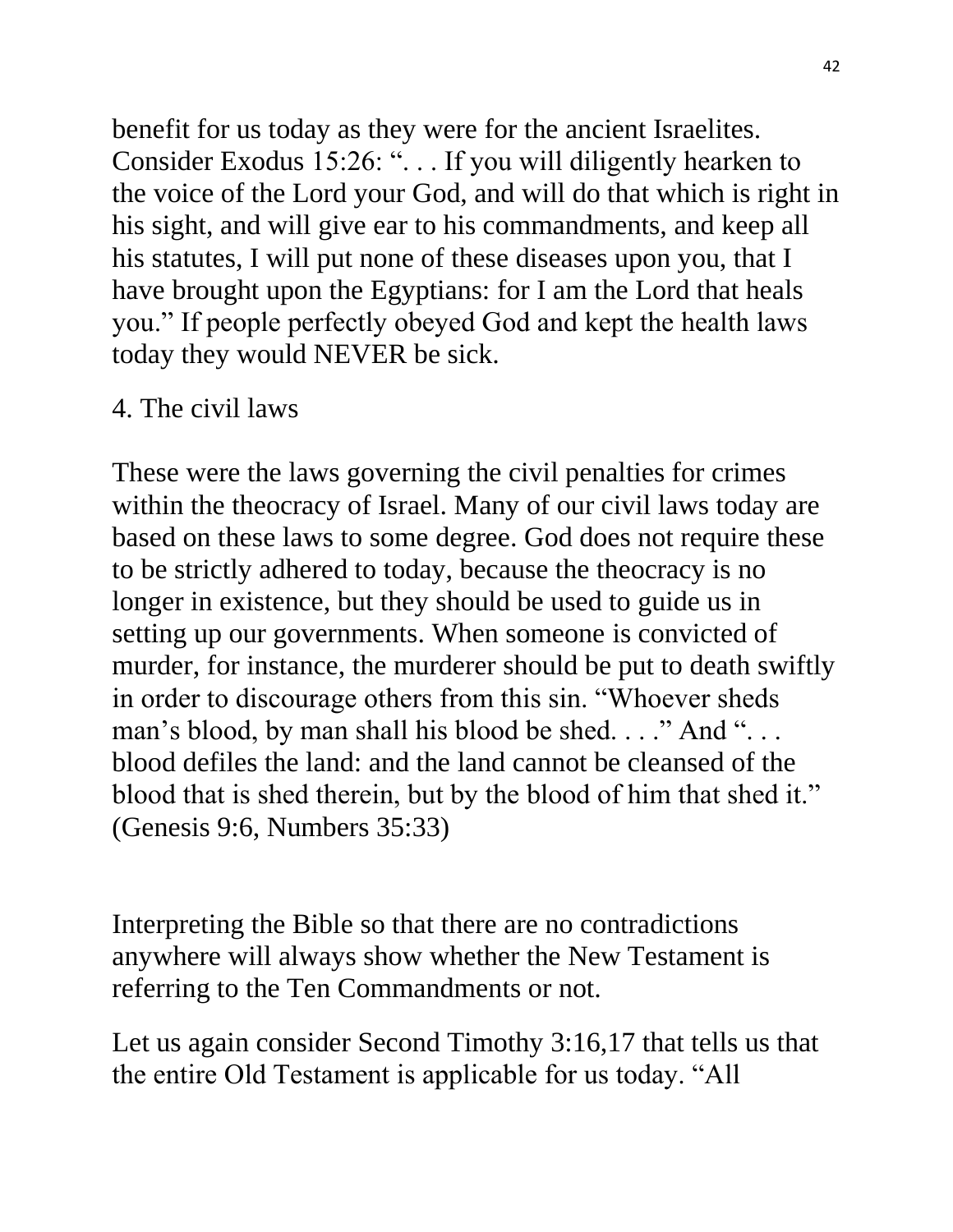scripture is given by inspiration of God, and is profitable for doctrine, for reproof, for correction, for instruction in righteousness: That the man of God may be perfect, thoroughly furnished unto all good works." When this was written there was no New Testament. This verse is telling us that all of the Old Testament is profitable for doctrine, reproof, correction, and instruction in righteousness. We cannot disregard any part of the Bible and be safe.

We are told in the clearest of language in Psalms 111:7-9 that all of God's Ten Commandments will stand fast for ever and ever. "The works of his hands are verity and judgment; all his commandments are sure. They stand fast for ever and ever, and are done in truth and uprightness. He sent redemption to his people: he has commanded his covenant for ever: holy and reverend is his name."

These verses tell us that God's Ten Commandment law will stand throughout all eternity. These verses also make it clear that the covenant that stands forever is the covenant of the Ten Commandments. This is very important, because when the New Testament speaks of a covenant or a law that was discontinued, it cannot possibly refer to the law or covenant of the Ten Commandments.

Furthermore, Ecclesiastes 3:14 makes it very clear that God will never change or abolish His Ten Commandments or His Sabbath day. "I know that, whatever God does, it shall be for ever: nothing can be put to it, nor any thing taken from it: and God does it, that men should fear before him." How could God have possibly made it any plainer than the wording in this verse?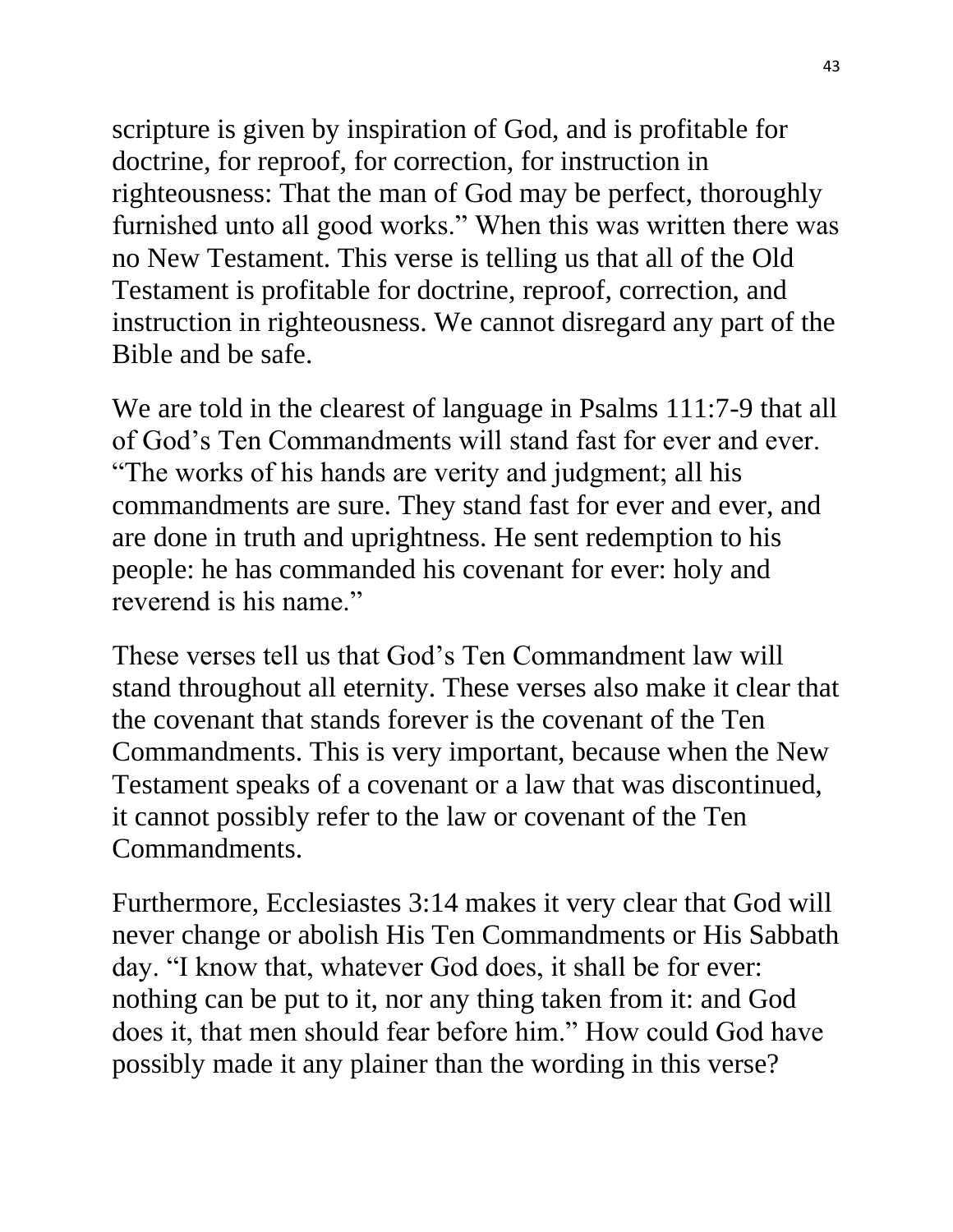At the end of creation week God blessed, sanctified, and made holy Saturday, the seventh day of the week. God never blessed, sanctified, or made holy any other day of the week, and Ecclesiastes 3:14 makes it clear that God's seventh-day Sabbath, Saturday, will remain blessed, sanctified and holy throughout all eternity.

Many people try to twist these clear Bible texts that tell us that the Ten Commandments will stand forever by saying that these verses are "figurative" language, or these verses are "spiritual," or that "forever" does not really mean forever, or in some other way try to cloud the meaning. Many so-called Christians today claim that the Ten Commandments were only for the Jews, but they are quick to say that they are not allowed to lie, murder, commit adultery, or break any other of the Ten Commandments except the Sabbath commandment!

We saw that Jesus, Himself, tells us to live by every word out of the mouth of God in Matthew 4:4. "But he answered and said, It is written, Man shall not live by bread alone, but by every word that proceeds out of the mouth of God." Directly out of the mouth of God came the Ten Commandments in Exodus 20:3-17. These are the ONLY verses in the Bible that God, Himself, wrote. And God, Himself, wrote them to make us realize their importance and to make us realize that they would forever be in effect. That is why He wrote them on tables of stone — to show their permanence.

Which verses in the Bible would you consider to be more important, the verses God, Himself, wrote or the verses someone else wrote?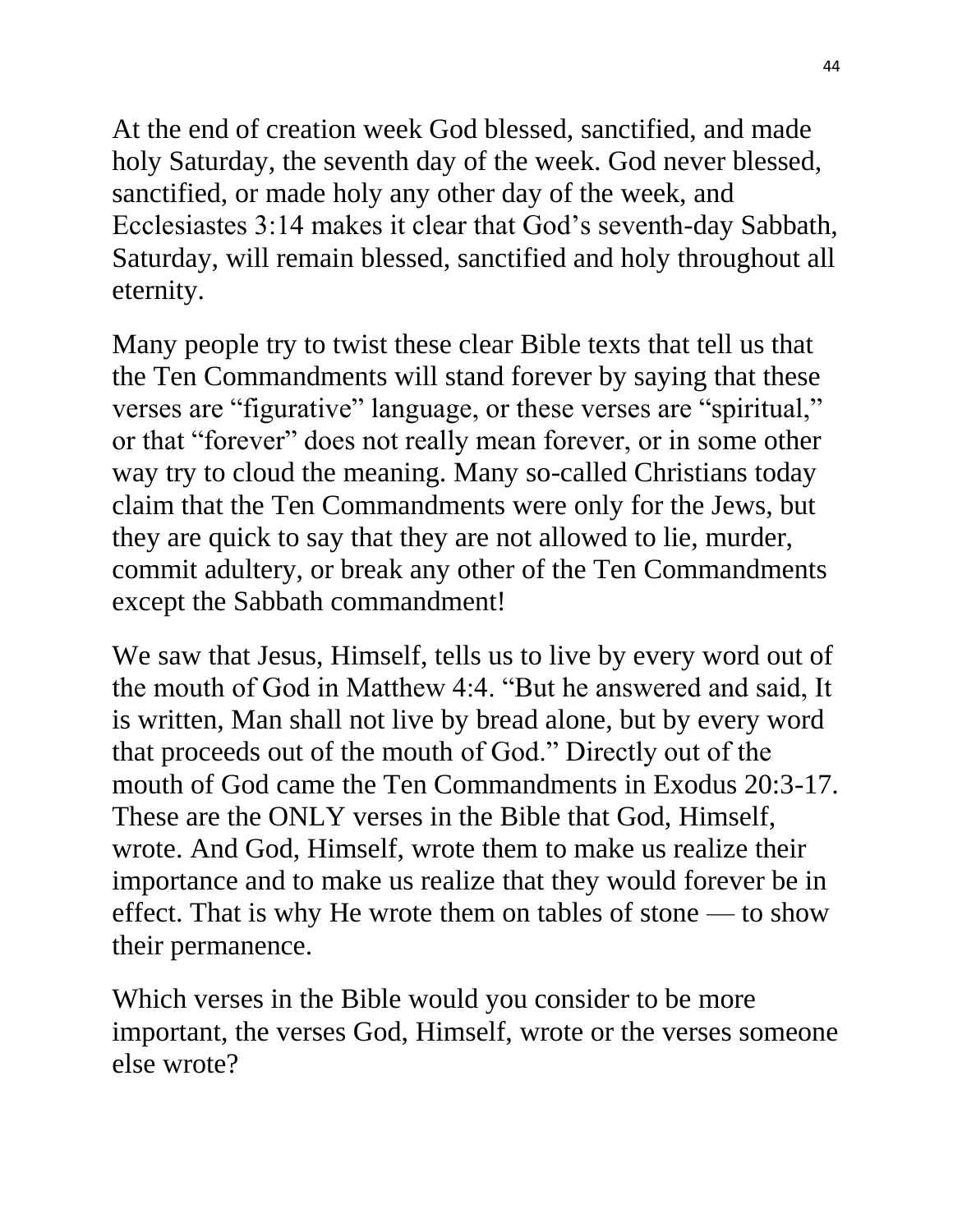Jesus said in Matthew 5:17,18 that He did not come to destroy the law. "Think not that I am come to destroy the law, or the prophets: I am not come to destroy, but to fulfil. For verily I say unto you, Till heaven and earth pass, one jot or one tittle shall in no wise pass from the law, till all be fulfilled." We saw in chapter one that the earth will abide forever. Here again in the clearest words possible Jesus tells us that He did not come to abolish the law but that the law will be in effect for ever.

Which law is Jesus referring to? The law that will be in force throughout all eternity, the Ten Commandments. How can Sunday-keepers claim that Jesus abolished the law, when He says plainly in these verses that He did NOT abolish the law? Jesus fulfilled the law by perfectly obeying every one of the Ten Commandments.

We saw in First John 3:4 that sin is breaking any of the Ten Commandments. "Whoever commits sin transgresses also the law: for sin is the transgression of the law." When Sundaykeepers throw out the Ten Commandments, they are throwing away the definition of sin.

When did God institute His Ten Commandment law? We know that Satan sinned in heaven before the earth was created, so the Ten Commandments must have been in force then. We also know that Adam and Eve sinned in the Garden of Eden, so the Ten Commandments must have been in force in the Garden of Eden. We saw in Chapter one that those who are saved will be keeping God's Sabbath day, Saturday, holy throughout all eternity. The Ten Commandment law is the constitution of heaven. It is the law whereby God's entire universe operates. If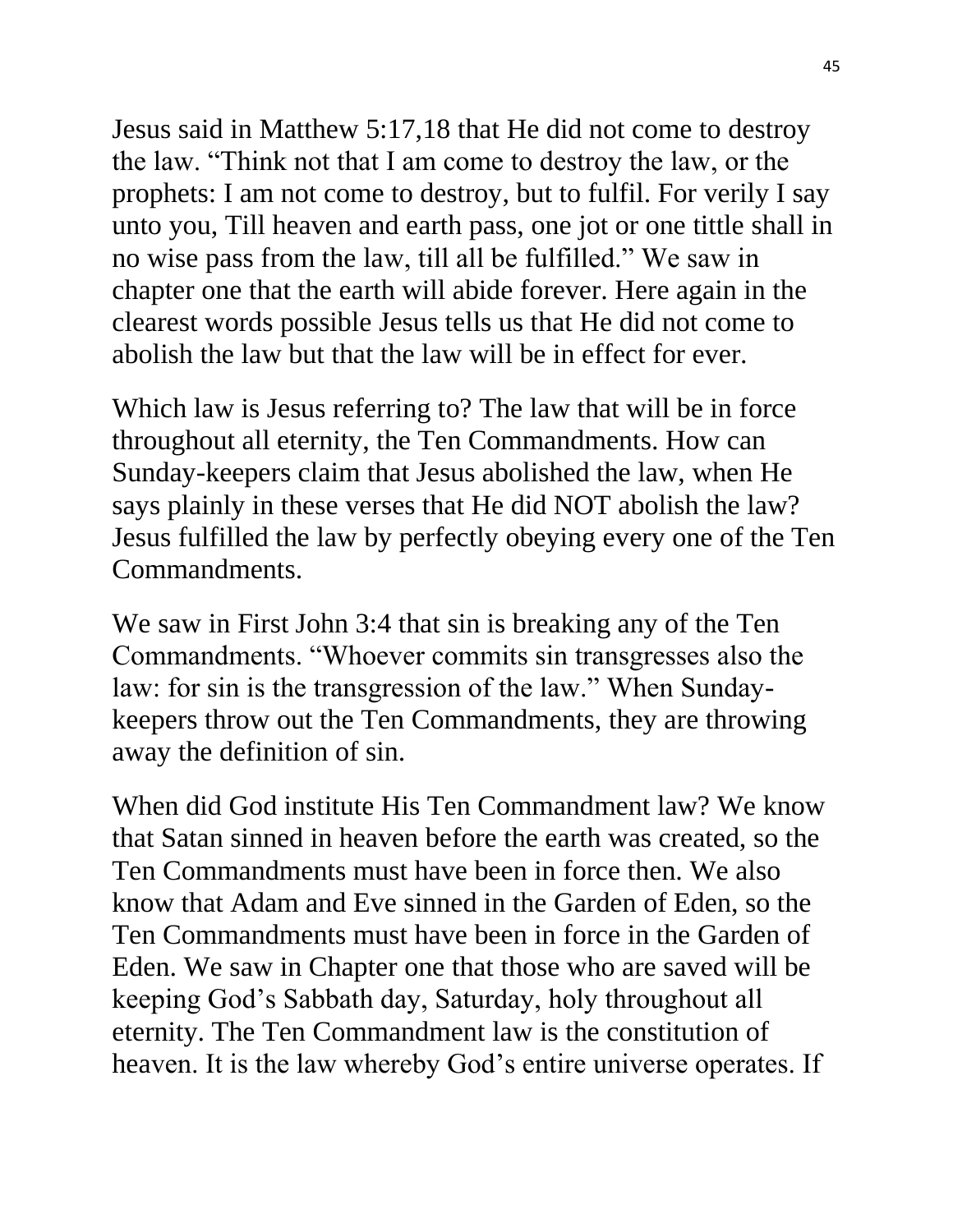it were not, the entire universe would have the problems we have on earth today.

In fact, one of the main reasons God created the earth was to show to the universe what happens when people continually break God's law. First Corinthians 4:9 tells us: "For we are made a spectacle to the world, and to angels, and to men." The word "spectacle" is translated from the Greek word *theatron*, which means "theater." This present earth was created to be the theater of the universe where God is demonstrating to all the intelligent beings in the universe what happens when a society disobeys His law, the Ten Commandments. As the final result of the drama taking place on this earth, all of God's creation men, angels, and other forms of intelligent life throughout the vast reaches of space — will thoroughly understand that without obeying God's law there can be no peace, for they are witnessing the trouble, misery, pain, and death that are the natural consequences of disregarding the law of God.

Isaiah 24:4,5 is a prophecy of the trouble that occurs when the people of the earth declare that God's law is no longer in effect. "The earth mourns and fades away, the world languishes and fades away, the haughty people of the earth do languish. The earth also is defiled under the inhabitants thereof; because they have transgressed the laws, changed the ordinance, broken the everlasting covenant." The wars and trouble, the pain and suffering all over the earth today are a direct result of people disregarding God's Ten Commandments.

Today, the earth is the stage, the theater of the universe, where the tragic results of disobeying God's law are being revealed; but then, throughout all eternity, after God creates the new earth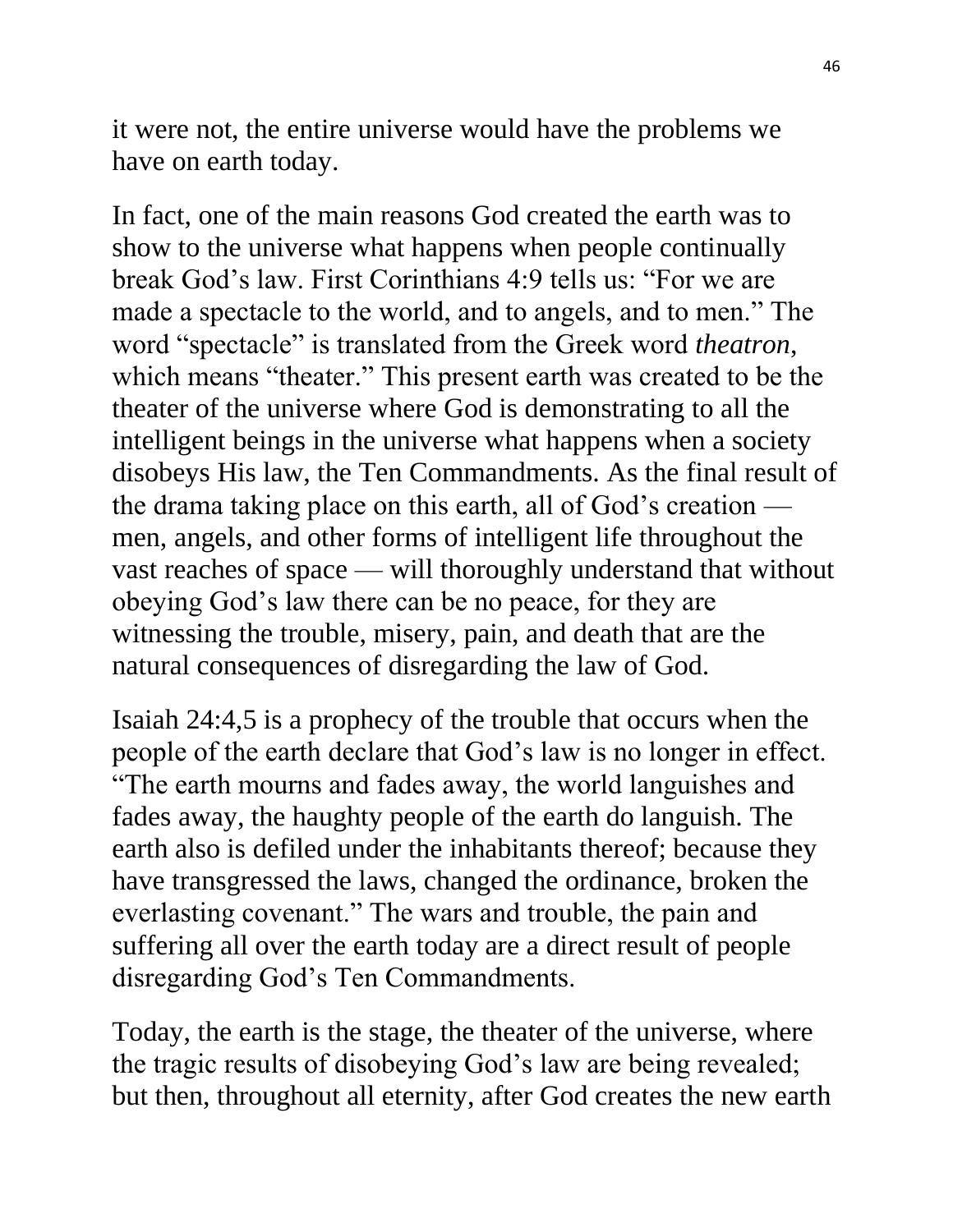from the ashes of the old, the Glory of the universe will be centered here. Today God rules from heaven; but after He creates the new earth, He will make His home and His throne on the new earth. This world will be the center of God's government and the home of the righteous throughout eternity. Revelation 21:3 says, "And I heard a great voice out of heaven saying, Behold, the tabernacle of God is with men, and he will dwell with them, and they shall be his people, and God himself shall be with them, and be their God." The word "tabernacle" means tent, and it signifies the home of God on the earth with the righteous from all ages. Yes, this world, where the great Creator God of the universe, Jesus Christ, was brutally murdered by those whom He created, will be Christ's throne throughout all eternity. The next verse tells us that there will be no unhappiness or problems of any kind in this new earth. Everything will be perfect. "And God shall wipe away all tears from their eyes; and there shall be no more death, neither sorrow, nor crying, neither shall there be any more pain: for the former things are passed away."

And we have seen in Isaiah 66:22,23 that in God's new earth, everyone will be keeping Saturday, God's Sabbath day, holy throughout all eternity.

God's Ten Commandments, His constitution of the universe, is enshrined in His temple in heaven. Revelation 11:19 tells us that the Ark of the Covenant is in the Temple of God in Heaven. "And the temple of God was opened in heaven, and there was seen in his temple the ark of his testament." The Ark of the Covenant contains the Ten Commandments. The Greek word, *diatheke*, which is translated "testament" in this verse is also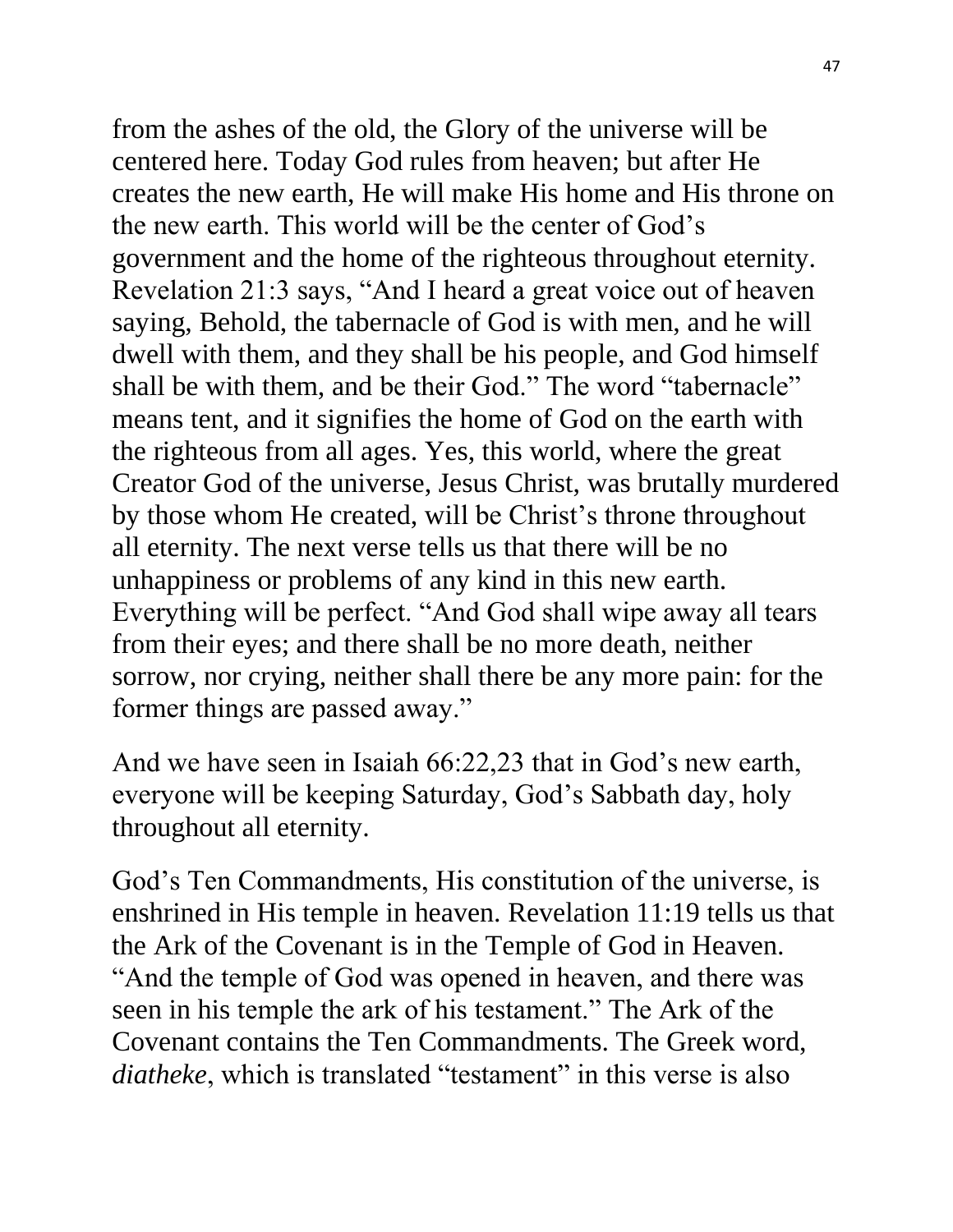translated "covenant" seventeen times in the New Testament. Most of the other English translations of the Bible say "Ark of His Covenant" in this verse.

Do Sunday-keepers believe that God's Saturday Sabbath commandment has been deleted from the Ten Commandments on the tables of stone in the temple of God in heaven?

Since the Ten Commandments are still in effect, they must be included in the New Testament. And they are. The following chart lists each one of the Ten Commandments and gives the texts where it can be found. These are not the only texts that reiterate the Ten Commandments in the New Testament.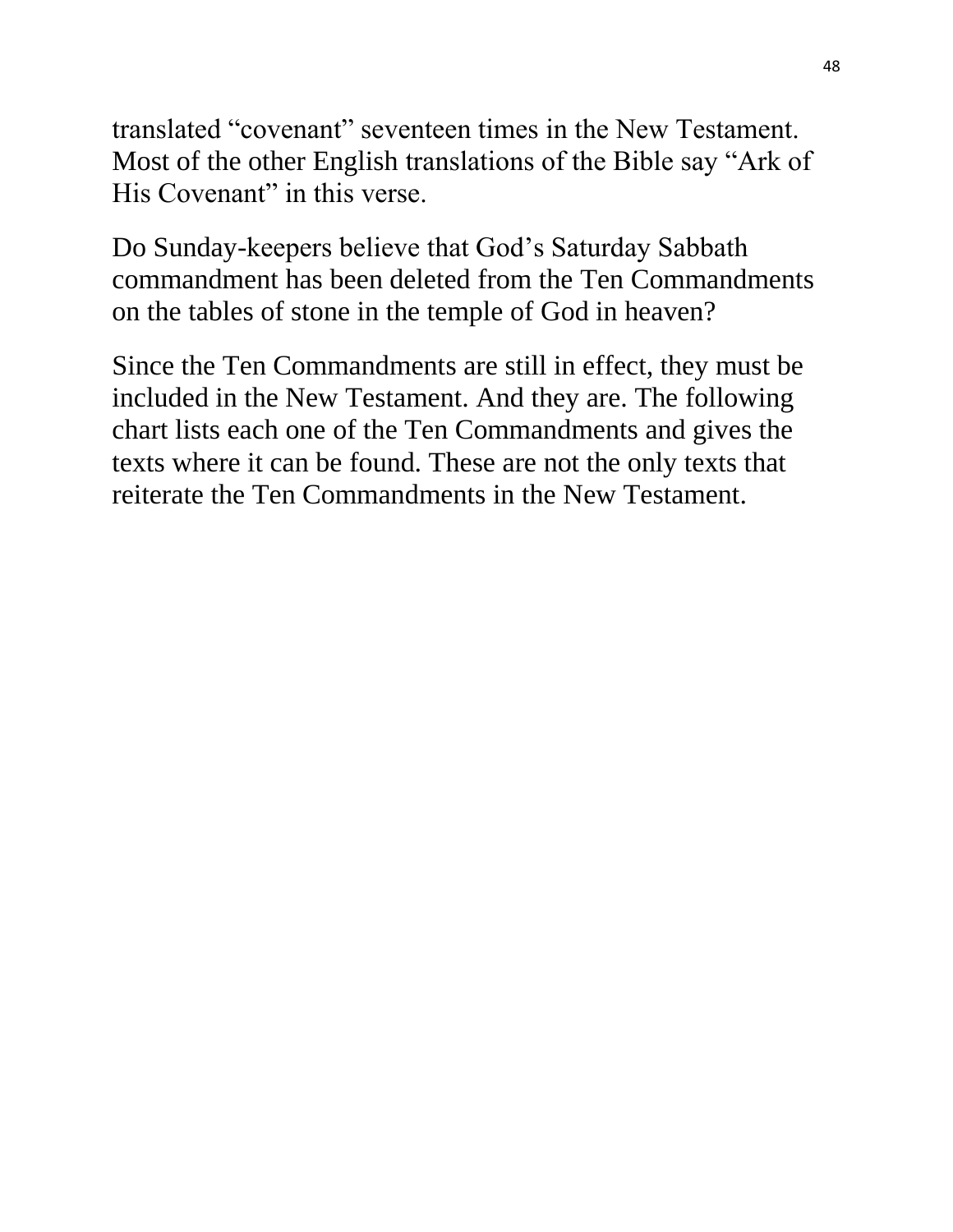

In the fourth commandment in this chart, verses three through eleven of Hebrews 4:9 make it very clear that God is talking about His seventh-day, Saturday, Sabbath. The New International Version of the Bible has for this verse, "There remains, then, a Sabbath-rest for the people of God;"

Also in this chart, in the fifth commandment, by saying, "which is the first commandment with promise," Paul refers directly to the 5th commandment found in Exodus 20:12. "Honor your father and your mother: that your days may be long upon the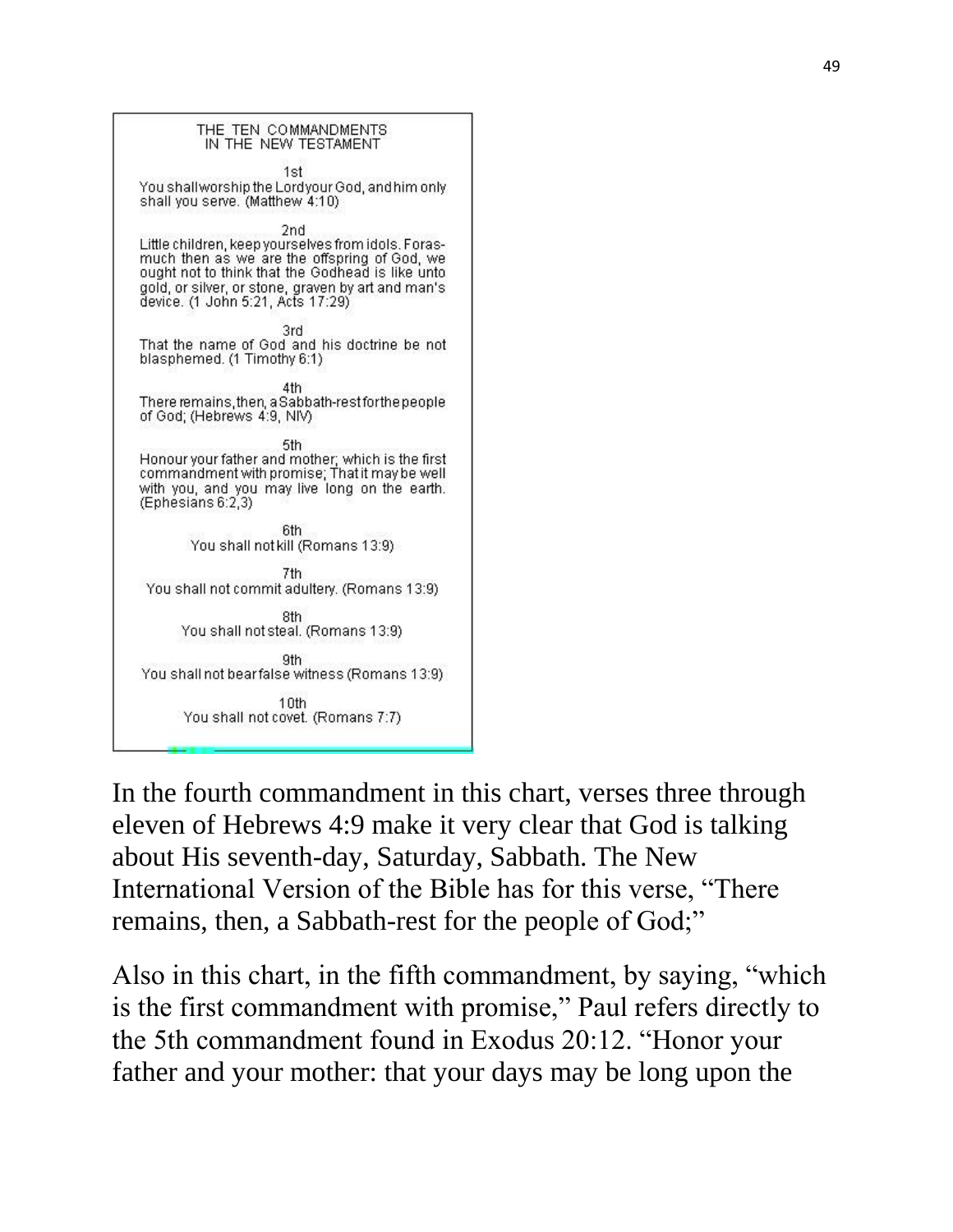land which the Lord your God gives you." The promise is long life for obedience.

Revelation 22:14,15 makes it clear that only commandment keepers will be saved. Some of the Ten Commandments are listed here to show that this is talking about the Ten Commandments. "Blessed are they that do his commandments, that they may have right to the tree of life, and may enter in through the gates into the city. For without are dogs, and sorcerers, and whoremongers, and murderers, and idolaters, and whoever loves and makes a lie."

There are a great many people today who claim they are Christians and who go around saying, "I'm saved." Unless they are keeping all of the Ten Commandments they are deceiving themselves. First Peter 4:18 says that even the righteous, those who are keeping all the commandments, will very nearly not be saved. "And if the righteous scarcely be saved, where shall the ungodly and the sinner appear?"

Earlier we saw that Psalms 119:172 tells us that ALL of the commandments are righteousness. "My tongue shall speak of your word: for all your commandments are righteousness." The Ten Commandments define righteousness.

Deuteronomy 6:25 tells us that righteousness is keeping the commandments. "And it shall be our righteousness, if we observe to do all these commandments before the Lord our God, as he has commanded us."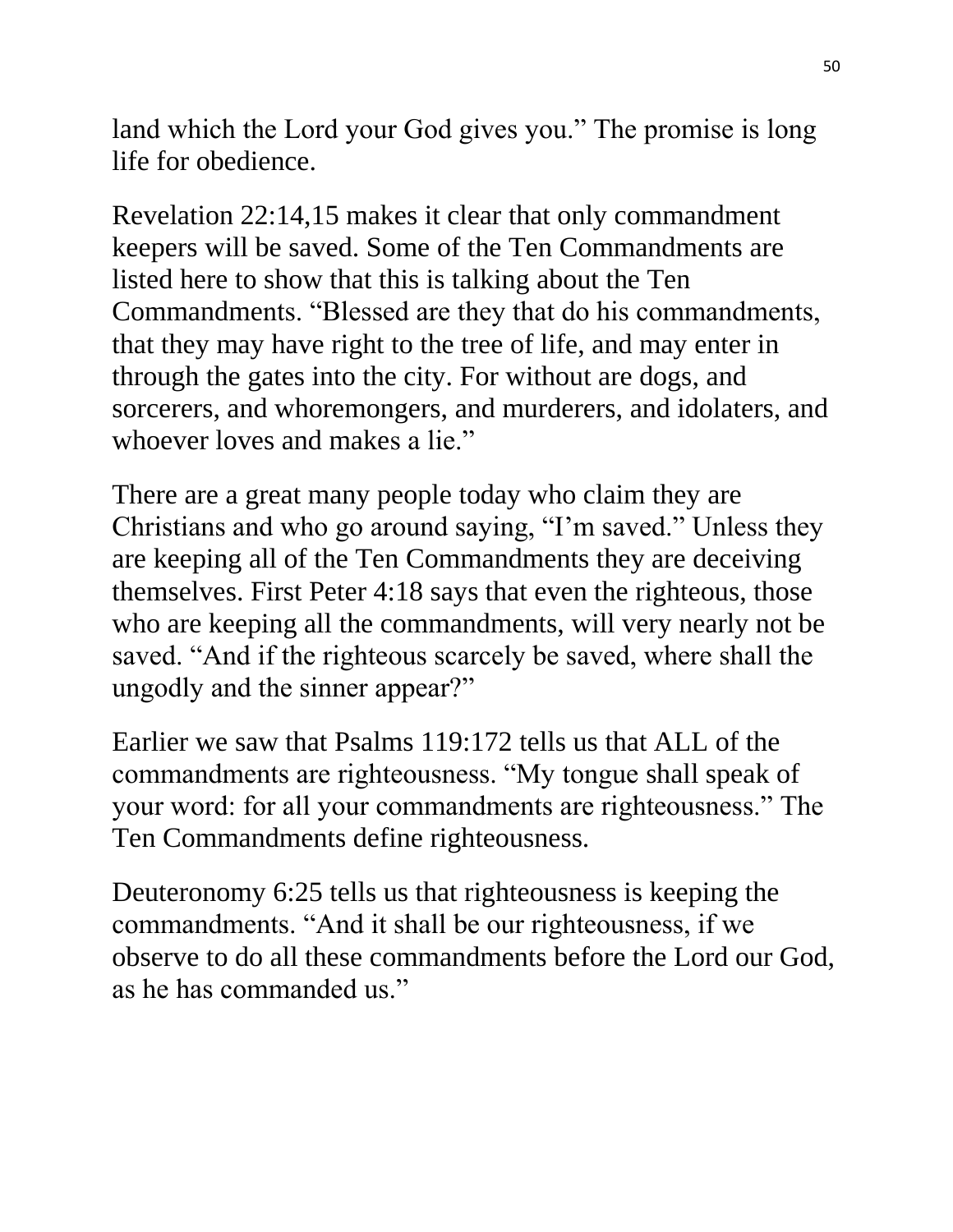And Isaiah 51:6 tells us that these Ten Commandments, this righteousness shall never be abolished. ". . . my righteousness shall not be abolished."

Every time the New Testament refers to righteousness it is referring to the Ten Commandments, the definition of righteousness. Every time the Old Testament refers to righteousness it is referring to the Ten Commandments.

Many texts in the New Testament refer to not being under the law, but under grace. Many texts refer to being "justified."

What does it mean to be under grace? Before we can answer this we must see what the word "justified" means. Every time the word "justified" is used in the Old Testament it is translated from the Hebrew word *tsadaq*, which means "made righteous." Every time the word "justified" is used in the New Testament it is translated from the Greek word *dikaioo*, which means "be righteous." When we are justified, we are righteous. If a person is justified he is keeping all ten of the commandments.

Titus 3:7 tells us, "That being justified by his grace, we should be made heirs according to the hope of eternal life." Here we see that it is grace that justifies us. It is grace that makes us righteous. It is grace that gives us the POWER to obey the Ten Commandments.

By ourselves, without God's grace, God's power to keep us from sinning, it is totally impossible for us to obey the law. Paul sums up the human condition pretty well in Romans 7:18,19 "For I know that in me (that is, in my flesh,) dwells no good thing: for to will is present with me; but how to perform that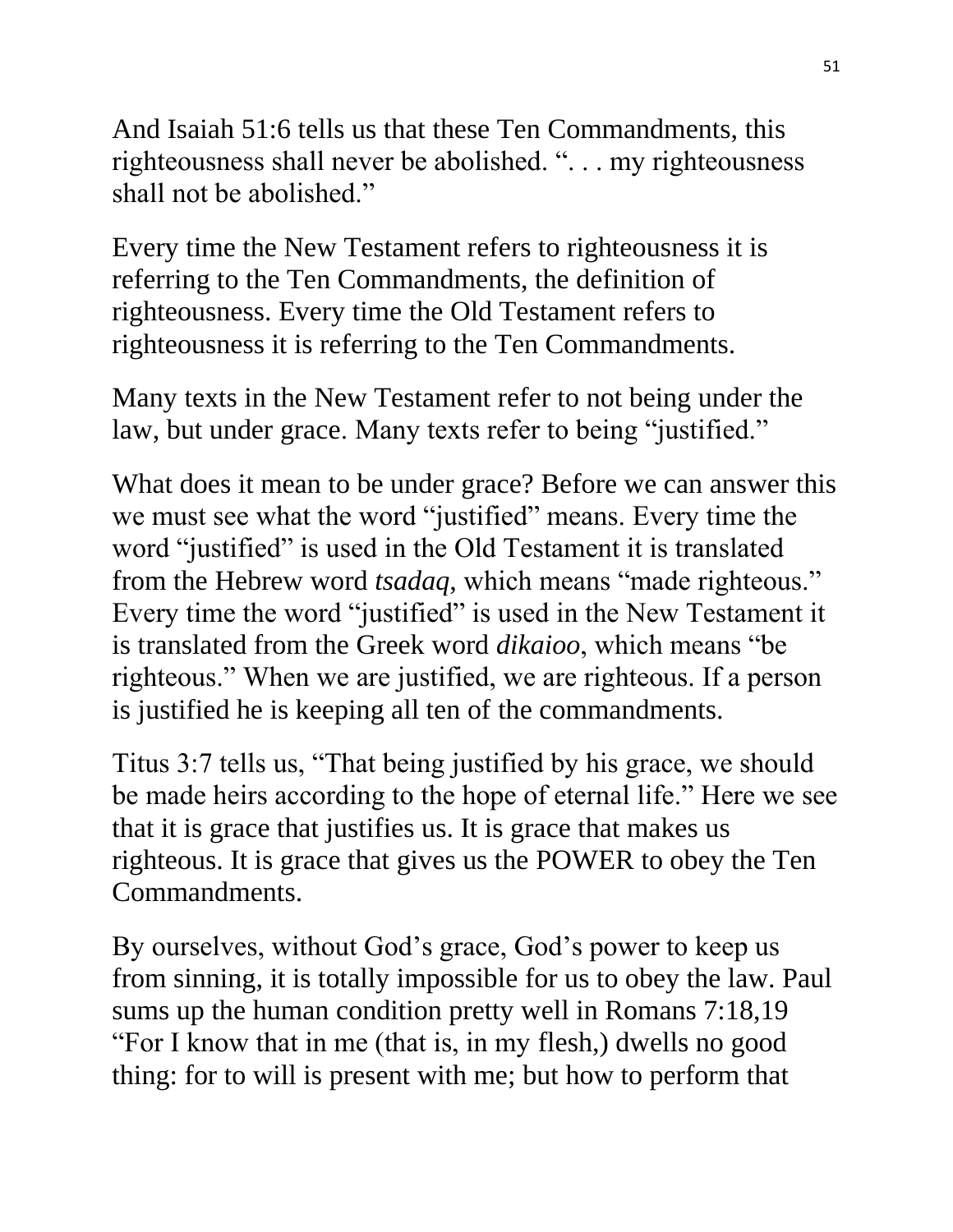which is good I find not. For the good that I would I do not: but the evil which I would not, that I do." It is totally impossible for us, by ourselves, to keep God's Ten Commandments and be righteous. We need God's help, God's grace, if we are going to be able to keep the Ten Commandments.

We will see shortly that we can only have this grace if keeping God's Ten Commandments is our foremost desire.

Lets us now look at some of the verses that are used for excuses for not obeying the Ten Commandments, especially the Sabbath commandment.

Romans 6:14: "For sin shall not be master over you, for you are not under law, but under grace."

What does it mean to be not under the law? Does it mean that the law was abolished? Does it mean that you are free to lie, to commit murder or adultery?

Paul tells us in the next verse, verse fifteen, that it is possible to sin while being not under the law. "What then? shall we sin, because we are not under the law, but under grace? God forbid." We saw that "sin is the transgression of the law." (1 John 3:4). Since we can sin while we are not under the law, the law has certainly not been abolished.

Paul also says in Romans 6:14 that sin shall not be master over you, which means you are not sinning, which means you are not breaking any of the Ten Commandments. How are you doing this? You are being justified, or being made righteous by grace as we just read in Titus 3:7. By grace, by the power of God, you are keeping the Ten Commandments. Therefore if you are under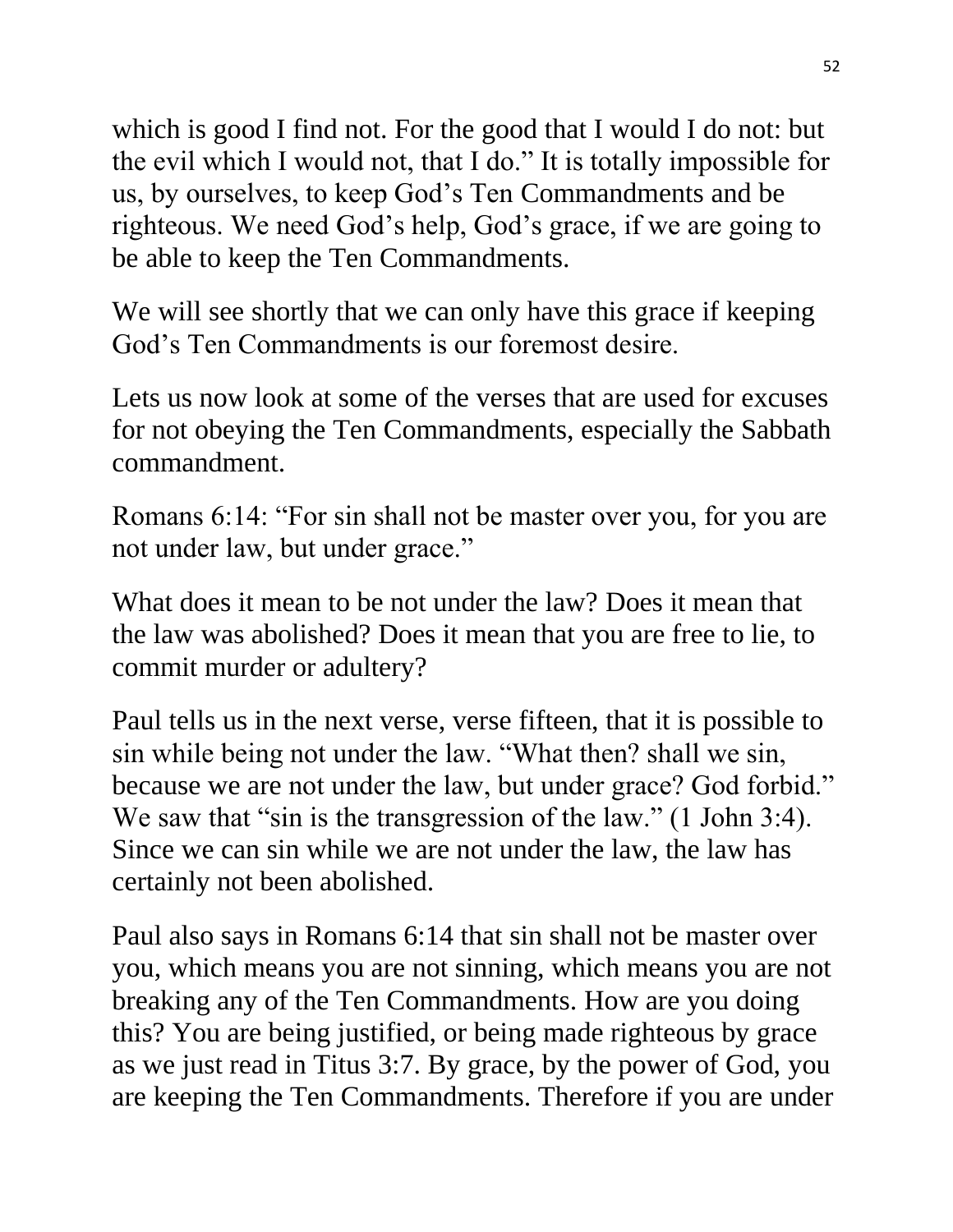grace, you are not under the condemnation of the law, because by the power of God (His grace) you are keeping all of the Ten Commandments.

If you never murder anyone, you are not under the law of the state that says don't murder. But if you do murder someone and are caught, you will really know that you are under the law of the state that says don't murder. Being under the law means being under the CONDEMNATION of the law.

Which brings up the question of a person being born-again. We saw that the definition of a born-again Christian is found in 1 John 3:9. "Whoever is born of God DOES NOT COMMIT SIN; for his seed remains in him: and HE CANNOT SIN, because he is born of God." True born-again Christians have, by grace, by the power of God, overcome sin in their lives. They don't commit sin. They obey ALL of the Ten Commandments perfectly. They fulfill the law just like Christ did.

Next is a further example of grace being the power of God that enables us to keep His Ten Commandments. The new covenant, you will remember, is shown in Jeremiah 31:31-33 and Hebrews 8:10 to be God's law written in our hearts and in our minds, Ezekiel 36:26,27 says, "A new heart also will I give you, and a new spirit will I put within you: and I will take away the stony heart out of your flesh, and I will give you a heart of flesh. And I will put my spirit within you, and cause you to walk in my statutes, and you shall keep my judgments, and do them." This is a mighty promise God makes to His people. He says that He, Himself, will cause them to walk in His statutes. He will be the power, the grace, in the lives of His true Christians to cause them always to obey the Ten Commandments. Furthermore, He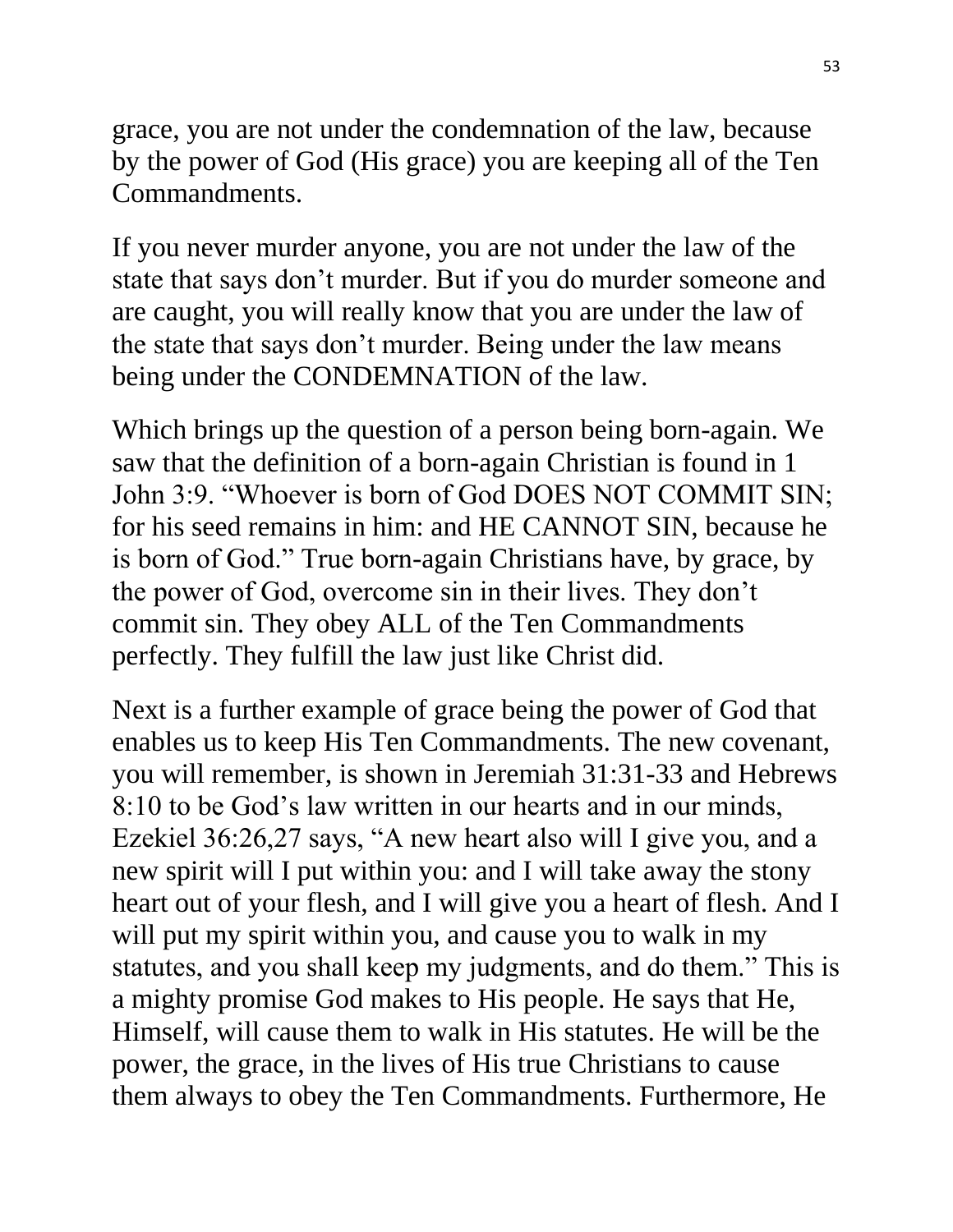says that His people will, indeed, keep His statutes and His laws. When God promises each of us that He will cause us to walk in His statutes and that we will keep His judgments and do them, how could any of God's people possibly say that he could never achieve this goal?

God's causing us to walk in His statutes is somewhat analogous to power steering on a car. Power steering will not turn the wheels until the driver moves the steering wheel slightly. Then the power steering takes over and moves the wheels for him. Likewise, if we want to keep God's Ten Commandments perfectly, with all our heart, and strive for this goal with all our being, God will take over and do it for us just as He promised.

We must now look again at the Bible definition of a wicked person. Psalms 119:155 tells us that the wicked are people who do not obey the Ten Commandments. "Salvation is far from the wicked: for they do not seek your statutes." Psalms 119:53 also tells us that the wicked are those who ignore God's law. "Horror has taken hold upon me because of the wicked that forsake your law."

Next let us consider Romans 8:2-4: "For the law of the Spirit of life in Christ Jesus has set me free from the law of sin and death. For what the law could not do, in that it was weak through the flesh, God sending his own Son in the likeness of sinful flesh, and for sin, condemned sin in the flesh: That the righteousness of the law might be fulfilled in us, who walk not after the flesh, but after the Spirit."

Does being set free from the law of sin and of death mean that the Ten Commandments are no longer in effect? We saw that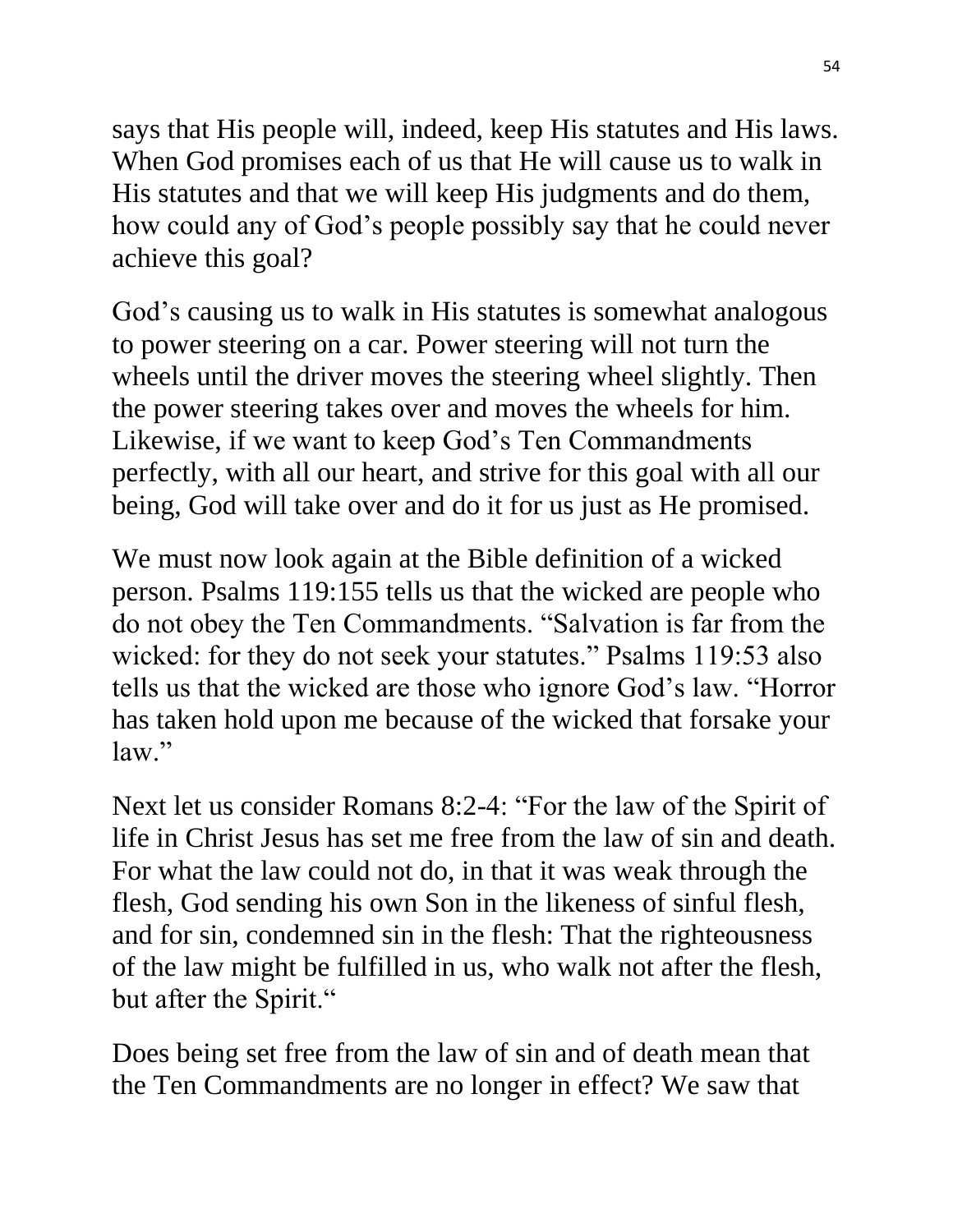the Ten Commandments will be in effect forever, throughout all eternity. We also saw that there can be no contradictions anywhere in the Bible. So this phrase "being set free from the law of sin and of death" cannot possibly mean that the Ten Commandments have been done away with. It means that if a person is not sinning, he is free from the condemnation of the law of sin and of death.

Applying what we just learned about grace, the "law of the Spirit of life in Christ Jesus" in verse two is God's grace that gives us the power to overcome sin completely and to keep the Ten Commandments perfectly. When we overcome sin and obey the Ten Commandments we are free from the CONDEMNATION of the law. Going back to our example of murder, if you don't murder anyone, you are not under the law that punishes murder.

Notice that verse four says that "the righteousness of the law might be fulfilled in us, who walk not after the flesh, but after the Spirit." Since the Ten Commandments define righteousness, if the righteousness of the law is being fulfilled in us, we are not breaking any of the Ten Commandments.

The New American Standard Bible has for verse 4, "in order that the requirement of the Law might be fulfilled in us,  $\ldots$ " Notice that this quote says there is a REQUIREMENT to obey the law, the Ten Commandments.

Jesus, as a human being, fulfilled the law, the Ten Commandments, by perfectly obeying them, thus showing us that human beings can perfectly keep the law also. When we become born-again Christians and perfectly keep the law, the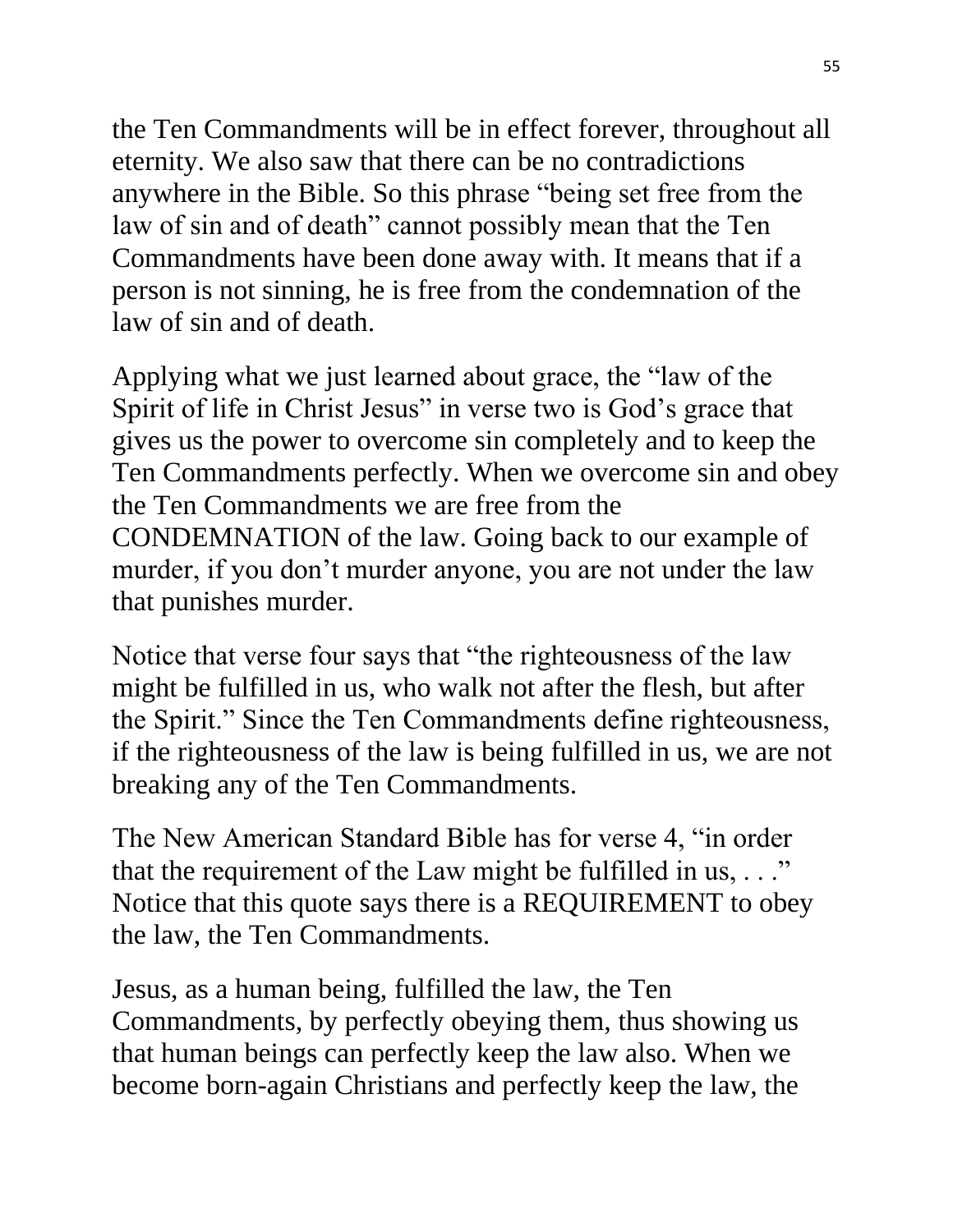law is fulfilled in us just the way it was fulfilled in Jesus. Paul refers to these people in Romans 8:2-4 as if they are going to get to a point in their lives where they don't sin anymore.

We saw that we can never quit sinning without God's grace, God's help. Paul says in Romans 7:18 that there is no good thing in him. We are full of sinful tendencies. The idea is to replace our thoroughly sinful characters with a character formed by God's grace. When that happens we won't sin anymore. But, in order for this to happen, we must want this with all our heart and mind. In order for this to happen it must be our supreme desire to want to follow God perfectly and to keep His commandments. God will never force us to obey Him.

Jesus came to earth as a human being and condemned sin in the flesh by never sinning, showing us that we can also do this. When the "requirement of the law" is fulfilled in us, we will not be sinning. When the "requirement of the law" is fulfilled in us, we will be keeping the Ten Commandments perfectly, including properly keeping holy God's Sabbath day, Saturday.

Galatians, like Romans, has a lot to say about being justified. Consider Galatians 2:16. "Knowing that a man is not justified by the works of the law, but by the faith of Jesus Christ, even we have believed in Jesus Christ, that we might be justified by the faith of Christ, and not by the works of the law: for by the works of the law shall no flesh be justified."

Remember that being justified means being made righteous, and that being righteous is keeping all ten of the commandments. Remembering also that God's grace is the power given to those who really want to obey God, we see in these verses also that we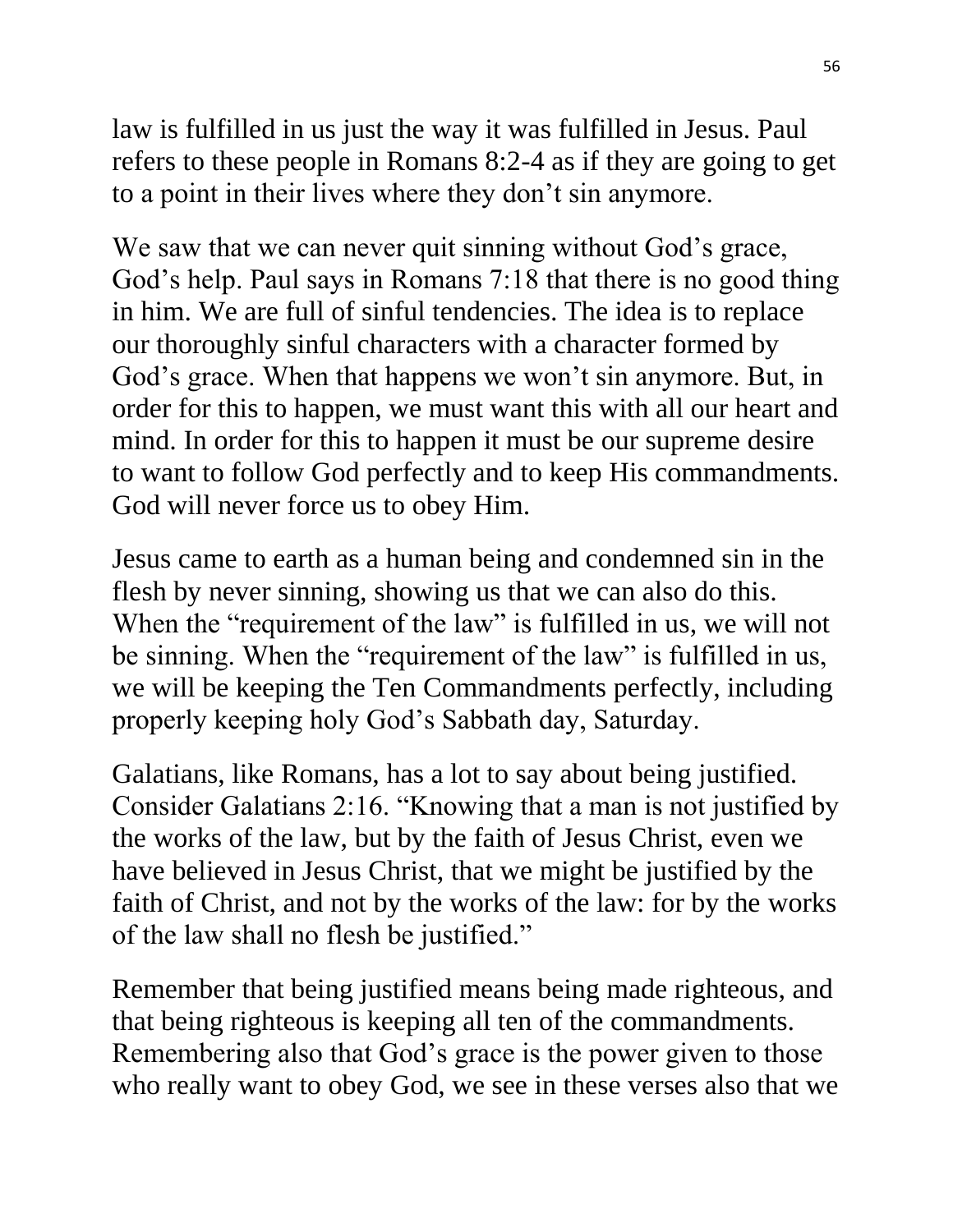are justified by faith. We are made righteous by faith also. Faith, therefore, operates like God's grace to give us the ability, the power to obey God's law. This is why Paul says that "by the works of the law shall no flesh be justified," because nobody can obey the law without God's grace or faith.

Verses seventeen and eighteen make it clear that it is possible for us to fall away after we have come to Christ. "But if, while we seek to be justified by Christ, we ourselves also are found sinners, is therefore Christ the minister of sin? God forbid. For if I build again the things which I destroyed, I make myself a transgressor."

The next verse talks about being dead to the law. "For I through the law am dead to the law, that I might live unto God."

If this law that a person is dead to is the Ten Commandments, and being dead to the law means that we no longer need to obey the Ten Commandments, then are we free to commit murder or adultery, or any of the other sins prohibited by the Ten Commandments?

Notice how Paul became dead to the law. Verse nineteen says that he became dead to the law THROUGH THE LAW. The Ten Commandments convicted Paul of sin, and by the Grace of Christ he was able to overcome sin so that he no longer was under the condemnation of the law. If he never breaks the law, then he does not have to worry about the law. He has developed his character to the point that he naturally never sins. He is dead to the law. He is a born-again Christian, who, according to First John 3:9, "cannot sin."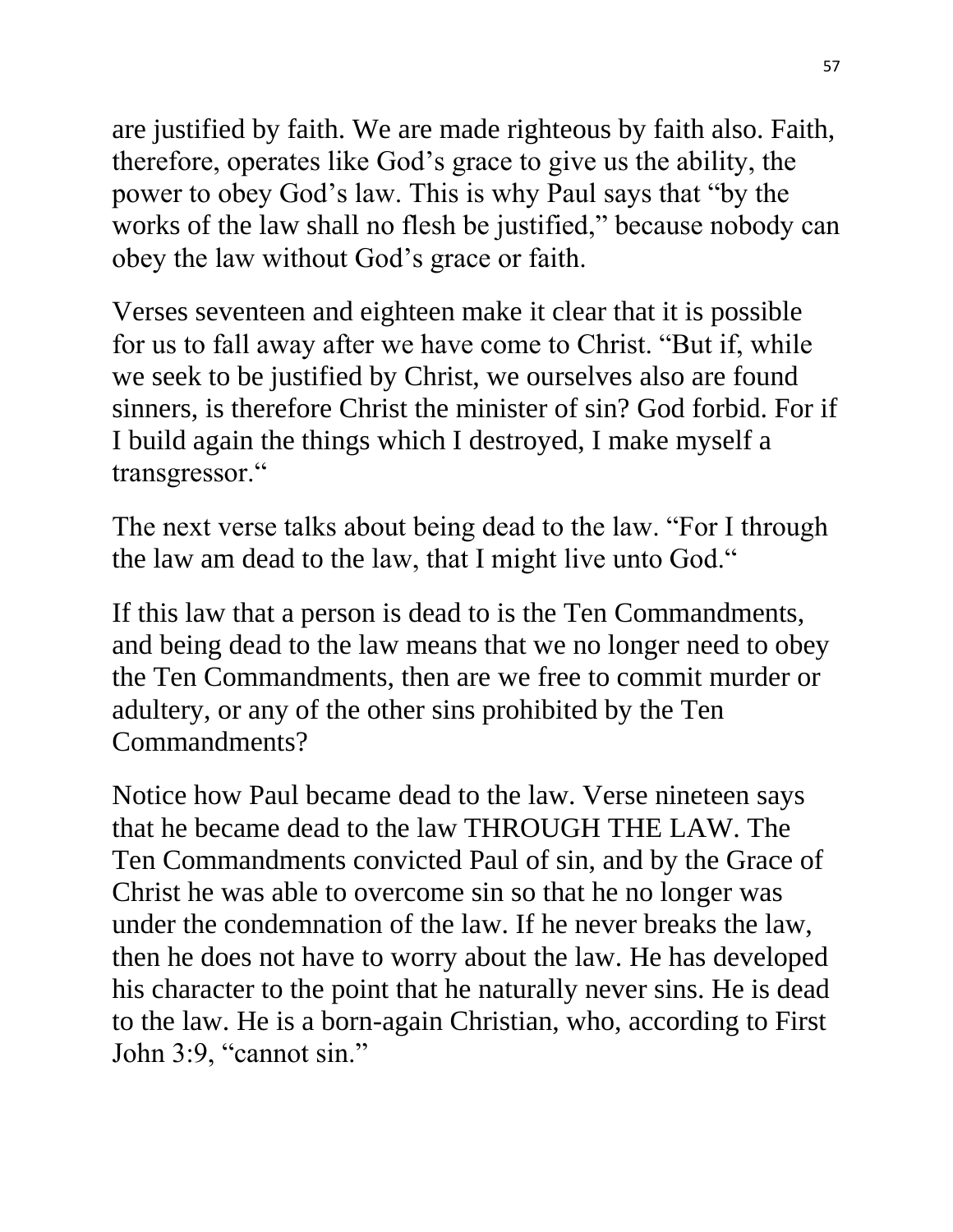This verse is reminiscent of Galatians 3:24,25. "Wherefore the law was our schoolmaster to bring us to Christ, that we might be justified by faith. But after that faith is come, we are no longer under a schoolmaster."

How is the Ten Commandment law our schoolmaster? The law points out our sins as Paul says in Romans 7:7: "What shall we say then? is the law sin? God forbid. Nay, I had not known sin, but by the law: for I had not known lust, except the law had said, Thou shalt not covet." When we look into God's law, the Ten Commandments, and compare our characters to that law, we realize that we are in a terrible condition. When faith comes, when the power from Christ to overcome sin and obey the law comes, we are able to quit sinning. When this happens, we no longer need the schoolmaster, for our characters are then in harmony with Christ.

Galatians 2:21 tells us what we saw in Romans, that it is by the power of Christ, His grace and His faith, that we are able to obey the law. "I do not frustrate the grace of God: for if righteousness comes by the law, then Christ is dead in vain." Notice that Paul does not frustrate the grace or power of God to keep him from sinning. Paul, therefore, must be obeying all ten of the commandments. When he says that righteousness does not come by the law he is saying again that he can not keep the law by himself, without grace. Remember that the Ten Commandments define righteousness. (Psalms 119:172) Paul also says here that if he could keep the law without Christ, then Christ did not need to die.

Next let us continue into Galatians, chapter 3. Verse one says, "O foolish Galatians, who has bewitched you, that you should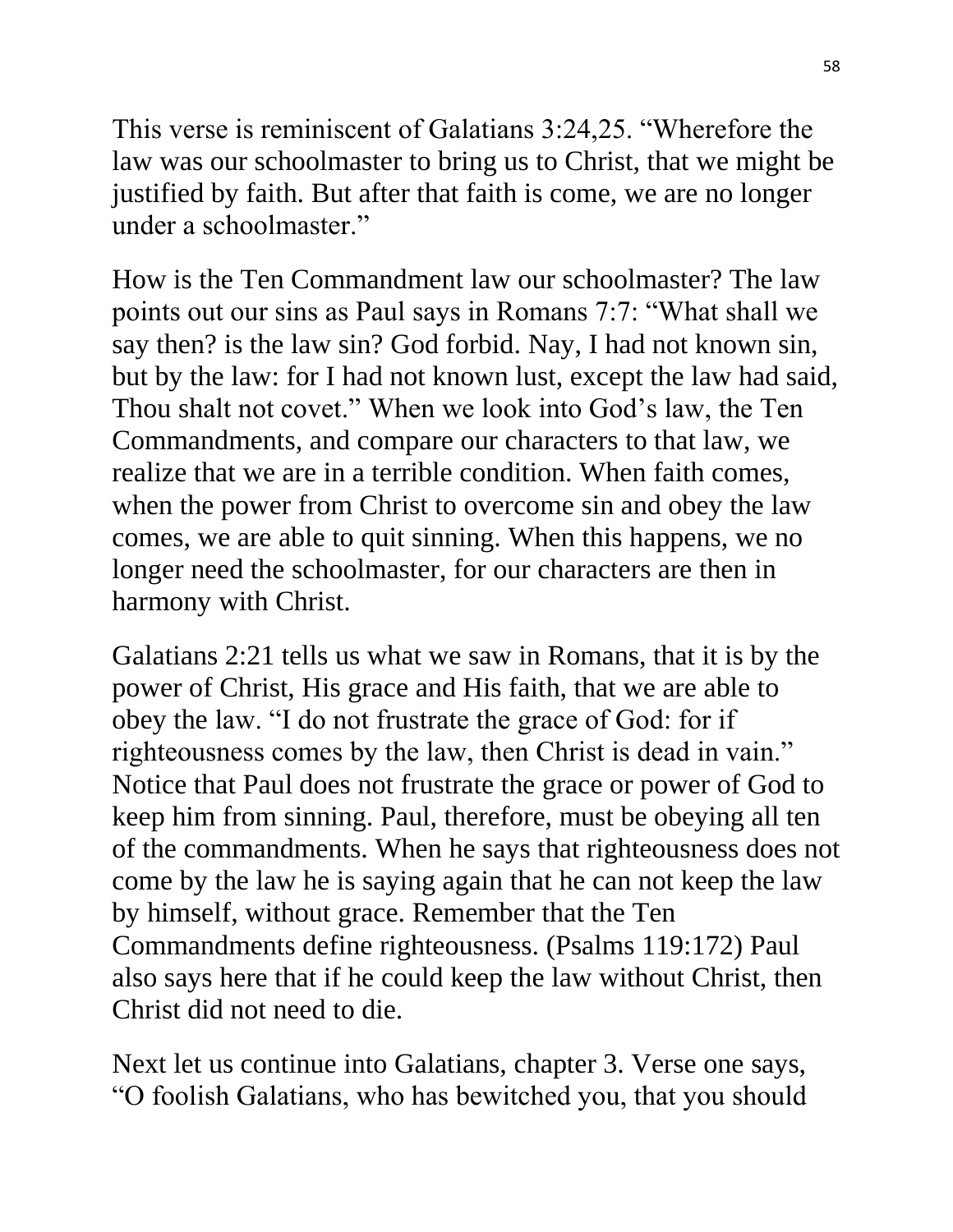not obey the truth, before whose eyes Jesus Christ has been evidently set forth, crucified among you?" Notice the phrase "obey the truth." What is truth? We saw in Psalms 119:151 that all of the Ten Commandments are truth. "You are near, O Lord; and all your commandments are truth." Someone bewitched the Galatians by telling them that they no longer needed to obey the Ten Commandments.

As we continue in Galatians 3 remember that verse one said that the Galatians had been bewitched. "This only would I learn of you, Did you receive the Spirit by the works of the law, or by the hearing of faith?" Who is it that receives God's Holy Spirit? We saw that those who disregard any of the Ten Commandments cannot have the Holy Spirit, for the Bible tells us in Acts 5:32 that God gives His Holy Spirit to those who OBEY Him. "We are his witnesses of these things; and so is also the Holy Ghost, whom God has given to them that obey him." Since it is impossible for us to obey the law without the grace or faith of Christ, we cannot receive the spirit by trying to obey the law without Christ's help. Therefore grace or faith must come first to give us the power to obey the law so we can have God's Holy Spirit. And we saw that God's grace or faith can only come if we want to obey the Ten Commandments with all our being.

We saw in chapter one that Satan gives people his spirit and makes them believe that it is the Holy Spirit. Sunday-keepers cannot have the Holy Spirit because by keeping Sunday they are not obeying God.

"Are you so foolish? having begun in the Spirit, are you now made perfect by the flesh? Have you suffered so many things in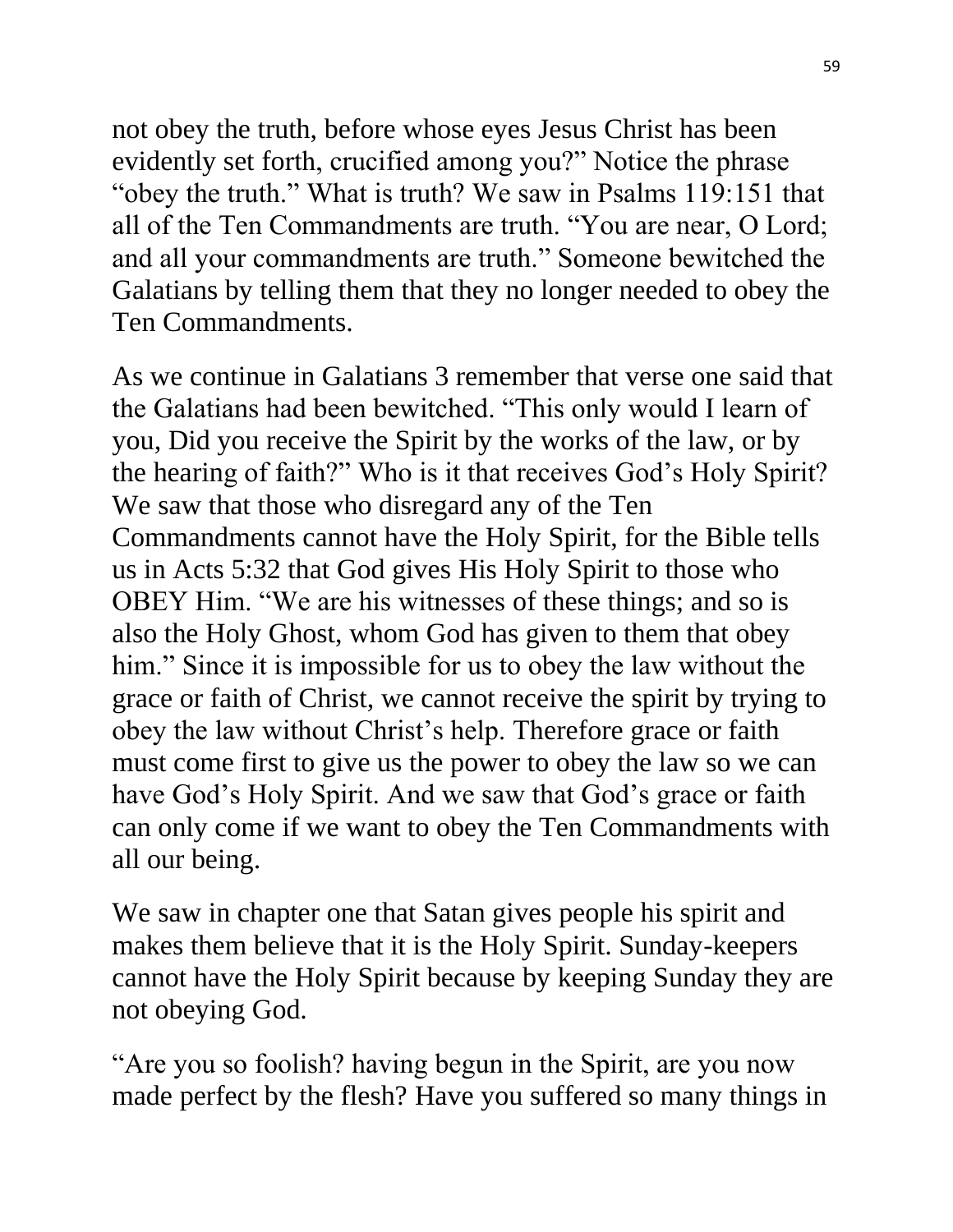vain? if it be yet in vain. He therefore that ministers to you the Spirit, and works miracles among you, does he do it by the works of the law, or by the hearing of faith?" Here we see that the Galatians had become self-confident, believing that they could keep the law by themselves without the grace of Christ. Of course they could not keep the law without grace, and so when they became proud and self-sufficient they became backsliders.

You receive God's Spirit by being willing to obey Him, by being willing to put fourth the effort required to overcome sin and keep His commandments. If you manifest an attitude of rebellion against keeping the commandments, or if you become self-confident that you can keep the law yourself, you cannot receive the Holy Spirit. When one becomes self-confident he thinks that he is righteous in himself. This is the recipe for failure.

Continuing with Galatians 3:6 "Even as Abraham believed God, and it was accounted to him for righteousness. Know ye therefore that they which are of faith, the same are the children of Abraham." We see here again that true Christians are modern-day Israel.

Verse 8: "And the scripture, foreseeing that God would justify the heathen through faith, preached before the gospel unto Abraham, saying, In thee shall all nations be blessed. So then they which be of faith are blessed with faithful Abraham." We saw earlier that to be justified was to obey the Ten commandments. Paul says that it is through faith that we get the power to be able to do this.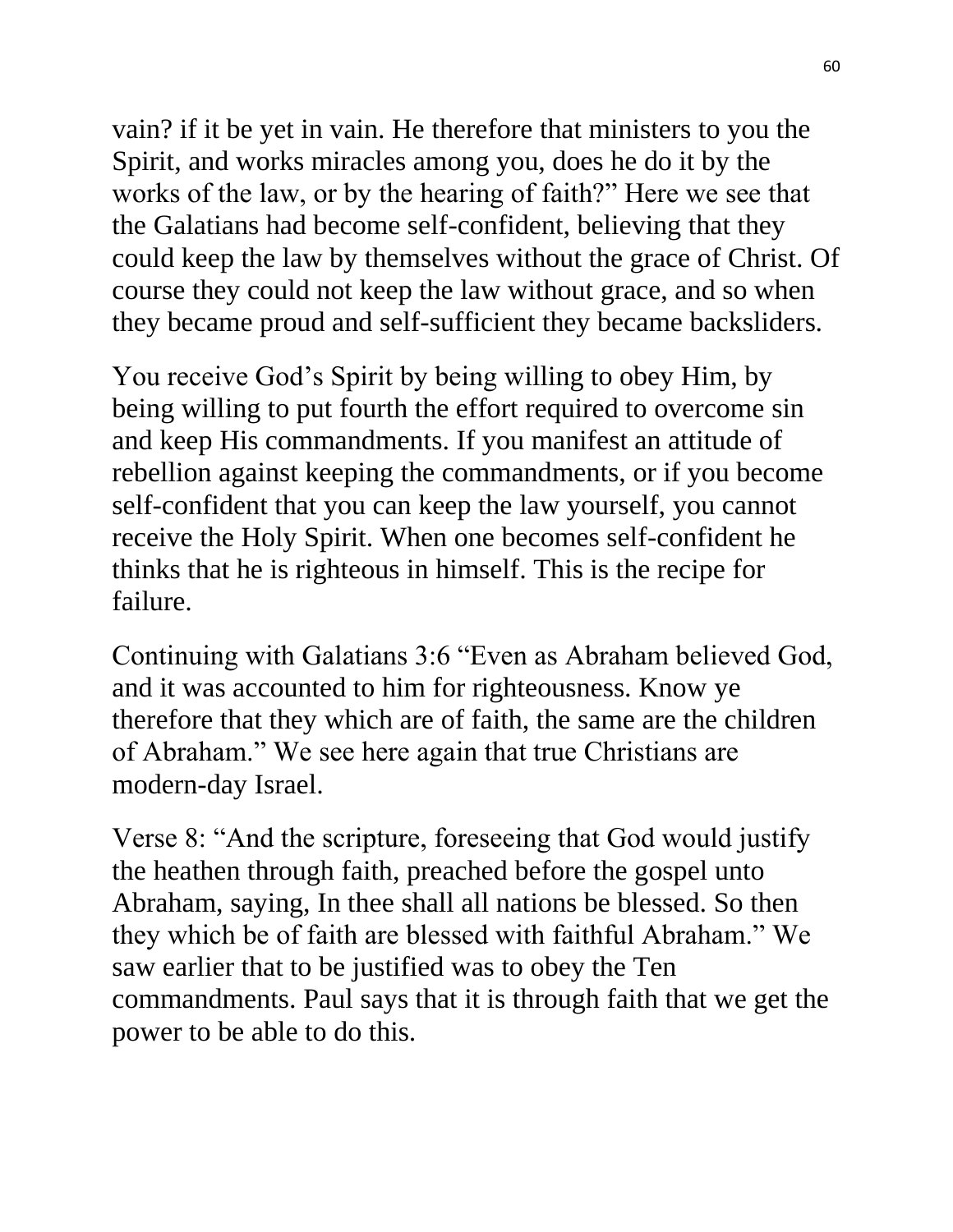"For as many as are of the works of the law are under the curse: for it is written, Cursed is every one that continues not in all things which are written in the book of the law to do them. But that no man is justified by the law in the sight of God, it is evident: for, The just shall live by faith. And the law is not of faith: but, The man that does them shall live in them."

We have seen that no one can keep the law without help from Christ. That is what Paul is saying here when he says "no man is justified by the law. . ." He then goes on to say that the just shall live by faith, by grace, by the power of God. When our conscience against sin is strong by the power of God, we will not sin; we will not break any of the Ten commandments. Paul says in verse ten that if you are going to keep the law all by yourself, you had better keep them all that way.

We are seeing that there are many texts in the New Testament in many different books that say this same thing over and over again.

Continuing with verse seventeen: "And this I say, that the covenant, that was confirmed before of God in Christ, the law, which was four hundred and thirty years after, cannot disannul, that it should make the promise of none effect. For if the inheritance be of the law, it is no more of promise: but God gave it to Abraham by promise. Why then the law? It was added because of transgressions, till the seed should come to whom the promise was made; and it was ordained by angels in the hand of a mediator."

Notice these verses speak of a law that was added 430 years after the covenant God made with Abraham. These verses also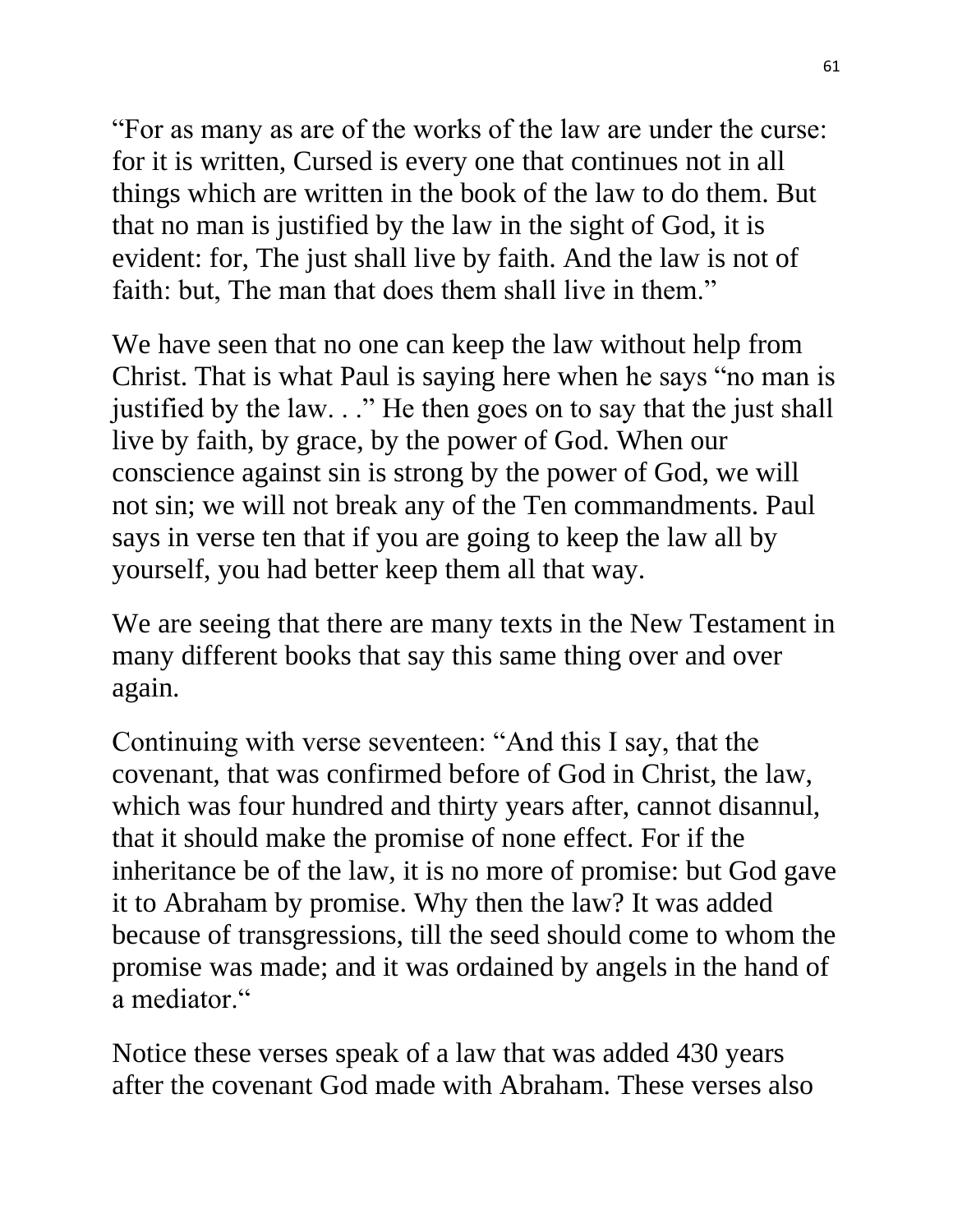tell us why the law was added: because of transgression. Earlier we saw that transgression or sin is breaking any of the Ten Commandments. For there to have been transgression, there had to have been the Ten Commandments. We also saw that the Ten Commandments were in existence long before the earth was created. This law that was added, therefore cannot be the Ten Commandments. The law that was added was the civil law governing the theocracy of Israel when it was established 430 years after the promise.

"Is the law then against the promises of God? God forbid: for if there had been a law given which could have given life, verily righteousness should have been by the law. But the scripture has concluded all under sin, that the promise by faith of Jesus Christ might be given to them that believe." Here again Paul is saying that it is impossible for us to keep the law without the grace, the faith of Christ.

Galatians 5:3,4: "For I testify again to every man that is circumcised, that he is a debtor to do the whole law. Christ is become of no effect to you, you who are justified by the law; you are fallen from grace." Clearly, Paul is talking about the ceremonial law that came to an end at the cross. If a person insists on keeping the ceremonial law, Paul says he is obliged to keep the entire ceremonial law, including the animal sacrifices. But to do this would be a sacrilege saying that Christ did not die for our sins. This is why Paul says here that "Christ is become of no effect to you. . . ."

Circumcision is not part of the Ten Commandments. Paul says in First Corinthians 7:19 that circumcision is nothing and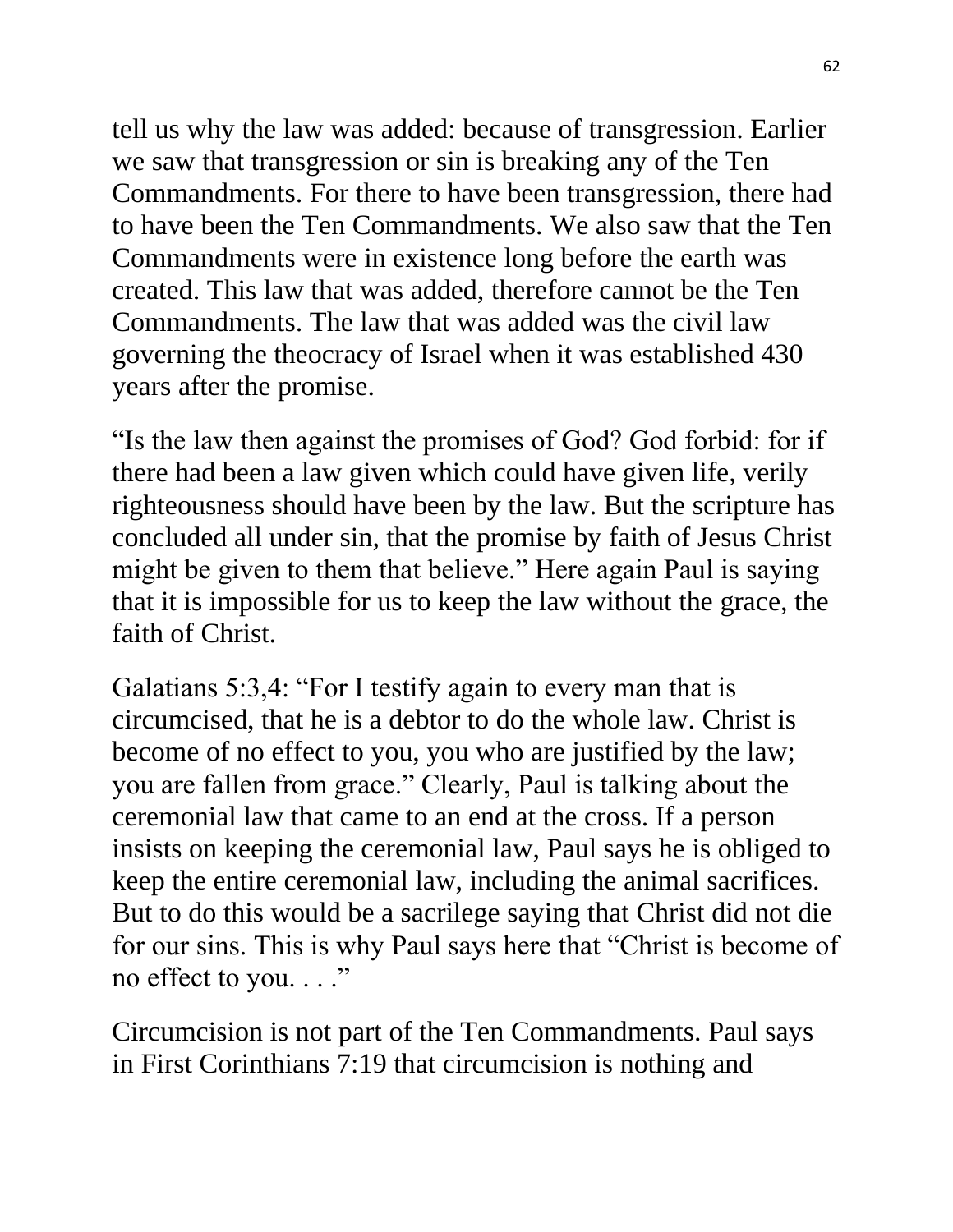uncircumcision is nothing, but keeping the commandments is everything.

While we are on the subject of the ceremonial laws, let us look at other verses that discuss these laws.

Colossians 2:14-17 "Blotting out the handwriting of ordinances that was against us, which was contrary to us, and took it out of the way, nailing it to his cross;"

First of all, since the Ten Commandments will last forever, these handwriting of ordinances cannot be the Ten Commandments. The Ten Commandments are definitely not against us, for by them the universe is guaranteed peace and happiness. If everyone on earth kept the Ten commandments perfectly there would be no trouble of any kind. There would be no wars or strife. Everyone would deal honestly with everyone else.

We showed earlier that Christ would cause the animal sacrifices to cease. Daniel 9:27 says, "And he shall confirm the covenant with many for one week: and in the midst of the week he shall cause the sacrifice and the oblation to cease, . . ." These animal sacrifices were part of the ceremonial laws. Therefore what Christ nailed to His cross were these ceremonial laws with their animal sacrifices.

Continuing with Colossians 2:15-17 "And having spoiled principalities and powers, he made a show of them openly, triumphing over them in it. Let no man therefore judge you in meat, or in drink, or in respect of an holyday, or of the new moon, or of the sabbath days: Which are a shadow of things to come; but the body is of Christ."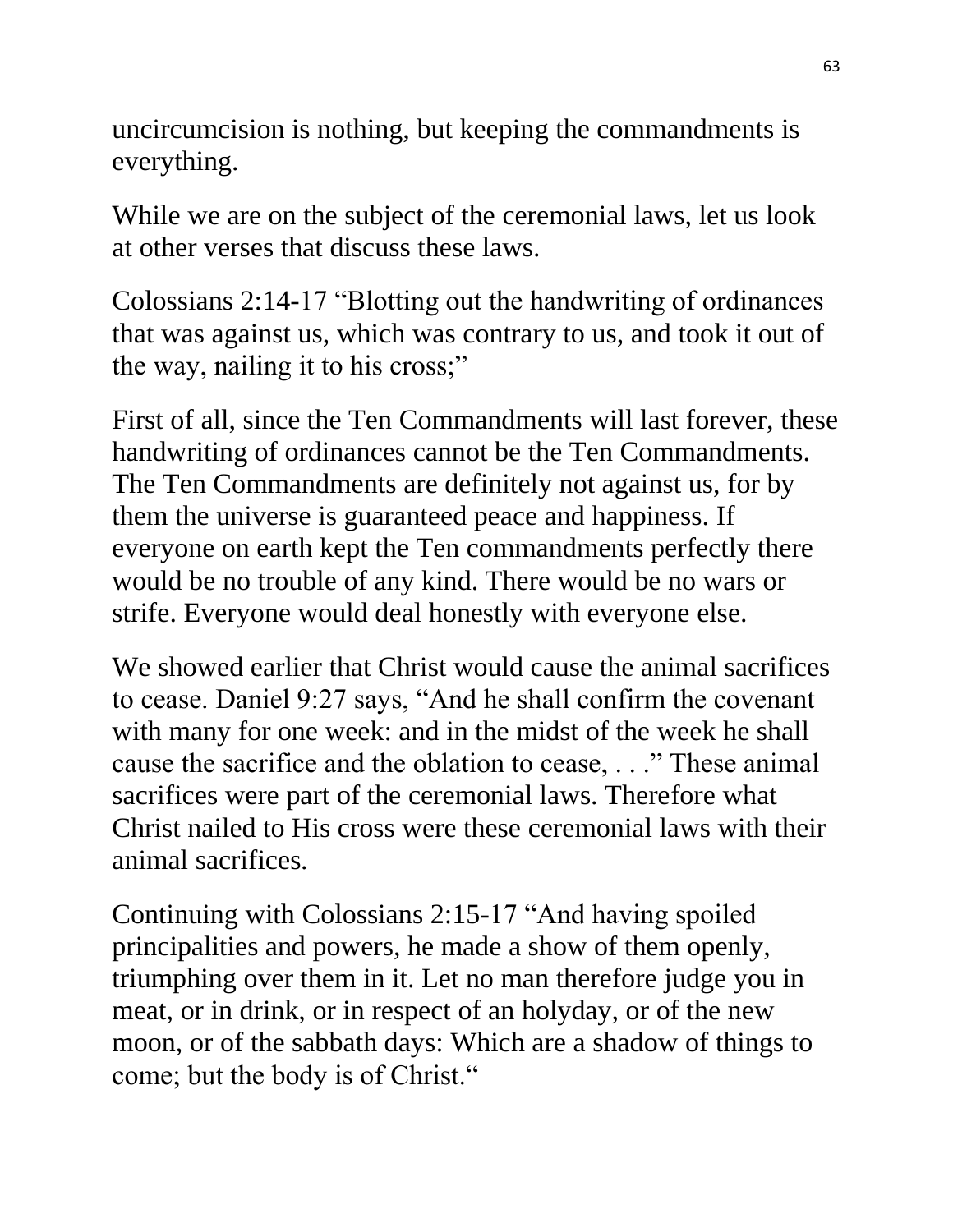Connected with these ceremonial laws were yearly Sabbath days and instructions in meat and drink. Paul is telling the Colossians not to let those, who were contending that new Christians should keep these ceremonial laws with their yearly Sabbaths, interfere with the true Gospel of Christ. Notice that these ceremonial laws were a shadow of things to come. "But the body is of Christ." Christ was casting a shadow back to Old Testament times, a shadow which represented Christ's sacrifice in each and every animal sacrifice that was offered. When Christ, the true Lamb of God was sacrificed, the animal sacrifices and the ceremonial law had no more meaning. However, Christ is our High Priest ministering His blood in the true tabernacle in heaven for us. All the ceremonial procedures in the Old Testament were a model of the true ceremonies in the true tabernacle in heaven.

Paul also chastises the Galatians for wanting to observe these annual Sabbath days in Galatians 4:10 "You observe days, and months, and times, and years."

These handwriting of ordinances are also mentioned in Ephesians 2:14-16 "For he is our peace, who has made both one, and has broken down the middle wall of partition between us; Having abolished in his flesh the enmity, even the law of commandments contained in ordinances; for to make in himself of twain one new man, so making peace; And that he might reconcile both unto God in one body by the cross, having slain the enmity thereby:"

Here we see that Christ abolished these "commandments contained in ordinances" in His flesh. Are these the Ten Commandments that were abolished? They cannot be, otherwise there would be a contradiction in the Bible. We also know that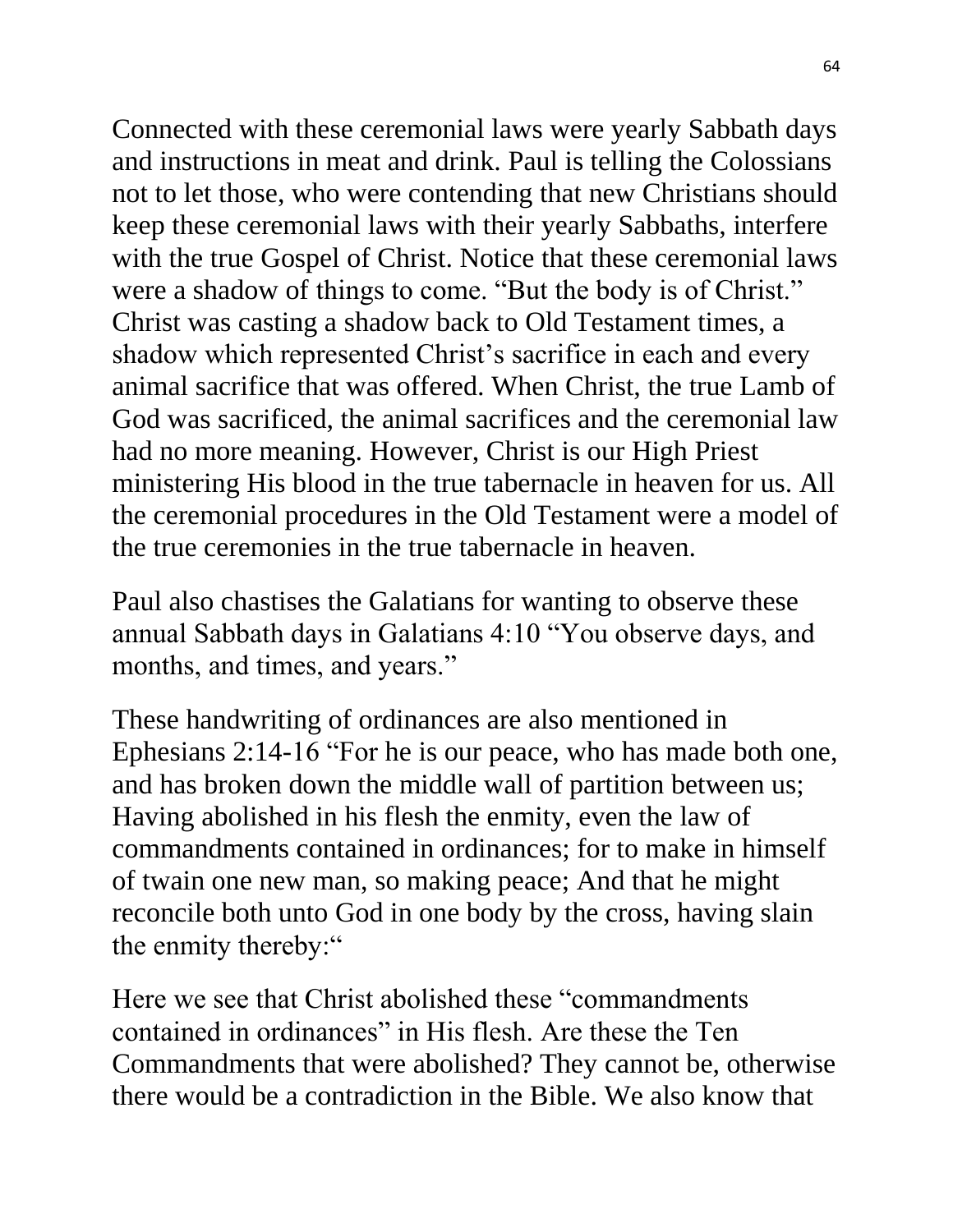this is not referring to the Ten Commandments because the Ten Commandments are repeated in many places in the New Testament. We saw earlier that what Christ abolished at the cross were the ceremonial laws. These "commandments contained in ordinances," therefore, are the religious ceremonial laws that are no longer in effect.

Romans 14:4-6 "Who are you that judges another man's servant? to his own master he stands or falls. Yea, he shall stand: for God is able to make him stand. One man esteems one day above another: another esteems every day alike. Let every man be fully persuaded in his own mind. He that regards the day, regards it unto the Lord; and he that regards not the day, to the Lord he does not regard it. He that eats, eats to the Lord, for he gives God thanks; and he that does not eat, to the Lord he does not eat, and gives God thanks."

These verses concern the controversy that was occurring over the ceremonial laws. The days Paul is talking about here are the yearly Sabbath days connected with the ceremonial laws that were nailed to the cross. The ceremonial laws contained instructions on eating and drinking, which Paul is referring to in these verses.

In chapter one we saw that Christ, Himself, gave the Ten Commandments from Mt. Sinai. Let us look into this a little further.

Phillippians 3:20 tells us that Jesus is the Savior. "For our conversation is in heaven; where we look for the Savior, the Lord Jesus Christ:"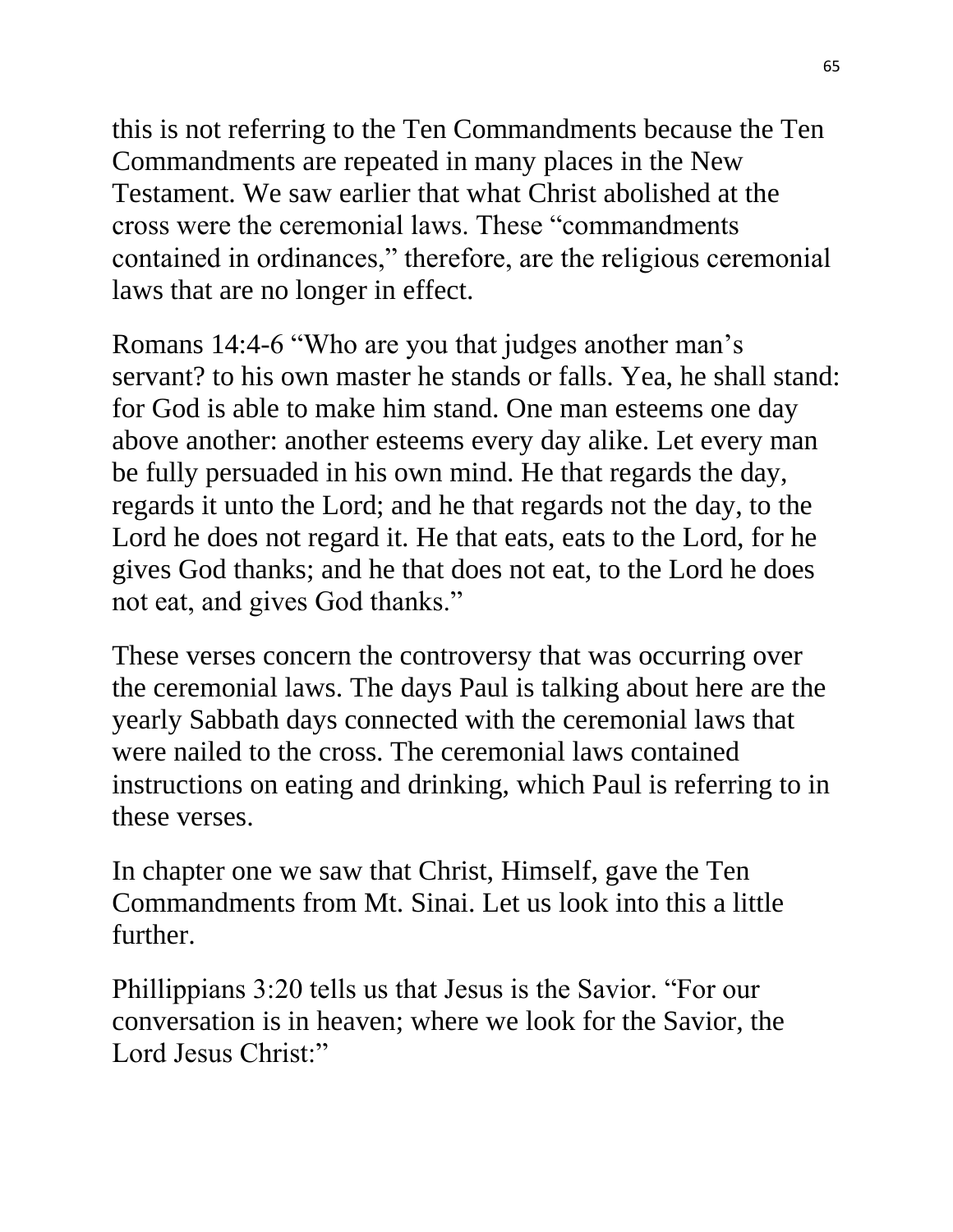Next, Isaiah 43:10,11 tells us that there is only one Savior. "You are my witnesses, says the Lord, and my servant whom I have chosen: that you may know and believe me, and understand that I am he: before me there was no God formed, neither shall there be after me. I, even I, am the Lord; and beside me there is no savior"

It is so sad that people do not realize that the Lord of the Old Testament is the Christ of the New Testament. The verses we just read show this clearly.

James 4:12 tells us that there is also only one lawgiver. "There is one lawgiver, who is able to save and to destroy: who are you that judges another?"

Since Jesus is the only lawgiver, that makes the Ten Commandments the law of Christ, which is mentioned in Galatians 6:2.

Not only is Jesus the only lawgiver, He is also the Creator. There are many verses in the Bible that show this, but we will only look at a couple of them.

Colossians 1:14-16 makes it very clear. "In whom we have redemption through his blood, even the forgiveness of sins: Who is the image of the invisible God, the firstborn of every creature: For by him were all things created, that are in heaven, and that are in earth, visible and invisible, whether they be thrones, or dominions, or principalities, or powers: all things were created by him, and for him:"

John 1:1-3,10,14 also shows that Christ is the Creator. "In the beginning was the Word, and the Word was with God, and the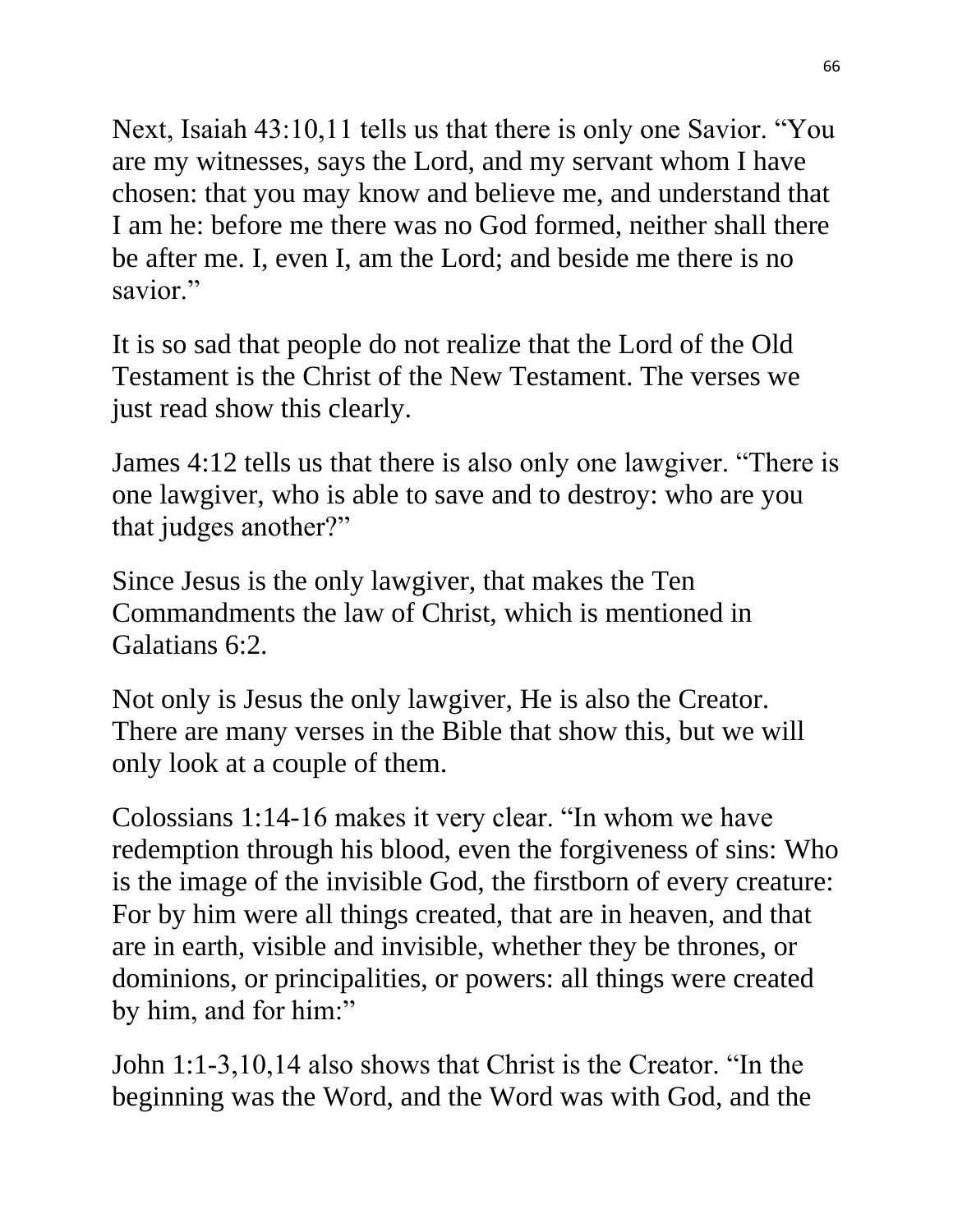Word was God. The same was in the beginning with God. All things were made by him; and without him was not any thing made that was made. He was in the world, and the world was made by him, and the world knew him not. And the Word was made flesh, and dwelt among us, (and we beheld his glory, the glory as of the only begotten of the Father,) full of grace and truth." It should be obvious that the Word is Jesus.

We saw that the Ten Commandment law is the constitution of the universe. Since the Ten Commandment law is the law of Christ, and since Christ is the Creator, it should come as no surprise that the Ten Commandments are the constitution of the universe.

Remember that Jesus, Himself, told us to keep the commandments if we expect to be saved. "And, behold, one came and said to him, Good Master, what good thing shall I do, that I may have eternal life? And he said to him, Why do you call me good? there is none good but one, that is, God: but if you will enter into life, keep the commandments." (Matthew 19:16,17) How could it possibly be any clearer?

Why does God begin the Sabbath commandment with the word "remember?"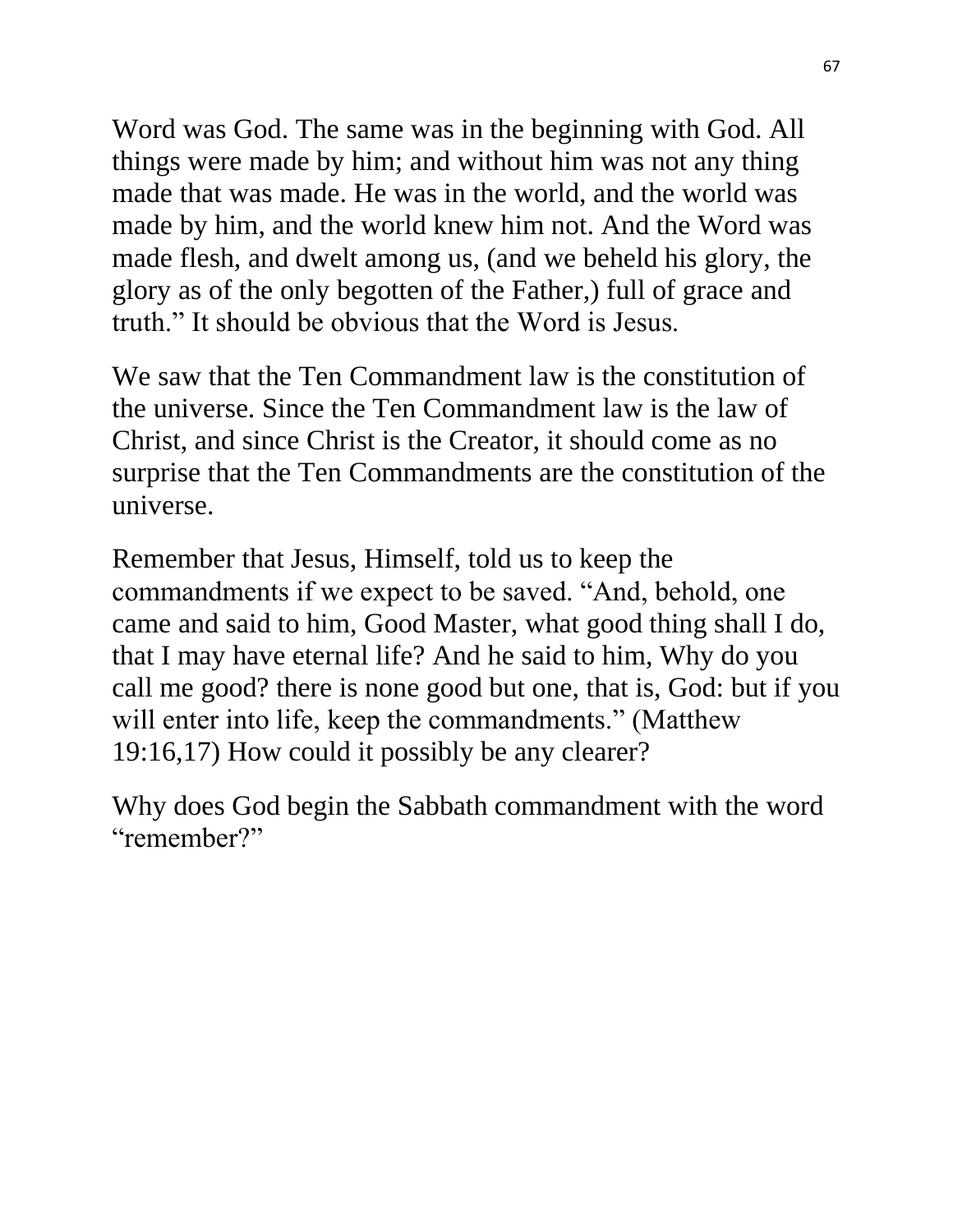#### CHAPTER 3

# **THE ANTICHRIST AND THE MYSTERIOUS 666**

Before we look at the circumstances behind the national Sunday law, we must identify the antichrist.

The Bible describes the number 666 in Revelation 13:18, and it specifically says that it is the number of a man. "Here is wisdom. Let him that has understanding count the number of the beast: for it is the number of a man; and his number is six hundred threescore and six."

There is much confusion and speculation today concerning this mysterious number. Many believe this to be the number of the antichrist. Still others believe that this number is somehow associated with the sinister mark of the beast. Who is the man who bears this number? Is he the antichrist? When will he appear? What are the devastating effects his presence is expected to have on the earth? Will this person choose to remain unknown, or will his presence be announced and his work done openly? Or, will he masquerade as some holy person that the whole world looks up to, thinking he is working for God instead of the devil?

The world is expecting the antichrist to come in the near future. Will the antichrist announce his arrival when he gets here? An essence of evil surrounds the term antichrist, and evil rarely works openly. Instead, evil usually wears a facade of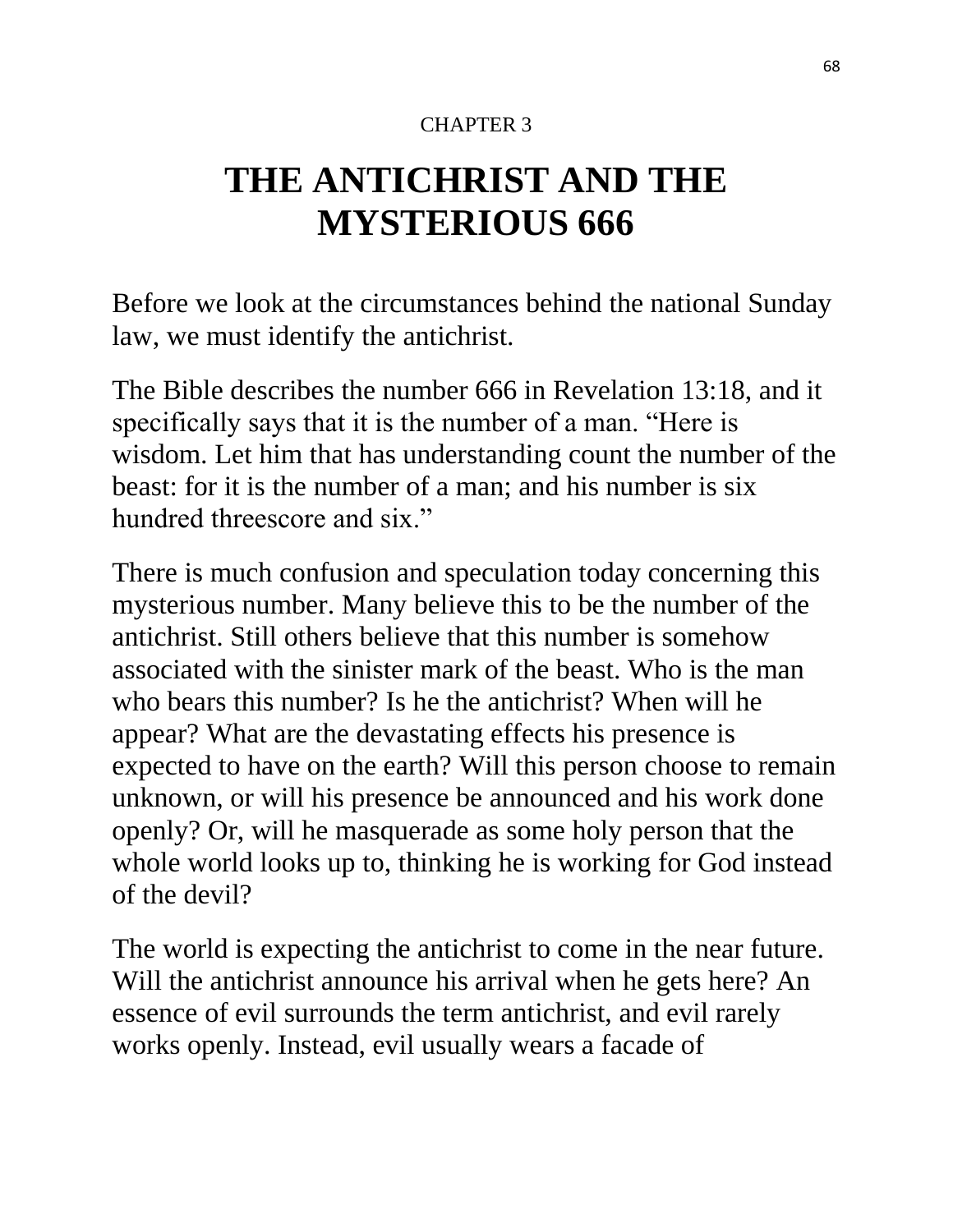righteousness to cover its real character in order more easily to deceive.

When most people read the Bible, much of what they read they do not understand. In many places it is written in code or symbols, especially many of the prophecies that foretell future events. Codes and symbols were used to preserve the Bible down through the ages. If certain powers that had existed had been aware that the Bible was talking about them, they would have done their best to destroy every trace of it. They would have persecuted Christians with much more vigor than they did, and many millions more would have died at the stake or suffered other agonizing torture and death.

That the Bible should be written in symbols is not really so strange. We often use symbols today to convey information. For instance, suppose you picked up an evening newspaper in the United States and saw a political cartoon that portrayed a donkey kicking an elephant. You would immediately understand that the Democrats had defeated the Republicans in the recent election.

The Bible itself tells us what the codes and symbols mean, and when we are familiar with these prophetic symbols, we will be able to understand prophecy just as clearly as if it had been written in plain text. As we shall see, the Bible was meant to be understood by those searching for truth.

Let us begin by consulting the prophecy found in Daniel 7:1- 8,15-21: "In the first year of Belshazzar king of Babylon Daniel had a dream and visions of his head upon his bed: then he wrote the dream, and told the sum of the matters. Daniel spoke and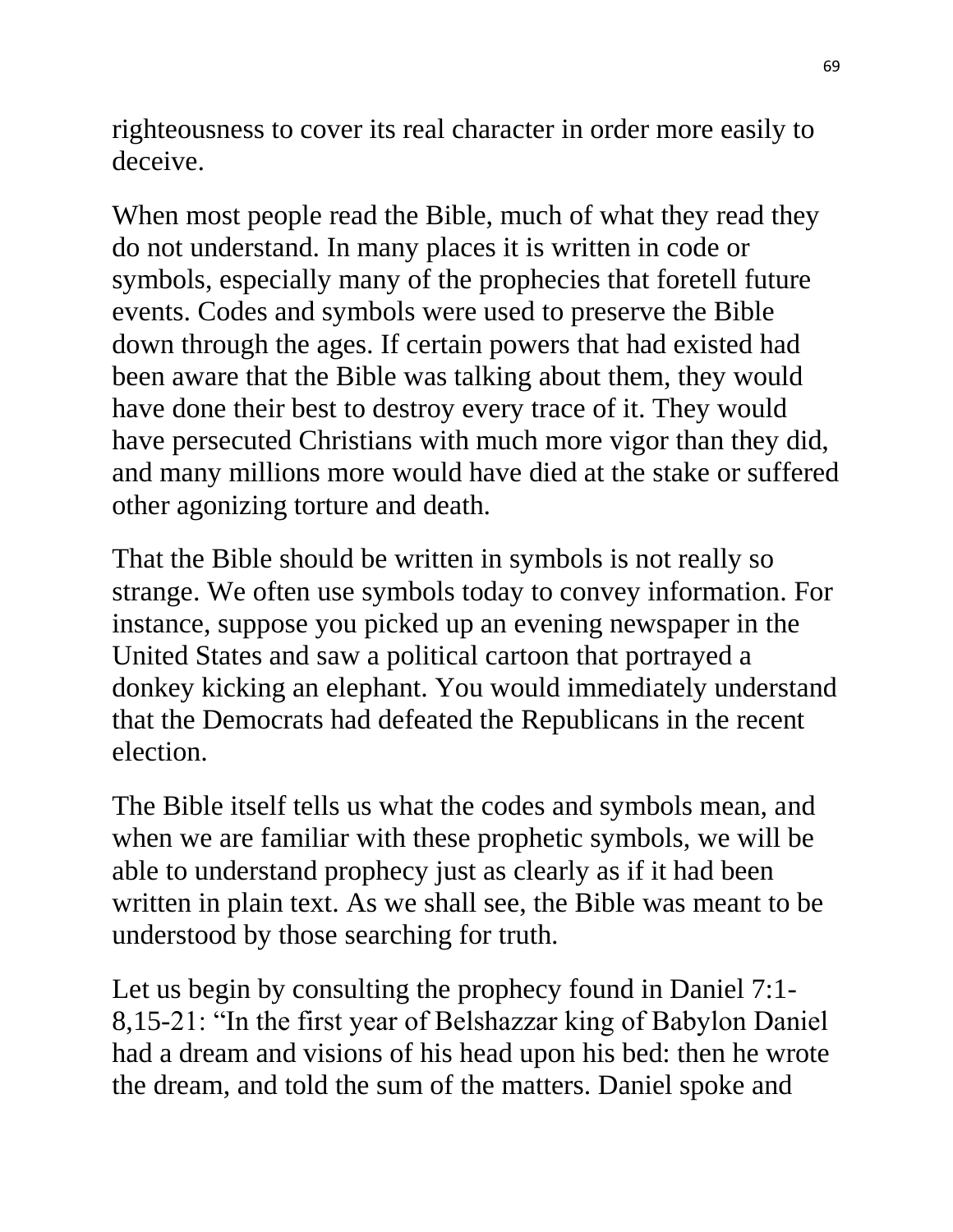said, I saw in my vision by night, and, behold, the four winds of the heaven strove upon the great sea."

In the Bible passage we just read, wind and sea are mentioned. Jeremiah 25:32,33 shows that winds represent war and strife. "Thus says the Lord of hosts, Behold, evil shall go forth from nation to nation, and a great whirlwind shall be raised up from the coasts of the earth. And the slain of the Lord shall be at that day from one end of the earth even unto the other end of the earth."

Medo-Persia fought against the ancient city of Babylon and conquered it, Jeremiah 51:1,11 tells us that this war was a destroying wind. "Thus says the Lord; Behold, I will raise up against Babylon, and against them that dwell in the midst of them that rise up against me, a destroying wind. Make bright the arrows; gather the shields: the Lord has raised up the spirit of the kings of the Medes: for his device is against Babylon, to destroy it." Thus we see that "wind" in prophecy represents war and strife.

The next symbol we must consider is water. Revelation 17:15 tells us that water is used to represent people, the "sea" of humanity. "And he said to me, The waters which you saw, where the whore sits, are peoples, and multitudes, and nations, and tongues."

With our understanding of these prophetic symbols, we can readily see that Daniel 7:2 describes war among the inhabitants of earth. ". . . the four winds of the heaven strove upon the great sea."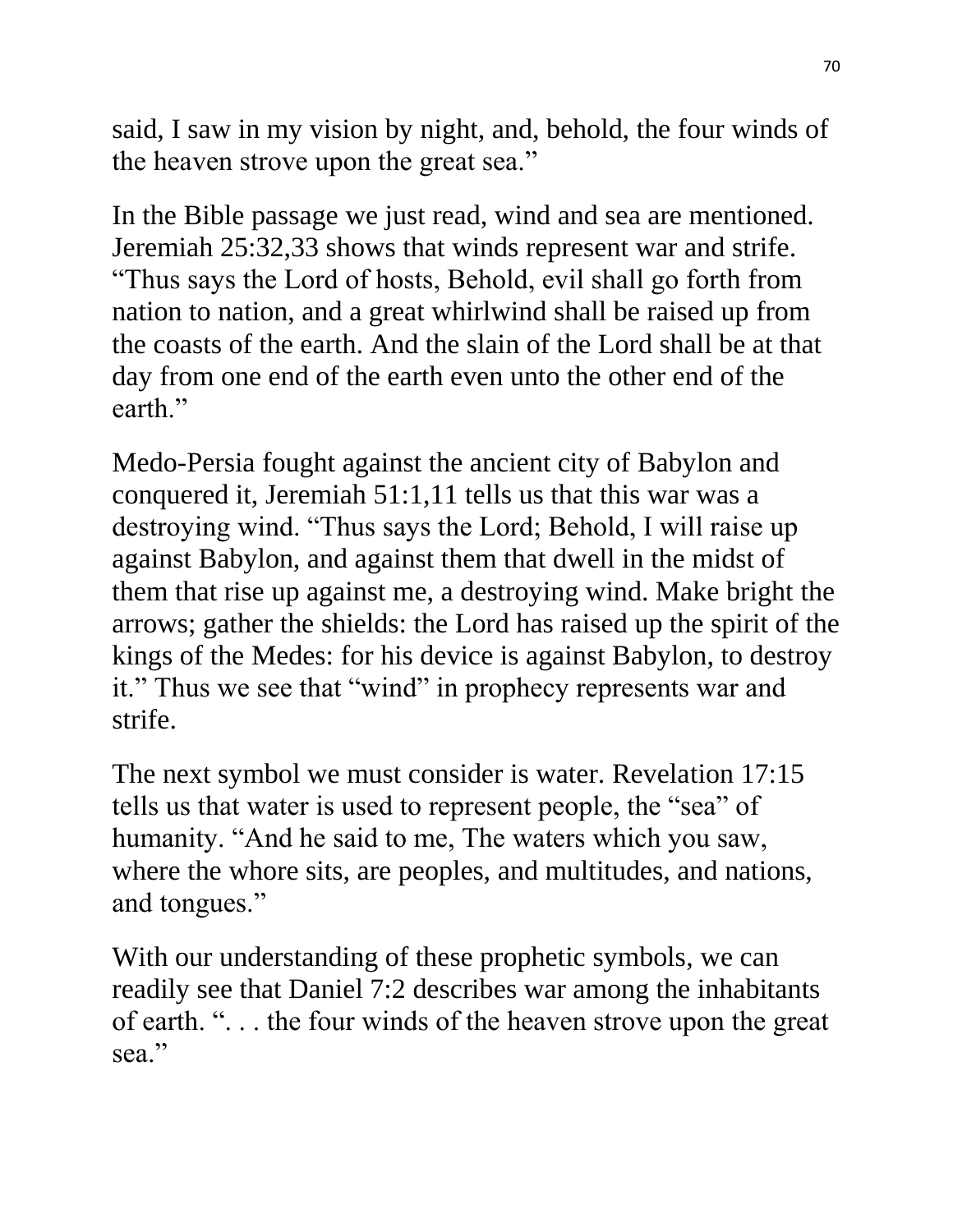Verse three tells us what the results of these wars were: "And four great beasts came up from the sea, different one from another."

Many animals or beasts are described in the prophecies. Daniel 7:17 tells us that "These great beasts, which are four, are four kings, who shall arise out of the earth." Verse twenty-three says, "The fourth beast shall be the fourth kingdom upon earth." A beast, therefore, represents a king or a kingdom or a nation some political entity.

Today, we also use beasts symbolically to represent various nations. A bear, for instance, represents Russia; a lion represents England; and an eagle represents the United States.

In the prophecy of Daniel 7:1-8,15-21 that we are considering, We see that as a result of the wars on the earth, four separate nations sequentially appeared on the stage of history, each one different from the others.

Verses four through eight: "The first was like a lion, and had eagle's wings: I beheld till the wings thereof were plucked, and it was lifted up from the earth, and made to stand upon the feet as a man, and a man's heart was given to it. And behold another beast, a second, like a bear, and it raised itself on one side, and it had three ribs in its mouth between its teeth: and they said to it, Arise, devour much flesh. After this I beheld, and lo another, like a leopard, that had four wings of a fowl on its back; the beast also had four heads; and dominion was given to it. After this I saw in the night visions, a fourth beast, dreadful and terrible, and exceedingly strong; and it had great iron teeth: it devoured and broke in pieces, and stamped the residue with its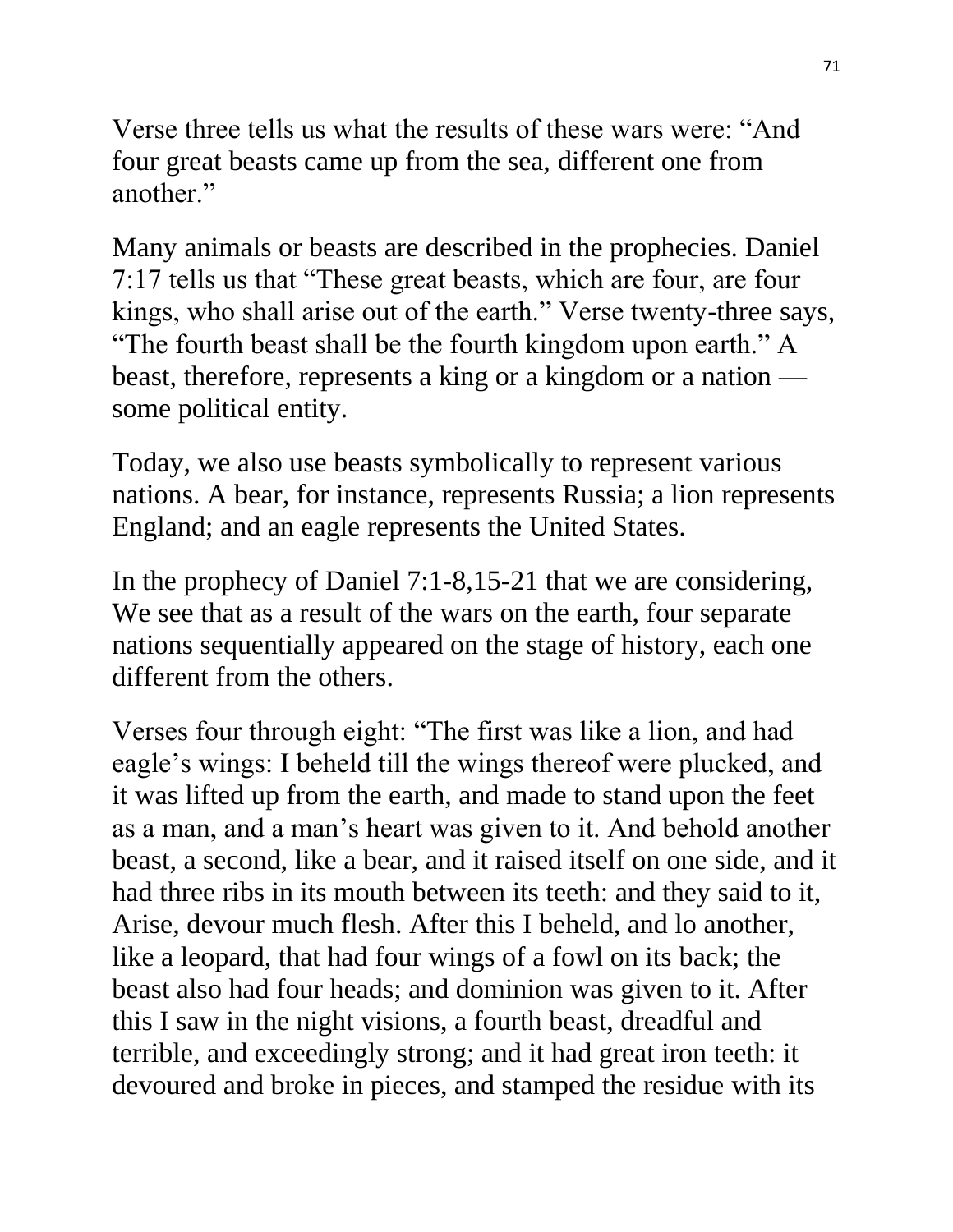feet: and it was different from all the beasts that were before it; and it had ten horns. I considered the horns, and, behold, there came up among them another little horn, before whom there were three of the first horns plucked up by the roots: and, behold, in this horn were eyes like the eyes of man, and a mouth speaking great things." Here we have three more prophetic symbols: wings, horns and heads.

The symbol of heads is also used in various places in the Bible to represent kings and kingdoms. This can be shown by Revelation seventeen, verses nine and ten. "And here is the mind that has wisdom. The seven heads are seven mountains, on which the woman sits. And there are seven kings: five are fallen, and one is, and the other is not yet come; and when he comes, he must continue a short space." Verse ten would be more accurately translated as "They also represent seven kings. . . ."

Horns are yet another symbol that represents kings or kingdoms, as Daniel 7:24 indicates. "And the ten horns out of this kingdom are ten kings that shall arise." Thus, prophecy can show that one nation follows another in chronological sequence. For instance, a beast that grows several horns signifies a power followed by several other powers.

With our new-found knowledge of prophetic symbols, it is easy to see that as a result of military conquest, four powerful nations or empires arose successively on the stage of history. The first was represented by the lion, the king of beasts. The wings symbolized the rapid conquest of this power as it defeated one nation after another to assemble its empire. The second is represented to be a cruel power at whose hands many lost their lives as it devoured many nations.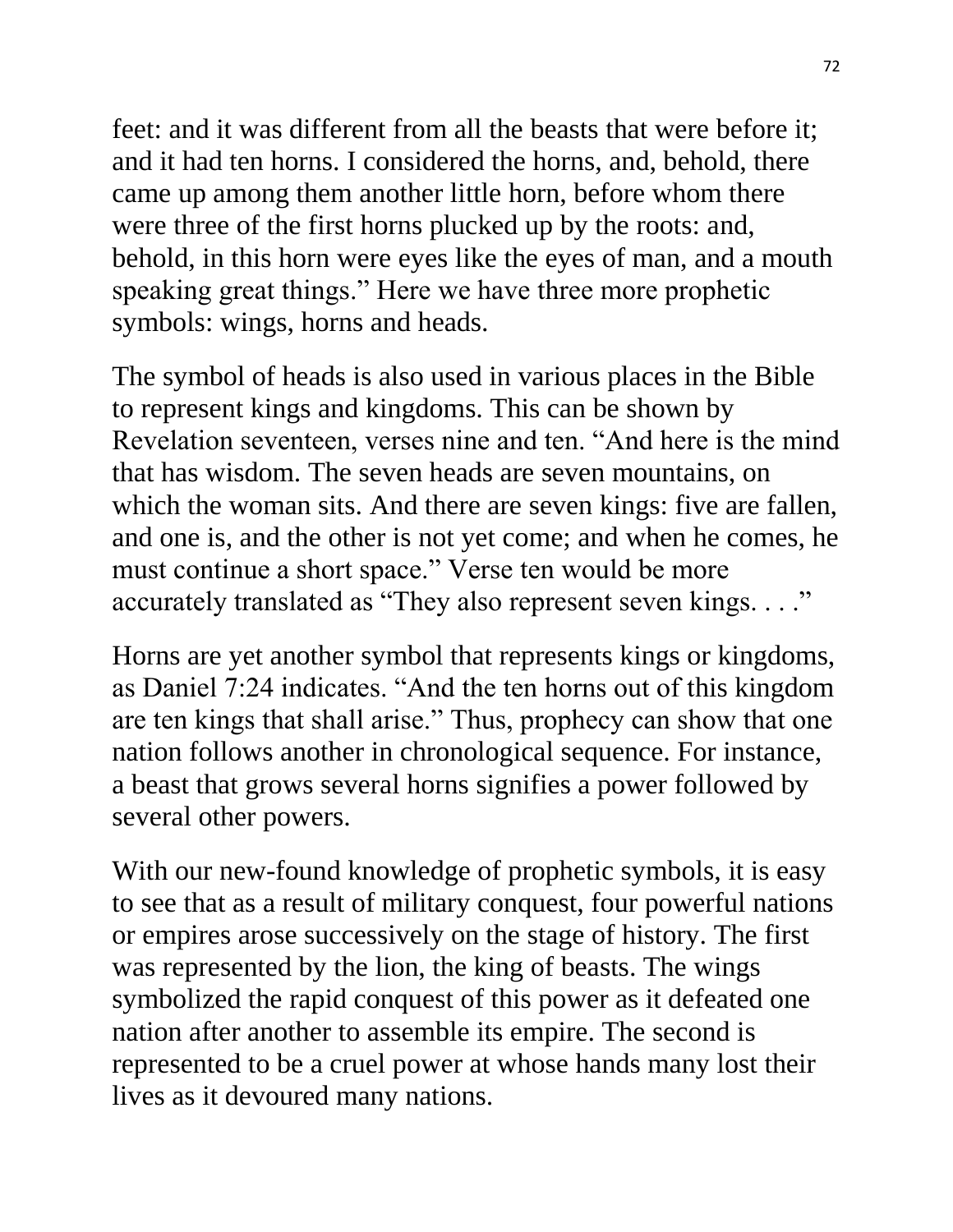The third beast had four wings, indicating extreme swiftness, and four heads, representing the four leaders or kings who divided the empire among themselves and took power concurrently.

The fourth power is represented by a beast such as is not known on earth, signifying an extremely cruel and powerful empire. Ten horns, or nations, succeed this cruel power, and then the power represented by the little horn with eyes and a mouth arrives on the scene among these other ten nations.

Continuing with Daniel 7:15: "I Daniel was grieved in my spirit in the midst of my body, and the visions of my head troubled me. I came near to one of them that stood by, and asked him the truth of all this. So he told me, and made me know the interpretation of the things."

As Daniel was witnessing this procession of future history, he did not understand, and asked one of the angels standing by to explain the vision to him. The angel's explanation is found in verses seventeen and eighteen: "These great beasts, which are four, are four kings, who shall arise out of the earth. But the saints of the most High shall take the kingdom, and possess the kingdom for ever, even for ever and ever."

In order to put Daniel at ease, the angel reassured him that the saints, the true Christians, the true people of God, will finally rule the world with their Lord, Jesus Christ.

Continuing with verse nineteen: "Then I would know the truth of the fourth beast, that was different from all the others, exceeding dreadful, whose teeth were of iron, and his nails of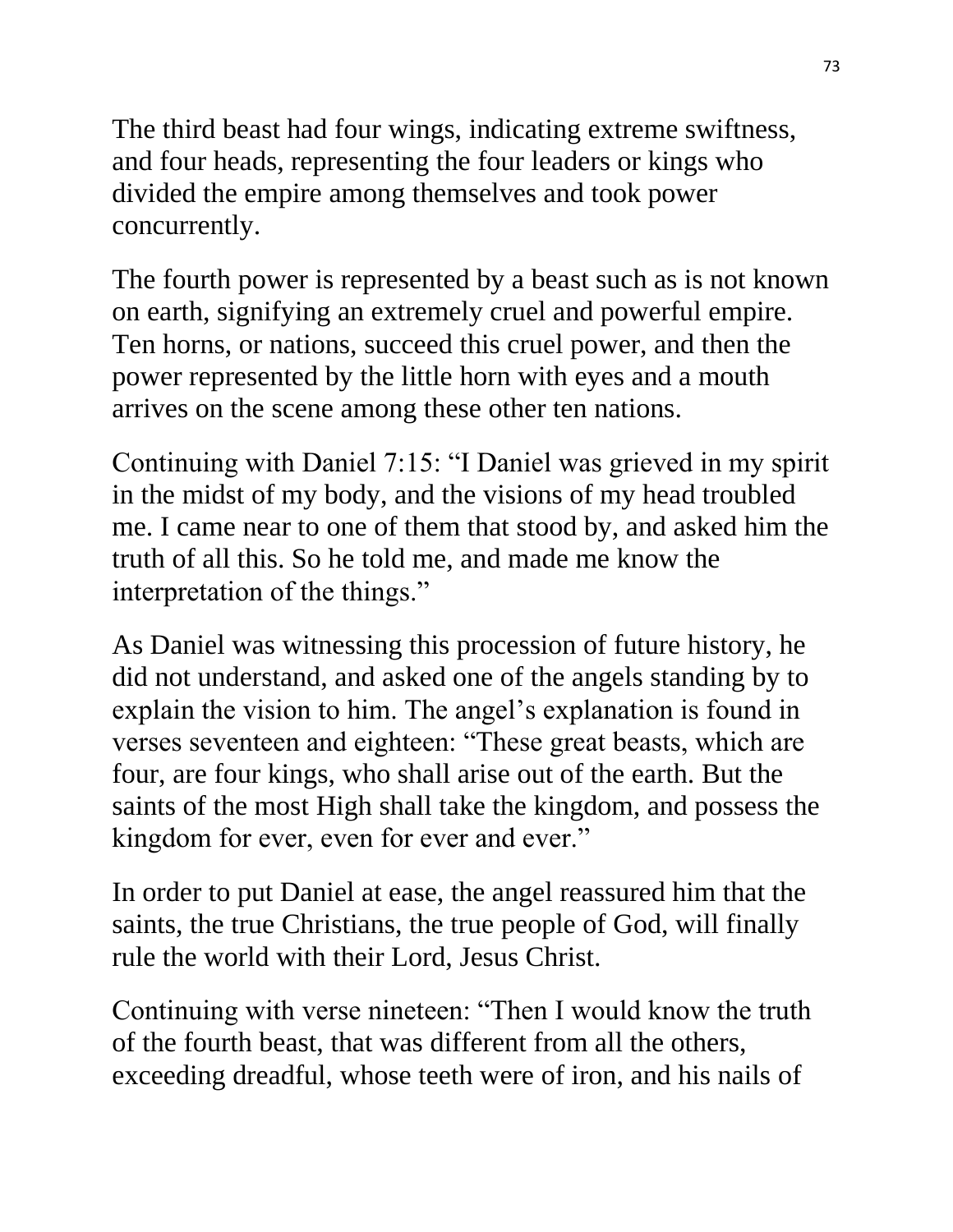brass; that devoured, brake in pieces, and stamped the residue with his feet; And of the ten horns that were in his head, and of the other that came up, and before whom three fell; even of that horn that had eyes, and a mouth that spoke very great things, whose look was more stout than his fellows. I beheld, and the same horn made war with the saints, and prevailed against them."

Here we have more information about the little horn that had eyes and a mouth and grew to be more stout than the others. The power that is represented by the stout horn made war against three of the ten nations, represented by the ten horns, and completely defeated and uprooted them so that today there is no trace of these nations. We see also that the power represented by the stout horn made war against the saints, God's true people, and prevailed against them. This power put to death many millions of Christians, as we shall see.

The angel continues in verse twenty-three to explain the vision to Daniel: "Thus he said, The fourth beast shall be the fourth kingdom upon earth, which shall be different from all kingdoms, and shall devour the whole earth, and shall tread it down, and break it in pieces."

Now we can identify these four empires. The angel told Daniel that this extremely cruel beast represented the fourth kingdom on earth. Daniel received this vision during the reign of Belshazzar, king of Babylon. Babylon, therefore, is represented by the first beast, the lion with wings. As we remember history, we see that Medo-Persia was the second kingdom, represented by the bear; Greece was the third, represented by the leopard.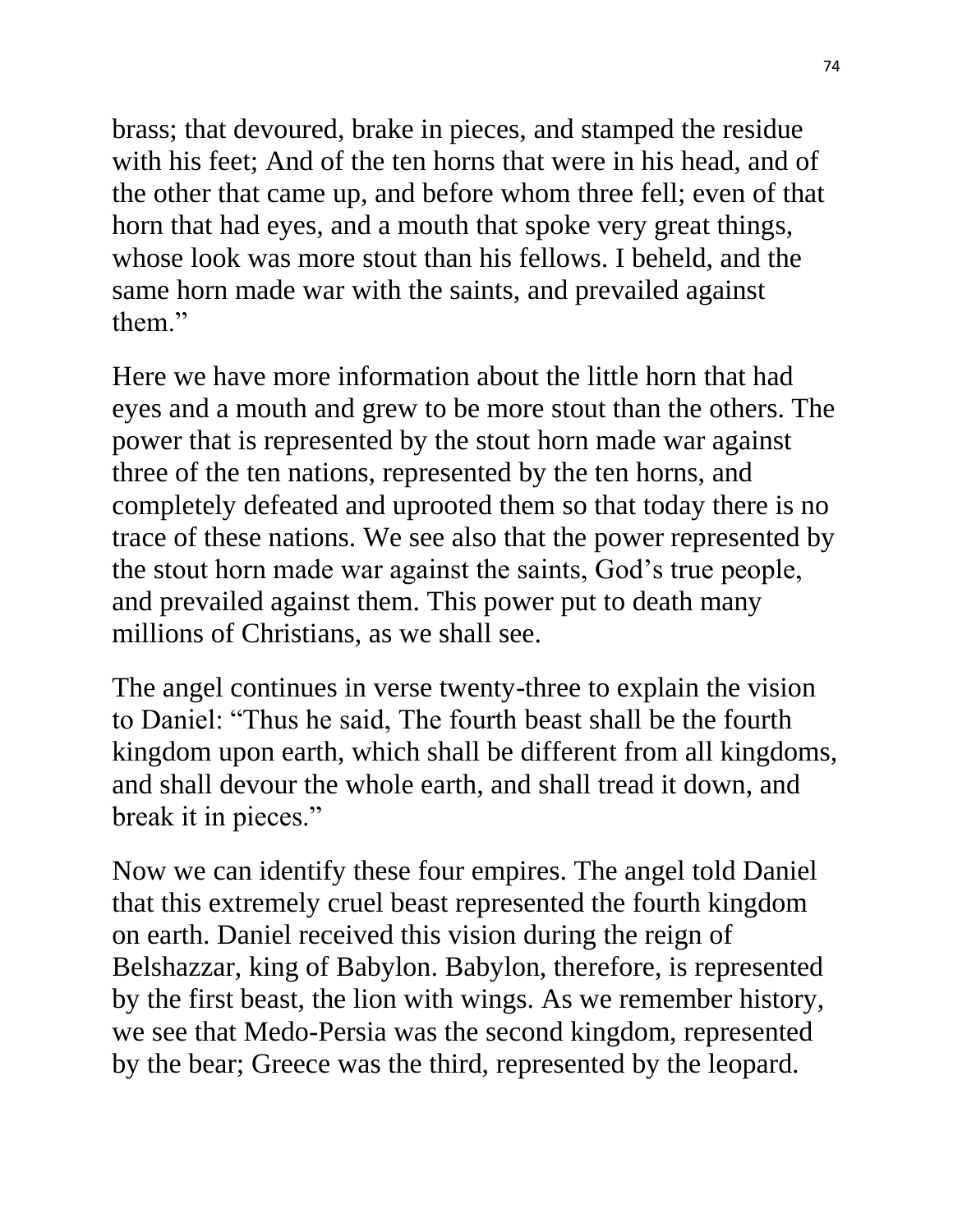It is interesting to note that the leopard with four wings (which symbolize speed of conquest) represents the Grecian Empire. Under the reign of Alexander the Great, this Grecian power marched its army over 25,000 miles during a two-year period as it conquered virtually the entire known world. Alexander's troops ranged as far as India and China. Thus, to indicate very great speed of conquest, the symbol of four wings is used instead of just two wings as on the first beast, the lion. In the political intrigue that followed Alexander's death, his young son, heir to the throne, was murdered, and four of Alexander's generals divided the kingdom among themselves. The four heads on the leopard represent these four generals and the sections of the empire that they took.

The Roman Empire was the fourth kingdom, represented by the last beast with ten horns in this prophecy.

Continuing with Daniel 7:24,25: "And the ten horns out of this kingdom are ten kings that shall arise: and another shall rise after them; and he shall be different from the first, and he shall subdue three kings. And he shall speak great words against the most High, and shall wear out the saints of the most High, and think to change times and laws: and they shall be given into his hand until a time and times and the dividing of time."

The ten horns of this terrible beast represent the nations or kingdoms into which the Roman Empire disintegrated, seven of which are the ancestors of the modern nations of Europe. These ten nations were the Anglo-Saxons (English), the Franks (French), Suevi (Portuguese), Visigoths (Spanish), Burgundians (Swiss), Alemanni (Germans), Lombards (Italians), Ostrogoths, Heruli, and the Vandals in northern Africa.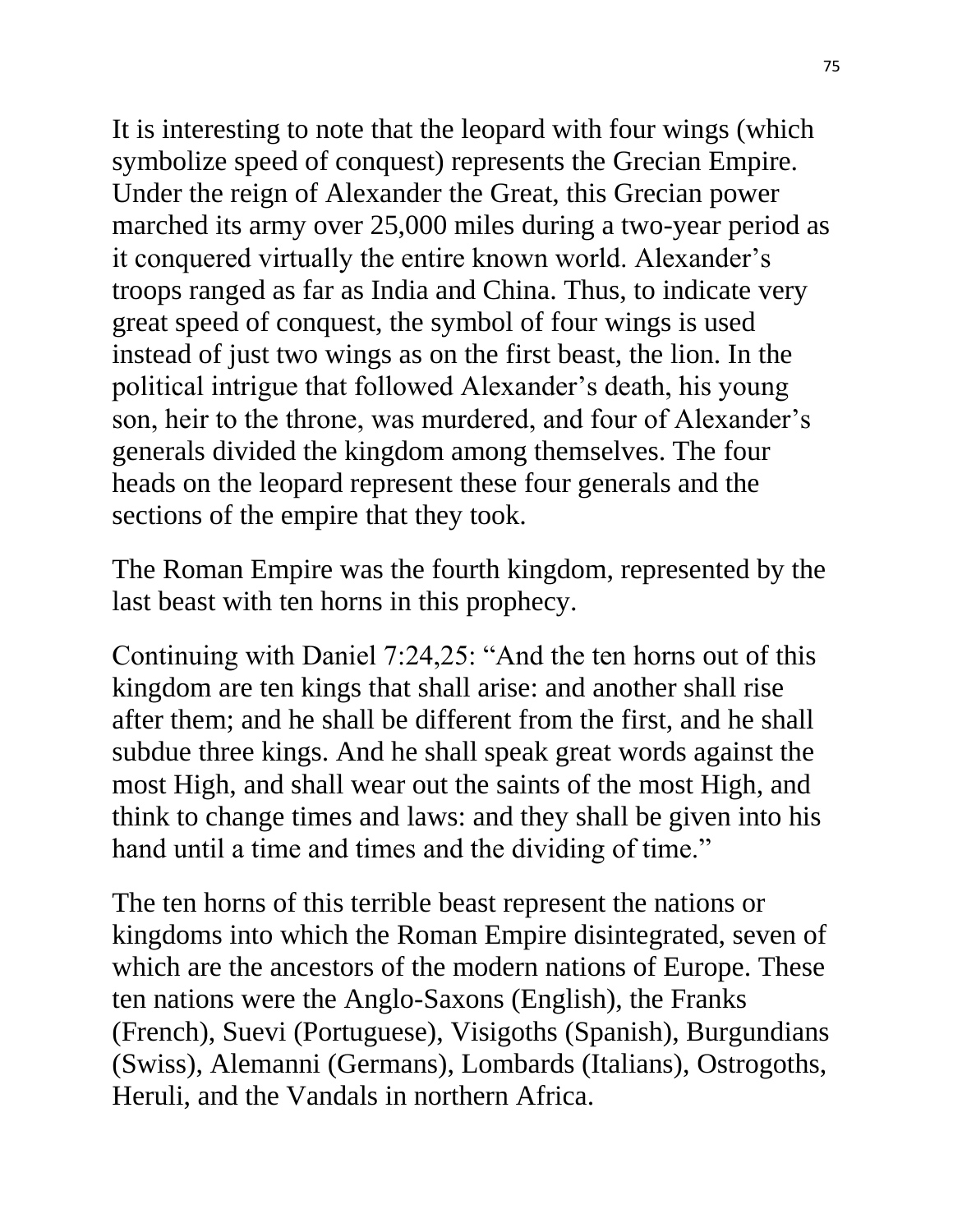After these ten nations were established, another power, represented by the stout horn that had eyes and a mouth, arose. This power subdued and completely uprooted three of the ten nations.

The verses just read give numerous clues to help us to identify the power represented by the stout horn. It is vitally important that we understand who this power is, and for this reason God has given us many identifying points. Let us now consider the points of identity of this power.

(1.) Daniel 7:24 states that the stout horn power would arise after the Roman Empire and after the emergence of the other ten horns, or nations, following the disintegration of the Roman empire.

(2.) This power is different from the other ten kingdoms. Daniel 7:24 says, "He shall be different from the first." We have a clue in verse twenty-five as to just how this power differed from the other kingdoms. This power made an attempt to change the law of God and the times of God. The Catholic Douay translation of the Bible in Daniel 7:25 says that "he shall think himself able to change times and laws." This power has published the changed law and admits to changing a time of God, and nearly the entire Christian world follows the dictates of this power rather than the times and laws of God as found in the Bible. Since this power thought itself able to change God's times and God's laws, it must be a religious power. The other ten powers were political. That is the difference mentioned in verse twenty-four.

(3.) This power went to war with three of the ten kingdoms and defeated them. Daniel 7:24 says, "He shall subdue three kings."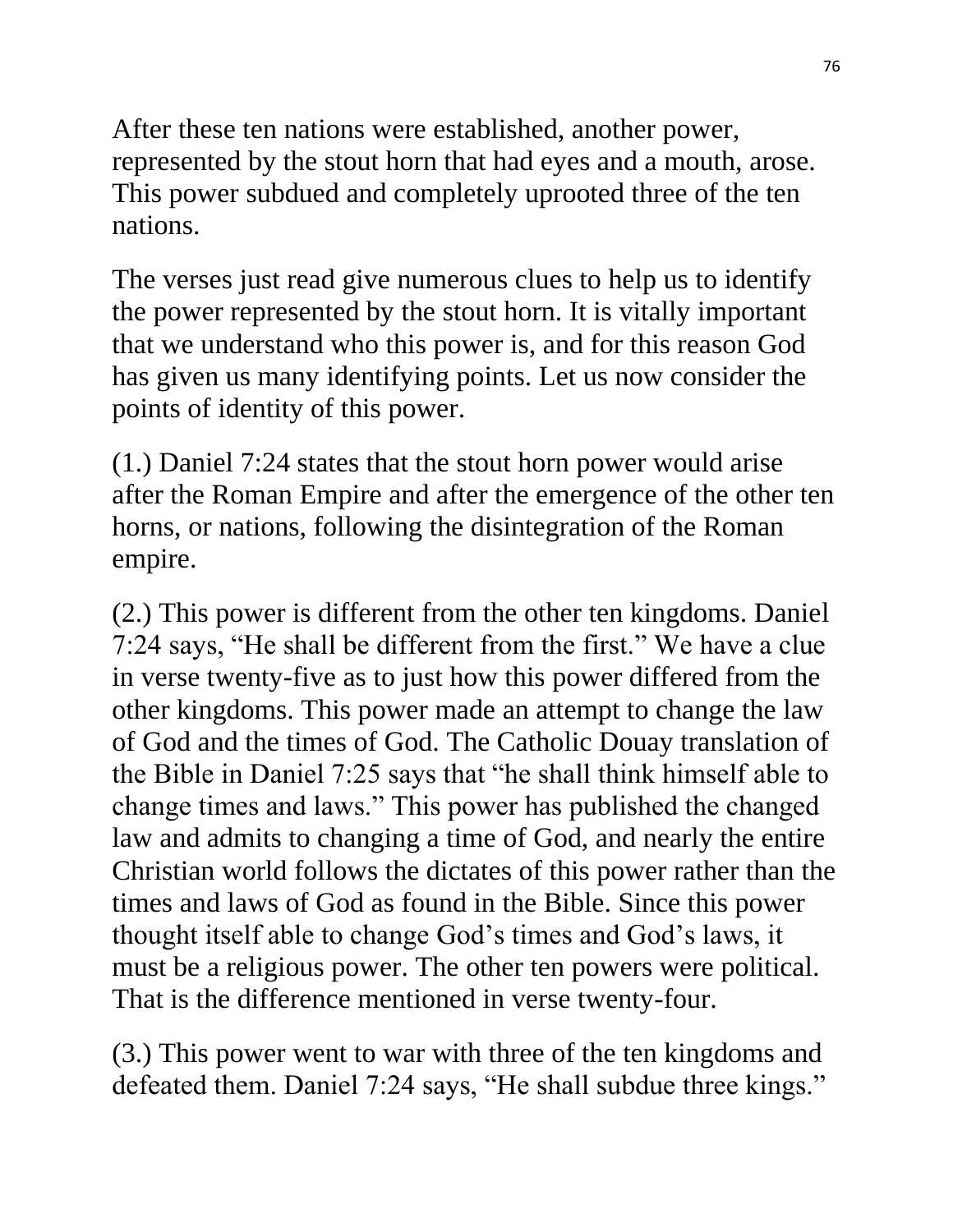The reason for this war was that the three defeated nations would not accept the religious doctrine of the stout horn; the other seven nations, under pressure, accepted its dictates. The three defeated nations were the Ostrogoths, Heruli, and the Vandals. Verse eight says they were plucked up by the roots. There is no trace of these nations today; they have been completely uprooted, as this prophecy foretold. The last of these three nations was defeated in 538 AD.

(4.) The power represented by the stout horn speaks blasphemous words against God. Daniel 7:25 says, "He shall speak great words against the most High." The first beast of Revelation 13 also represents this stout horn power, as we will see shortly. Revelation 13:5 says "And there was given to him a mouth speaking great things and blasphemies." What is blasphemy? We can find the definition of blasphemy in John 10:30-33: Jesus said, "I and my Father are one. Then the Jews took up stones again to stone him. Jesus answered them, Many good works have I showed you from my Father; for which of those works do you stone me? The Jews answered him, saying, For a good work we stone you not; but for blasphemy; and because that you, being a man, make yourself God." For a man to claim he is God is blasphemy. Of course, this was not blasphemy for Jesus to make this claim because He was God.

Another definition of blasphemy is found in Mark 2:7: "Why does this man thus speak blasphemies? Who can forgive sins but God only?" For a man to claim to be able to forgive sins is also blasphemy.

This power, therefore, must claim either that its human leader is God or that it can forgive sins, or both. Did a religious power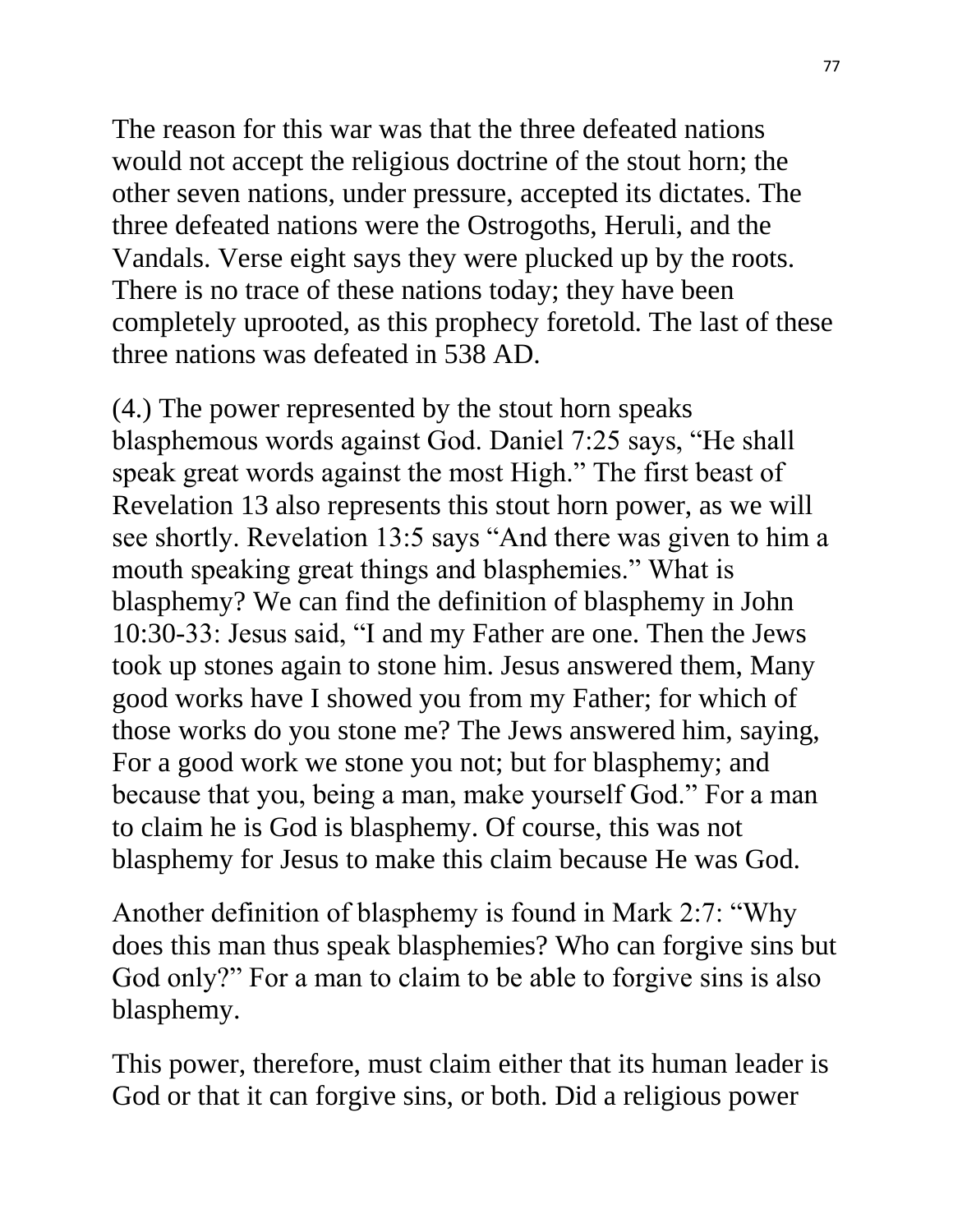arise after the breakup of the Roman Empire that makes either of these claims?

(5.) The stout horn power kills God's people. Daniel 7:25 says, "And shall wear out the saints of the most High." This power is a cruel, persecuting power that has put to death many hundreds of millions of Christians who wanted to worship God according to the Bible. This power put forth its own doctrine and required that people follow its laws. If a person worshiped God as specified in the Bible, he was in danger of severe persecution, even being burned at the stake. During the Saint Bartholomew's Massacre in August, 1572, an estimated 70,000 Christians were slaughtered, and this power boasted about it in its various writings. We will look at some of these writings shortly.

(6.) This power attempted to change the times of God. Daniel 7:25 says, "he shall think himself able to change times and laws." (Catholic Douay version). In some of its publications this power admits to having changed the day of worship from Saturday, God's Sabbath day, the seventh day of the week, to Sunday, the first day of the week, and virtually the entire "Christian" world follows its dictates rather than the Bible.

(7.) He would attempt to change the laws of God. (Daniel 7:25). We shall shortly compare the Ten Commandments as found in the Bible with the Ten Commandments as published by the stout horn. The changes will be readily apparent.

(8.) Finally, this power reigned supreme for 1260 years. Daniel 7:25 says, "And they shall be given into his hand until a time and times and the dividing of time."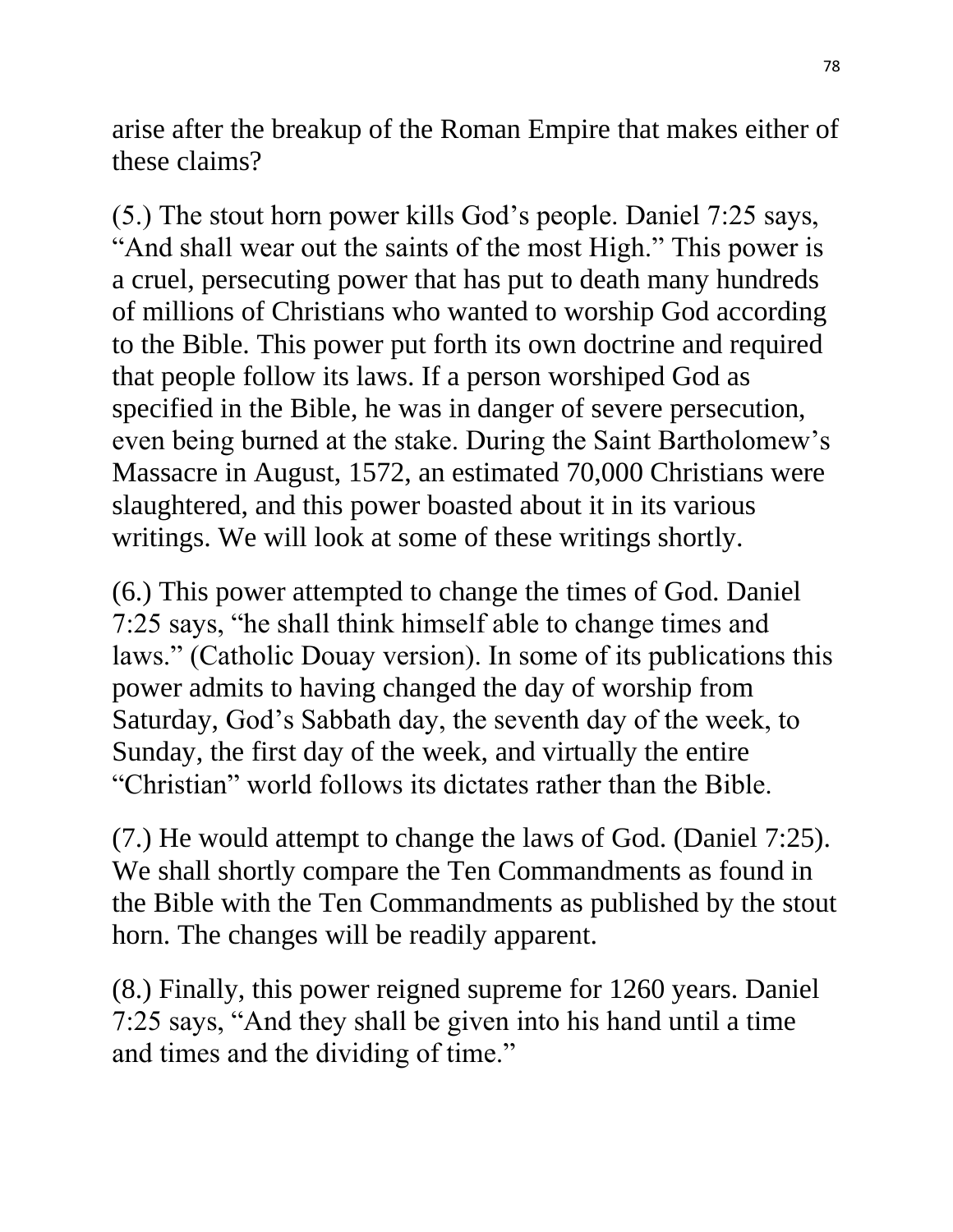Here we must stop and consider these new symbols of Bible prophecy: days and times.

In prophecy the word "day" means "year." Numbers 14:34 tells us, "After the number of the days in which you searched the land, even forty days, each day for a year, you shall bear your iniquities, even forty years." Ezekiel 4:6 also mentions that a day represents one year. "I have appointed you each day for a year."

As an example of this day for a year principle, Daniel 9:25 tells us that there will be sixty-nine weeks between two events. "Know therefore and understand, that from the going forth of the commandment to restore and to build Jerusalem unto the Messiah the Prince shall be seven weeks, and threescore and two weeks: the street shall be built again, and the wall, even in troubled times." A score is twenty. Sixty-nine weeks is 483 days. Historical records show that the actual time interval between the commandment to rebuild Jerusalem until Christ's first advent was 483 years.

Thus we see that when "day" is used in Bible prophecy, a year of actual time is meant. The prophetic year consists of twelve months of thirty days each, or 360 days, and represents 360 years of actual time. That the prophetic year contains 360 days can be shown quite clearly in the book of Revelation, since one particular period of time is mentioned in four different verses. Revelation 12:6 and Revelation 12:14 both speak of the same period of time, as is obvious from the context. Verse six: "And the woman fled into the wilderness, where she has a place prepared of God, that they should feed her there a thousand two hundred and threescore days." Clearly, this time period is 1260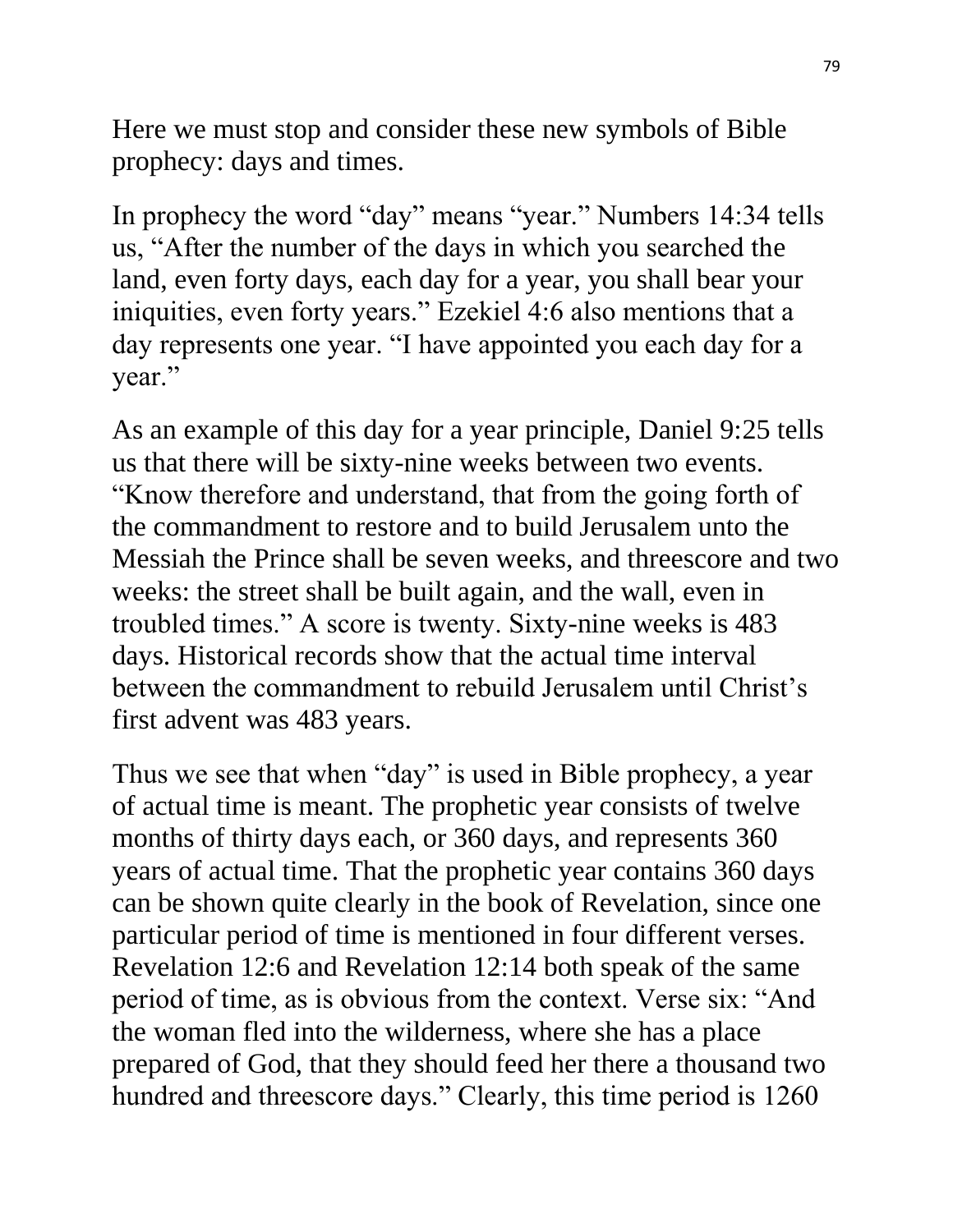days, or 3½ years of 360 days each. Now notice verse fourteen: "And to the woman were given two wings of a great eagle, that she might fly into the wilderness, into her place, where she is nourished for a time, and times, and half a time, from the face of the serpent." Since this time period is  $3\frac{1}{2}$  years, the word "time" in verse fourteen is therefore one year, "times" is two years, and "half a time" is one-half year. Revelation 11:2,3 shows that the prophetic month contains thirty days. "But the court that is outside the temple leave out, and do not measure it; for it is given to the Gentiles: and the holy city shall they tread under foot forty and two months. And I will give power to my two witnesses, and they shall prophesy a thousand two hundred and threescore days, clothed in sackcloth." Here again we have this same period of 1260 days that is mentioned in verse two as forty-two months. Forty-two months of thirty days each is exactly 1260 days, or 3½ 360-day years.

For those who think it strange for prophecy to use a 360-day year, consider that almost every bank, before the proliferation of computers, used a 360-day year consisting of twelve months, each having thirty days to calculate interest.

To refresh your memory, here again is that key verse in Daniel, chapter seven that shows the eighth point of identity of the stout horn. (8.) This power reigned supreme for 1260 years. Daniel 7:25 says, "And they shall be given into his hand until a time and times and the dividing of time."

The word "time" in this verse is a year, "times" is two years, and the "dividing of time" is one half-year. The 360-day prophetic year consists of twelve months of 30 days each. The three and one-half years mentioned in this verse, therefore, are this 1260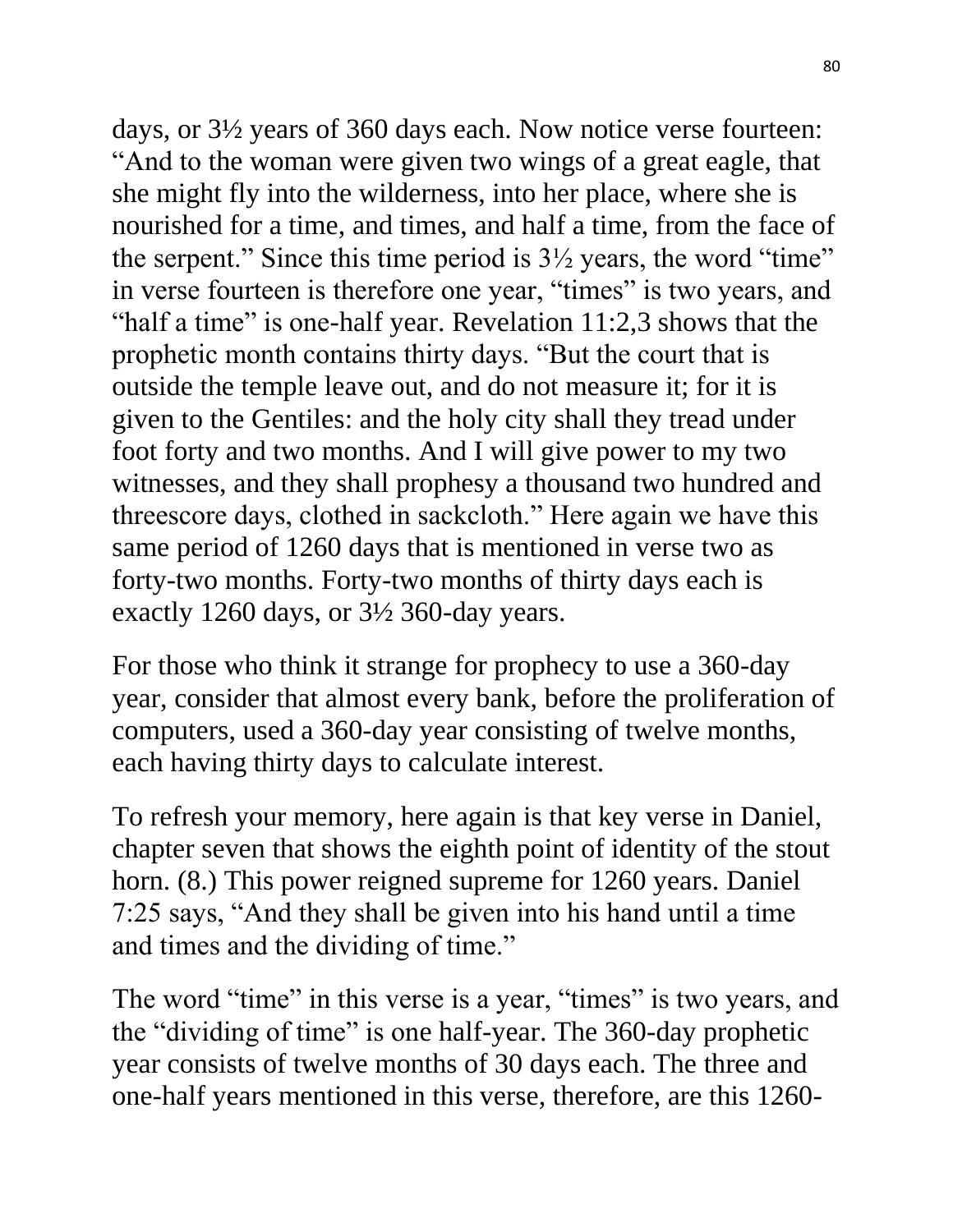day time period. Since one day in Bible prophecy represents one year of actual time, we arrive at the 1260-year period for the stout horn power. Revelation 12:14 shows us that God's true church had to go into hiding during these 1260 years in an attempt to avoid the severe persecution which this power inflicted on the true Christians. "And to the woman were given two wings of a great eagle, that she might fly into the wilderness, into her place, where she is nourished for a time, and times, and half a time, from the face of the serpent."

The serpent in the Bible is Satan, the devil, as shown in Revelation 12:9: "And the great dragon was cast out, that old serpent, called the Devil, and Satan, who deceives the whole world: he was cast out to the earth, and his angels were cast out with him"

We saw in chapter one that a woman in Bible prophecy represents a church. We saw that a pure, virtuous woman represents Christ's true church, and a harlot represents a false or counterfeit church.

Revelation 17:5 describes a harlot, who represents a false church and is the mother of numerous false churches. "And upon her forehead was a name written, MYSTERY, BABYLON THE GREAT, THE MOTHER OF HARLOTS AND ABOMINATIONS OF THE EARTH."

The following chart summarizes the basic keys to understanding Bible prophecy.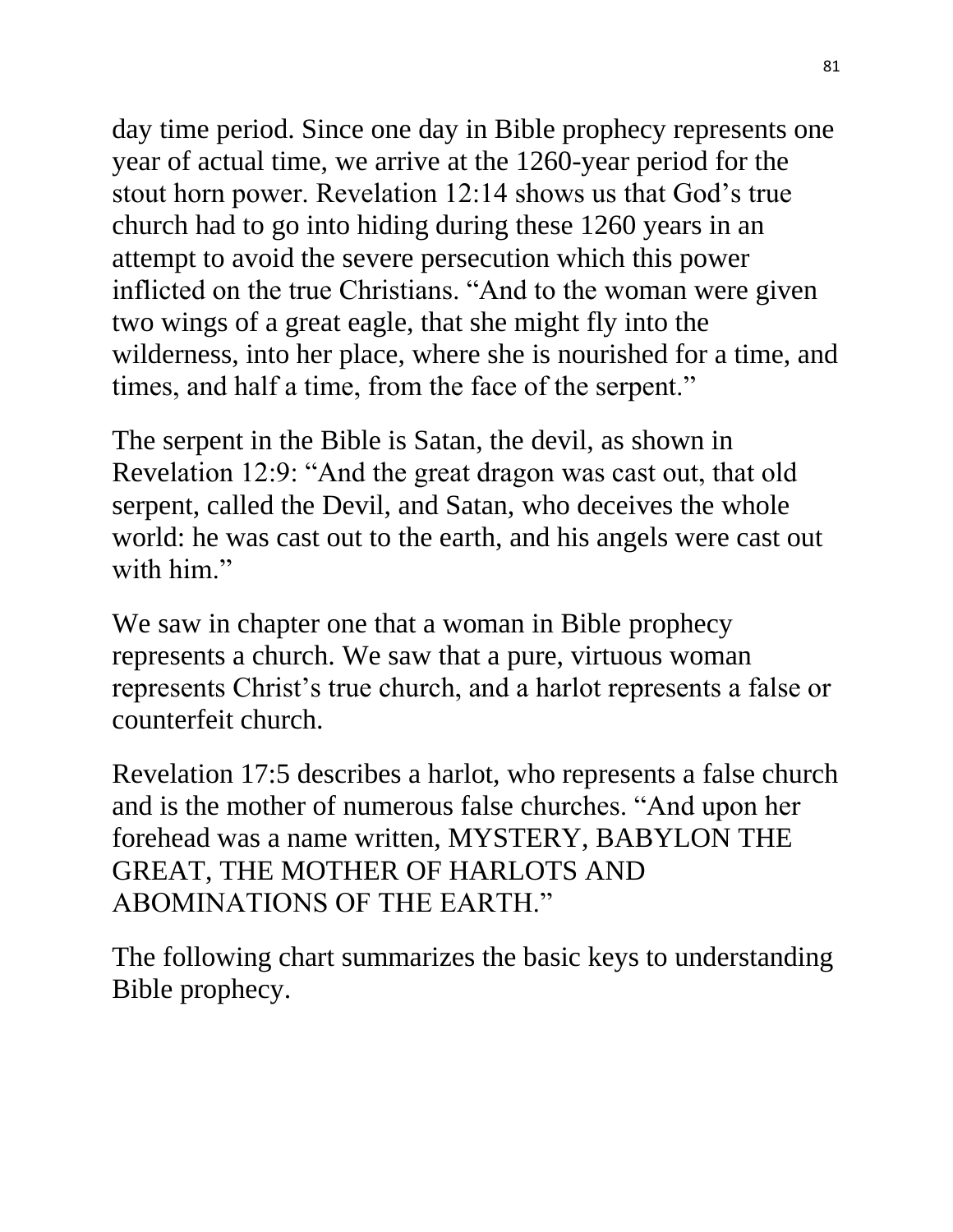|                      | PROPHETIC SYMBOLS                     |  |
|----------------------|---------------------------------------|--|
| SYMBOL.              | <b>MEANING</b>                        |  |
| Day                  | Year                                  |  |
| Beasts, Horns, Heads | Kings, Kingdoms, Nations              |  |
| Wind                 | War, Strife                           |  |
| Water                | Multitudes of people,<br>Many nations |  |
| Wings                | Speed, Swiftness inbattle             |  |
| Dragon               | Satan, the devil                      |  |
| Pure woman, Virgin   | Christ's true church                  |  |
| Harlot.              | False church                          |  |

Additional points of identity of the stout horn are found in Revelation 13:1-10,18. As we consider these verses, it will become apparent that this first beast of Revelation thirteen represents the same power as the stout horn of Daniel seven.

Revelation 13:1-10,18: "And I stood upon the sand of the sea, and saw a beast rise up out of the sea, having seven heads and ten horns, and upon his horns ten crowns, and upon his heads the name of blasphemy. And the beast that I saw was like a leopard, and his feet were as the feet of a bear, and his mouth as the mouth of a lion: and the dragon gave him his power, and his seat, and great authority. And I saw one of his heads as it were wounded to death; and his deadly wound was healed: and all the world wondered after the beast. And they worshiped the dragon that gave power unto the beast: and they worshiped the beast, saying, Who is like the beast? Who is able to make war with him? And there was given to him a mouth speaking great things and blasphemies; and power was given to him to continue forty and two months. And he opened his mouth in blasphemy against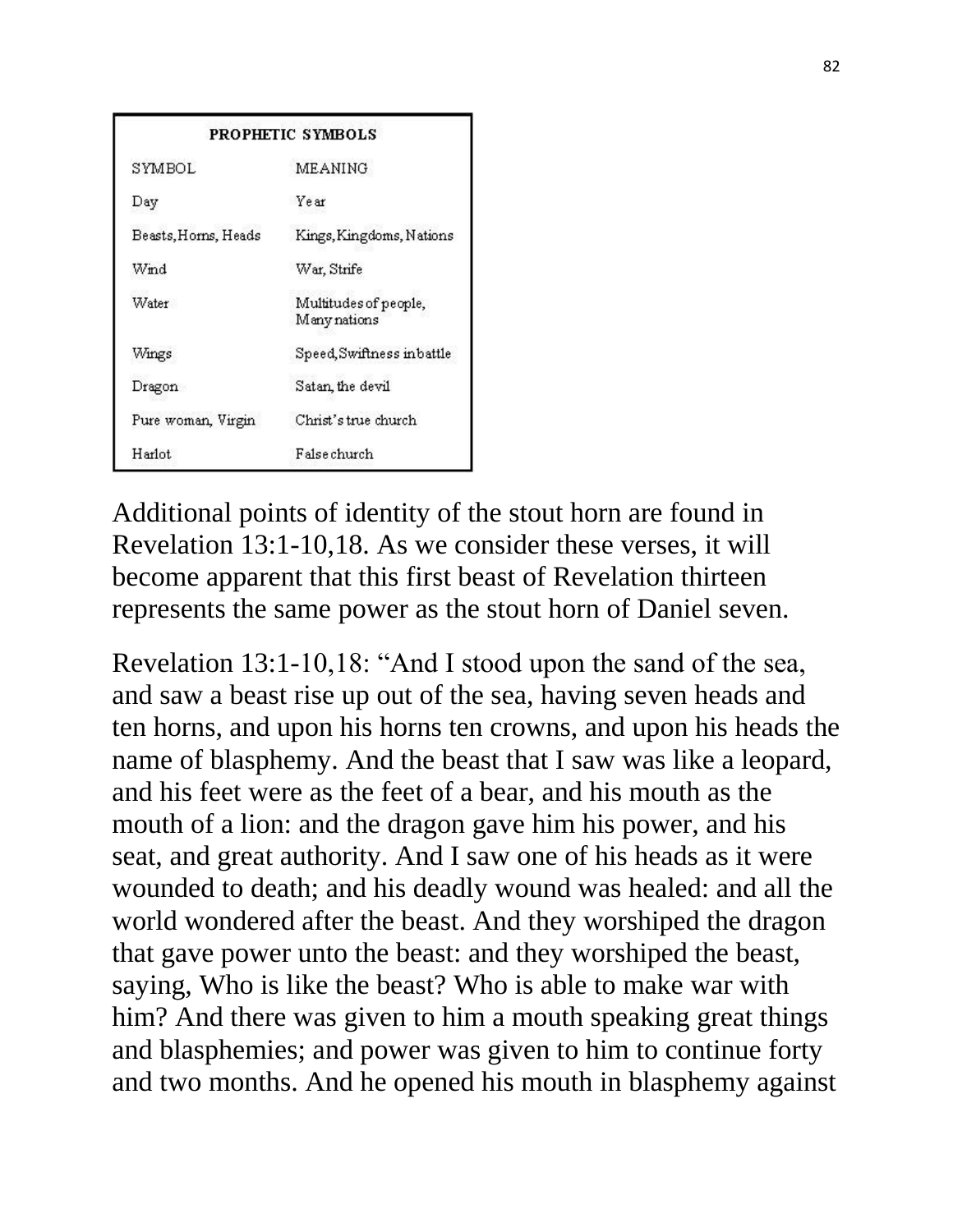God, to blaspheme his name, and his tabernacle, and them that dwell in heaven. And it was given to him to make war with the saints, and to overcome them: and power was given him over all kindreds, and tongues, and nations. And all that dwell upon the earth shall worship him, whose names are not written in the book of life of the Lamb slain from the foundation of the world. If any man have an ear, let him hear. He that leads into captivity shall go into captivity: he that kills with the sword must be killed with the sword. Here is the patience and the faith of the saints. Here is wisdom. Let him that has understanding count the number of the beast: for it is the number of a man; and his number is six hundred threescore and six [666]."

Let us now continue with collecting points of identity of the antichrist.

(9.) Notice here that this beast, which is the same power as the stout horn of Daniel, chapter seven, rises out of the sea. Revelation 13:1 says, "I . . . saw a beast rise up out of the sea." Water, you will remember, is the symbol for many people, the sea of humanity. The ninth point of identity of this power, represented by the stout horn in Daniel 7 and the first beast of Revelation 13, is that it arises in a populated area of the world. We saw that when the Roman Empire fell, it disintegrated into ten nations, represented by the ten horns on the terrible beast of Daniel 7. It was among these nations, the heavily populated area of Europe, that this power, the stout horn, arose.

(10.) This power received a deadly wound. Revelation 13:3 says, "I saw one of his heads as it were wounded to death." Exactly 1260 years after this power defeated the last of the three nations represented by the three uprooted horns on the head of the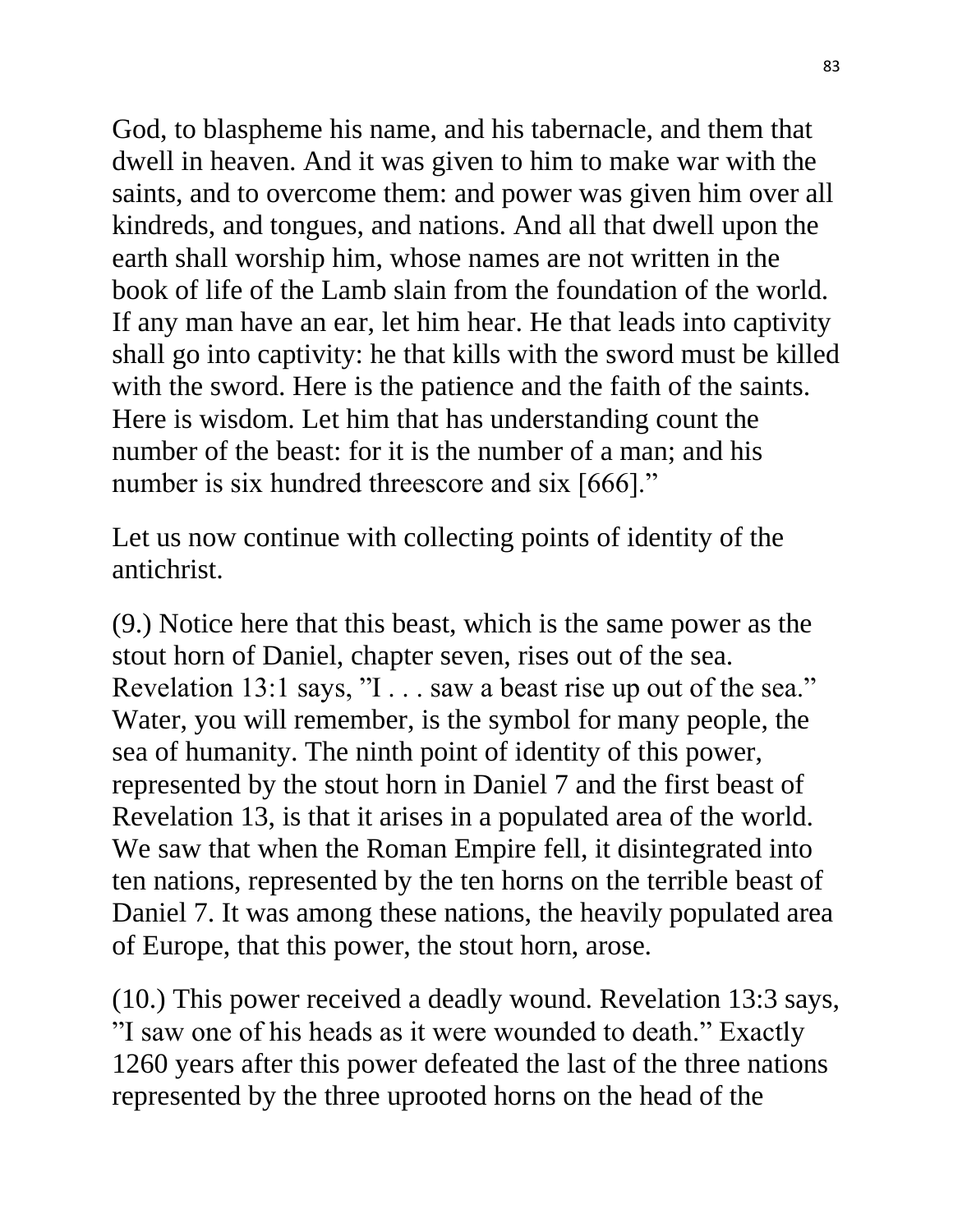terrible beast of Daniel seven, the stout horn power received its deadly wound, and the world believed that this was the end of this power.

(11.) But, as Revelation 13:3 says, "His deadly wound was healed." This power recovered from its wound and regained much of its former strength.

(12.) Virtually the whole "Christian" world follows the dictates of this power as Revelation 13:3,4 says. "3All the world wondered after the beast. 4And they worshiped the dragon that gave power to the beast: and they worshiped the beast, saying, Who is like the beast? Who is able to make war with him?" Indeed, who is like the beast? He is completely different from all other nations, as this verse and Daniel 7:24 say. Notice who gives this power its authority and political power in this world; it is the devil. This power is known by practically everyone today, and it is a major factor in world events. The text says that "All the world wondered after the beast." The whole world follows after this beast. According to prophecy, this power will very shortly exert much more control over the people of the world than at present.

The reference to making war with this beast is interesting. Few nations dared to make war with this religious power during the 1260 years of its reign because they were deceived into believing that this satanic power could consign them to hell for eternity if they tried to rebel.

(13.) This power is a worldwide, well-known religion, for Revelation 13:8 says that "all that dwell upon the earth shall worship him, whose names are NOT written" in the Lamb's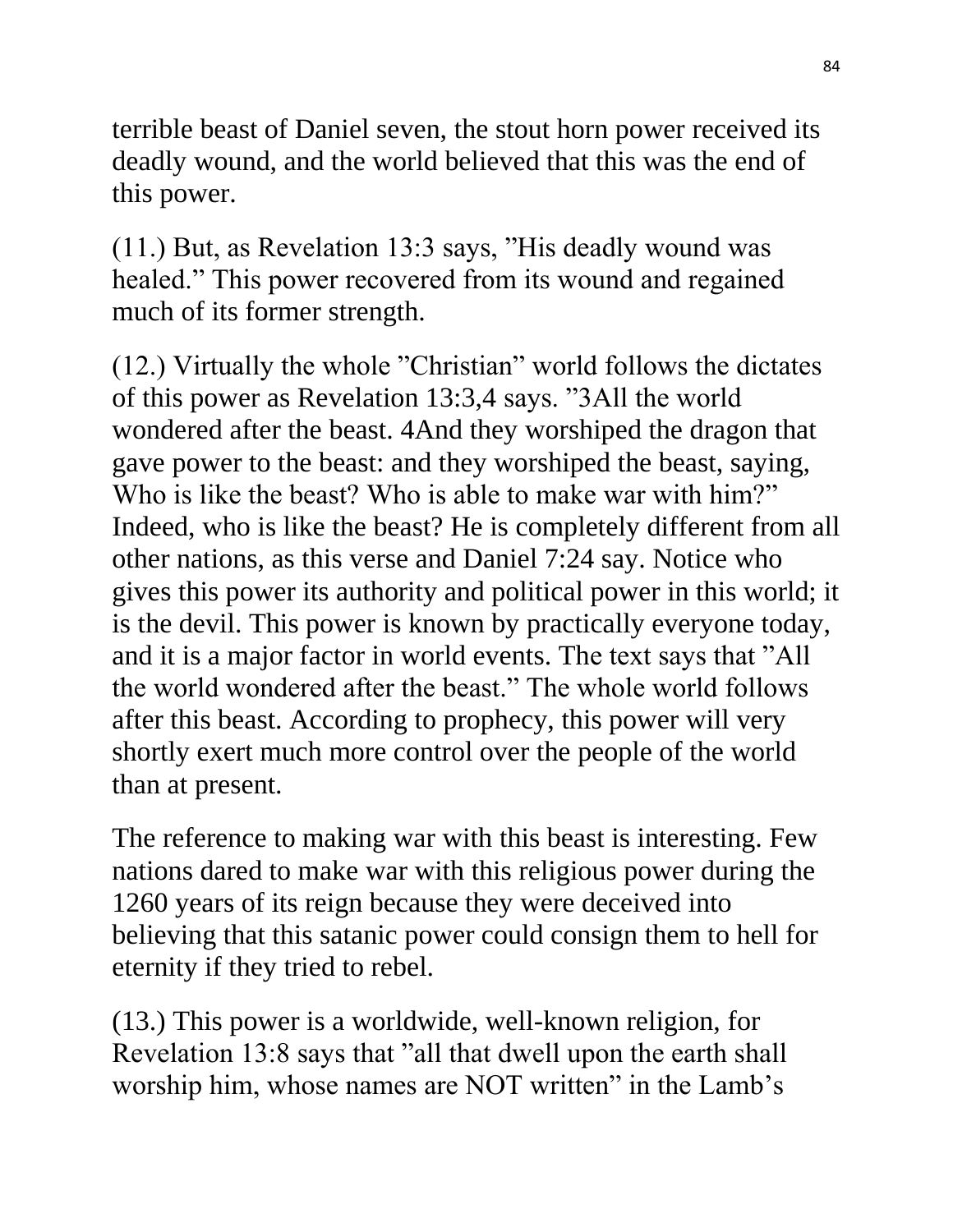Book of Life. Since those who worship this power are not written in the book of life, it is obvious that this power is one of Satan's counterfeit religions. Remember that we read in Revelation 13:2 that the devil gave this power its great authority. People worship this power and obey its dictates rather than God's requirements as found in the Bible. This power effectively changed God's requirements in the minds of most, and the people of the world obey (worship) this power rather than God, thinking that they are obeying God.

(14.) The last point of identity of this power is the number 666. Revelation 13:18 tells us that this is the number of a man. "18Here is wisdom. Let him that has understanding count the number of the beast: for it is the number of a man; and his number is six hundred threescore and six. [666]" It was customary in Roman times to speak of a person's number. This number was obtained by adding the values of the Roman numeral letters in a person's name.

Can you identify this power from the preceding fourteen points of identity from the pages of the Bible? What great religious power arrived on the scene of history shortly after the fall of the Roman Empire? Which great religious power defeated the Vandals, Ostrogoths, and the Heruli as described in history? Which great religious organization wielded enormous power over "all kindreds, and tongues, and nations" during the Dark Ages? Indeed, which great religious power was the only large religious organization that existed during the Dark Ages? Which great religious power persecuted and put to death many millions of Christians, God's true people, during the Dark Ages? Which great religious power attempted to change God's times and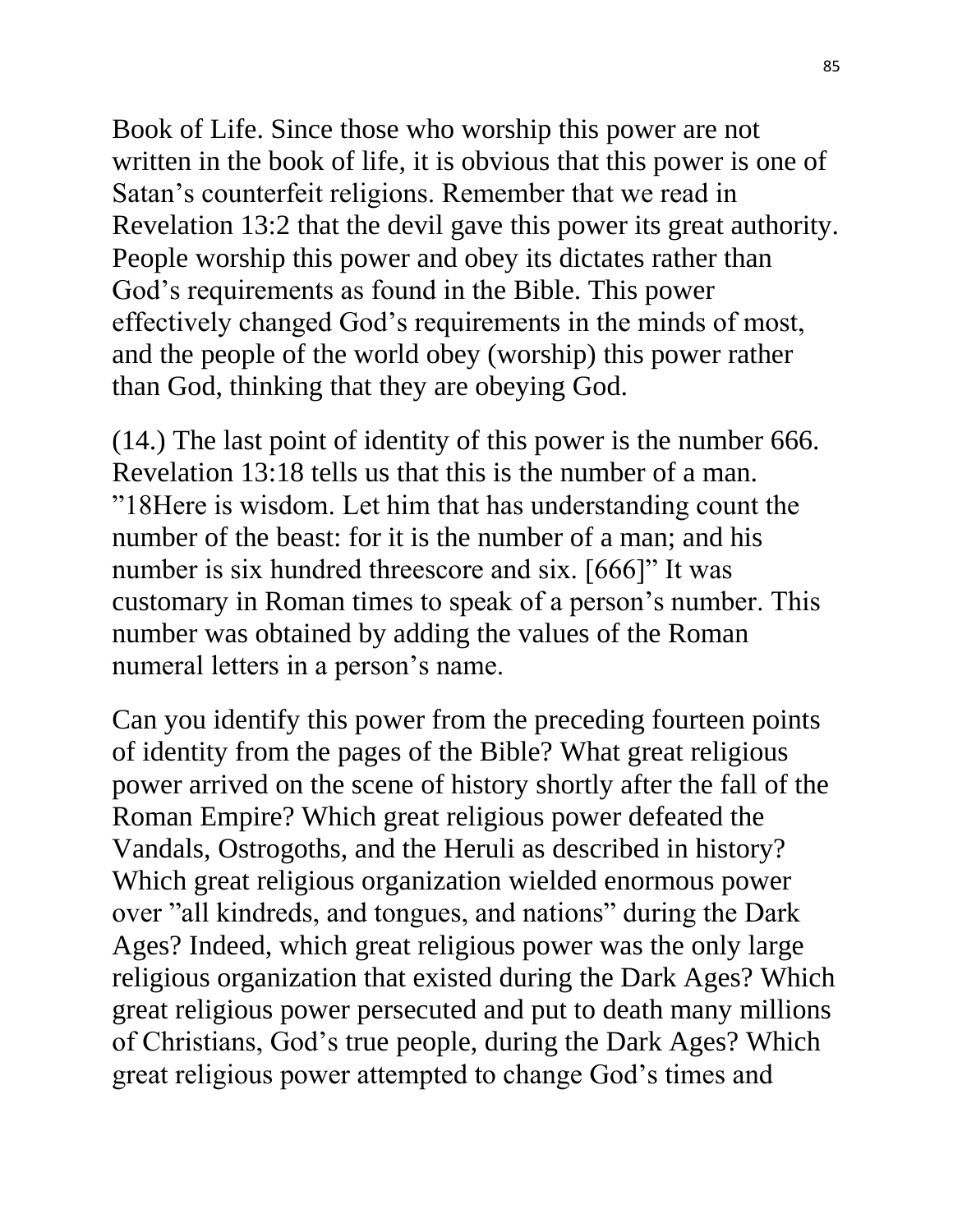God's laws? Which great religious power spoke great, blasphemous words against God? Which great religious power commits blasphemy when it claims to be able to forgive the sins of the people? Which great religious power does practically the entire world "wonder" after, and follow, and obey?

Please understand that these prophecies are speaking about an organization and its leaders, and not about individuals who ignorantly worship within this organization. At the present time true Christians are to be found in all churches, but God has an urgent message for His people who find themselves within this system. This vitally important message from God will be covered later.

Anyone who is moderately familiar with history should easily be able to understand that the power symbolized by the stout horn with eyes and a mouth in Daniel seven and the first beast of Revelation thirteen is the Roman Catholic Church, often referred to as the papacy.

Let us review again these fourteen points of identity and fill in the historical details that prove beyond any doubt that the power referred to is the papacy. The following chart summarizes these points and gives the Bible verses in which they are found.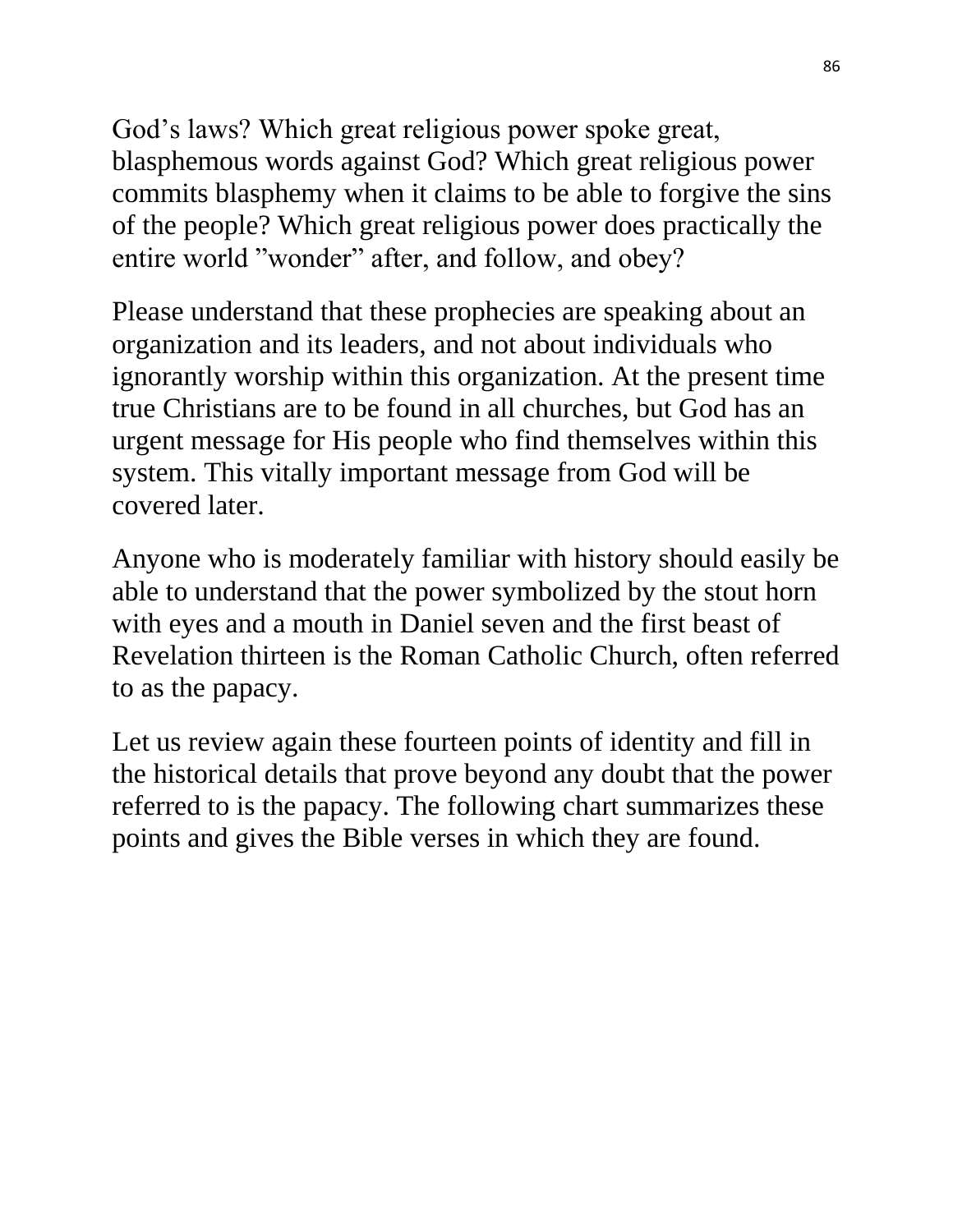|     | POINTS OF IDENTITY OF THE PAPACY<br>FROM THE BIBLE |          |                       |
|-----|----------------------------------------------------|----------|-----------------------|
| 1   | Arises after the other horns                       | Dan 7:24 |                       |
| 2.  | Different from the first horns                     |          | Dan 7:24<br>Rev 13:4  |
| 3.  | Subdues three king                                 |          | Dan 7:8,20,24         |
| 4.  | Speaks great words and<br>blasphemy against God    |          | Dan 7:25,<br>Rev 13:6 |
| 5.  | Kills God's true Christians                        |          | Dan 7:25<br>Rev 13:7  |
| б.  | Changes the times of God                           | Dan 7:25 |                       |
| 7.  | Changes the laws of God                            |          | Dan 7:25              |
| 8.  | Reigns supreme for 1260 years Dan 7:25,            |          | Rev 13:5              |
| 9.  | Rises out of a populous area                       | Rev 13:1 |                       |
| 10. | Receives a deadly wound                            |          | Rev 13:3              |
| 11. | Is healed of Deadly wound                          |          | Rev 13:3              |
| 12. | Is followed after by the whole<br>world            | Rev 13:3 |                       |
| 13. | Is a world-wide, well-known Rev 13:8<br>church     |          |                       |
| 14. | Has 666 for his number                             |          | Rev 13:18             |

(1). The ten nations that arose after the breakup of the Roman Empire were fairly well established when the papacy appeared on the stage of history, exactly as Daniel 7:24 foretold.

(2). Daniel 7:24 also foretold that the papacy would be different from the other nations. The papacy is a religious power whereas the other nations were political powers.

(3). Daniel 7:8,20,24 says that the papacy would subdue three of these nations. Because the Vandals, Heruli, and Ostrogoths had religious beliefs that were different from those of the papacy,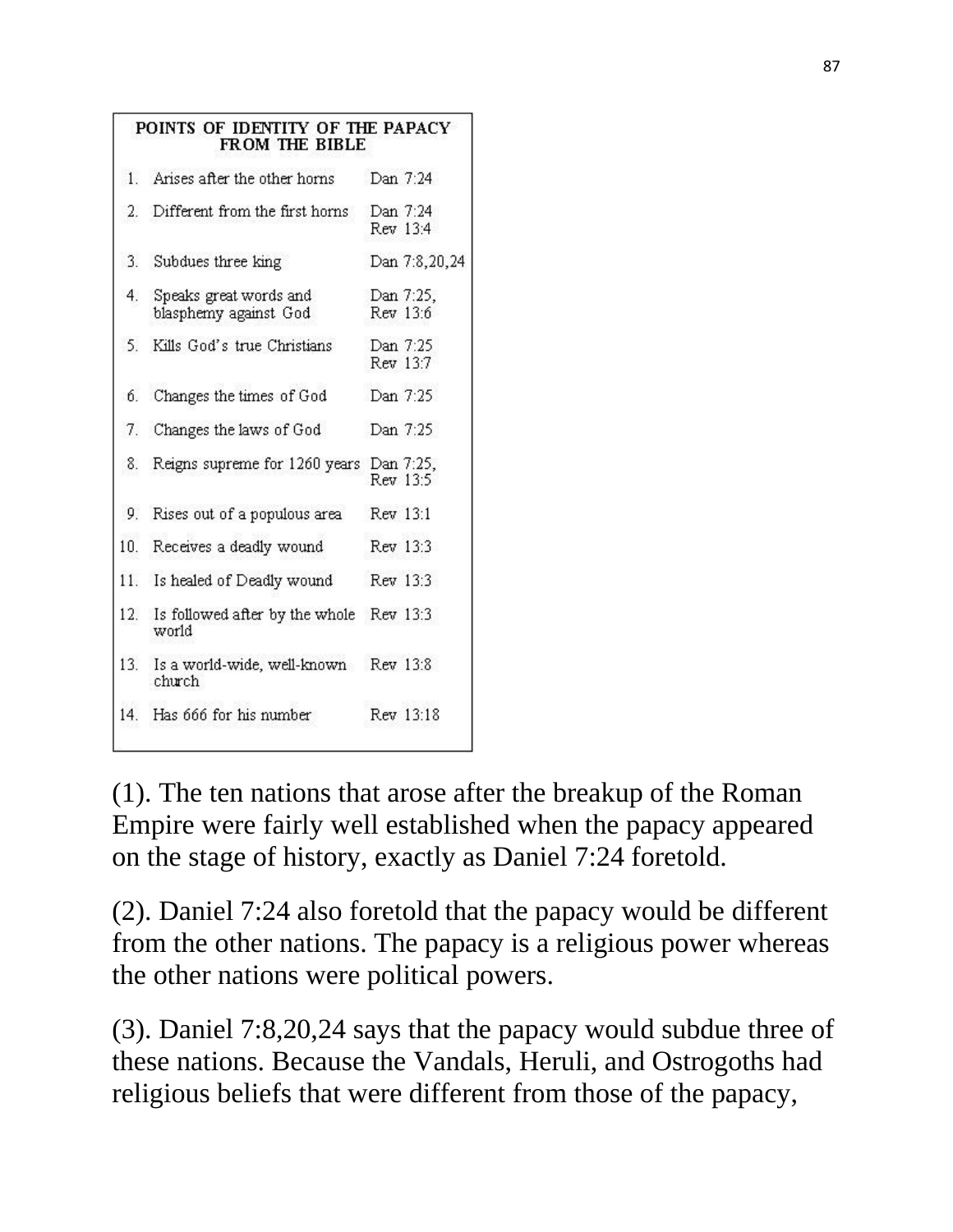considerable pressure was put on these nations to conform with papal doctrine. History shows that when they would not change their beliefs and accept papal doctrine, the papacy was instrumental in destroying them in battle, uprooting them so that there is no trace of these three nations in the world today. The last of these nations, the Ostrogoths, was destroyed by the papacy in 538 AD, the year in which the papacy achieved supreme power and the year in which the 1260-year prophecy of Daniel 7:25 begins.

(4). Has the papacy spoken great words of blasphemy against God, as Daniel 7:25 and Revelation 13:6 predicted? Blasphemy, you will remember from John 10:30-33 and Mark 2:7, is committed when a man claims to be God, and also when a man claims to be able to forgive sins. Consider some quotations from Catholic literature. Here are a few where the pope is claiming to be God.

We hold upon this earth the place of God Almighty. — Pope Leo XIII, in an encyclical letter dated June 20, 1894, The Great Encyclical Letters of Leo XIII, p. 304. New York: Benziger Brothers.

All names which in the Scriptures are applied to Christ, by virtue of which it is established that he is over the church, all the same names are applied to the Pope. -On the Authority of Councils, Bellarmine (R. C.), book 2, chap. 17 (Vol. II, p. 266), ed. 1619.

Let us consider some of the names applied to Christ in the Scriptures and see if they could possibly apply to the pope: Almighty God, Creator, Savior, Christ, Lord, Most Holy, King of kings, and Reverend. What could be more blasphemous than for a man to claim any of these titles? "And he opened his mouth in blasphemy against God, . . ." (Revelation 13:6).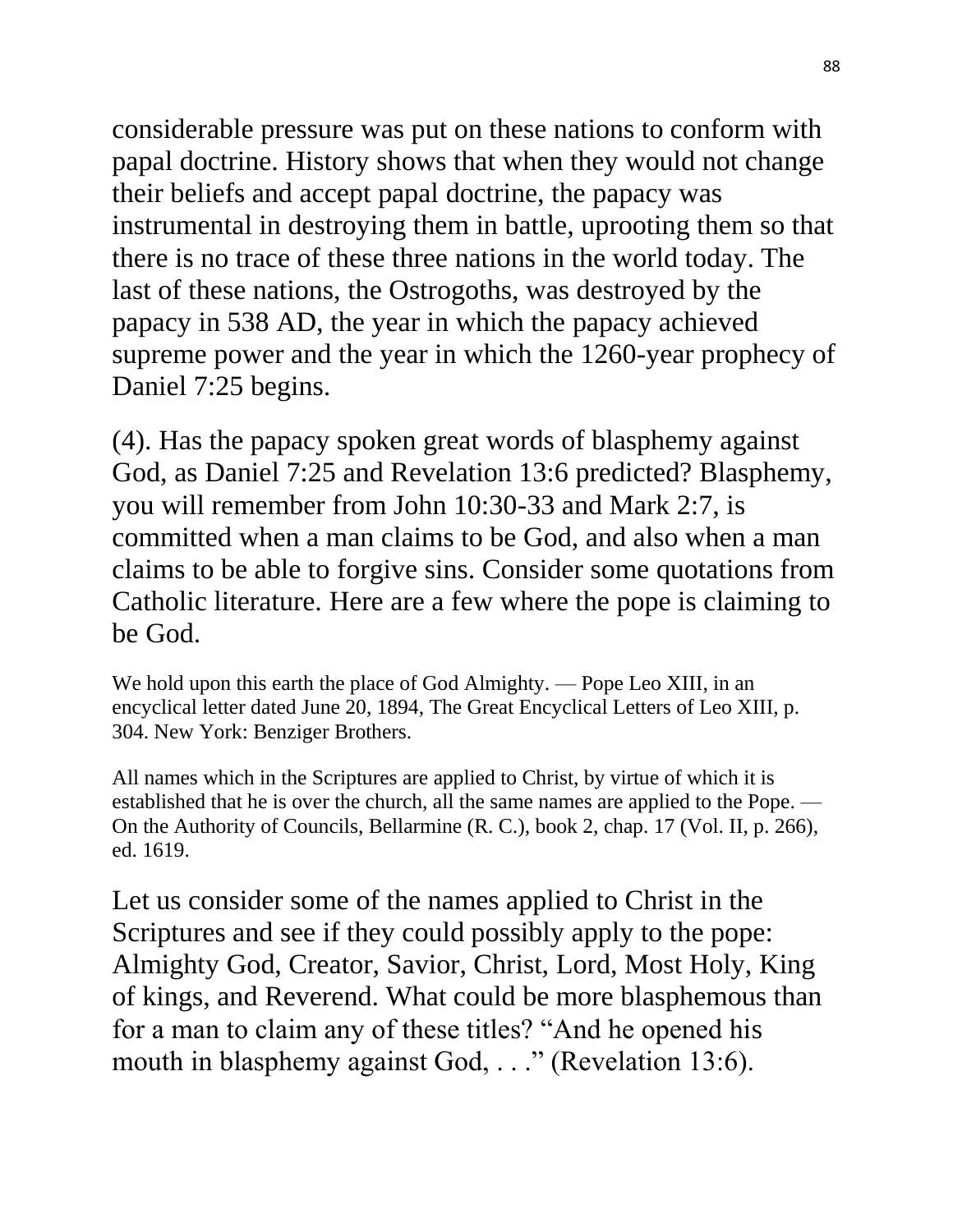#### According to Webster's Dictionary, the word "antichrist" means a false Christ.

The Pope is of so great dignity and so exalted that he is not a mere man, but as it were God, and the Vicar of God. . . . The Pope is of such lofty and supreme dignity that, properly speaking, he has not been established in any rank of dignity, but rather has been placed upon the very summit of all ranks of dignities. . . . The Pope is called most holy because he is rightfully presumed to be such. . . . The Pope alone is deservedly called by the name "most holy," because he alone is the vicar of Christ, who is the fountain and source and fullness of all holiness. . . . He is likewise the divine monarch and supreme emperor, and king of kings. . . . Hence the Pope is crowned with a triple crown, as king of heaven and of earth and of the lower regions. . . . Moreover the superiority and the power of the Roman Pontiff by no means pertain only to heavenly things, to earthly things, and to things under the earth, but are even over angels, than whom he is greater. . . . So that if it were possible that the angels might err in the faith, or might think contrary to the faith, they could be judged and excommunicated by the Pope. . . . For he is of so great dignity and power that he forms one and the same tribunal with Christ. . . . The Pope is as it were God on earth, sole sovereign of the faithful of Christ, chief king of kings. . . . The Pope is of so great authority and power that he can modify, explain, or interpret even divine laws. — Translated from Lucius Ferraris, Prompta Bibliotheca, art. "Papa," (Pope) II, Vol VI, pp. 26-29.

Can you imagine anything more pompous or arrogant or blasphemous than that last quote? "And he opened his mouth in blasphemy against God. . . ." (Revelation 13:6). Here are other quotes from Catholic literature.

Bishops and priests being, as they are, God's interpreters and ambassadors, empowered in His name to teach mankind the divine law and the rules of conduct, and holding, as they do, His place on earth, it is evident that no nobler function than theirs can be imagined. Justly, therefore, are they called not only Angels, but even gods, because of the fact that they exercise in our midst the power and prerogatives of the immortal God.

In all ages, priests have been held in the highest honor; yet the priests of the New Testament far exceed all others. For the power of consecrating and offering the body and blood of our Lord and of forgiving sins, which has been conferred on them, not only has nothing equal or like to it on earth but even surpasses human reason and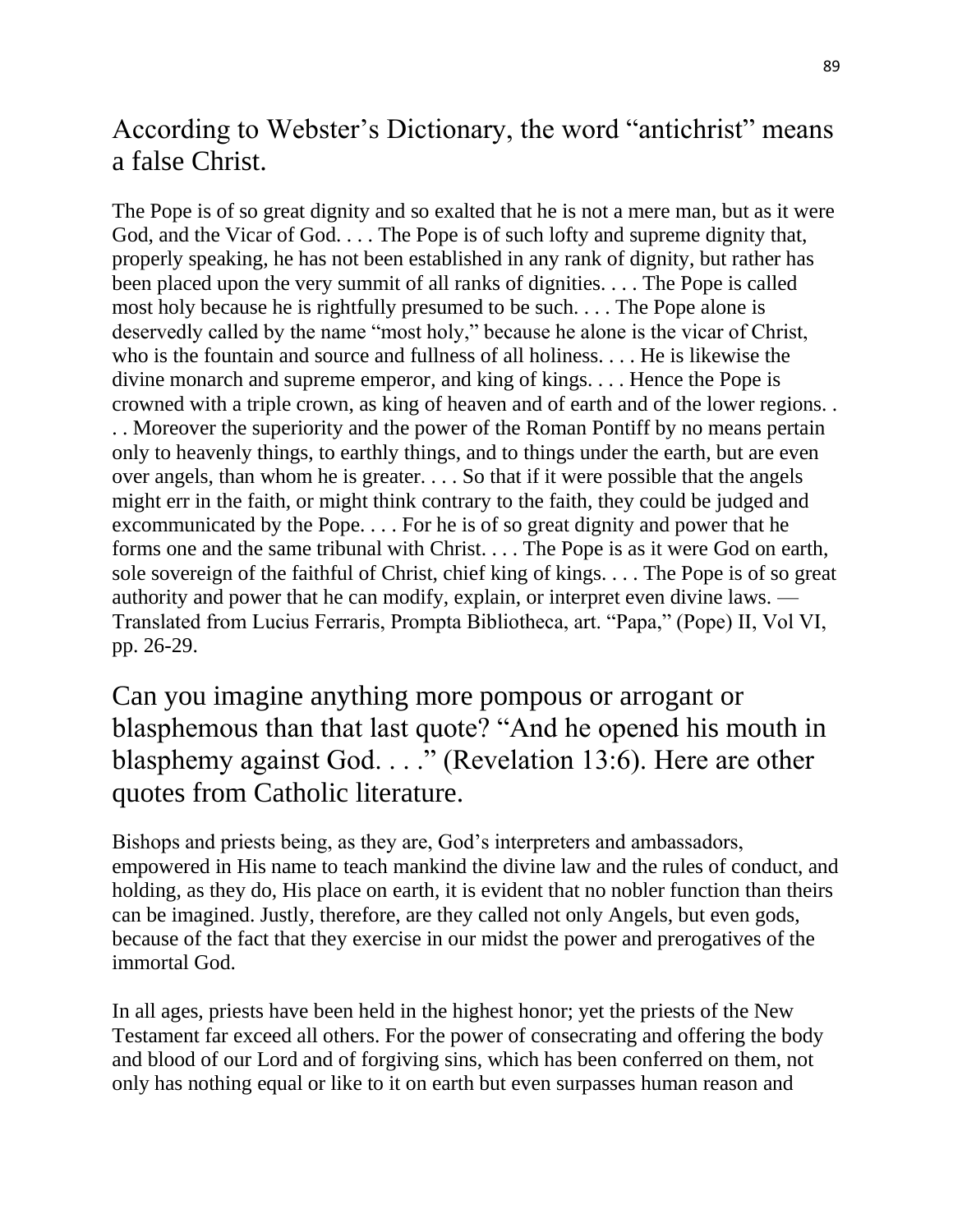understanding. — Catechism of the Council of Trent for Parish Priests, trans. by John A. McHugh and Charles J. Callan (1958), p. 318. New York: Wagner, 1934.

Just as the Bible predicted nearly two thousand years ago, the papacy "opened his mouth in blasphemy against God." (Revelation 13:6). That last quote from Catholic literature claims that their priests "exercise in our midst the power and prerogatives of the immortal God," and have the power to forgive sins! But the Bible tells us in 1 Timothy 2:5 that "there is one God, and one mediator between God and men, the man Christ Jesus." A human priest can not be a mediator for us. Only Christ can do that, and only Christ can forgive our sins.

(5). Daniel 7:25 and Revelation 13:7 foretold that this power would put Christians to death. Has the papacy done this? Indeed it has. The number of Christians whom the Catholic Church put to death during the Dark Ages is not known exactly, but some estimates run as high as 200 million. This makes the papacy the most cruel, persecuting power that has ever existed, surpassing Hitler, Stalin, and Mao. Where is the uproar by the news media against this holocaust, which is thirty-three times the number claimed that Hitler murdered?

That the Church of Rome has shed more innocent blood than any other institution that has ever existed among mankind, will be questioned by no Protestant who has a competent knowledge of history. — W. E. H. Lecky, History of the Rise and influence of the Spirit of Rationalism in Europe, (reprint: New York: Braziller, 1955), Vol. 2, pp. 40-45.

#### Consider a few more quotations from Catholic literature:

When she (the Catholic Church) thinks it good to use physical force, she will use it. — The Western Watchman, December 24, 1908.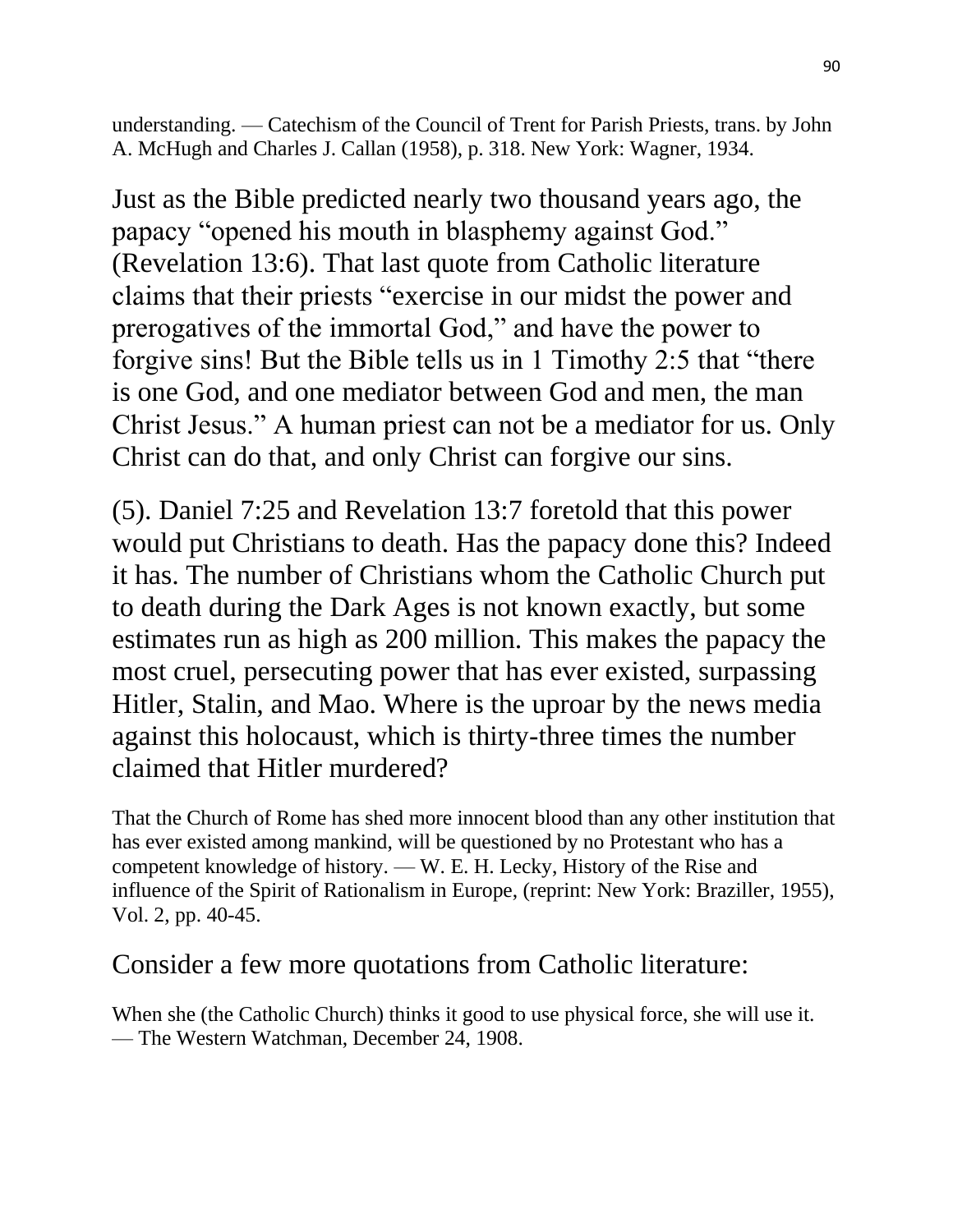The absurd and erroneous doctrines or ravings in defense of liberty of conscience are a most pestilential error — a pest, of all others, most to be dreaded in a state. — Pope Pius IX, Encyclical letter, August 15, 1854.

## One of the things that makes the United States Constitution such a fabulous document is that it guarantees the right to liberty of conscience. Here are some more Catholic quotations.

Heretics, schismatics, and rebels to our said lord (the Pope), or his aforesaid successors, I will to my utmost persecute and oppose. — The Oath of Allegiance to the Pope, Josiah Strong, Our Country, Ch. 5, pars. 2-4.

We have always defended the persecution of the Huguenots, and the Spanish inquisition. — The Western Watchman, December 24, 1908.

## In order to show the horror of the Massacre of Saint Bartholomew, the following is quoted from The Great Controversy, by E. G. White, pages 272, 273.

But blackest in the black catalogue of crime, most horrible among the fiendish deeds of all the dreadful centuries, was the St. Bartholomew Massacre. The world still recalls with shuddering horror the scenes of that most cowardly and cruel onslaught. The king of France, urged on by Romish priests and prelates, lent his sanction to the dreadful work. A bell, tolling at dead of night, was a signal for the slaughter. Protestants by thousands, sleeping quietly in their homes, trusting to the plighted honor of their king, were dragged forth without a warning and murdered in cold blood.

As Christ was the invisible leader of His people from Egyptian bondage, so was Satan the unseen leader of his subjects in this horrible work of multiplying martyrs. For seven days the massacre was continued in Paris, the first three with inconceivable fury. And it was not confined to the city itself, but by special order of the king was extended to all the provinces and towns where Protestants were found. Neither age nor sex was re[s]pected. Neither the innocent babe nor the man of gray hairs was spared. Noble and peasant, old and young, mother and child, were cut down together. Throughout France the butchery continued for two months. Seventy thousand of the very flower of the nation perished.

When the news of the massacre reached Rome, the exultation among the clergy knew no bounds. The cardinal of Lorraine rewarded the messenger with a thousand crowns;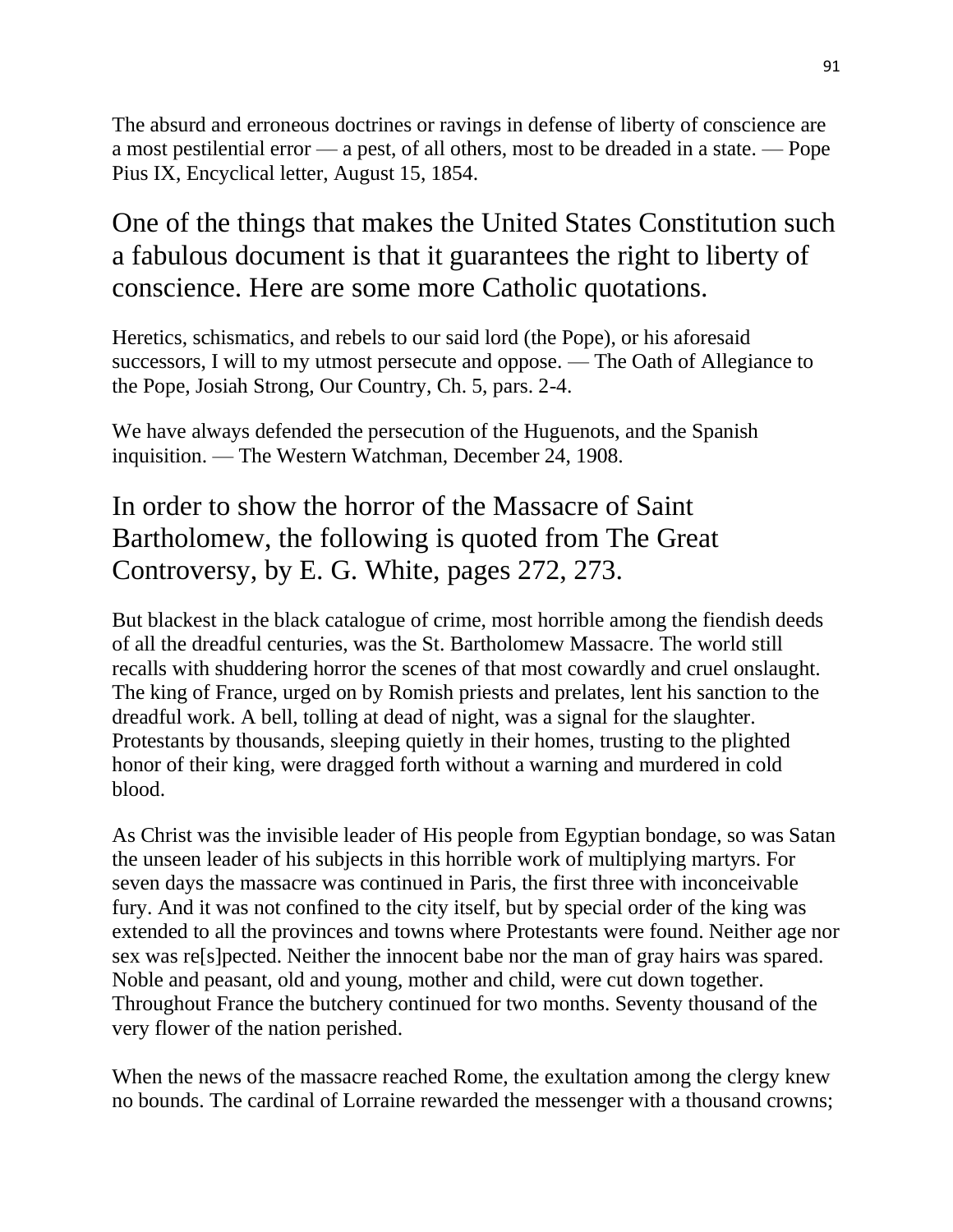the cannon of St. Angelo thundered forth a joyous salute; and bells rang out from every steeple; bonfires turned night into day; and Gregory XIII, attended by the cardinals and other ecclesiastical dignitaries, went in long procession to the church of St. Louis, where the cardinal of Lorraine chanted a Te Deum. . . . A medal was struck to commemorate the massacre, and in the Vatican may still be seen three frescoes of Vasari, describing the attack upon the admiral, the king in council plotting the massacre, and the massacre itself. Gregory sent Charles the Golden Rose; and four months after the massacre, . . . he listened complacently to the sermon of a French priest, . . . who spoke of 'that day so full of happiness and joy, when the most holy father received the news, and went in solemn state to render thanks to God and St. Louis. — Henry White, The Massacre of St. Bartholomew, Ch. 14, par. 34, quoted in The Great Controversy, pp 272, 273 — Ellen G. White, The Great Controversy, Pacific Press Publishing Assn., Mountain View, CA., 1950, p. 272, 273.

We can easily see that the papacy had no hesitation in putting people to death for not obeying its dictates. Indeed, the day is coming when it will again use force over the consciences of men, and many of God's people will again be slaughtered.

The Church of Rome says that she has a right to punish with the confiscation of their goods, or the penalty of death, those who differ in faith from the Pope. — Charles Chiniquy, Fifty Years in the Church of Rome, The Wickliffe Press, Protestant Truth Society, Wickliffe Avenue, 104 Hendon Lane, Finchley, London, N3., 1885, p. 376.

(6). How did the papacy change the times of God, as predicted in Daniel 7:25? By its own admission it is the one who changed the day to be kept holy from God's Sabbath day of the Fourth Commandment, which is Saturday, to Sunday, the old pagan day of worship on which people paid allegiance to their sun god. Consider again some quotations from Catholic sources. Remember that Revelation 13:2 tells us that the devil, Satan, gave the Catholic Church ". . . his power, and his seat, and great authority." The part about "divine mission" in the following quote is a lie. The Catholic Church is not on a divine mission. It is on a Satanic mission as we have seen.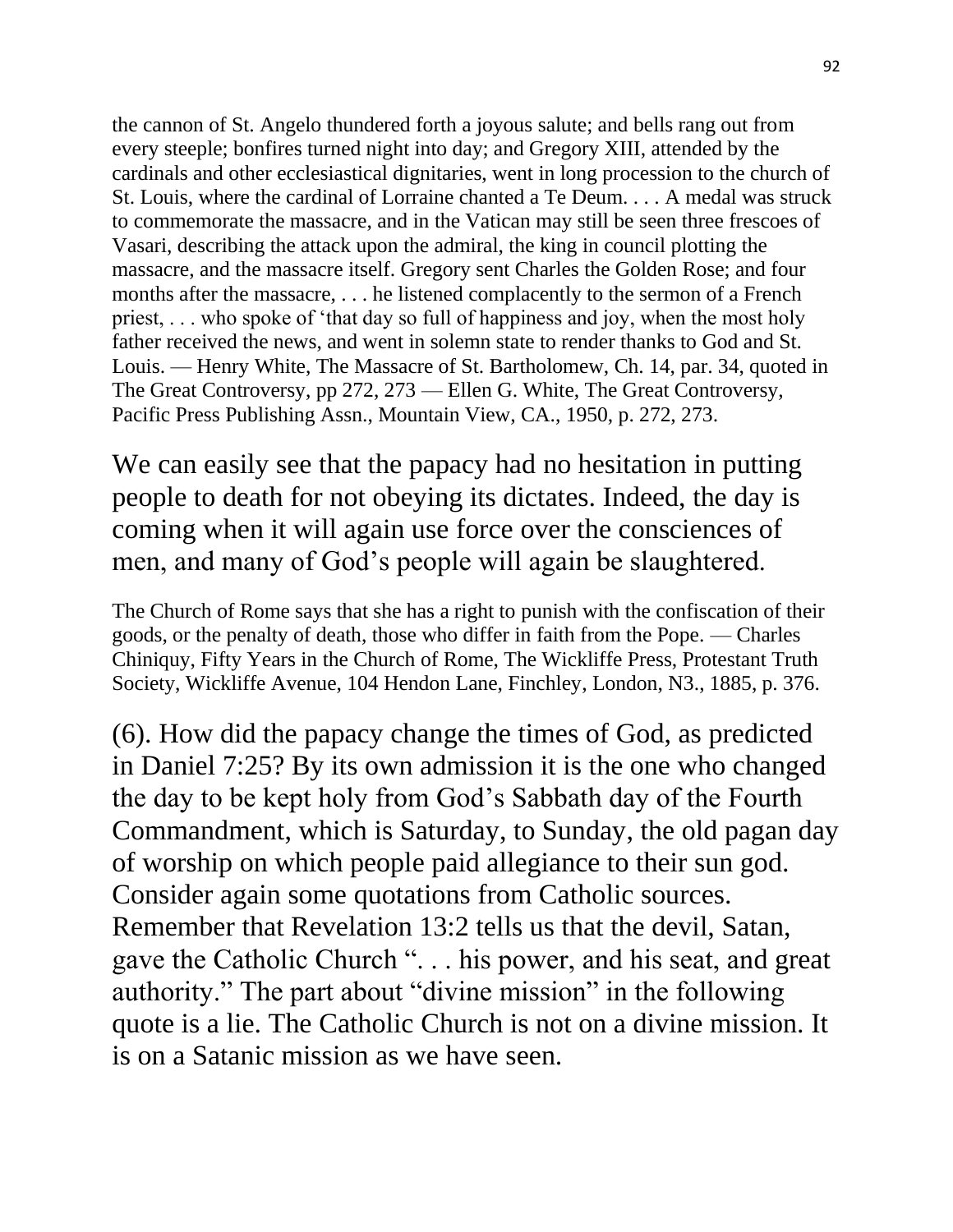The Catholic Church for over one thousand years before the existence of a protestant, by virtue of her divine mission, changed the day from Saturday to Sunday. — Catholic Mirror, official organ of Cardinal Gibbons, Sept. 23, 1893.

Of course the Catholic Church claims that the change was her act. And the act is a mark of her ecclesiastical power and authority in religious matters. — C. F. Thomas, Chancellor of Cardinal Gibbons.

Sunday is our mark of authority . . . The church is above the Bible, and this transference of Sabbath observance is proof of that fact. — Catholic Record, September 1, 1923 (Ontario).

The observance of Sunday by the protestants is an homage they pay in spite of themselves to the authority of the [Catholic] Church. — Mgr. Louis Segur, Plain Talk About the Protestantism of Today, Boston: Patrick Donahoe, 1868, page 225.

If the Bible is the only guide for the Christian, then the Seventh-day Adventist is right in observing the Saturday with the Jew. . . . Is it not strange that those who make the Bible their only teacher, should inconsistently follow in this matter the tradition of the [Catholic] Church? — Bertrand L. Conway, The Question Box Answers, The Columbus Press, 1910, pp. 254,255.

Question: How prove you that the church hath power to command feasts and holy days?

Answer: By the very act of changing the Sabbath into Sunday, which protestants allow of, and therefore they fondly contradict themselves by keeping Sunday strictly, and breaking most other feasts commanded by the same church.

Question: How prove you that?

Answer: Because by keeping Sunday they acknowledge the church's power to ordain feasts and to command them under sin. — Henry Tuberville, An Abridgment of the Christian Doctrine, New York: Edward Dunigan and Brothers, 1833, p. 58.

Question: Have you any other way of proving that the church has power to institute festivals of precept?

Answer: Had she not such power, she could not have done that in which all modern religionists agree with her — she could not have substituted the observance of Sunday, the first day of the week, for the observance of Saturday, the seventh day, a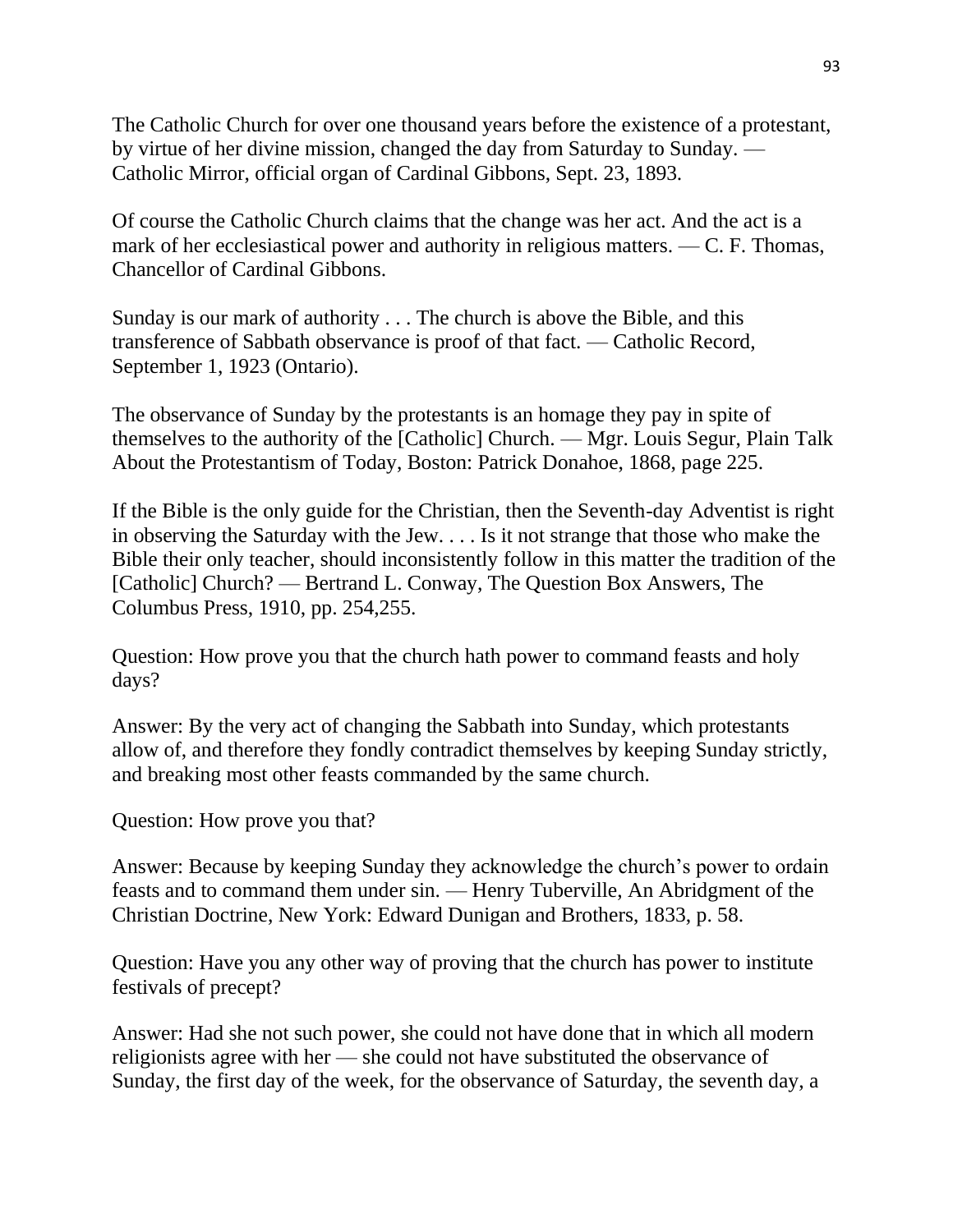change for which there is no Scriptural authority. — Stephen Keenan, A Doctrinal Catechism, 3rd. American edition, revised; New York: T. W. Strong, 1876, page 174.

Catholics claim that God gave them their power and authority, but the Bible says that it was the devil. Revelation 13:2 tells us that the devil gave the papacy the great power and authority they have in this world. ". . . and the dragon gave him his power, and his seat, and great authority."

(7). Did the Catholic Church change God's laws as Daniel 7:25 predicted? The Catholic Church completely deleted the Second Commandment, that prohibits the making and worshipping of statues. They also changed the Bible Fourth Commandment, which is now their third, by removing all the instruction that tells us how to keep the Sabbath Day holy. They removed the statement which says that the Sabbath is the seventh day of the week. In order to have ten, they divided the Bible Tenth Commandment and made part of it their ninth.

The following chart compares the Ten Commandments as found in the Bible in Exodus 20:2-17 with the Ten Commandments as commonly published in Catholic catechisms.

# **COMPARISON OF THE TEN COMMANDMENTS as found in the Bible with the Ten Commandments as changed by the papacy**

|     | <b>THE TEN</b><br><b>COMMANDMENTS</b><br>As originally given by God                                                                | THE TEN COMMANDMENTS<br>As commonly found in Roman Catholic catechisms |
|-----|------------------------------------------------------------------------------------------------------------------------------------|------------------------------------------------------------------------|
| 1st | Thou shalt have no other gods before Me.                                                                                           | I am the Lord thy God. Thou shalt not have<br>strange gods before Me.  |
| 2nd | Thou shalt not make unto thee any graven<br>image, or any likeness of anything that is<br>in heaven above, or that is in the earth | Thou shalt not take the name of the Lord thy God in vain.              |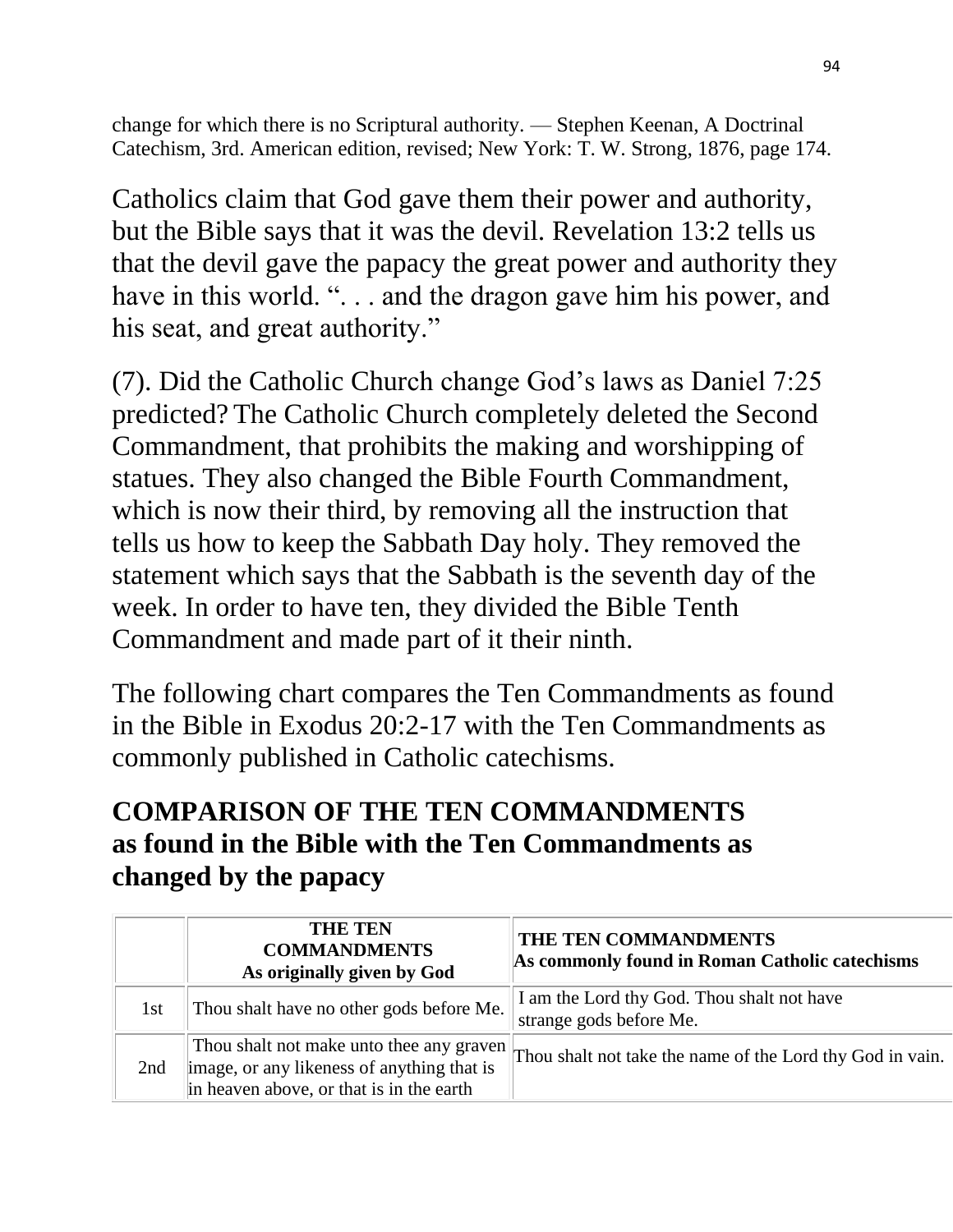|      | beneath, or that is in the water under the<br>earth: Thou shalt not bow down thyself to<br>them, nor serve them: for I the Lord thy<br>God am a jealous God, visiting the<br>iniquity of the fathers upon the children<br>unto the third and fourth generation of<br>them that hate me; And showing mercy<br>unto thousands of them that love me and<br>keep my commandments.                                                                                                                                                          |                                                          |
|------|----------------------------------------------------------------------------------------------------------------------------------------------------------------------------------------------------------------------------------------------------------------------------------------------------------------------------------------------------------------------------------------------------------------------------------------------------------------------------------------------------------------------------------------|----------------------------------------------------------|
| 3rd  | Thou shalt not take the name of the Lord<br>thy God in vain; for the Lord will not hold<br>him guiltless that taketh His name in vain.                                                                                                                                                                                                                                                                                                                                                                                                 | Remember thou keep holy the Sabbath day.                 |
| 4th  | Remember the sabbath day, to keep it<br>holy. Six days shalt thou labour, and do all<br>thy work: But the seventh day is the<br>sabbath of the Lord thy God: in it thou<br>shalt not do any work, thou, nor thy son,<br>nor thy daughter, thy manservant, nor thy<br>maidservant, nor thy cattle, nor thy<br>stranger that is within thy gates: For in six<br>days the Lord made heaven and earth, the<br>sea, and all that in them is, and rested the<br>seventh day: wherefore the Lord blessed<br>the Sabbath day, and hallowed it. | Honour thy father and thy mother.                        |
| 5th  | Honour thy father and thy mother: that<br>thy days may be long upon the land which<br>the Lord thy God giveth thee.                                                                                                                                                                                                                                                                                                                                                                                                                    | Thou shalt not kill.                                     |
| 6th  | Thou shalt not kill.                                                                                                                                                                                                                                                                                                                                                                                                                                                                                                                   | Thou shalt not commit adultery.                          |
| 7th  | Thou shalt not commit adultery.                                                                                                                                                                                                                                                                                                                                                                                                                                                                                                        | Thou shalt not steal.                                    |
| 8th  | Thou shalt not steal.                                                                                                                                                                                                                                                                                                                                                                                                                                                                                                                  | Thou shalt not bear false witness against thy neighbour. |
| 9th  | Thou shalt not bear false witness against<br>thy neighbour.                                                                                                                                                                                                                                                                                                                                                                                                                                                                            | Thou shalt not covet thy neighbour's wife.               |
| 10th | Thou shalt not covet thy neighbour's<br>house, thou shalt not covet thy<br>neighbour's wife, nor his manservant, nor<br>his maidservant, nor his ox, nor his ass,<br>nor any thing that is thy neighbour's.                                                                                                                                                                                                                                                                                                                            | Thou shalt not covet thy neighbour's goods.              |

Thus, we see that the Catholic Church has, indeed, changed the times and laws of God just as Bible prophecy said it would nearly one thousand years before it happened.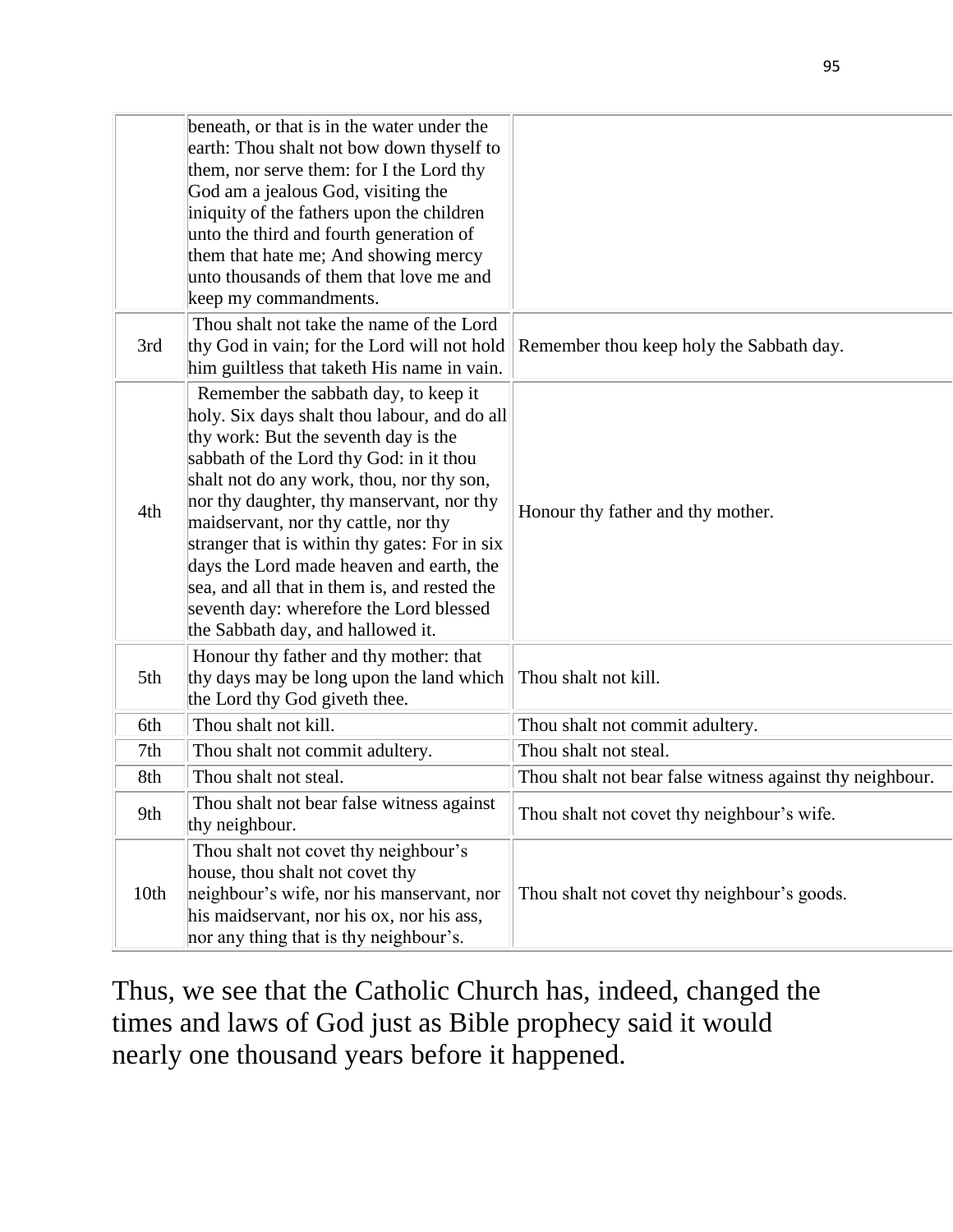If a king puts out a proclamation of ten laws, what must he do to make it official? He must place his seal upon it so that the people know it is from the king. Otherwise it would only be a piece of paper without signature, a proclamation with no authority. The great King of the universe has issued ten commandments. In order to make them official, He must have placed His seal in these laws. The seal of any monarch must include these three elements: (1) his name, (2) his title, (3) the territory over which he is empowered to rule. The presidential seal of the United States contains the president's name; his title: President; and the territory over which he rules: the United States of America.

The fourth commandment is the only one of the ten that contains the seal of God. "Remember the sabbath day, to keep it holy. Six days you shall labor, and do all your work: But the seventh day is the sabbath of the Lord your God: in it you shall not do any work, you, nor your son, nor your daughter, your manservant, nor your maidservant, nor your cattle, nor the stranger that is within your gates: For in six days the LORD [His name: Lord] MADE [His title: Creator] HEAVEN AND EARTH, THE SEA, AND ALL THAT IN THEM IS [the territory over which He is empowered to rule: the universe], and rested the seventh day: wherefore the Lord blessed the sabbath day, and hallowed it." (Exodus 20;8-11)

Here we see that all three essentials of a seal are contained in the Fourth Commandment: (1) His name: Lord; (2) His title: Creator (Maker); (3) The territory over which He is empowered to rule: Heaven and Earth, the universe. Thus, the seal of God is in the Fourth Commandment. You can see why Satan tries so hard to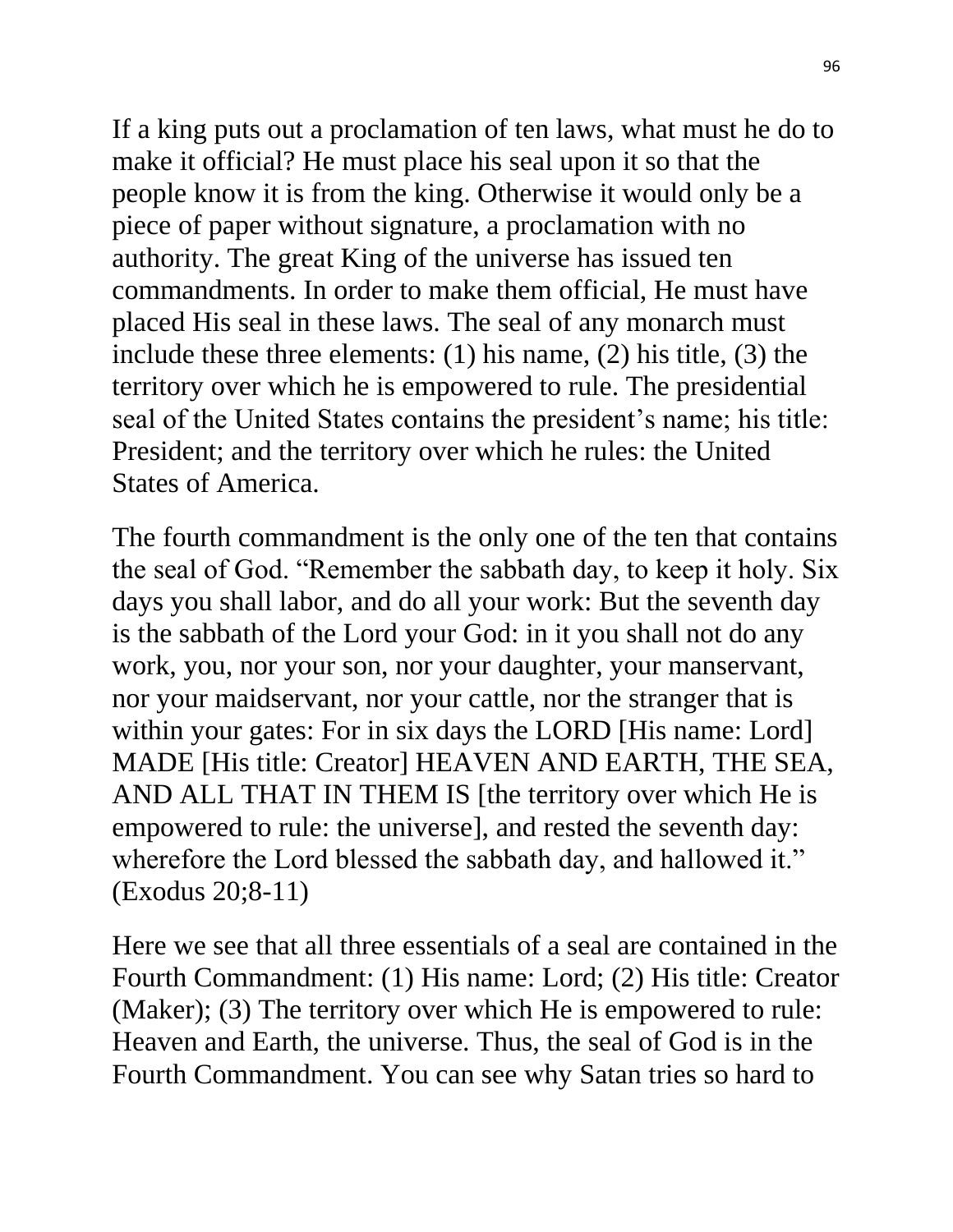have the world reject the Fourth Commandment, for if this commandment were eliminated, the seal would be removed and what would remain would be just a list of laws without signature. One of the reasons the Catholic Church abbreviated the Sabbath commandment so drastically was to get rid of God's seal.

(8). The papacy reached undisputed power in 538 AD by defeating the Ostrogoths, the last of the three nations represented by the three uprooted horns, and then, as Daniel 7:25 and Revelation 13:5 indicate, reigned supreme for 1260 years before it received its deadly wound.

(9). The papacy appeared in the populous area of Europe exactly as the Bible predicted in Daniel 7:24 by the stout horn arising among the other ten horns and in Revelation 13:1 by the beast rising out of the sea.

(10). At the expiration of the 1260-year period in 1798, the Catholic Church received its deadly wound, as Revelation 13:3 predicted. General Berthier, one of Napoleon's generals, was sent to Rome in that year to take the pope prisoner. The pope died in exile in France the following year, and the French would not permit the election of another pope. People proclaimed, "The papacy is dead," as once again Bible prophecy was perfectly fulfilled. Precisely 1260 years after the papacy reached undisputed supremacy by defeating the last of the three nations, who would not fall into line with its doctrine, it received its deadly wound.

(11). Obviously the deadly wound was healed exactly as Bible prophecy foretold in Revelation 13:3, for the papacy is very well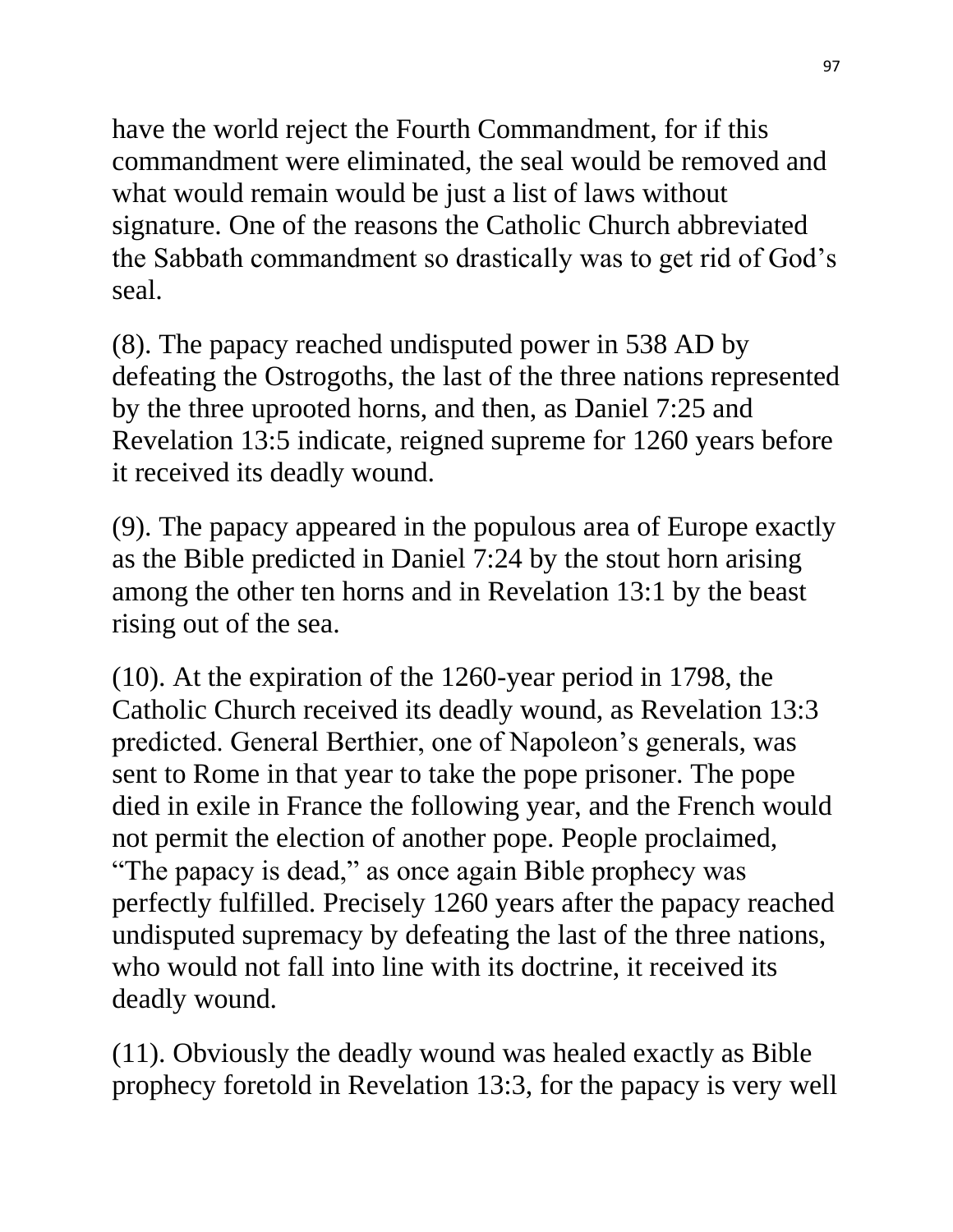respected throughout the entire world today. The deadly wound was healed on February 11, 1929, when Cardinal Gaspari and Mussolini, the leader of Italy during the Second World War, signed a concordat that made the pope a king again. Today the pope is the sovereign ruler of Vatican City, a separate country, that is not a part of Italy or the city of Rome. This papal country masquerades as a church, and because of this it has been able easily to infiltrate practically every political entity in the world. What an intelligence gathering system this papal country has with its subjects telling priests everything they want to know in confessionals. The papacy is a deadly enemy of the United States as we shall see. The papacy, through her facade of religion, has been able to infiltrate thoroughly the United States government. As a result, the United States will soon lose her constitution and become a tyrannical, persecuting power according to Bible prophecy. This is discussed in detail in chapter 4.

(12). Revelation 13:3 says, "All the world wondered after the beast." Many nations of the world send ambassadors to the Vatican, a separate country in the city of Rome, just as they do to any other nation. When the pope travels to other countries he is given a tumultuous welcome, and millions upon millions flock to see him. Virtually all of the "Christian" churches of the world follow many of the papacy's dictates. The whole world does indeed follow after the beast. The papacy has made colossal fools of untold millions of people down through history, and it is still doing so today.

(13). The Bible predicted in Revelation 13:8 that the papacy would be a worldwide, well-known church. This prophecy has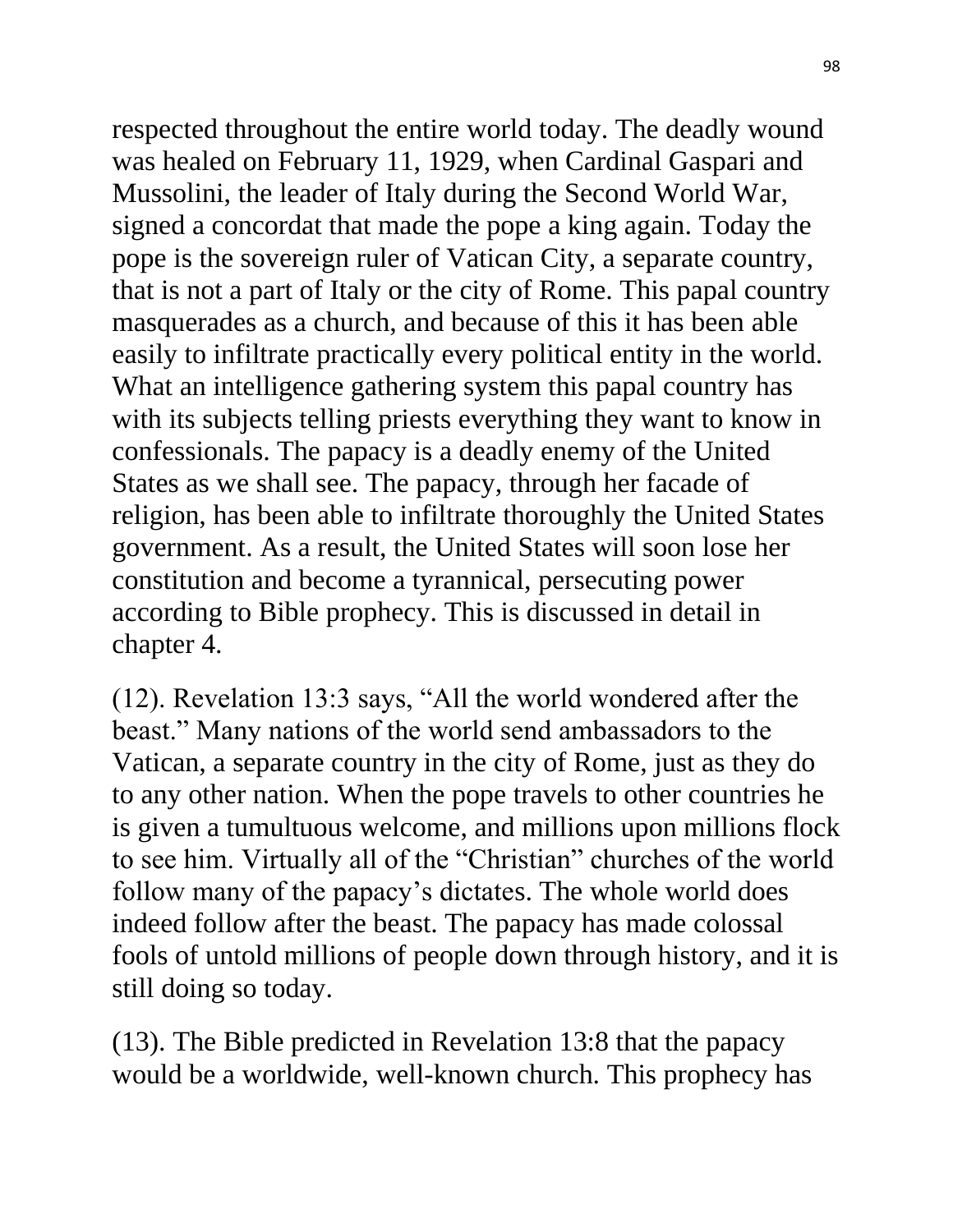indeed come true. But Revelation 13:8 also says that the whole world would worship the papacy with the exception of God's true people, the Saturday Sabbath- keepers. Worship entails obedience. When the people of the world obey the dictates and laws of the papacy, they are worshiping the papacy. Satan, through his agency, the papacy, has deceived virtually the entire world into observing Sunday, a pagan religious day, that the papacy by its own admission has set up instead of Saturday, God's holy Sabbath day of the Fourth Commandment.

Christ says, "If you love me, keep MY commandments." (John 14:15).

Also: "But in vain they do worship me, teaching for doctrines the commandments of men." (Matthew 15:9).

And finally: "Do you not know that to whom you yield yourselves servants to obey, his servants you are to whom you obey; whether of sin unto death, or of obedience unto righteousness?" (Romans 6:16).

(14). Revelation 13:18 says that his number is 666. What is the pope's title? The following quotations from Catholic literature tell us that the pope's title is "Vicarius Filii Dei."

The title of the Pope of Rome is Vicarius Filii Dei. — Our Sunday Visitor, Nov. 15, 1914, p. 3.

The letters inscribed in the pope's mitre are these: Vicarius Filii Dei, which is Latin for Vicar of the Son of God. — Our Sunday Visitor, April 18, 1915, page 3.

Thus, the official title of the pope is Vicarius Filii Dei; translated from Latin this is Vicar of the Son of God. A vicar is a substitute in office.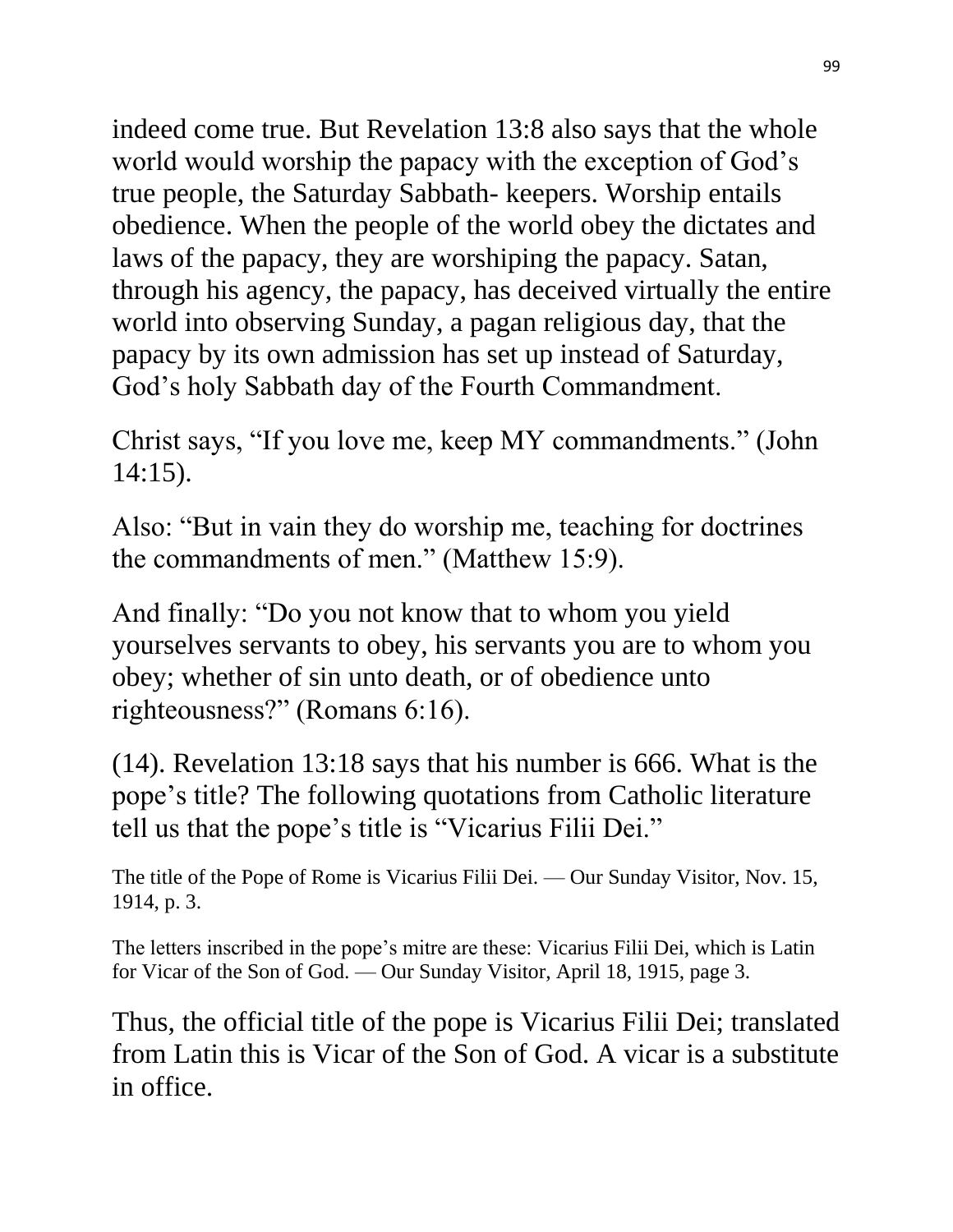100

A person's number was obtained by adding the numerical values of the letters in his name, that is, the values of the letters in the Roman numeral numbering system. If the letter had no value, the value of zero was assigned. For example, the value of "I" is one; the value of "V" is five; and the value of "X" is ten. There was no "U" in the Latin alphabet; the letter "V" is the correct letter. (This is the reason why sometimes inscriptions on older public buildings use a "V" instead of "U" — for instance, PVBLIC LIBRARY.) The values of the letters of this name, Vicarius Filii Dei, add up to 666, exactly as predicted in Revelation 13:18!"... for it is the number of a man; and his number is six hundred threescore and six." (Revelation 13:18).

| 5<br>$=$   |           |                          |             |
|------------|-----------|--------------------------|-------------|
| =          |           |                          |             |
| $C = 100$  |           |                          |             |
| 0<br>$=$   | F.<br>$=$ | 0                        |             |
| $R =$<br>Ω | ᆍ         |                          |             |
|            | $=$       | 50                       | $D = 500$   |
| 5<br>Ξ     |           | 1                        | Е<br>0<br>= |
| 0          |           |                          | I<br>Ξ      |
|            |           | $\overline{53}$          | 501         |
|            |           | 112                      |             |
|            |           | 53                       |             |
|            |           | 501<br>666               |             |
|            | 112       | Vicarius<br>Filii<br>Dei |             |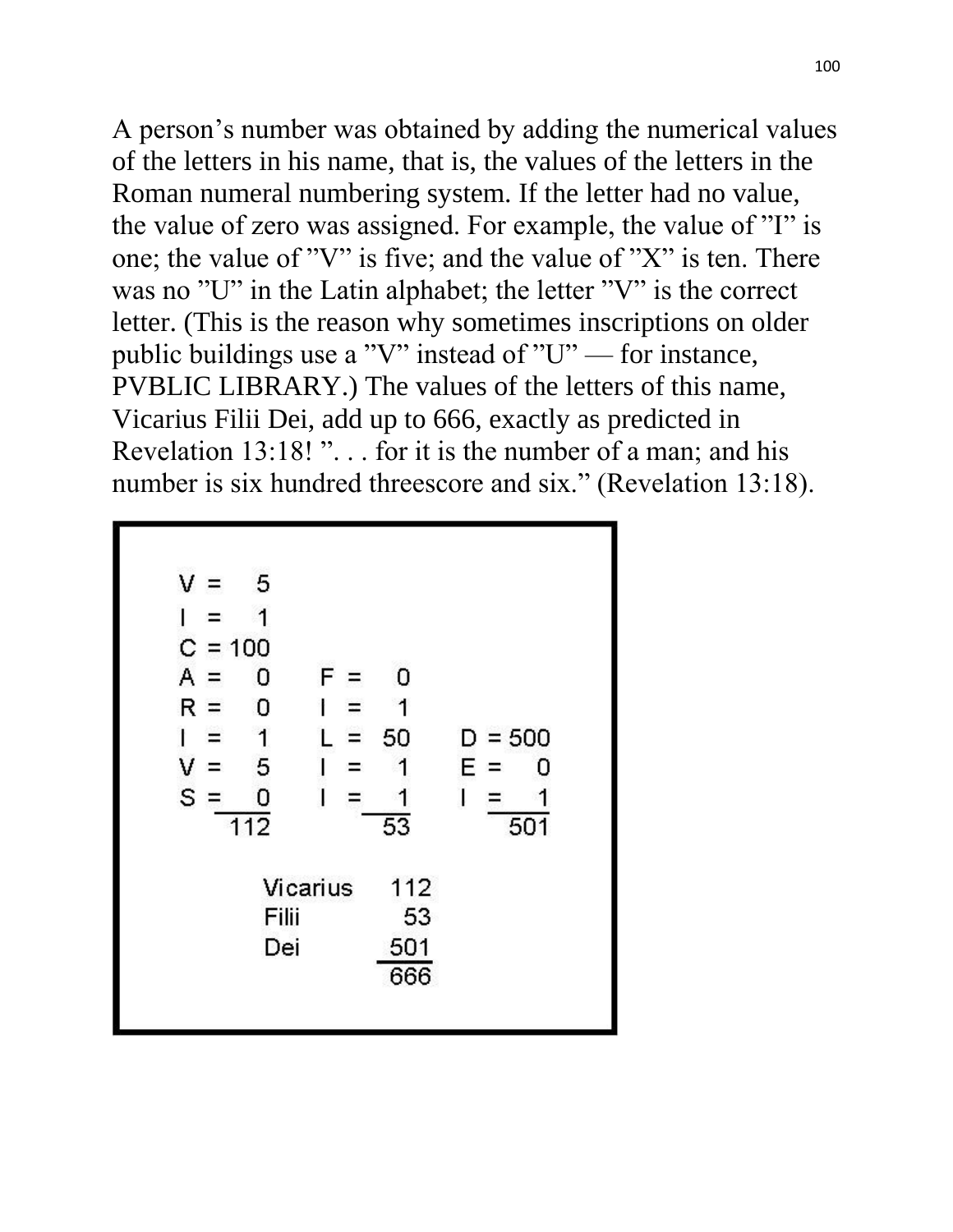No other power that has ever existed has precisely fulfilled every one of these fourteen points of identity as does the papacy. No other power has ever existed that even comes close to fulfilling these fourteen points of identity from the pages of the Bible. There have been many attempts made to throw the onus of this prophecy away from the pope and the Catholic Church, such as fitting the nations of empire into a different sequence than history shows. Many ingenious schemes have been devised to try to show that this number, 666, applies to other men, but these schemes are an obvious attempt to sidestep prophecy.

Consider the final verses of our prophecy in Daniel seven. Speaking of the papacy, the stout horn with eyes and a mouth, verse twenty-six says: "But the judgment shall sit, and they shall take away his dominion, to consume and to destroy it unto the end." Here we see that the Catholic Church will finally be destroyed. The many millions of people who lost their lives at the hands of this ruthless power will finally be vindicated.

The title "vicar" means a substitute in office. Who is Christ's true substitute in office here on earth? It is certainly not the pope, as they claim. Consider John 16:7, where Jesus says, "Nevertheless I tell you the truth; It is expedient for you that I go away: for if I go not away, the Comforter will not come to you; but if I depart, I will send him to you." The Comforter, therefore, is the true Vicar of the Son of God. John 14:26 tells us who the Comforter is: "But the Comforter, which is the Holy Ghost, whom the Father will send in my name, he shall teach you all things, and bring all things to your remembrance, whatsoever I have said unto you."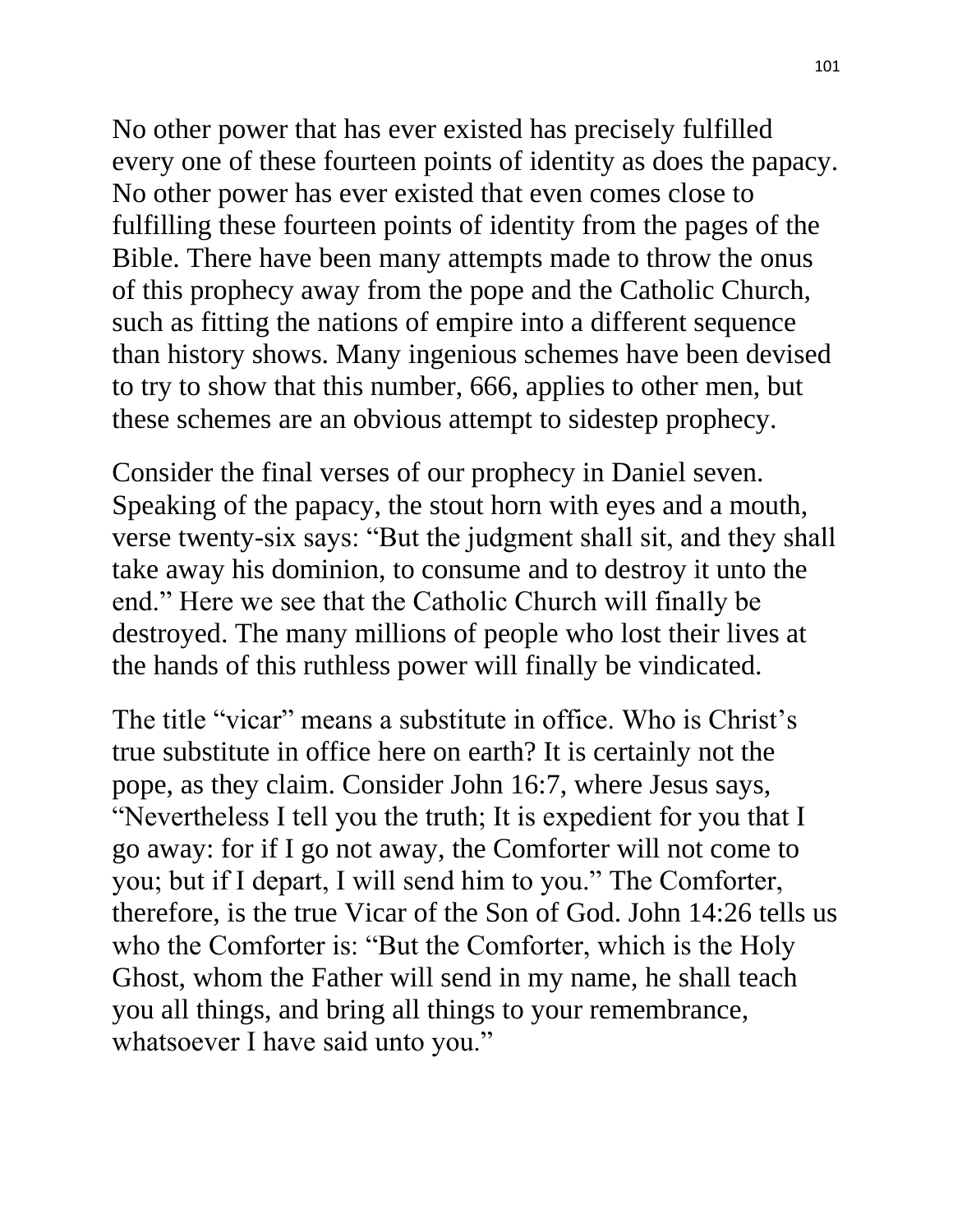The Comforter is the Holy Ghost. He is the Vicar of the Son of God. He, not the pope of Rome, is Christ's substitute in office. For a man to claim this position is blasphemy, as we have seen.

Don't believe the lie that the Catholic Church was the first Christian church. Don't believe the lie that Peter was the first pope. History shows us that the papacy did not appear on the scene until hundreds of years after Peter died.

The Catholic religion, actually, is very far from God's religion as found in the Bible. We have already seen how they tried to changed God's Sabbath day and His Ten Commandments. Here are a few more verses showing that the Catholic religion is not God's religion.

Catholics always address their priests as "Father," but Christ tells us in Matthew 23:9, "call no man your father upon the earth: for one is your Father, who is in heaven."

Catholics routinely bow down before idols, statues, and graven images of various so-called saints, but God tells us in the second commandment in Exodus 20:4-6, "You shall not make any graven image, or any likeness of any thing that is in heaven above, or that is in the earth beneath, or that is in the water under the earth: You shall not bow down to them, nor serve them: for I the Lord your God am a jealous God, visiting the iniquity of the fathers upon the children to the third and fourth generation of them that hate me; And showing mercy to thousands of them that love me, and keep my commandments." This is the commandment that the papacy deleted from the law of God. This commandment tells us not even to make the images.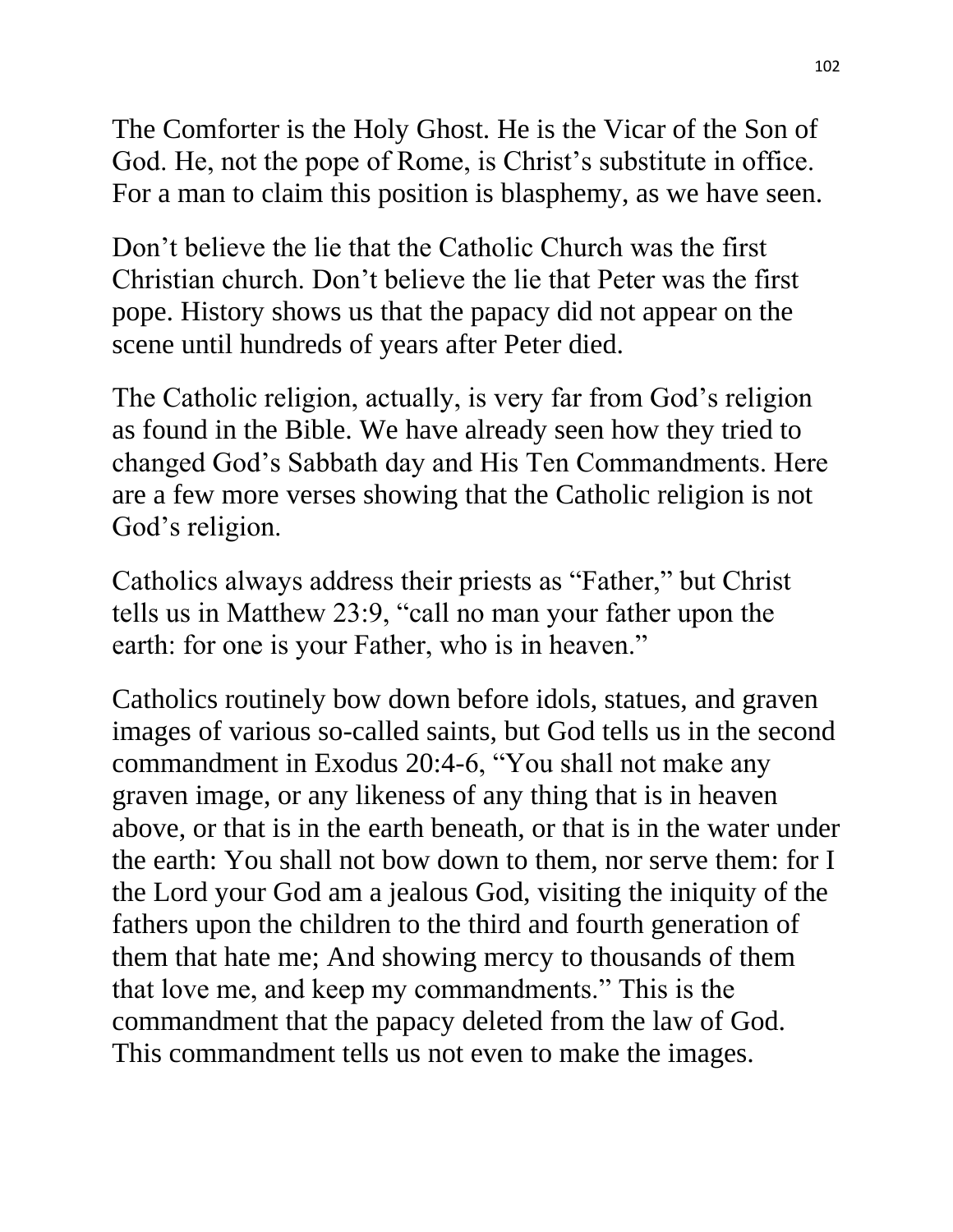Catholics routinely bow down to their idol statues and worship them.

The Catholic Church commits blasphemy every time one of its members goes to a man to get his sins forgiven. Mark 2:7 indicates that blasphemy occurs when a man says he can forgive sins. "Why does this man thus speak blasphemies? who can forgive sins but God only?" Only God can forgive our sins, as Jesus indicated in the Lord's prayer in Luke 11:4 "And forgive us our sins, . . ." First Timothy 2:5 tells us, "For there is one God, and one mediator between God and men, the man Christ Jesus;" A Catholic priest is not the mediator between God and men. A Catholic priest can not forgive anyone their sins.

Finally, the papacy teaches that when we die we go either to heaven, hell or purgatory, but God tells us in the Bible in Ecclesiastes 9:5,6,10 that, "the living know that they shall die: but the dead know not any thing, neither have they any more a reward; for the memory of them is forgotten. Also their love, and their hatred, and their envy, is now perished; neither have they any more a portion for ever in any thing that is done under the sun. Whatever your hand finds to do, do it with your might; for there is no work, nor device, nor knowledge, nor wisdom, in the grave, where you are going."

Psalms 146:3,4 also tells us that when we die we just go to the grave. "Put not your trust in princes, nor in the son of man, in whom there is no help. His breath goes forth, he returns to the earth; in that very day his thoughts perish." Without thoughts there can be no consciousness.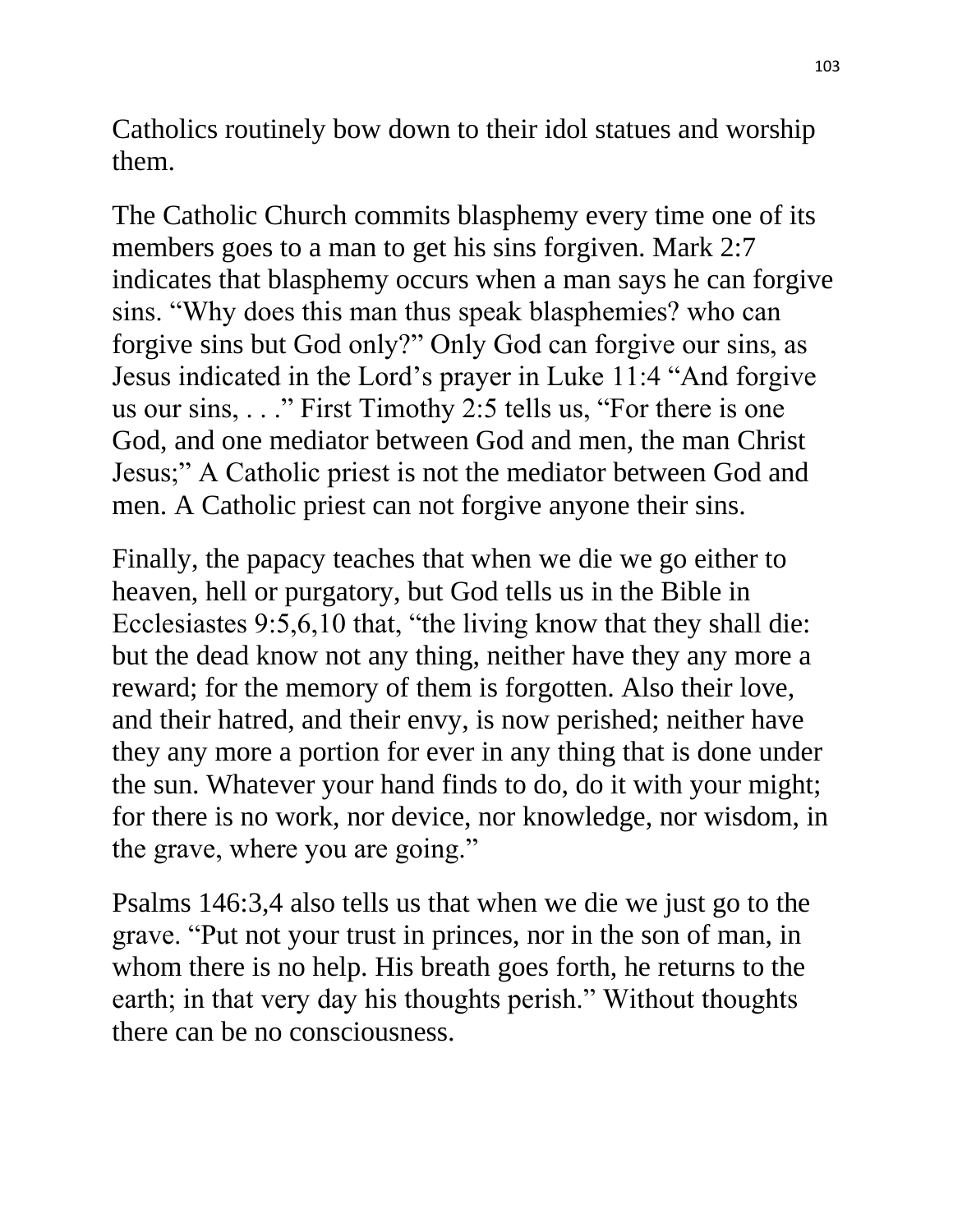Everyone who dies, both good and evil, will experience a resurrection from death and will live again. Jesus describes these resurrections in John 5:28,29. "Marvel not at this: for the hour is coming, in which all that are in the graves shall hear his voice, And shall come forth; they that have done good, unto the resurrection of life; and they that have done evil, unto the resurrection of damnation." Death is like a very deep sleep. In death a person is not conscious. In death a person is not aware of any time passing. You could be dead for 1000 years, yet the time between your death and your resurrection will seem but an instant.

But, you say, who are all those people who have come back from the dead? What about seances where people's loved ones come back and talk with them? For the answer to these questions we go to Revelation 12:9. "And the great dragon was cast out, that old serpent, called the Devil, and Satan, who deceives the whole world: he was cast out to the earth, and his angels were cast out with him." The devil and his evil angels (devils, demons) were thrown out of heaven to this earth, which is where they are today. When someone appears to come back from the dead, it cannot really be the person who died, for we know the dead are in their graves and are completely unconscious. It is the devil or one of his many evil angels masquerading as the person who died. These devils have the ability to masquerade as anyone they choose. Remember that Satan masqueraded as a serpent in the Garden of Eden to tempt Eve.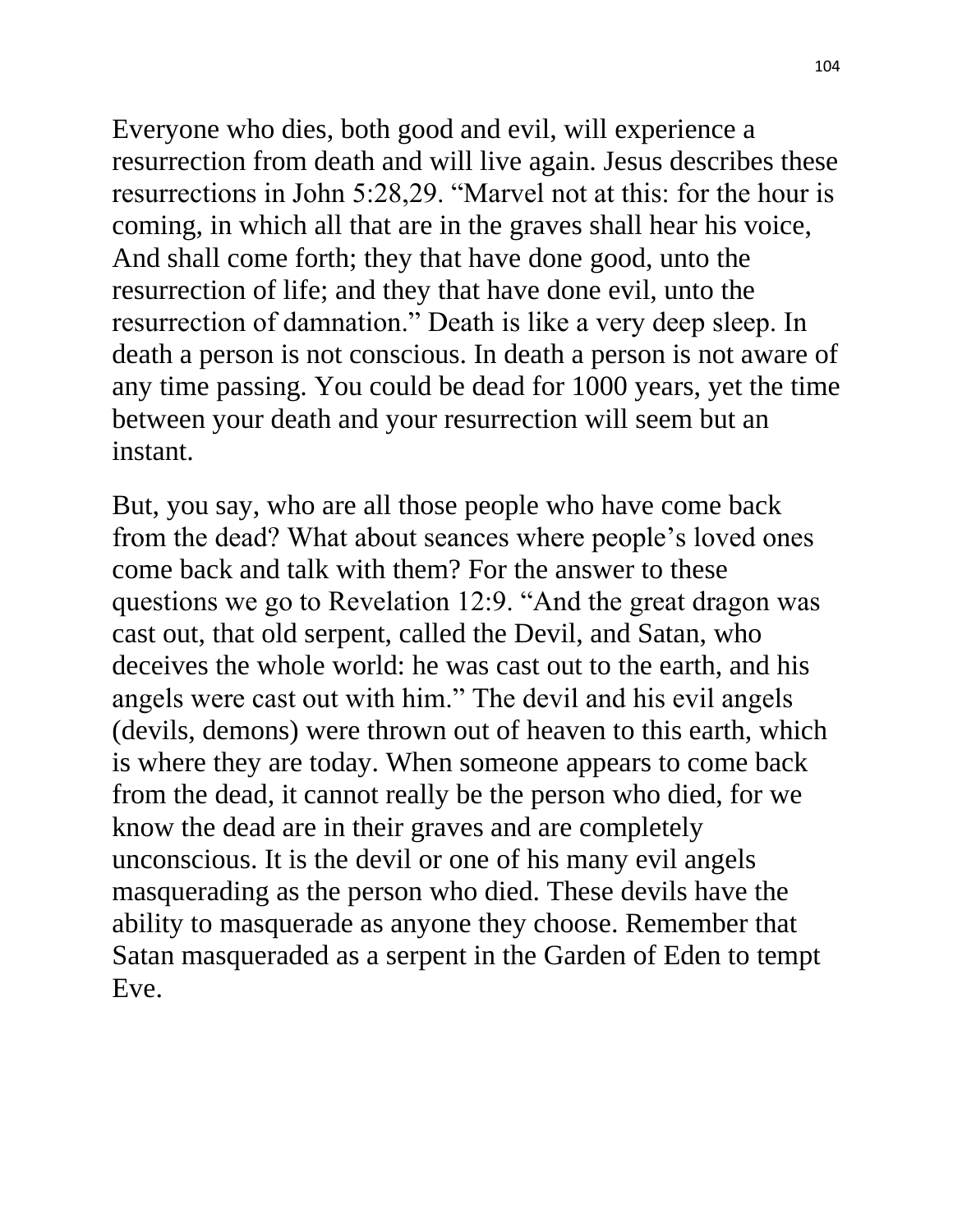Satan will also have his devils impersonate the apostles, and they will contradict the Law of God, the Sabbath commandment, and the things the apostles wrote in the Bible.

When people see visions of Mary, the mother of Jesus, they are seeing the devil or one of his demons masquerading as Mary. Mary is asleep in her grave awaiting her resurrection, as we have just read from the Bible. A vision like this can be overwhelmingly deceptive. We must realize that God cannot lie to us. What the Bible says is the truth. Mary is asleep in her grave and cannot appear to anyone.

How do psychics know so much about us? They are in communication with the devil or his demons. When people go to a psychic for help or for advice, they are going to the devil. They are asking for trouble and are going to be deceived.

There are other verses in the Bible that describe the papal power. Because the early Christians in Thessolonica thought that Christ's return was imminent, they were told in Second Thessalonians 2:3,4 that the return of Christ was yet far in the future, that people would corrupt the pure Christian doctrine and fall away from the truth, and that the pope, here referred to as the man of sin, would appear before the Lord's return. "Let no man deceive you by any means: for that day shall not come, except there come a falling away first, and that man of sin be revealed, the son of perdition; Who opposes and exalts himself above all that is called God, or that is worshiped; so that he as God sits in the temple of God, showing himself that he is God." Here again is another prophecy describing how the pope exalts himself above God and demands worship from the people. The reference to the temple of God in this verse refers to the pope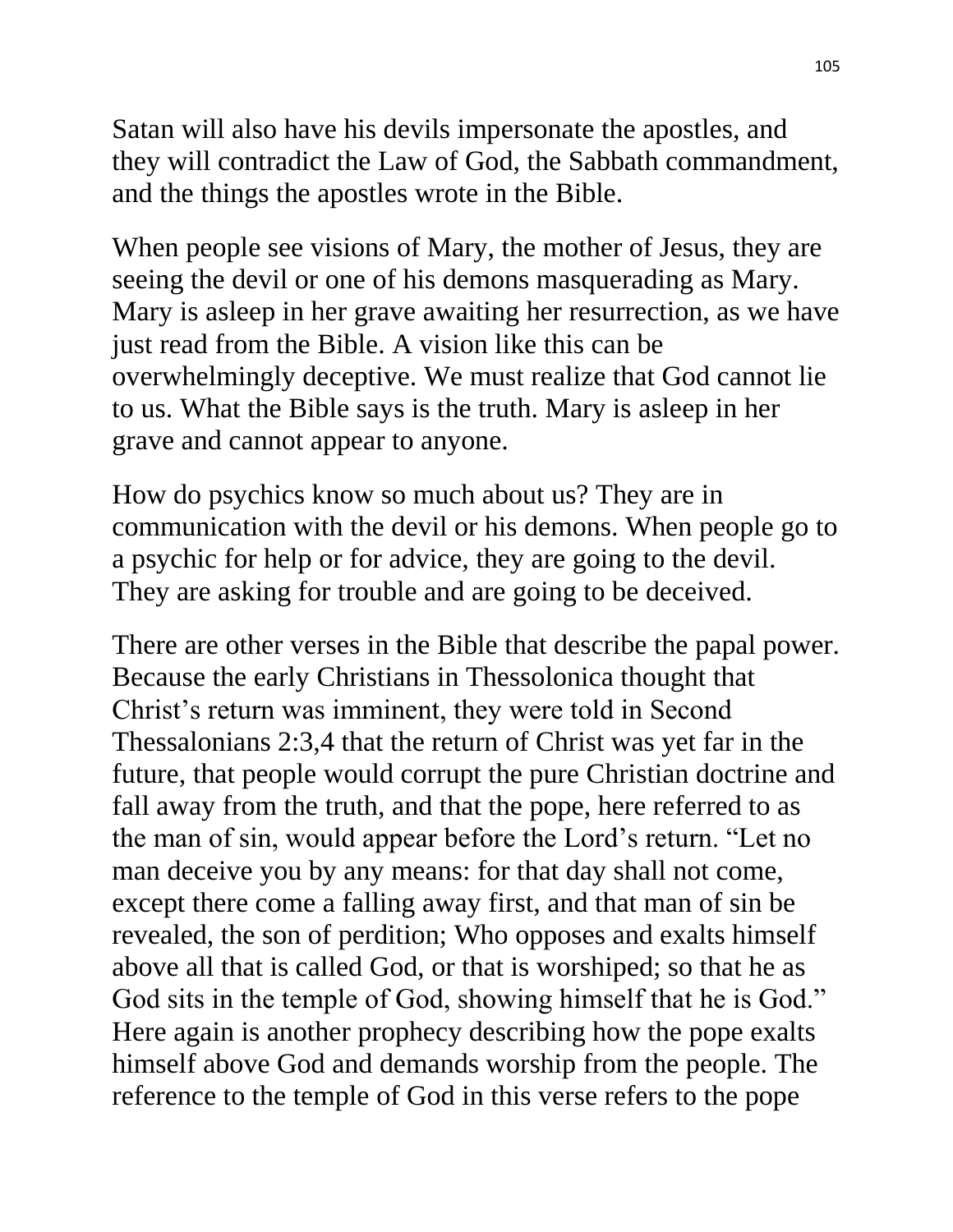taking the place of God in the people's minds. It does not refer to a physical temple on earth.

Many who do not understand that these verses refer to the pope believe that the temple will be rebuilt in Jerusalem before this sinister person appears and that the Lord's return is therefore far in the future. This is not the case. The end of this earth's history as we know it is very near.

Continuing with Second Thessalonians 2:7-11, the faithful were told that evil had already started its sinister work at that time. "For the mystery of iniquity is already at work: only he who now hinders will hinder, until he be taken out of the way." It was pagan Rome that was hindering or preventing the arrival of papal Rome. Continuing with verse eight: "And then shall that wicked be revealed, whom the Lord shall consume with the spirit of his mouth, and shall destroy with the brightness of his coming: Even him, whose coming is after the working of Satan with all power and signs and lying wonders, And with all deceivableness of unrighteousness in them that perish; because they received not the love of the truth, that they might be saved. for this cause God shall send them strong delusion, that they should believe a lie."

Notice here that in order for a person to understand the truth, he must love the truth. He must, in fact, love and search for truth with all his heart; otherwise he will receive strong delusion so that he will believe lies.

The strong delusion that God sends to those who do not love and search for the truth with all their heart is the propaganda of the devil, his angels and his agents. If a person does not love the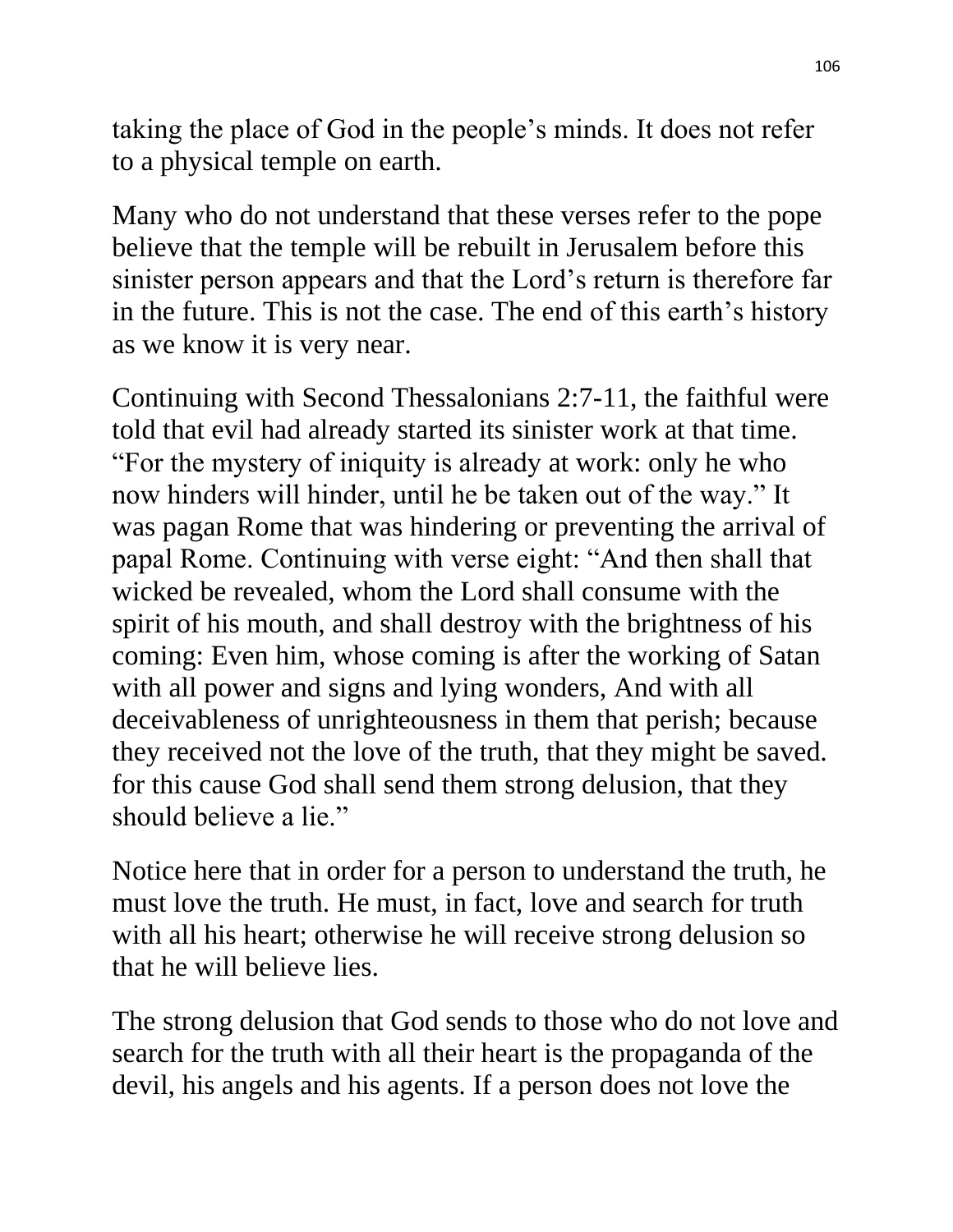truth above all else, God does not shield him from the deception of the devil, which, of course, also includes the deceptions of the papacy, the devil's agency.

The vast majority have fallen away from the truth, and nearly everyone believes the lies that are so prevalent in our world today. This is especially true in the churches of today and is commented on in Second Timothy 4:3,4: "For the time will come when they will not endure sound doctrine; but after their own lusts shall they heap to themselves teachers, having itching ears; And they shall turn away their ears from the truth, and shall be turned unto fables."

In other words, people who do not love the truth — those who have itching ears — will find teachers who will tell them what they want to hear instead of Bible truth. They will go to church and listen to comfortable sermons. The people have itching ears; the false teachers turn them to fables — lies.

In the end, however, this papal power will be destroyed, as Daniel 7:11 prophesies. "I beheld then because of the voice of the great words that the horn spoke: I beheld even till the beast was slain, and his body destroyed, and given to the burning flame." The burning flame refers to the destruction of all the wicked at the end before God creates the new earth.

The Catholic Church is generally thought of as the Mother Church. It makes this claim itself:

I acknowledge the Holy Catholic Apostolic Roman Church for the mother and mistress of all churches. — Art. 10, Creed of Pope Pius IV. Double Bull of Pope Pius IV, Nov. 13 and Dec. 9, 1564, trans. in Philip Schaff, The Creeds of Christendom, New York: Harper, 1919, Vol. 1, p. 99.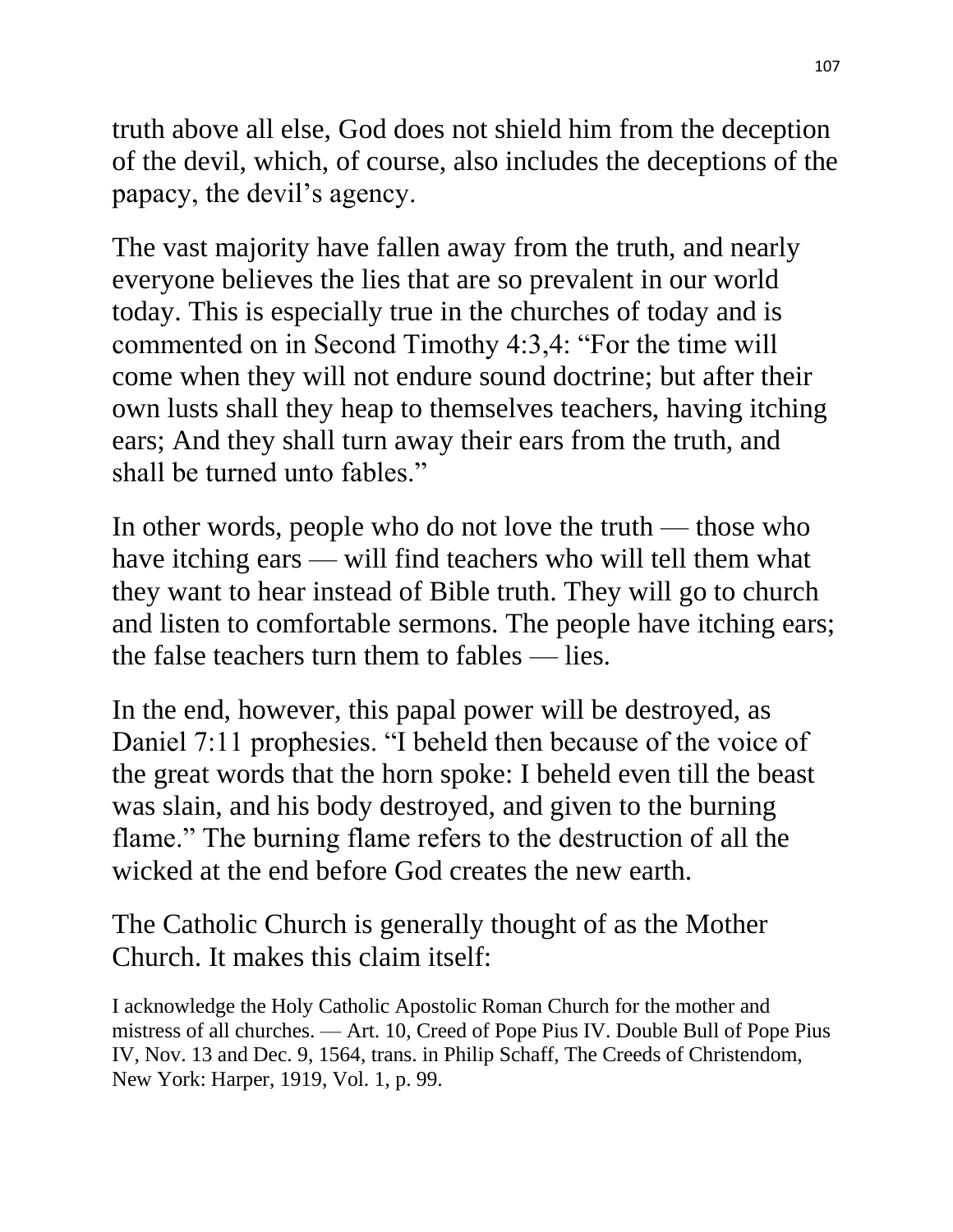With this in mind, and with the knowledge that an immoral woman in Bible prophecy is the symbol of a false church, consider Revelation 17:1-6: "And there came one of the seven angels who had the seven vials, and talked with me, saying to me, Come hither; I will show you the judgment of the great whore that sits upon many waters."

You will remember that water represents humanity. "Many waters" in this verse, therefore, refers to the many nations over which this prostitute, the papacy, has influence. In other words this false church is worldwide, having its organization in every nation. Continuing with verse two: "With whom the kings of the earth have committed fornication, and the inhabitants of the earth have been made drunk with the wine of her fornication."

Fornication in this verse is referring to spiritual adultery, the defiling of the pure doctrine of the Bible with pagan practices and beliefs. Here we see that the nations of the earth have willingly accepted this harlot's doctrine. Fornication also refers to the illicit union of the church and the state (nation) in which the church uses the police power of the state to enforce its doctrine.

Continuing with verse three: "So he carried me away in the spirit into the wilderness: and I saw a woman sit upon a scarlet colored beast, full of names of blasphemy, having seven heads and ten horns. And the woman was arrayed in purple and scarlet color, and decked with gold and precious stones and pearls, having a golden cup in her hand full of abominations and filthiness of her fornication."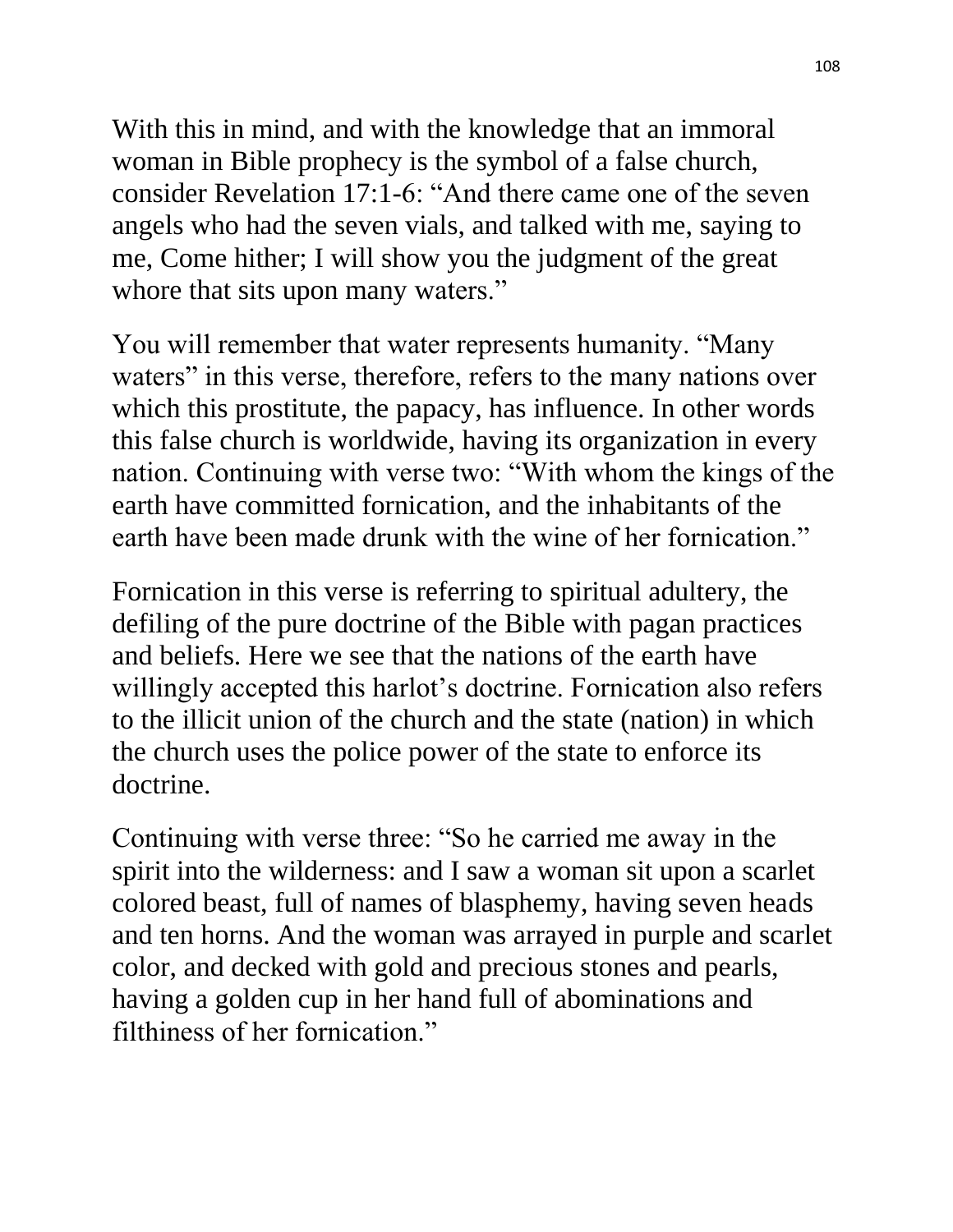The cup filled with abominations and filthiness of her fornication and the wine mentioned in verse two represent the false, pagan doctrines that this church teaches. Verse two indicates that the entire world is drunk on this wine of the papacy. Practically the entire world has believed the lies and deceptions that the Roman Catholic Church has put forth as Bible truth. The world is so intoxicated on this wine of the papacy that people will not even listen to the truth, much less consider it. No wonder God warns us in First Peter 5:8 to be sober and not drunk on this wine of the papacy. "Be sober, be vigilant; because your adversary the devil, as a roaring lion, walks about, seeking whom he may devour."

Don't misunderstand here. The Catholic Church is NOT a Christian religion. It is a strange combination of all the old pagan religions with a Christian facade. Just because they claim to be a Christian church does not make it so.

Continuing with Revelation 17:5, "And upon her forehead was a name written, MYSTERY, BABYLON THE GREAT, THE MOTHER OF HARLOTS AND ABOMINATIONS OF THE EARTH." Notice that Babylon is a name that the Bible gives to the harlot and her family, and it represents this mother church and all the false daughter churches. The word "Babylon" means "confusion." What better term to describe the religious situation in the world today? This harlot, the Catholic Church, is the mother of harlots; she has spawned many other churches that teach much of the same doctrine that this mother church teaches, and they all worship on Sunday instead of Saturday, God's holy Sabbath day of the fourth commandment.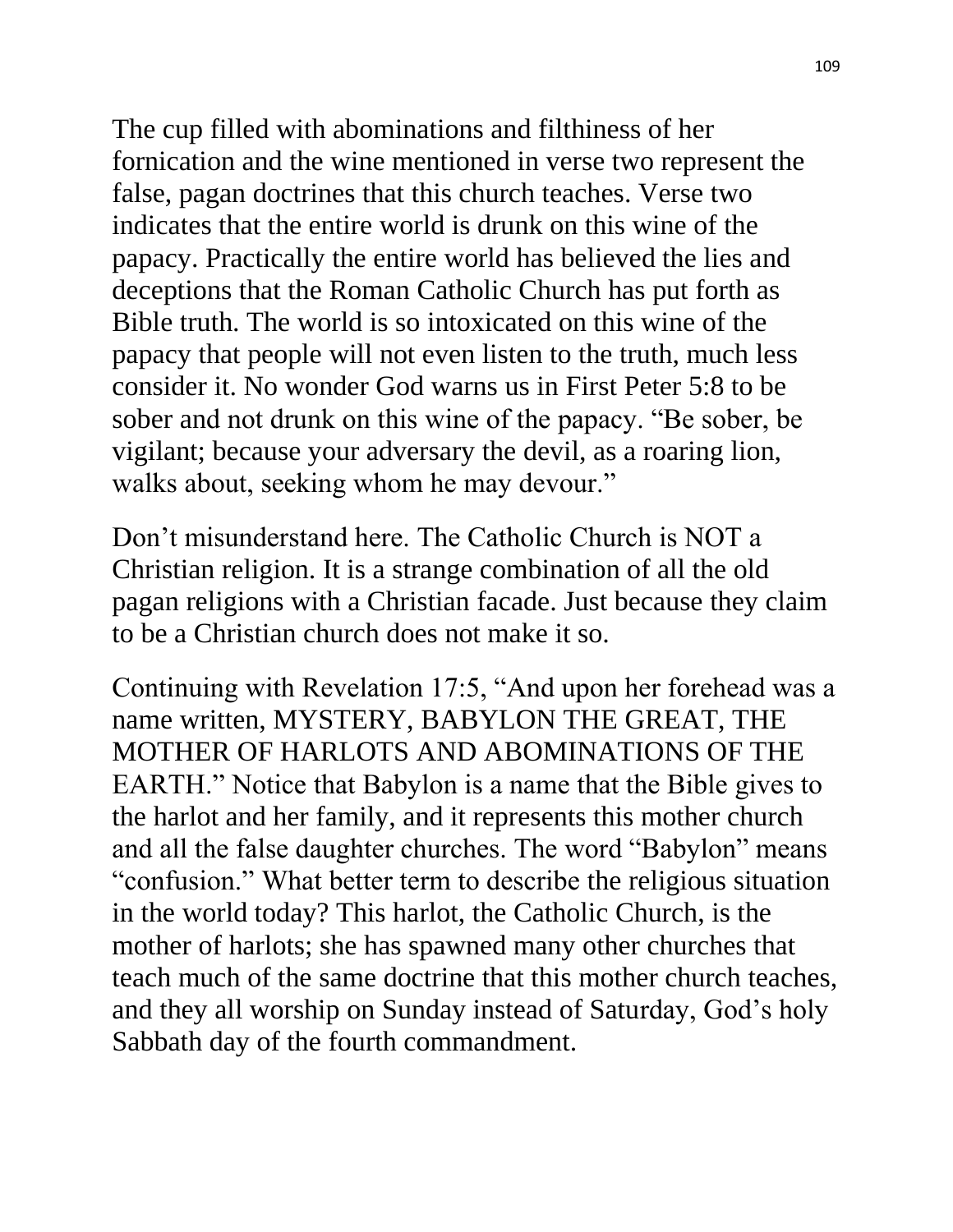Notice that the design on the Vatican 100 Lira coin displays a woman holding a cup in her hand with the symbol of the sun god in the cup. This is a rather graphic fulfillment of the prophecy in Revelation 17:4. It strongly implies that they know they are the great harlot of Revelation 17.



Remembering that the Catholic Church slaughtered hundreds of millions of God's true Christians during the dark ages, continue with verse six: "And I saw the woman drunken with the blood of the saints, and with the blood of the martyrs of Jesus."

How many denominations are there of Christ's true church, the one that He Himself established? Ephesians 4:4-6 tells us that there is one — and only one — true church. "There is one body, and one Spirit, even as you are called in one hope of your calling; One Lord, one faith, one baptism, One God and Father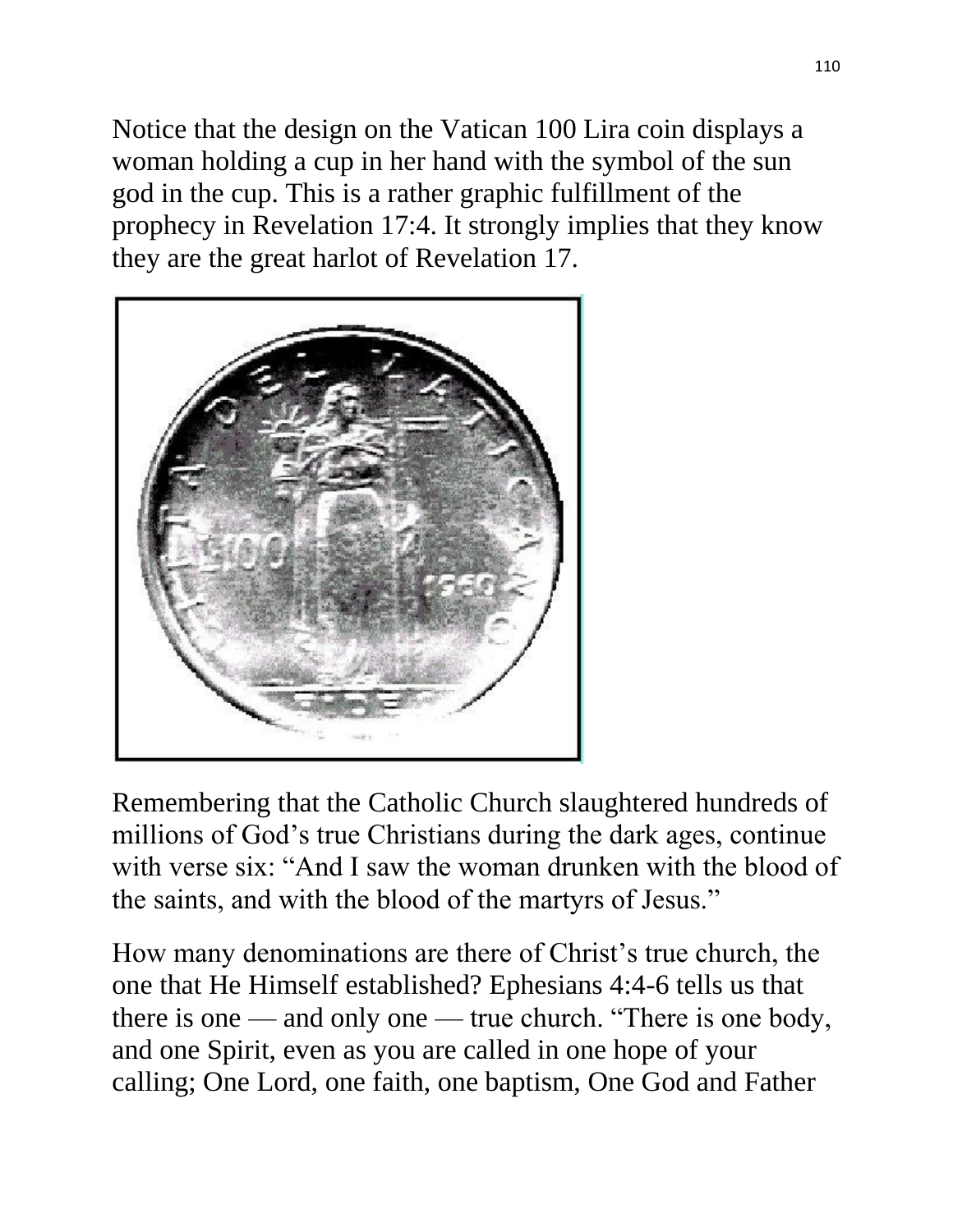of all, who is above all, and through all, and in you all." The 500 or so church denominations we find in the world today are the daughter churches of this harlot and are not of God, and they do not serve God, although they think they do. What better way for the devil to keep people out of Christ's true church than to have some 500 denominations, each claiming to be the true church? It is easy to see why those searching for the truth would give up in despair. Satan is clever enough to make sure that when a person gets into one of his counterfeit churches, that person feels as if he were in God's church. Satan provides all kinds of spiritual "highs" to make people believe that their experiences are from God. They are drunk on the wine of Babylon. How thoroughly Satan has deceived the people of the world! How complete is their deception at the hands of this master liar and his ministers! But God will never accept any of Satan's counterfeit religions.

When atheists and others write articles and books against Christianity and the Bible, they are writing against Babylon, the Catholic church and the Catholic religion, and against all the harlot daughters of Babylon, the Sunday-keeping churches. Very few people know what true Biblical Christianity is really like.

This is not to say, however, that people in these many false churches will not be saved if with all their heart they are following the Lord to the best of their knowledge. In John 10:14-16,26-28 Christ tells us that He has many of His true people scattered throughout all denominations. "I am the good shepherd, and know my sheep, and am known of mine. As the Father knows me, even so I know the Father: and I lay down my life for the sheep. And other sheep I have, who are not of this fold: them also I must bring, and they shall hear my voice; and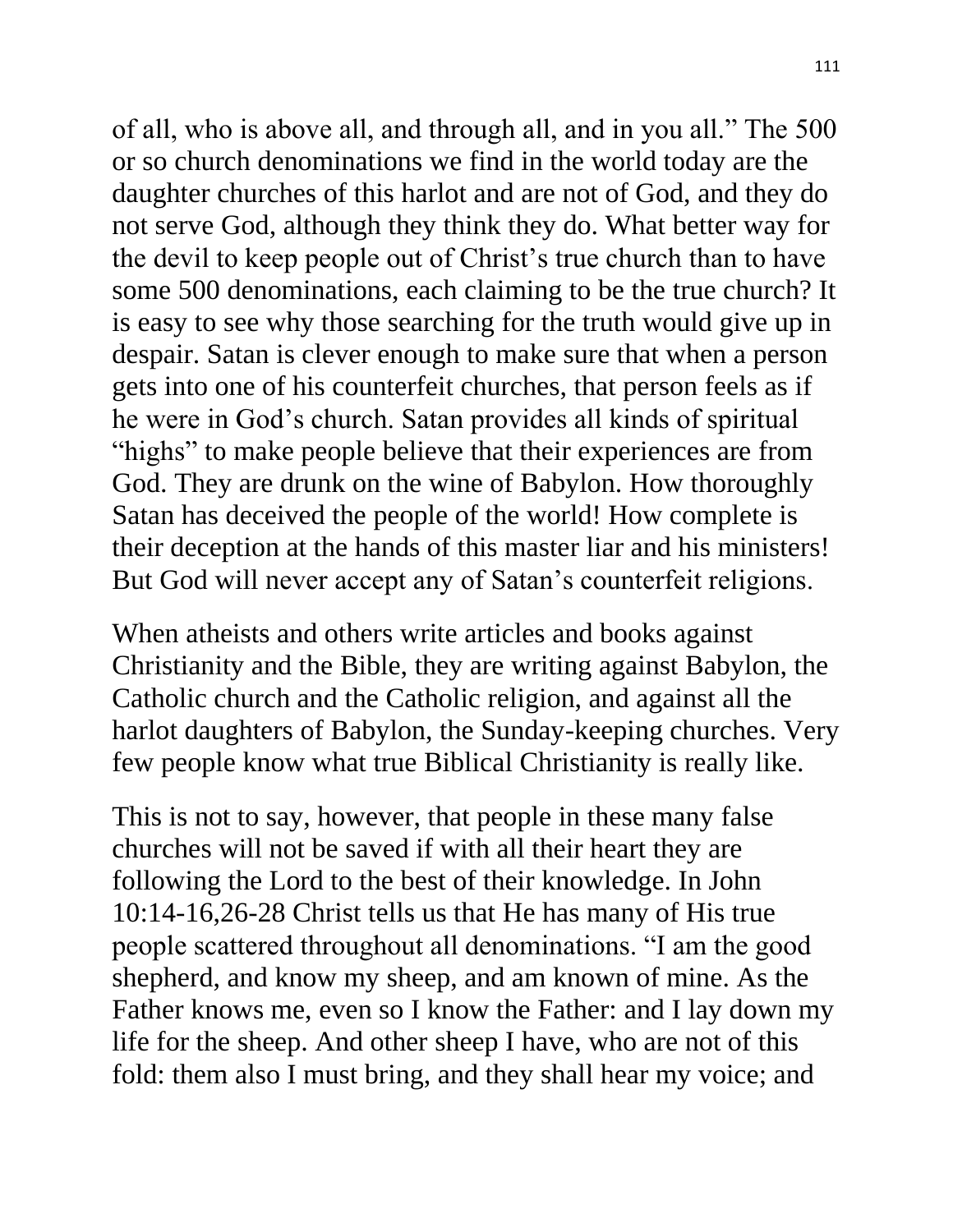there shall be one fold, and one shepherd. But you believe not, because you are not of my sheep, as I said to you. My sheep hear my voice, and I know them, and they follow me: And I give to them eternal life; and they shall never perish, neither shall any man pluck them out of my hand." Notice that Christ tells us here that there is ONE fold. He tells us that His sheep hear His voice and know Him. When the true Christians in the false churches hear the truth, they will abandon their church and join Christ's true church so that they can more readily follow the Lord as the Bible requires. Those who are not of the Lord's flock will not respond to the truth, to the Shepherd's call, and will remain in the false churches. They will continue to ignore the law of God. They will continue to believe a lie, and they will eventually mock, ridicule, and even persecute God's true people.

The vitally important message from God to His true Christians in all the false churches is found in Revelation 18:1-5. Christ tells His true people in all the denominations to come out of them, to have nothing more to do with them. "After these things I saw another angel come down from heaven, having great power; and the earth was lightened with his glory. And he cried mightily with a strong voice, saying, Babylon the great is fallen, is fallen, and is become the habitation of devils, and the hold of every foul spirit, and a cage of every unclean and hateful bird. For all nations have drunk of the wine of the wrath of her fornication, and the kings of the earth have committed fornication with her, and the merchants of the earth are waxed rich through the abundance of her delicacies. And I heard another voice from heaven, saying, Come out of her, my people, that you be not partakers of her sins, and that you receive not of her plagues. For her sins have reached unto heaven, and God has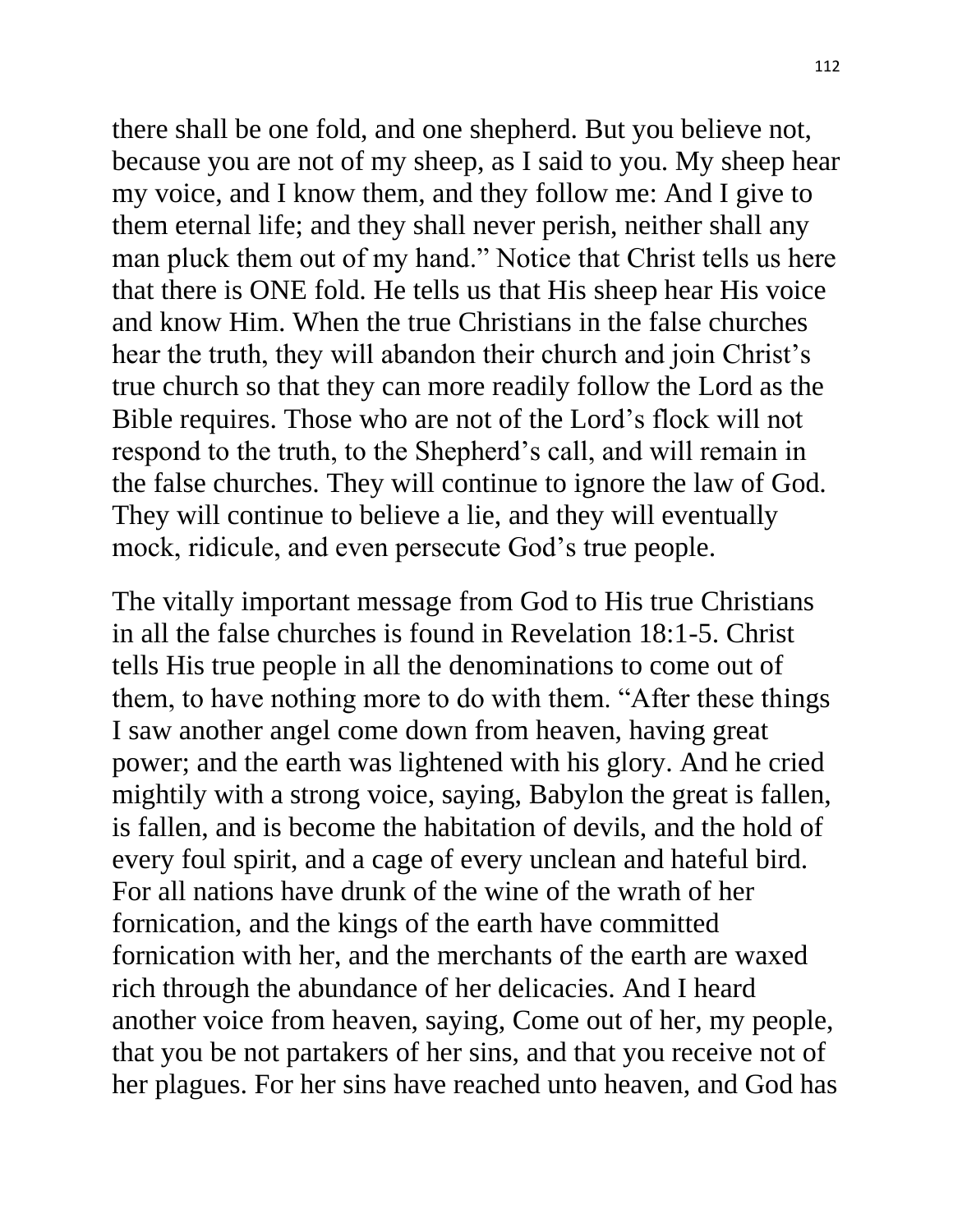remembered her iniquities." God says, "Come out of her my people," and be part of the true Christians who keep all of the commandments of God.

Again in Second Corinthians 6:14-18 God strongly pleads with His true people to come out of Babylon, to come out of the papacy and all her Sunday-keeping daughter churches and be separate. "Be not unequally yoked together with unbelievers: for what fellowship has righteousness with unrighteousness? And what communion has light with darkness? And what concord has Christ with Belial? Or what part has he that believes with an infidel? And what agreement has the temple of God with idols? for you are the temple of the living God; as God has said, I will dwell in them, and walk in them; and I will be their God, and they shall be my people. Wherefore come out from among them, and be separate, says the Lord, and touch not the unclean thing; and I will receive you. And will be a Father to you, and you shall be my sons and daughters, says the Lord Almighty." Come out from among them and be separated from them.

In these final days of earth's history, the papacy has even managed to infiltrate the church organization that was God's true church. The papacy has been able to place its people as leaders in this organization and, to a large extent, ministers in the pulpits, so that now no church denomination is following God as the Bible specifies.

God's true people are now starting to meet in small groups in people's houses, just as they did shortly after Christ was crucified. Romans 16:5 mentions one of these church groups meeting in a house. "Likewise greet the church that is in their house." Please understand that the people constitute God's true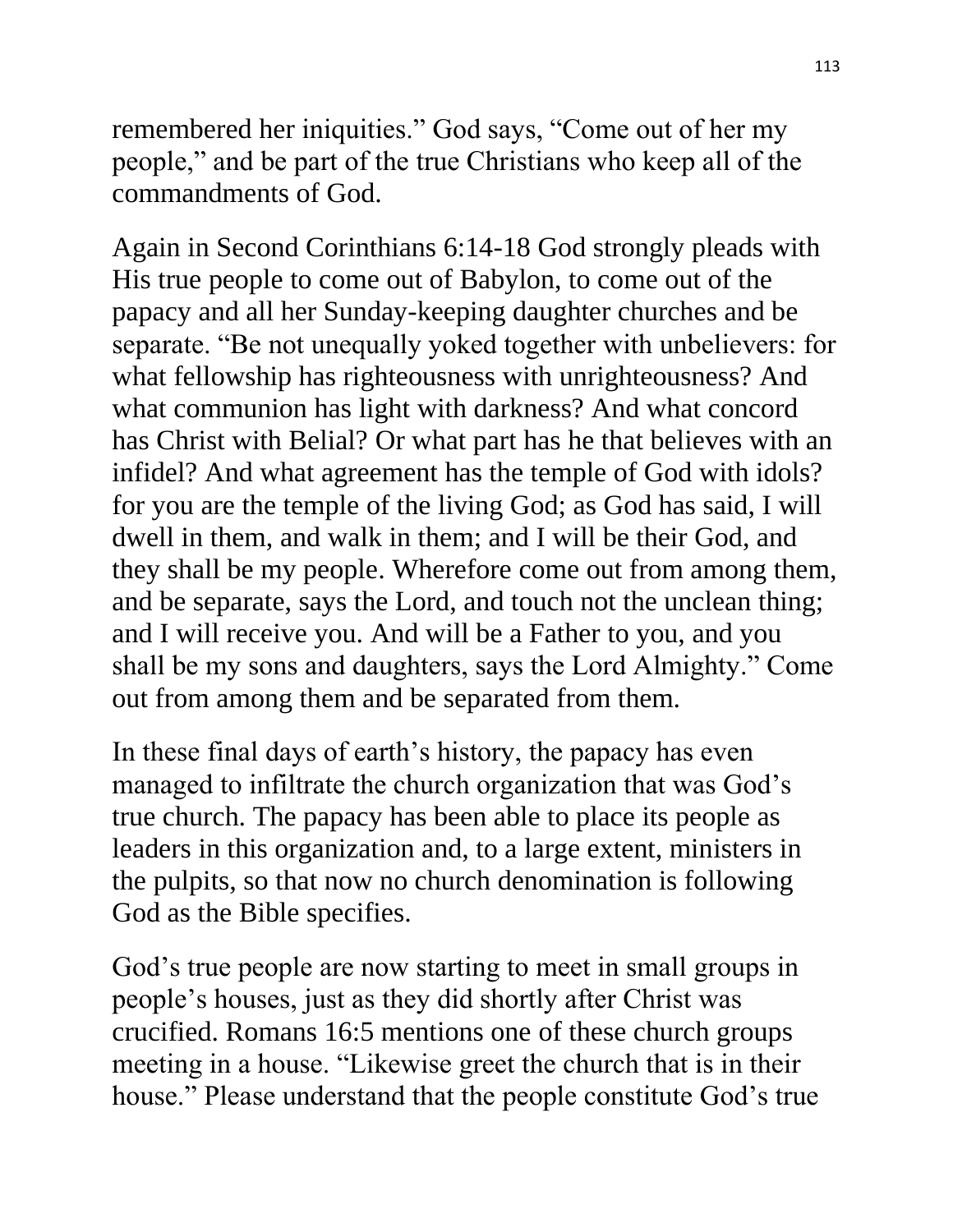church and not any organization or building. When Christ was on earth the denomination at that time was the Jewish organization, and the Jewish people were God's true church, but after they crucified Christ the true church consisted of true Christians and not the Jewish organization.

Some of the small groups of true Christians today, who keep all the commandments of God, publish magazines and books, and put out audio and video tapes that contain the accurate truth of the Bible, and some even have radio and television programs that proclaim the truth. Some have even started small independent church congregations and meet in a separate church building. It is the responsibility of each of us to study the Bible continually so that we will understand enough to be able to locate a group of people who are God's true church. We will see that just before the end, the entire world will be arrayed against the small groups of people that make up God's true church in an attempt to put them to death!

Perhaps you have been wondering why this book uses the *King James* version of the Bible and goes to the trouble of converting each Bible text into modern English when there are many translations available in modern English.

When the papacy first came to power, they kept what few copies of the Bible there were locked away from the people. They also made sure that the few copies available were in the obscure Latin language. They knew that if the people could read the Bible the papacy would be exposed as the great whore of Revelation that she is.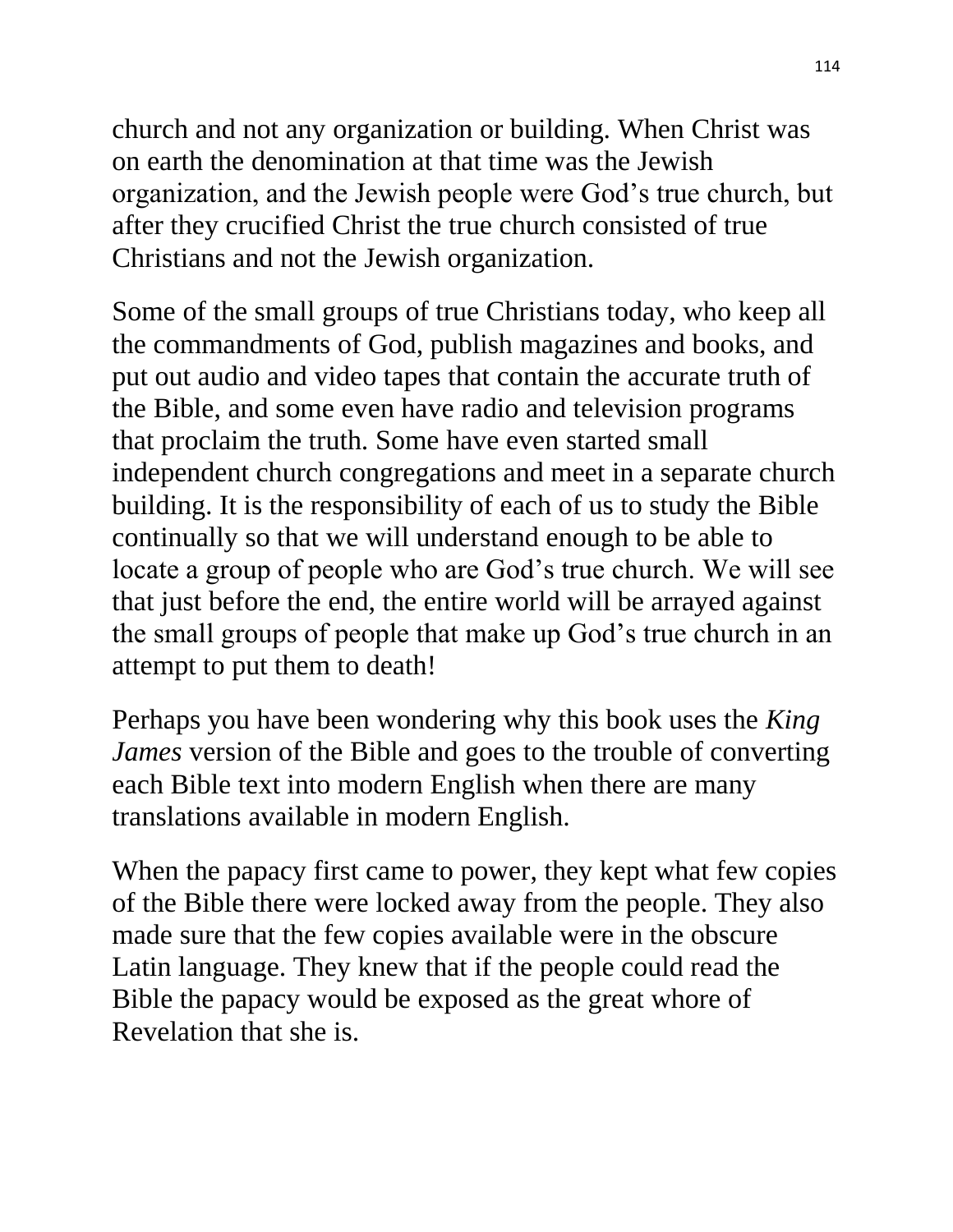After printing became available and the papacy realized that Bibles would soon be translated into the languages of the common people, she attempted to keep Bibles from the people by making sure these translations came from corrupted Catholic manuscripts. With few exceptions, all the English translations of the Bible came from Catholic manuscripts such as the *Vaticanus Codex B* and the *Siniaticus.*

The *King James* version was translated from manuscripts that escaped Catholic influence. The *King James* version is the only English version that accurately shows all of God's principles. The *King James* version is the only English Bible you can trust. Only this version tells us exactly what Armageddon is, for example. Even the *New King James* version shows considerable adulteration from Catholic influence.

We saw earlier that the papacy will be destroyed. Referring to the papacy, we read in Revelation 18:21-24, "And a mighty angel took up a stone like a great millstone, and cast it into the sea, saying, Thus with violence shall that great city Babylon be thrown down, and shall be found no more at all. And the voice of harpers, and musicians, and of pipers, and trumpeters, shall be heard no more at all in you; and no craftsman, of whatsoever craft he be, shall be found any more in you; and the sound of a millstone shall be heard no more at all in you; And the light of a candle shall shine no more at all in you; and the voice of the bridegroom and of the bride shall be heard no more at all in you: for your merchants were the great men of the earth; for by your sorceries all nations were deceived. And in her was found the blood of prophets, and of saints, and of all that were slain upon the earth." Notice that last sentence: "in her was found the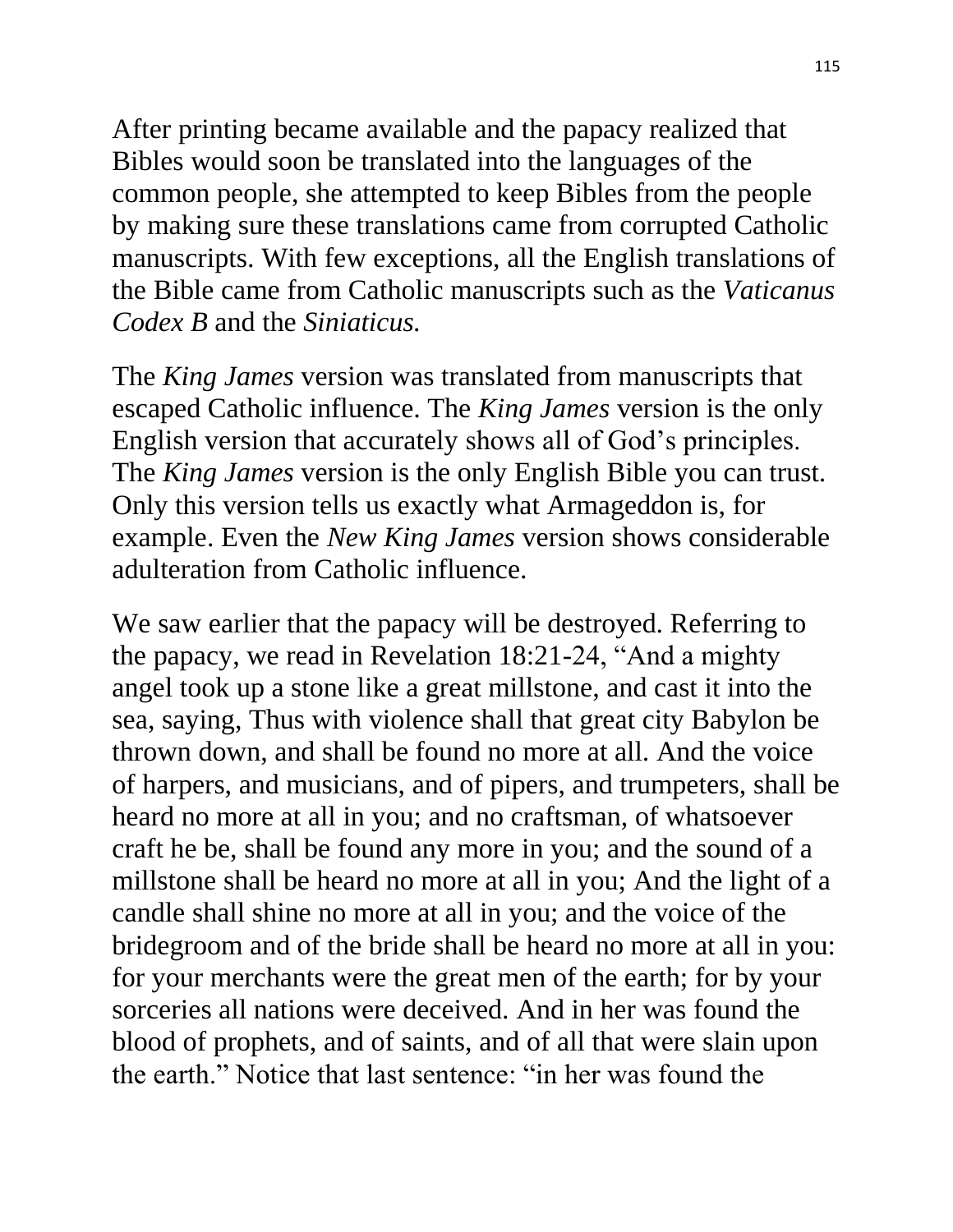blood . . . of ALL that were slain upon the earth." Since it came to power, the papacy, has been the instigator of all the wars the world has had. The world has never realized the far-reaching effects of the papacy. For instance, here is a quote by Abraham Lincoln about the Civil War:

This war would never have been possible without the sinister influence of the Jesuits. We owe it to Popery that we now see our land reddened with the blood of her noblest sons. Though there were great differences of opinion between the South and North, on the question of slavery, neither Jeff Davis nor any one of the leading men of the Confederacy would have dared to attack the North, had they not relied on the promise of the Jesuits, that, under the mask of Democracy, the money and the arms of the Roman Catholics, even the arms of France, were at their disposal if they would attack us. — Charles Chiniquy, Fifty Years in the Church of Rome, The Wickliffe Press, Protestant Truth Society, Wickliffe Avenue, 104 Hendon Lane, Finchley, London, N3., 1885, p. 388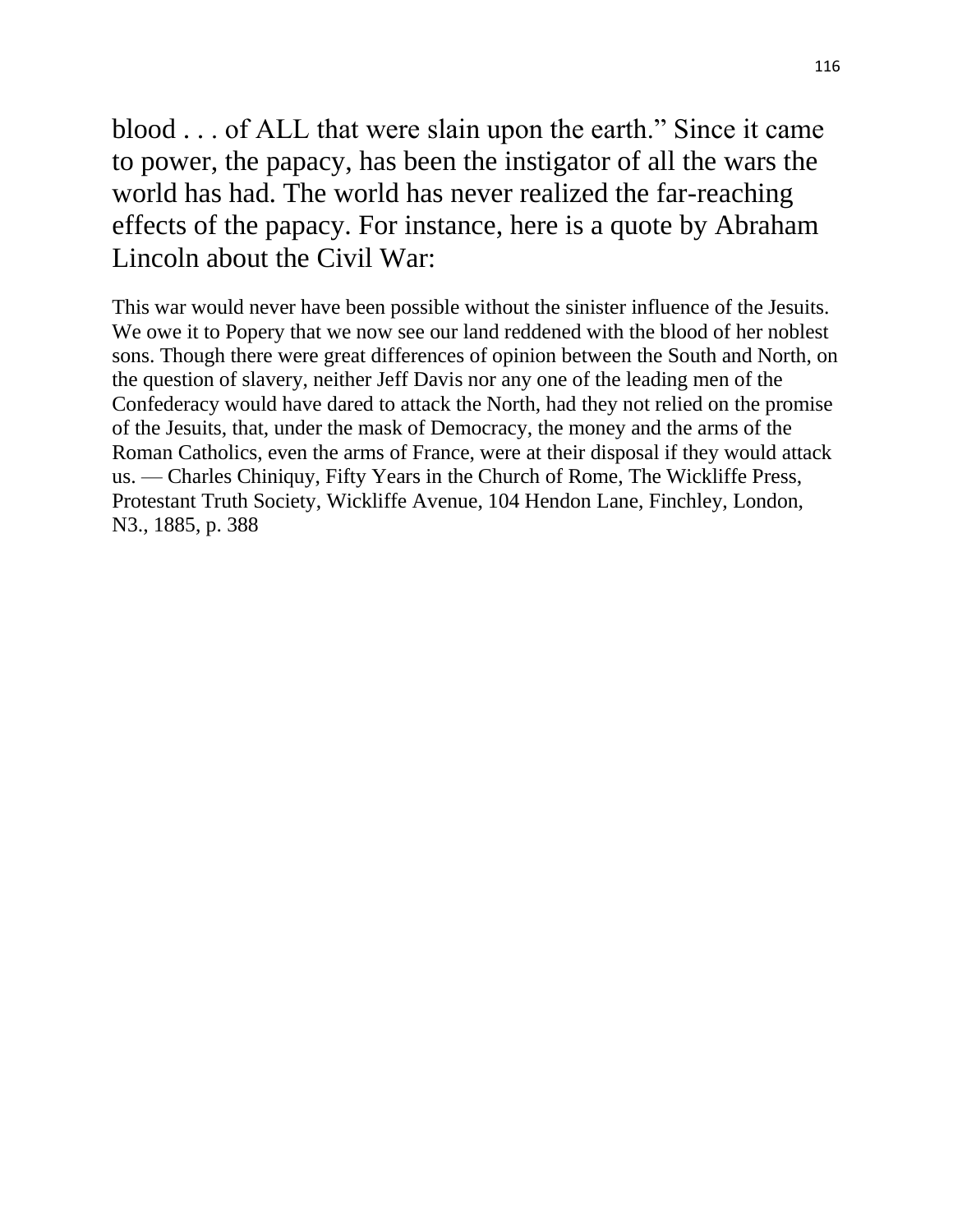### CHAPTER 4 **THE UNITED STATES OF AMERICA**

We must now show that the papacy is the most deadly enemy the United States will ever have to face. This fact is virtually unknown among the people. Using the utmost secrecy to conceal her plans, the papacy, through her facade of religion, has for many decades been infiltrating the United States in all levels of government. As a result, the United States will soon lose its constitution and become a tyrannical, persecuting power.

For many decades the papacy has been laying plans for the takeover of the United States. This goal of the papacy is clearly stated in Charles Chiniquy's book Fifty Years in the Church of Rome.

We are determined . . . to take possession of the United States, and rule them; but we cannot do that without acting secretly and with utmost wisdom. If our plans become known, they will surely be defeated. — Charles Chiniquy, Fifty Years in the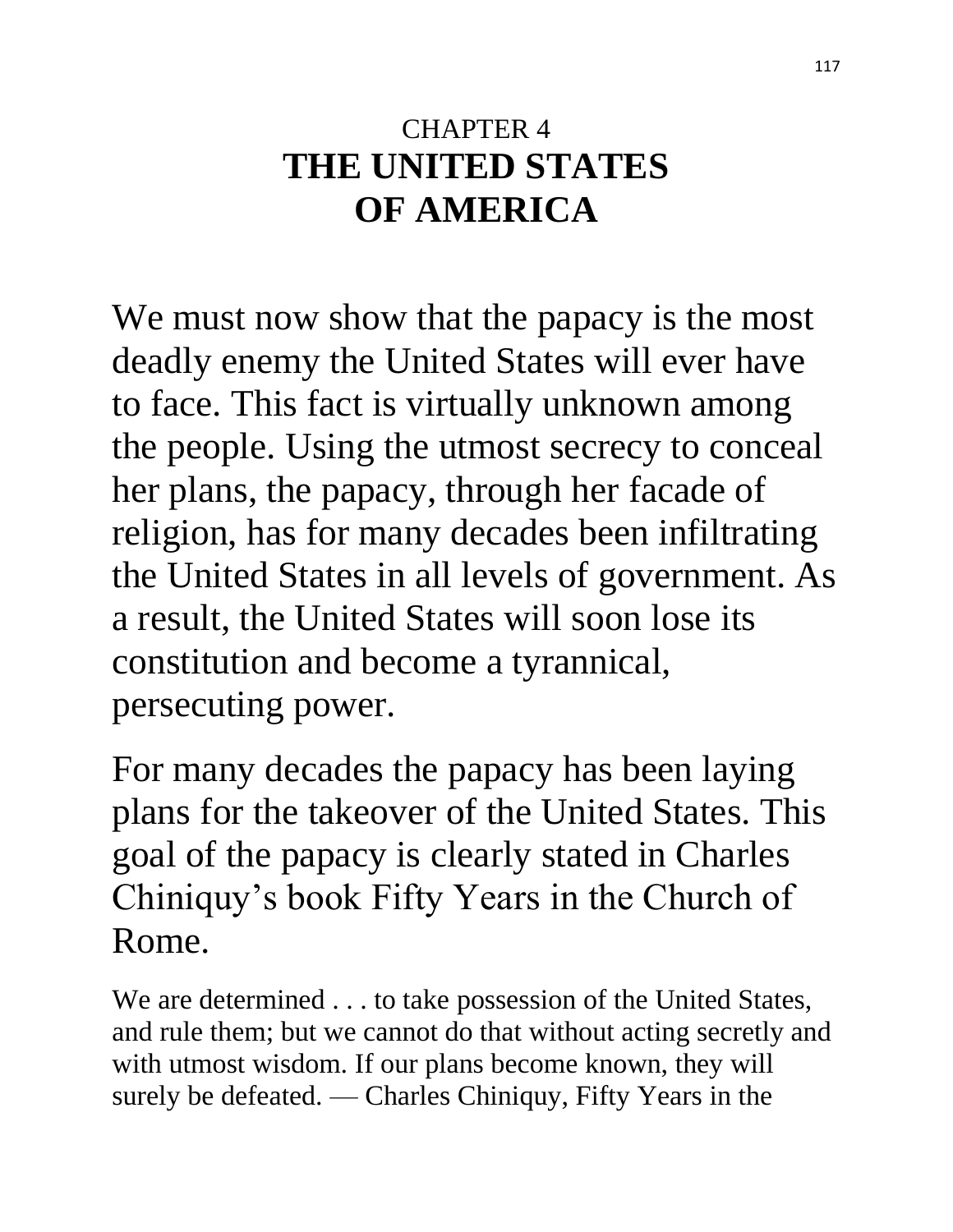Church of Rome, The Wickliffe Press, Protestant truth Society, Wickliffe Avenue, 104 Hendon Lane, Finchley, London, N3., 1885, p. 373.

# On page 374 of this book we read:

How sad will their awakening be, when, with our out-numbering votes, we will turn them, for ever, from every position of honor, power and profit! What will those hypocritical and godless sons and daughters of the fanatical Pilgrim Fathers say, when not a single judge, not a single teacher, not a single policeman will be elected if he be not a devoted . . . Roman Catholic? What will those so-called giants think of their matchless shrewdness and ability, when not a single Senator or member of Congress will be chosen, if he be not submitted to our holy father the Pope? What a sad figure those Protestant Yankees will cut when we will not only elect the President, but fill and command the armies, man the navies, and hold the keys of the public treasury?

Then, yes! then, we will rule the United States, and lay them at the feet of the Vicar of Jesus Christ [the pope], that he may put an end to their godless system of education, and sweep away those impious laws of liberty of conscience which are an insult to God and man!

. . . The American people must be very blind indeed, if they do not see that if they do nothing to prevent it, the day is very near when the Jesuits will rule their country, from the magnificent White House at Washington, to the humblest civil and military department of this vast Republic. — ibid, p. 374.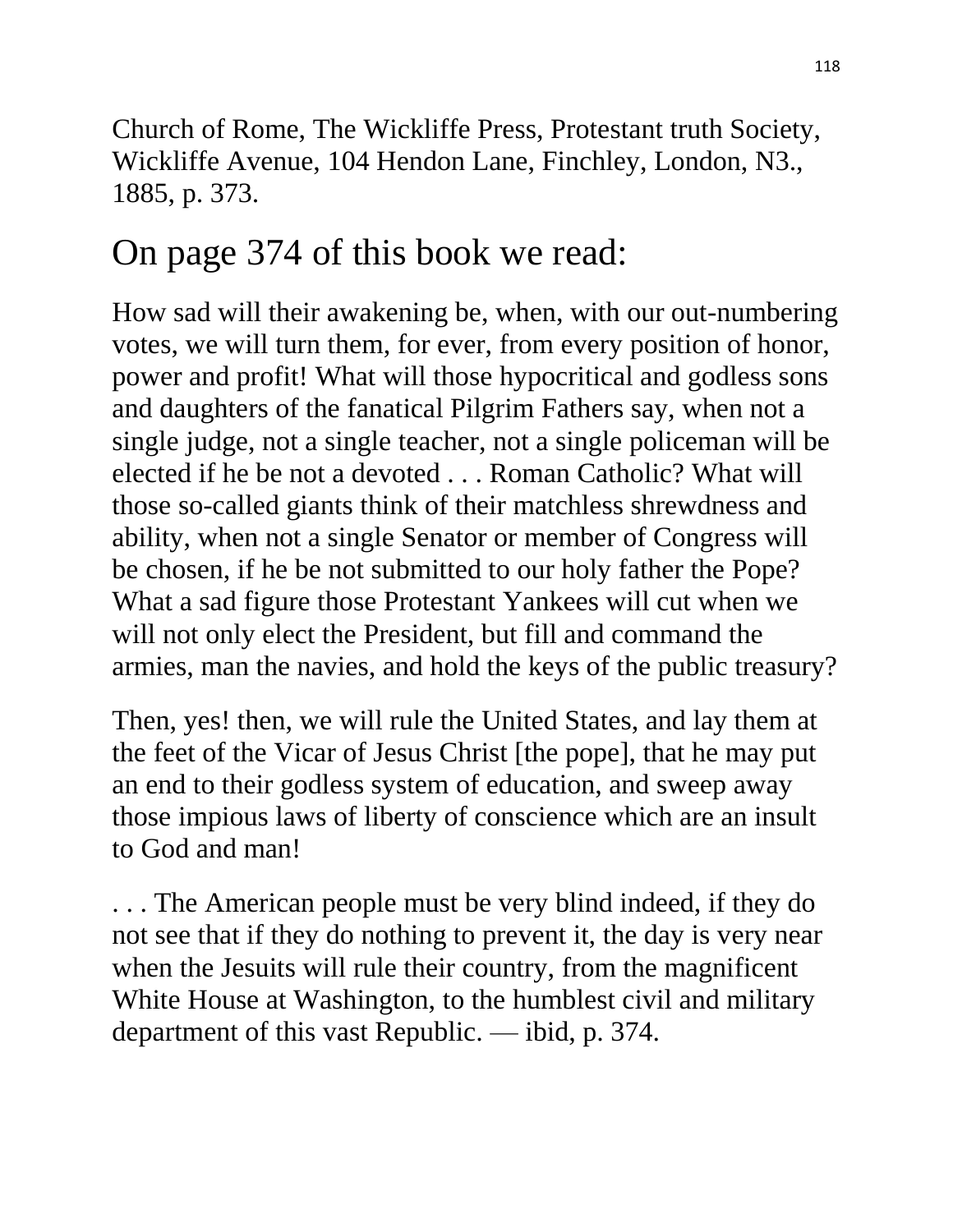As we have seen, when they say Vicar of Jesus Christ, they mean the pope.

Here is a statement from the same book that shows the power these people have already amassed in the United States.

The Jesuits of the United States form one of the richest and most powerful corporations the world ever saw. — ibid, p. 375.

#### The papacy is by far the wealthiest institution on earth.

Jesus, the founder of Christianity, was the poorest of the poor. Roman Catholicism, which claims to be His church, is the richest of the rich. — Avro Manhattan, The Vatican Billions, Chick Publications, p. 17.

The Catholic church is the biggest financial power, wealth accumulator and property owner in existence. She is a greater possessor of material riches than any other single institution, corporation, bank, giant trust, government or state of the whole globe. — Jack Chick, Smokescreens, Chick Publications, Chapter 10.

Very few people know anything about the Jesuits because of their extreme secrecy. Here is a description of them from the book The Great Controversy that shows the abominable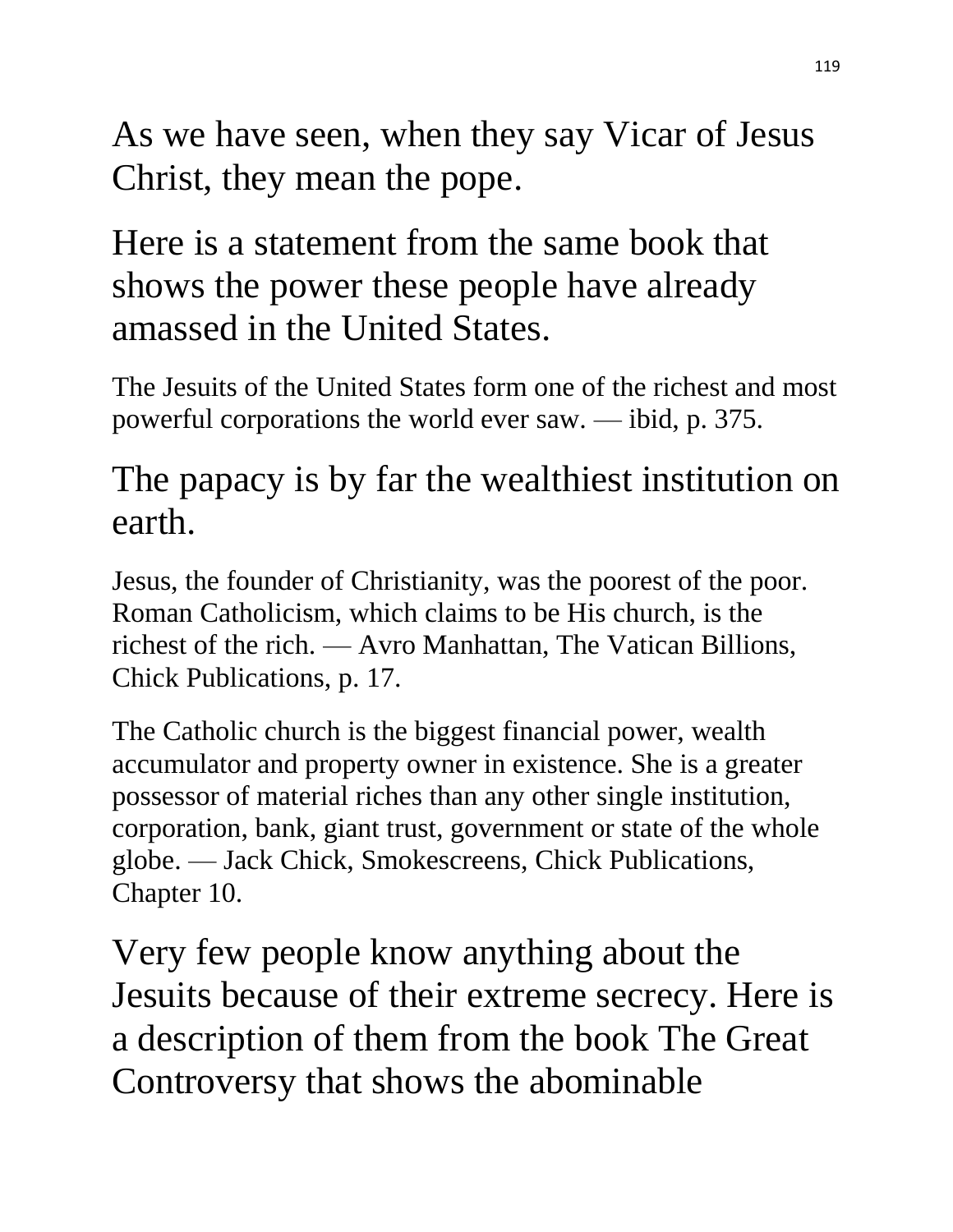### character and deceptiveness of the pope's Jesuits.

Throughout Christendom, Protestantism was menaced by formidable foes. The first triumphs of the Reformation past, Rome summoned new forces, hoping to accomplish its destruction. At this time the order of the Jesuits was created, the most cruel, unscrupulous, and powerful of all the champions of popery. Cut off from earthly ties and human interests, dead to the claims of natural affection, reason and conscience wholly silenced, they knew no rule, no tie, but that of their order, and no duty but to extend its power. The gospel of Christ had enabled its adherents to meet danger and endure suffering, undismayed by cold, hunger, toil, and poverty, to uphold the banner of truth in face of the rack, the dungeon, and the stake. To combat these forces, Jesuitism inspired its followers with a fanaticism that enabled them to endure like dangers, and to oppose to the power of truth all the weapons of deception. There was no crime too great for them to commit, no deception too base for them to practice, no disguise too difficult for them to assume. Vowed to perpetual poverty and humility, it was their studied aim to secure wealth and power, to be devoted to the overthrow of Protestantism, and the re-establishment of the papal supremacy.

When appearing as members of their order, they wore a garb of sanctity, visiting prisons and hospitals, ministering to the sick and the poor, professing to have renounced the world, and bearing the sacred name of Jesus, who went about doing good. But under this blameless exterior the most criminal and deadly purposes were often concealed. It was a fundamental principle of the order that the end justifies the means. By this code, lying,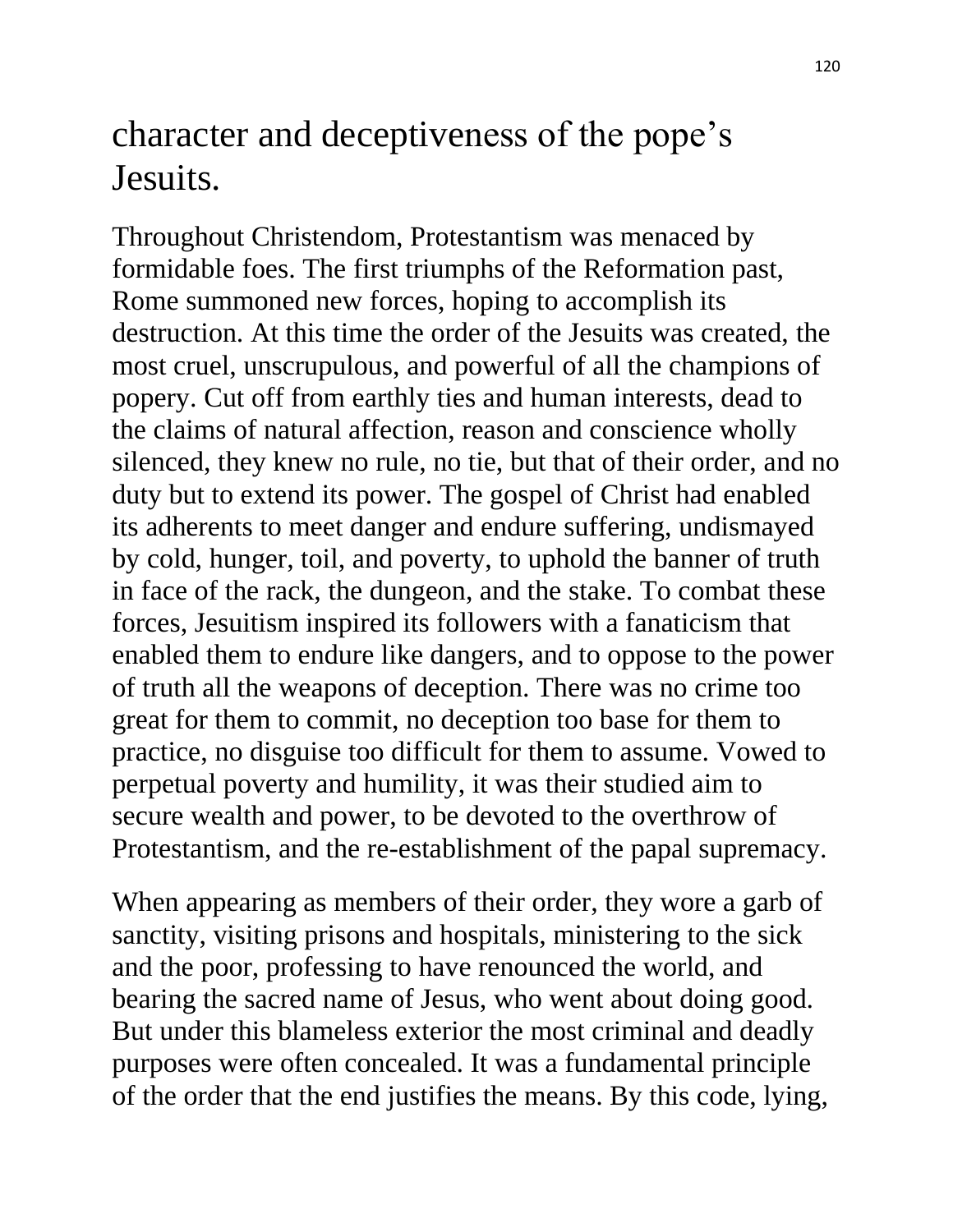theft, perjury, assassination, were not only pardonable but commendable, when they served the interests of the church. Under various disguises the Jesuits worked their way into offices of state, climbing up to be the counselors of kings, and shaping the policy of nations. They became servants to act as spies upon their masters. They established colleges for the sons of princes and nobles, and schools for the common people; and the children of Protestant parents were drawn into an observance of popish rites. All the outward pomp and display of the Romish worship was brought to bear to confuse the mind and dazzle and captivate the imagination, and thus the liberty for which the fathers had toiled and bled was betrayed by the sons. The Jesuits rapidly spread themselves over Europe, and wherever they went, there followed a revival of popery. — E. G. White, *The Great Controversy*, pp. 234, 235, 1911, Pacific Press Publishing Assn.

Today the pope's Jesuits are not only entrenched at the highest levels of all branches and departments of the U.S. Government, but they are also entrenched at the highest levels of virtually all the major corporations and industries in the United States. The Jesuits are the major stockholders of many of the largest corporations. They own 51% of the stock in Bank of America for instance. And because the papacy is a so-called church, they pay not one penny of taxes. Because they are a so-called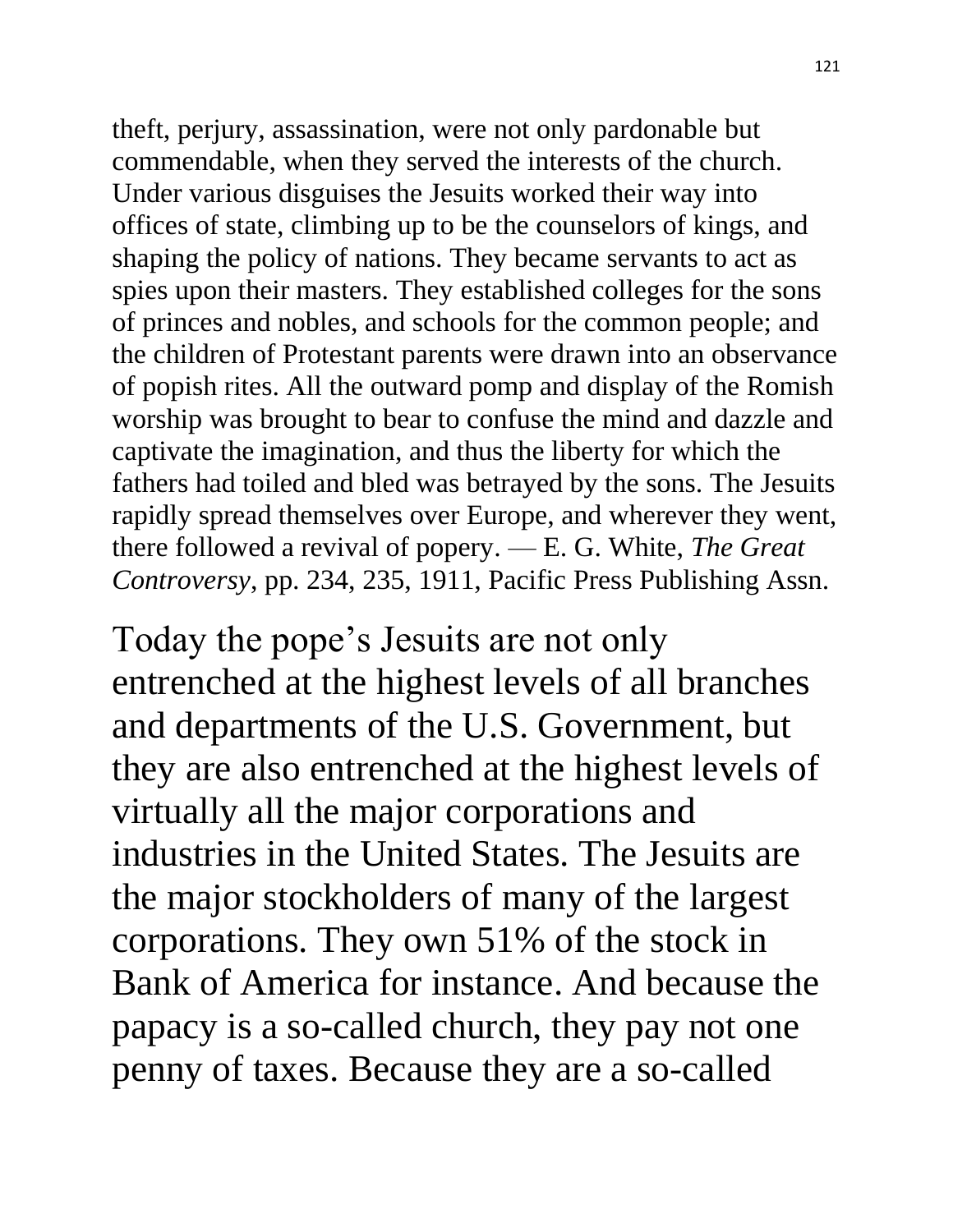church, they are able to operate internationally outside of the laws and legal proceedings everyone else must follow.

Here are a few of the Jesuit-controlled corporations that totally support their Jesuits in congress and the government: American Airlines, TWA, Anheuser Busch, AT&T, Bell Atlantic, Boeing, Cigna, Coca-Cola, Daimler Chrysler, Exxon, Shell, Ford Motor Company, General Electric, Hewlett-Packard, Home Depot, May Company, McDonald's, Motorola, Philip Morris, Price-Waterhouse, Rite Aid, RJR Nabisco, Sony Corp. of America, Texaco, United Parcel Service, Walt Disney Company, and Wells Fargo.

These corporations give their Jesuit senators and congressmen in both the Democratic and Republican parties many thousands of dollars for their election campaigns. These senators and congressmen are the most radical and dangerous this country has ever had. They do everything they can to pass laws and regulations prohibited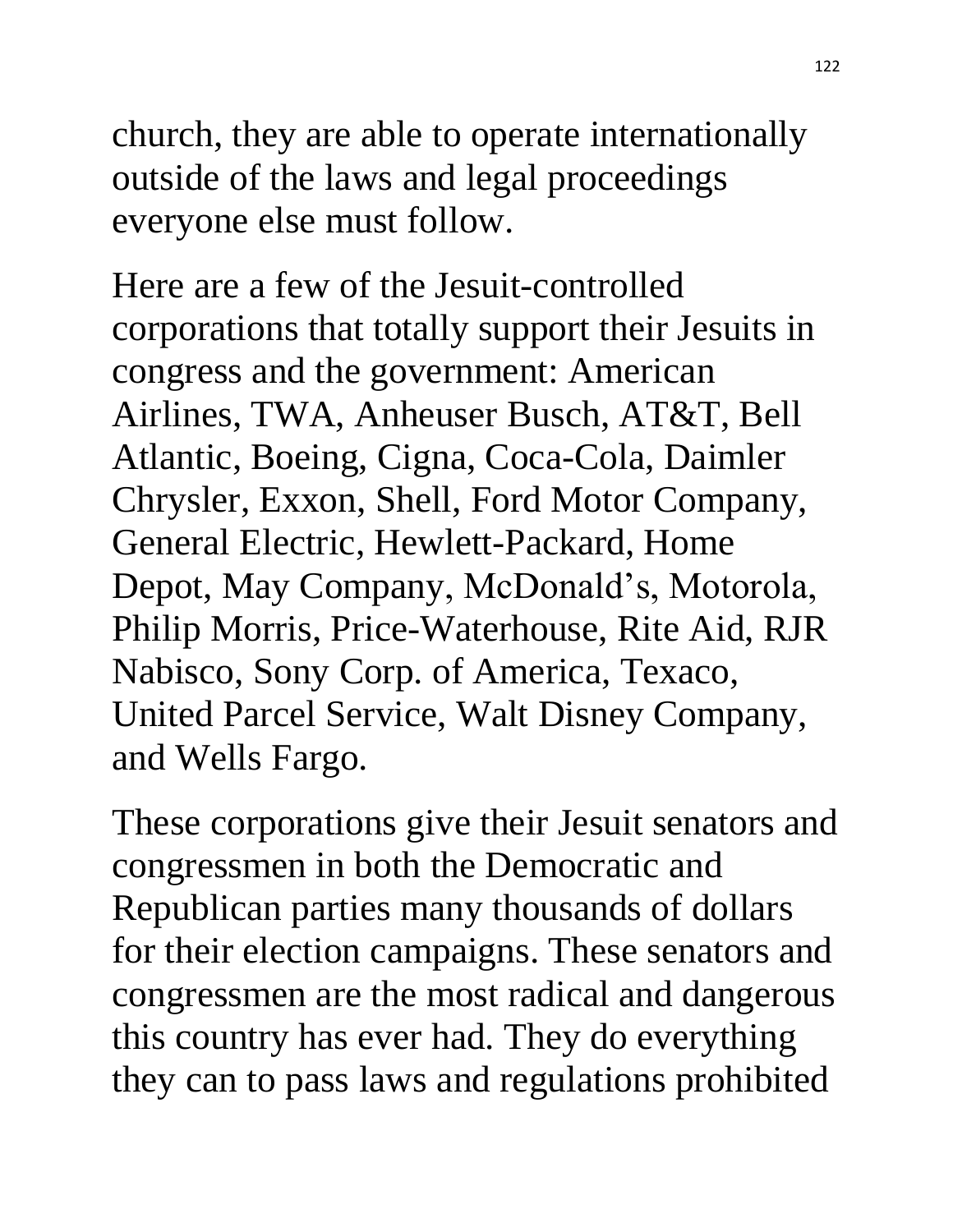by our constitution, laws designed to destroy the United States, to eliminate freedom, and to convert the United States into a ruthless tyranny. They lie constantly to to deceive the people so they will go along with the laws and regulations they want to pass.

Everyone in high positions in the government takes a solemn oath to uphold and obey the Constitution, but nearly all of them totally ignore the Constitution. The president issues executive orders that are totally unconstitutional, and Congress passes laws that the Constitution specifically forbids. Our Godgiven Constitution is the reason the United States has become the greatest country in the world, but it is being thoroughly undermined today by the Jesuits in government as they work to destroy the United States.

The laws and regulations they pass are designed to export the industrial and manufacturing base of the United States to other countries. They are designed to destroy our energy base by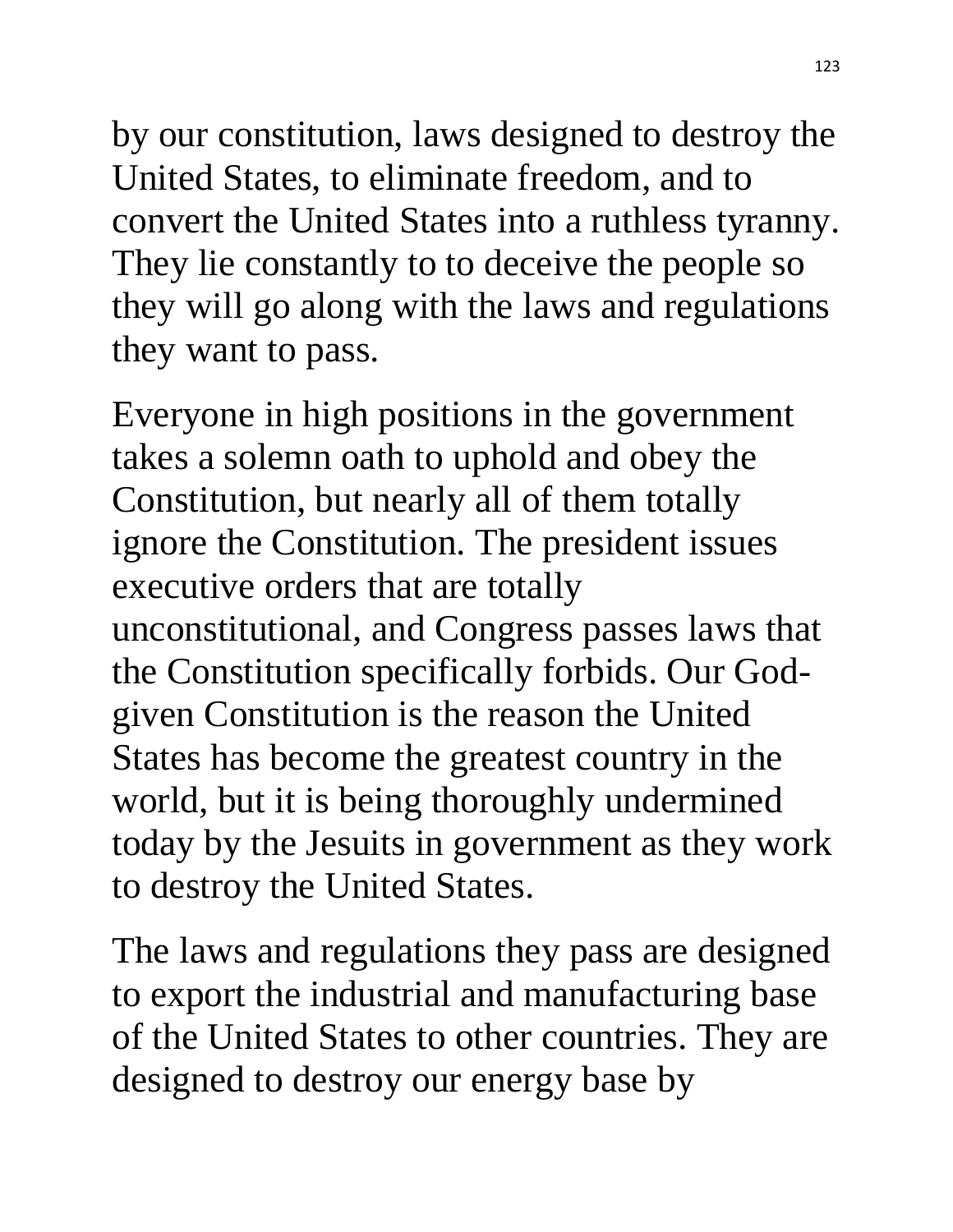restricting oil prospecting, fuel production, and nuclear power plants. The Jesuits in the House, Senate and regulating agencies restrict the private use of land with nonsensical environmental rules and regulations. They pass laws and regulations about what is "proper" to be taught in schools so that children will grow up being extremely ignorant under the banner of being educated.

The Jesuits are not recognized by the general populace because of their treachery and secrecy. They tell no one that they are Jesuits. They even belong to other churches, other organizations, and other cultures, that they have infiltrated, to hide their identity and to control these organizations.

There are millions and millions of the pope's Jesuits. They are everywhere. They are into everything. They are into every major organization, and control nearly every political organization and government in the world. Because of the Jesuits' extreme secrecy, many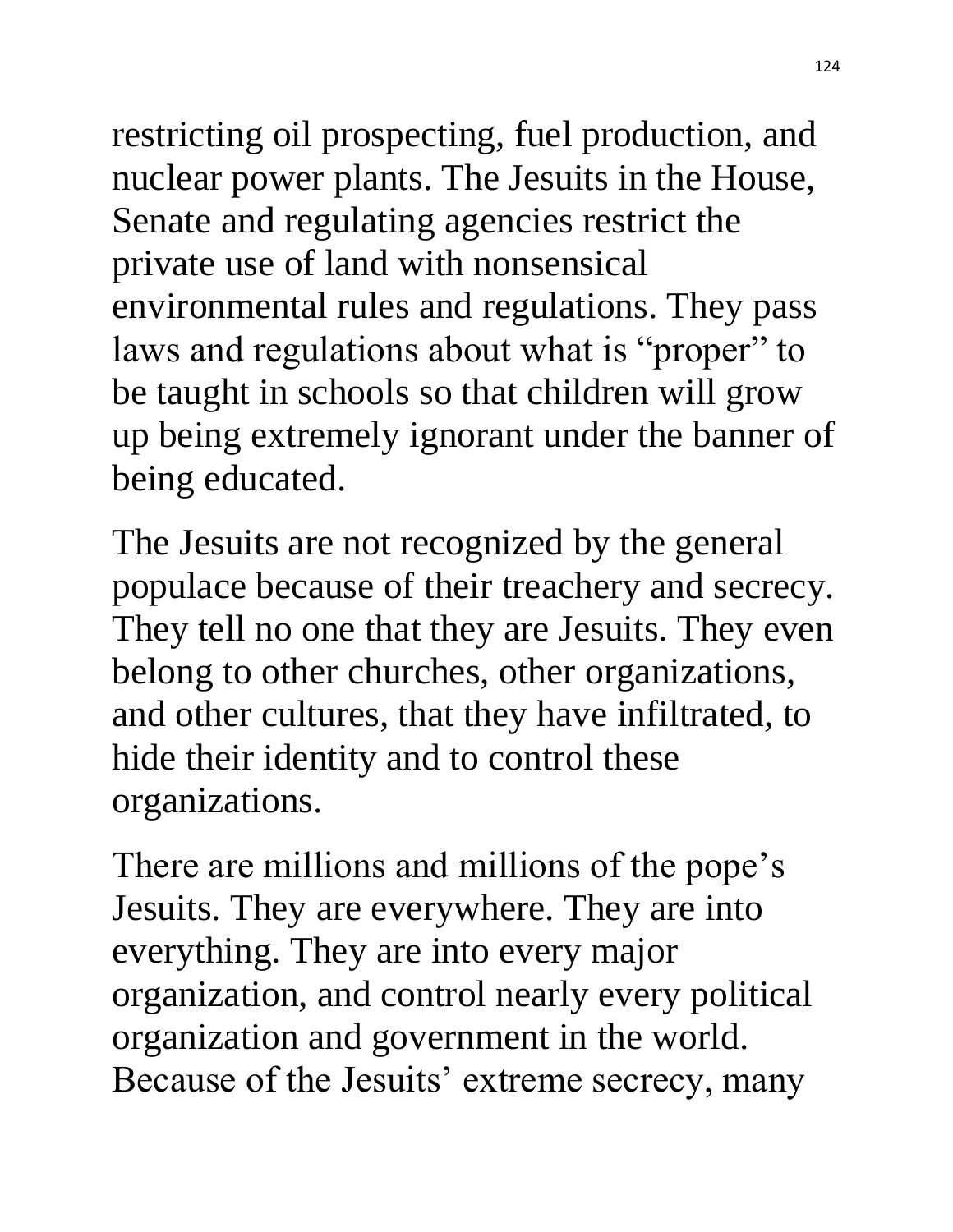of these organizations and governments are totally unaware that they are being infiltrated and controlled.

It is easy to identify the Jesuits and the Jesuit puppets in the United States Congress, because they are the ones that continually try to get all kinds of laws passed that require exactly the opposite from what the Constitution says. They continually pass laws that restrict the liberty of the citizens of the country. They continually pass laws to regulate every aspect of life in the United States. They continually pass laws that restrict freedom of speech such as the Campaign Finance Reform Act. Incidentally, they always use names for these laws that will sound good to the American people, but rarely indicate what is in the law. They use every means they can to deceive the people of the country.

The Jesuits continually try to pass restrictive gun legislation. The second amendment to the Constitution says, "the right of the people to keep and bear arms, shall not be infringed."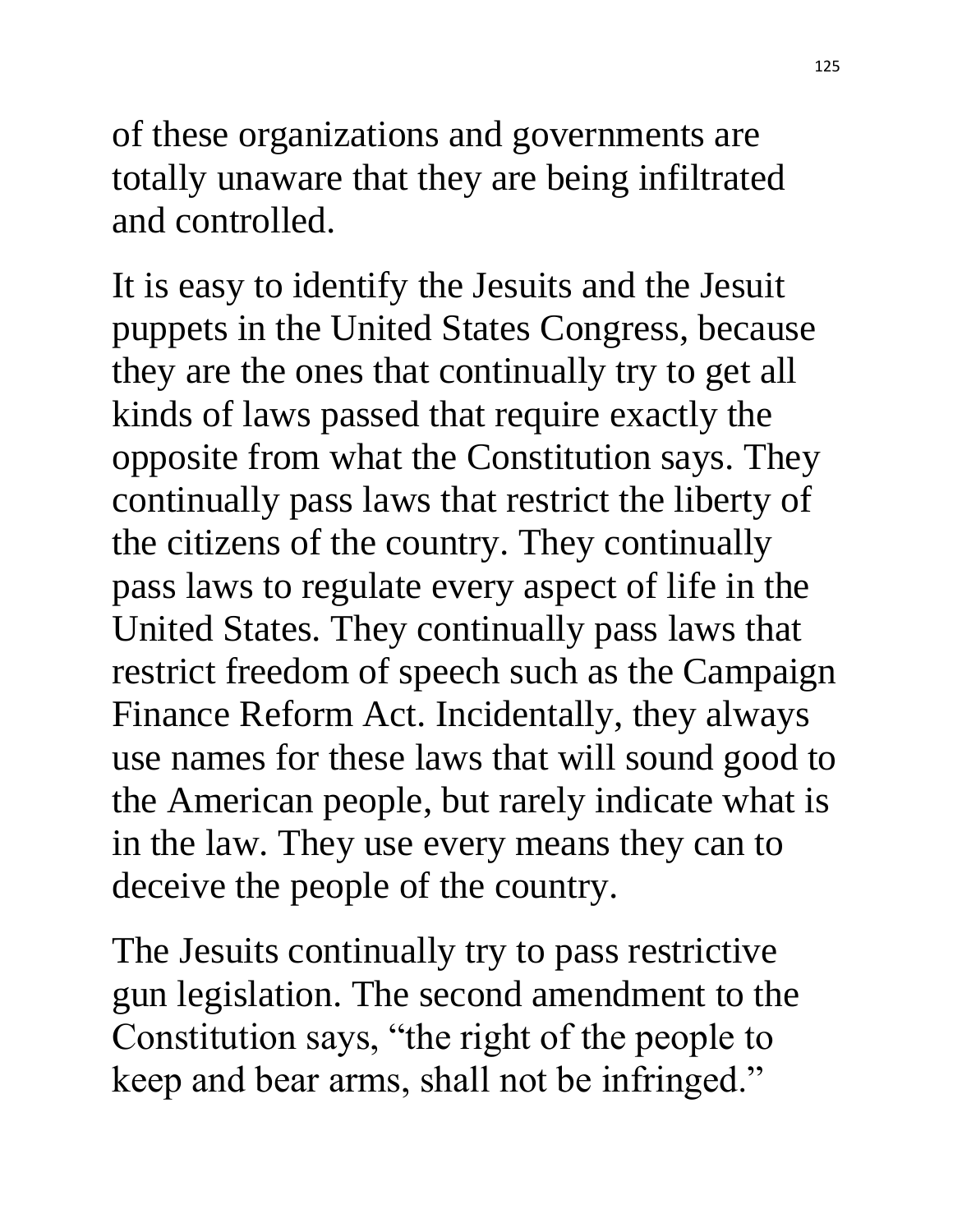Every gun law that congress has ever passed is a direct violation of the United States' Constitution. Because of the crime and terrorism in our country today, and because of the government and media propaganda against guns, people are made to believe that these laws are necessary.

When the citizens of a nation are armed, where their right to own guns is not infringed, the crime rate is extremely low.

Every man in Switzerland, for instance, is required to have guns in his home, including assault rifles. Crime in Switzerland is almost non-existent. In states and cities in America that allow people to carry guns, the crime rate is extremely low.

During World War Two, Hitler wanted to invade Switzerland. The Swiss told him that he could send his army across the border, but none of his officers would return. Hitler gave the order to invade Switzerland several times, but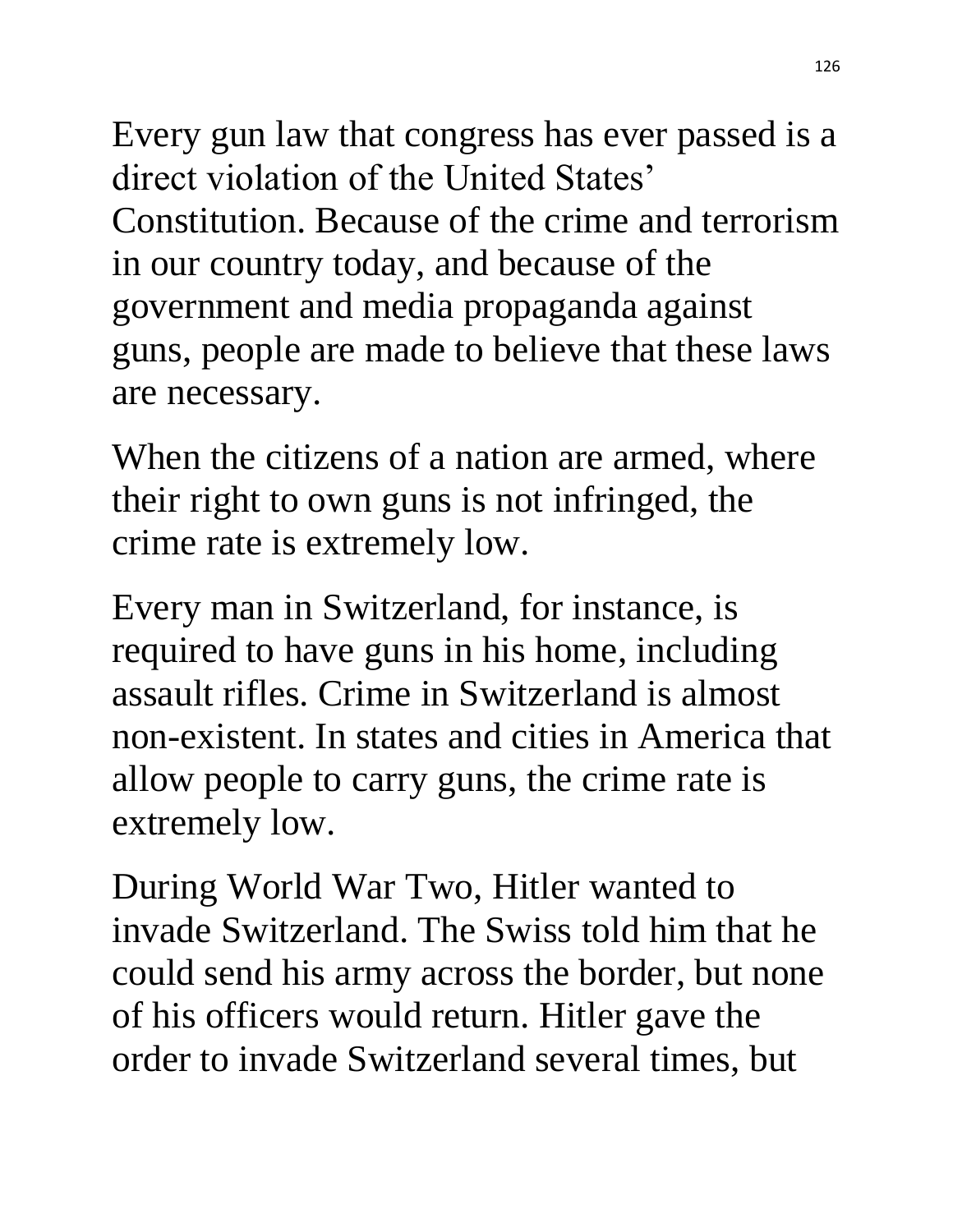his officers refused to obey. Switzerland remained safely neutral all during the war because Hitler could not overcome the guns in the hands of Swiss private citizens. No dictator wants to be the dictator of a nation with 200 million guns around.

Christians generally do not want to have anything to do with guns, because a Christian would never take the life of another individual. It is not the USE of the guns that keeps the crime rate low; it is just the fact that the guns are there, and the criminals and would-be dictators know that the guns are there. That knowledge keeps them at bay.

In order to motivate the people of the United States to give up their guns, the Jesuits stage shootings periodically to show how "dangerous" guns are. These shootings occur in the most emotional places such as schools where children die. But Waco shows what will happen when only the government has guns. Some 86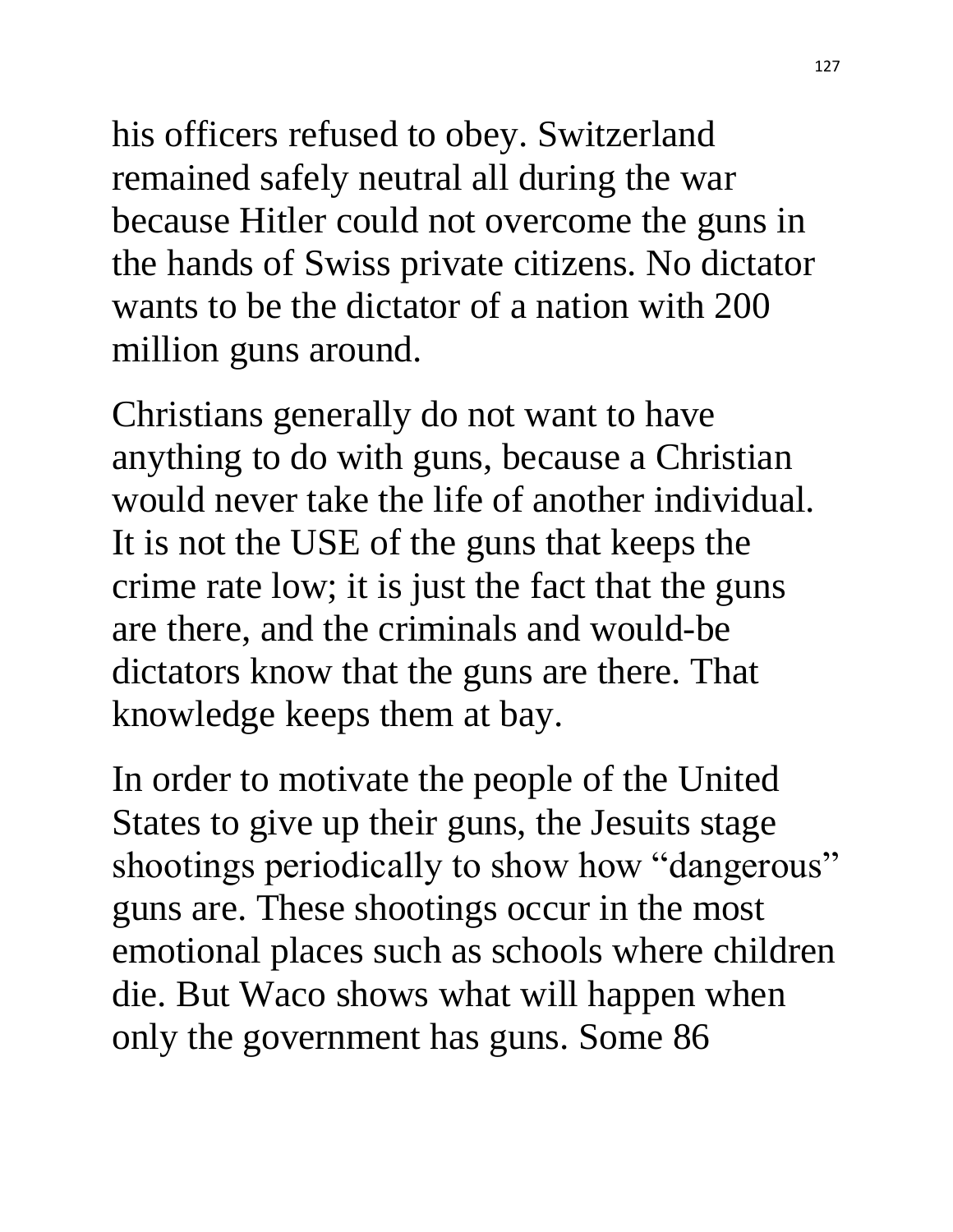children died a torturous death at Waco at the hands of the government.

The *USA Patriot act of 2001* is in almost total violation of the constitution, requiring many of the regulations Nazi Germany and communist Russia had. When all the requirements of this act are implemented, the citizens of this country will rue the day they ever allowed such a monstrosity to become law. Jesuits in the government were responsible for this act and forced its passage. They forced a vote on this act without giving the congressmen and senators an opportunity to read it! Why didn't the congressmen and senators have the good sense to vote "no" and defeat this act since they were never able to read it?

The *Homeland Security Act of 2002* is another act that was passed to take away freedom and security in the United States and is in total violation of the constitution. As all the requirements of these acts become implemented, the people of the country will learn first-hand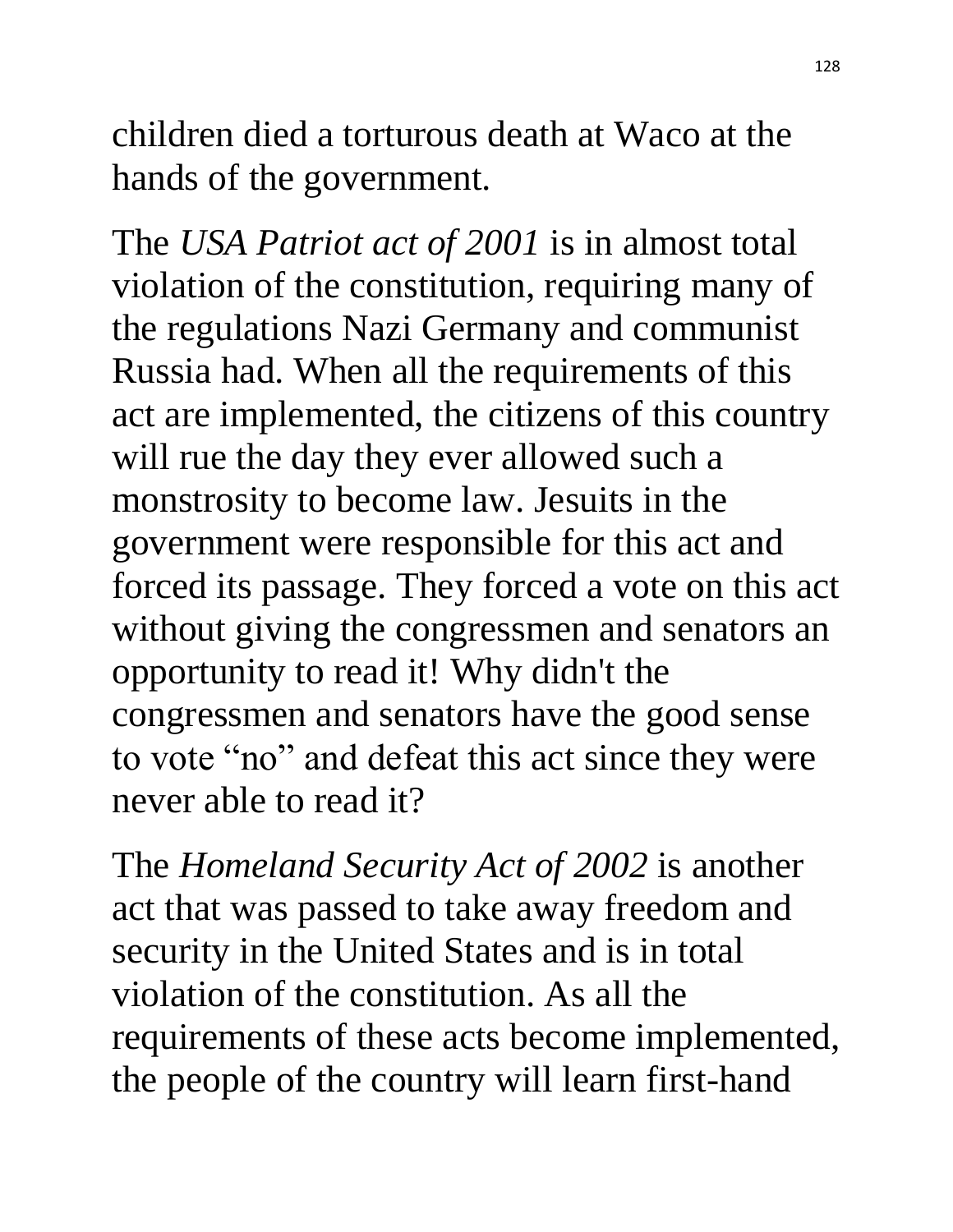how it feels to have absolutely no freedom. These and other laws and regulations on the books will, when implemented, convert the United States into a more ruthless police state than was Nazi Germany or communist Russia and Red China.

Today, the United States is run and controlled by its most dedicated enemies. If you wonder at the things the government and the people in control of the government do that are so damaging to the United States, it is because they are our enemies and are determined to destroy the United States. Treason is running rampant throughout all levels and branches of the U.S. government today.

A nation can survive its fools, and even the ambitious. But it cannot survive treason from within. An enemy at the gates is less formidable, for he is known and carries his banners openly against the city. But the traitor moves among those within the gates freely, his sly whispers rustling through all the alleys, heard in the very halls of government itself. For the traitor appears no traitor; he speaks in the accents familiar to his victims, and he wears their face and their garments and he appeals to the baseness that lies deep in the hearts of all men. He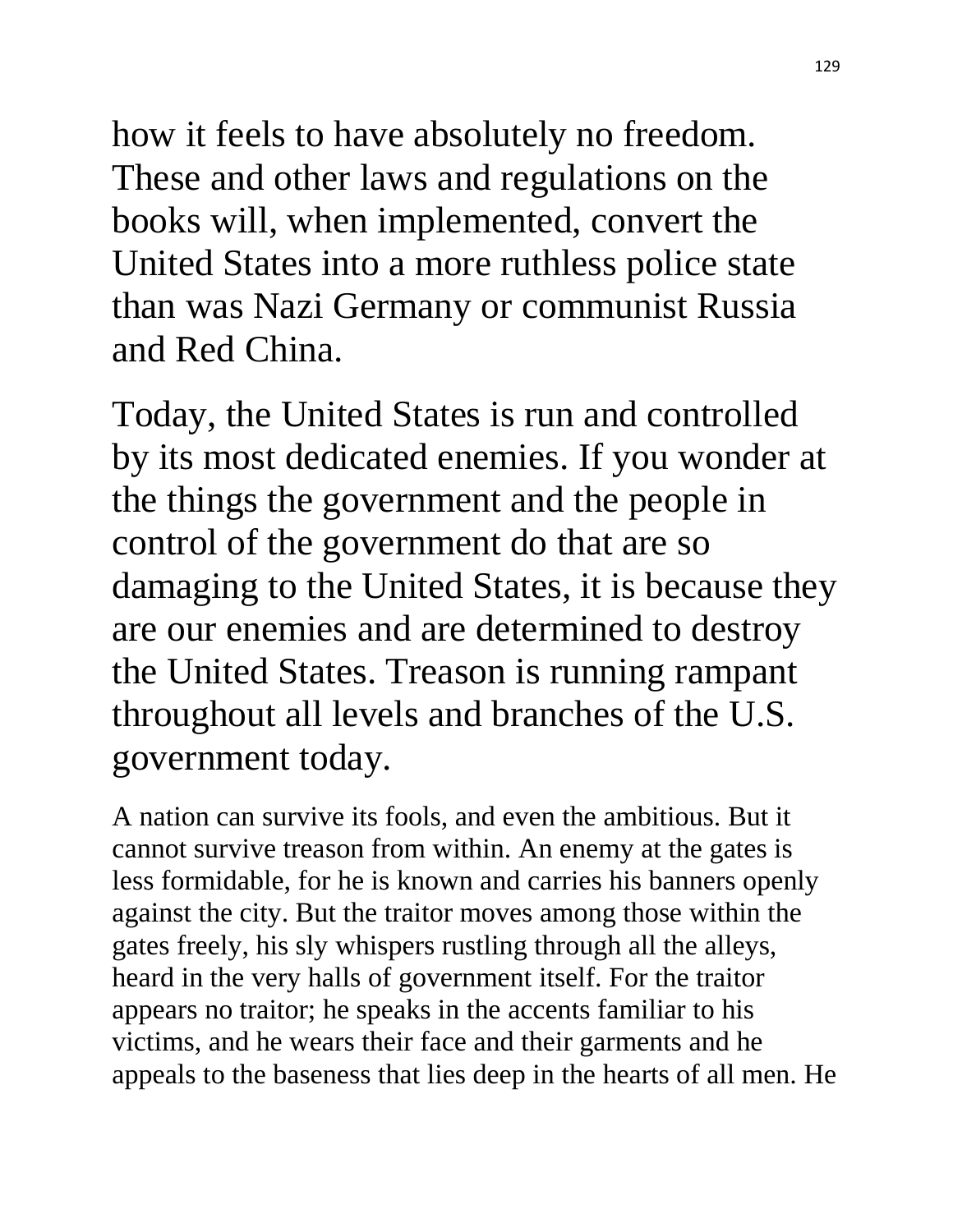rots the soul of a nation; he works secretly and unknown in the night to undermine the pillars of a city; he infects the body politic so that it can no longer resist. — Marcus Cicero, speaking to Caesar, Crassus, Pompey and the Roman Senate.

Many wonder today why the Republican party does nothing to defeat the treasonous schemes of the Democrats. It is because the pope's Jesuits have thoroughly infiltrated the Republican party as well as the Democratic party. Many wonder why the news media lie so much to support and protect the Democrats. It is because the pope's Jesuits have thoroughly infiltrated the news media. The news media and schools and colleges, with their lies and propaganda, have so conditioned the people of the country that they are unable to recognize what has been done to them. Victory for the Jesuits seems very near. The Jesuits are like a cancer that has pervaded nearly every fiber of the society of the United States. We are being defeated by the enemy within.

For many years the Jesuits have prevented the United States from developing additional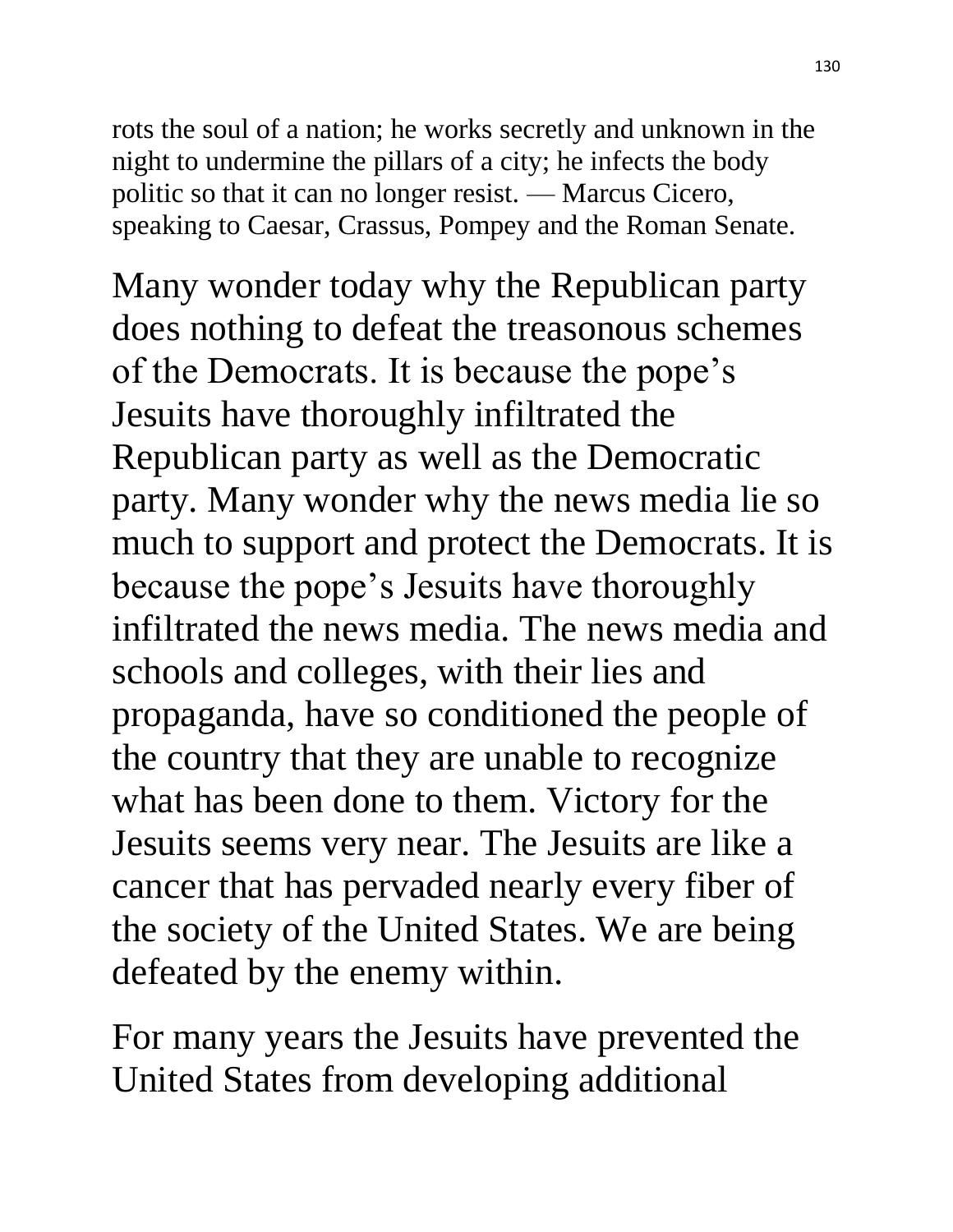sources of energy within its own territory. Exploiting the vast oilfields on the Alaskan north slope, that probably contain more oil than the entire middle east, is forbidden. New nuclear power plants, the safest source of electric energy ever discovered, are not permitted. There is no end to the lies people have been made to believe about Nuclear energy. The environment is used as the club to subdue the people of the country into going along with this idiocy. Modern technology is able to develop these sources of power without any damage to the environment. France gets 80% of its power from nuclear power plants without any problems. Needless to say, without sufficient energy, the United States will not be able to defend itself. All the papacy has to do is cut off the oil supply from the middle east.

The United States is now starting to feel the pinch of the energy shortage the Jesuits have created. People have experienced blackouts over large areas as power is shut off to stay within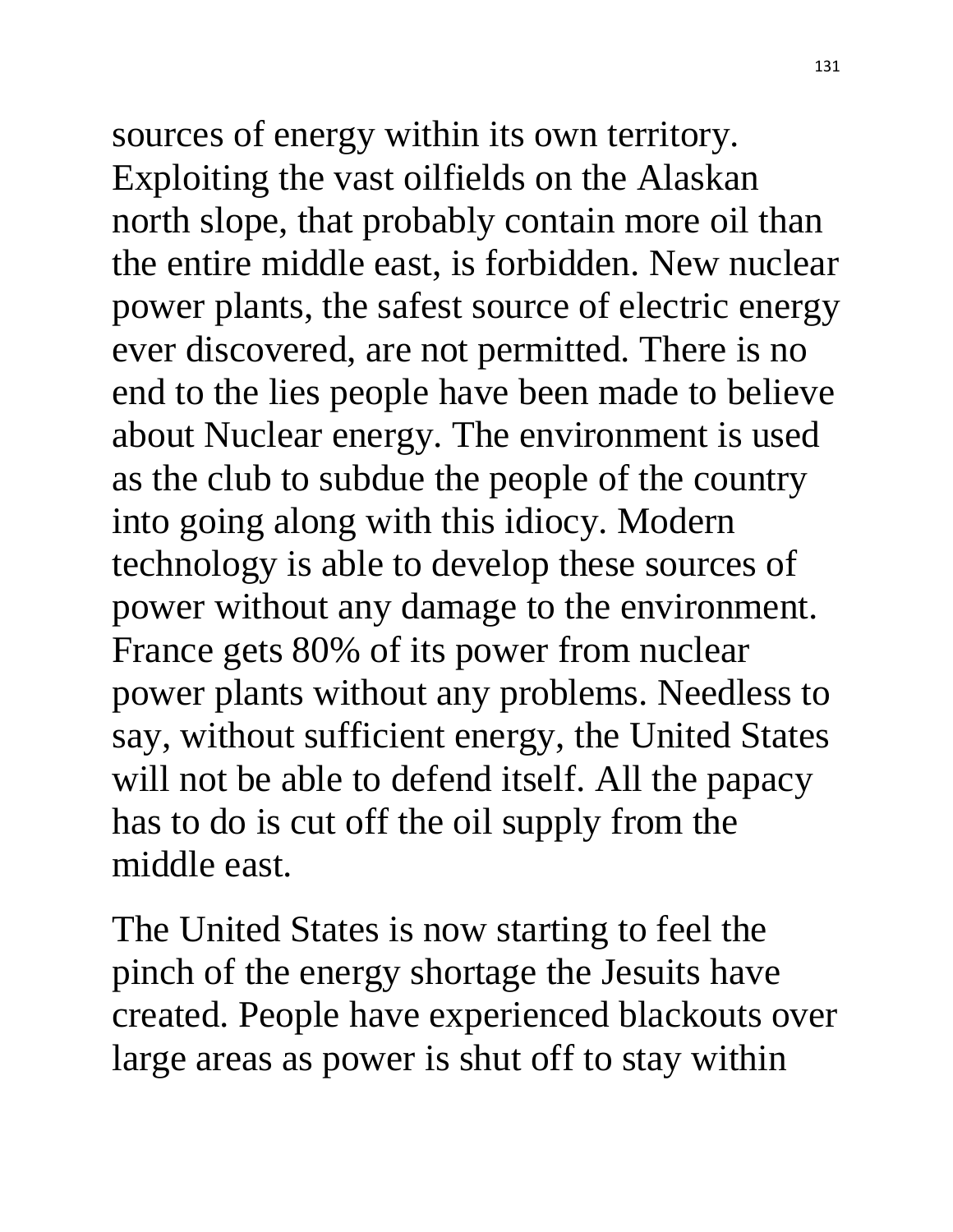the limits of generating capacity. Today, instead of constructing additional nuclear power plants, some of these plants are being dismantled! Will the people of the United States be able to wake up in time to prevent the coming national tragedy?

Not only in the United States is this treachery being perpetrated by the papacy, but they are secretly at work all over the world to subvert all the nations of the world. Charles Chiniquy continues:

Rome is in constant conspiracy against the rights and liberties of man all over the world; but she is particularly so in the United States. Long before I was ordained a priest I knew that my Church was the most implacable enemy of this Republic. My professors of philosophy, history, and theology had been unanimous in telling me that the principles and laws of the Church of Rome were absolutely antagonistic to the laws and principles that are the foundation stones of the Constitution of the United States.

1st. The most sacred principle of the United States Constitution is the equality of every citizen before the law. But the fundamental principle of the Church of Rome is the denial of that [e]quality.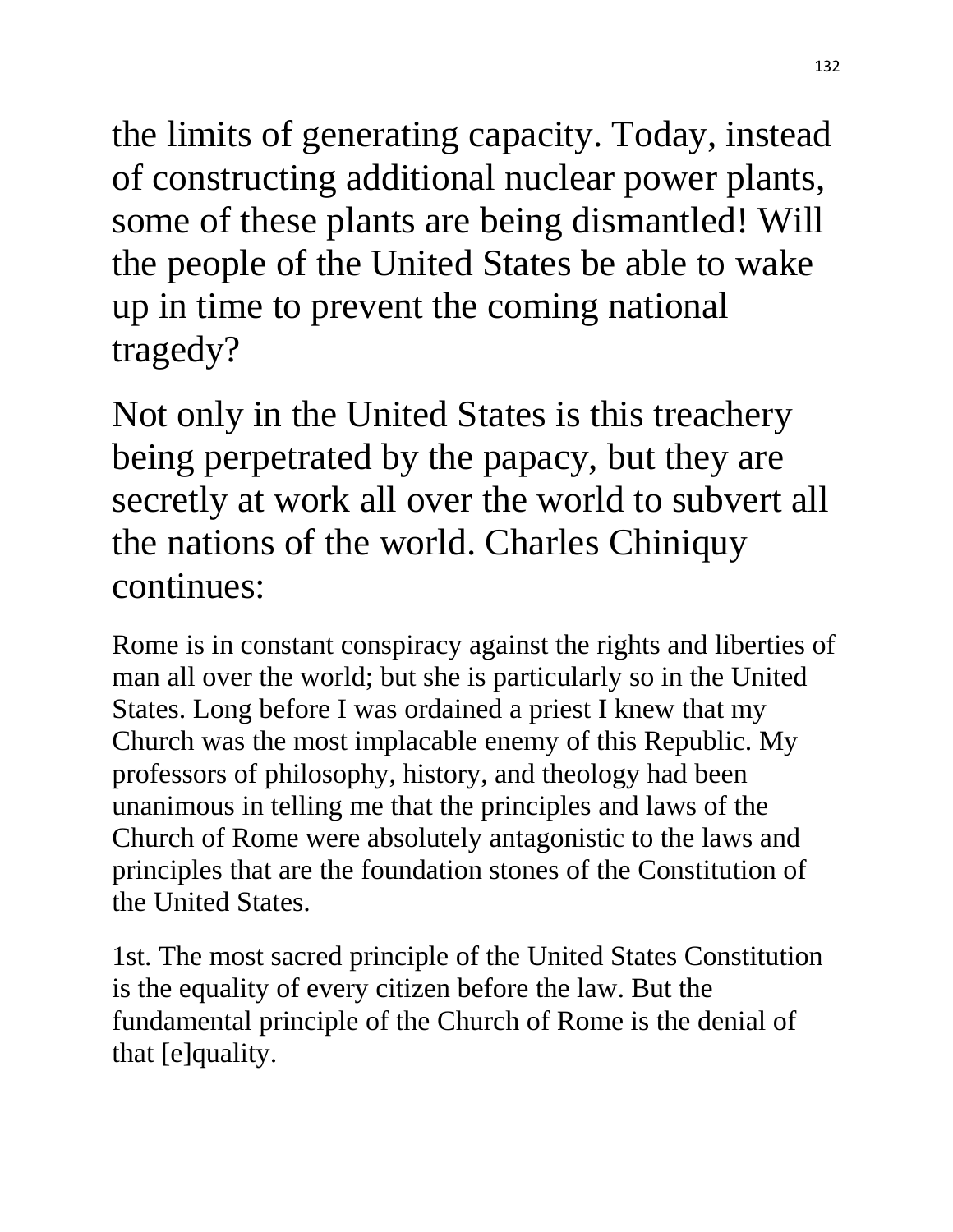2nd. Liberty of conscience is proclaimed by the United States a most sacred principle, which every citizen must uphold . . . . But liberty of conscience is declared by all the Popes and Councils of Rome, a most godless, unholy, and diabolical thing, which every good Catholic must abhor and destroy at any cost.

3rd. The American Constitution assures the absolute independence of the civil from the ecclesiastical or Church power; but the Church of Rome declares, through all her Pontiffs and Councils, that such independence is an impiety and a revolt against God.

4th. The American Constitution leaves every man free to serve God according to the dictates of his conscience; but the -r--ch of Rome declares that no man has ever had such a right, and that the Pope alone can know and say what man must believe and do. — Charles Chiniquy, *Fifty Years in the Church of Rome*, The Wickliffe Press, Protestant truth Society, Wickliffe Avenue, 104 Hendon Lane, Finchley, London, N3., 1885, p. 375.

## And when the papacy takes over there will be bloodshed.

The Church of Rome says that she has a right to punish with the confiscation of their goods, or the penalty of death, those who differ in faith from the Pope. — ibid, p. 376.

America simply has no idea of the terrible trouble and persecution that is coming soon at the hands of the papacy. The people of America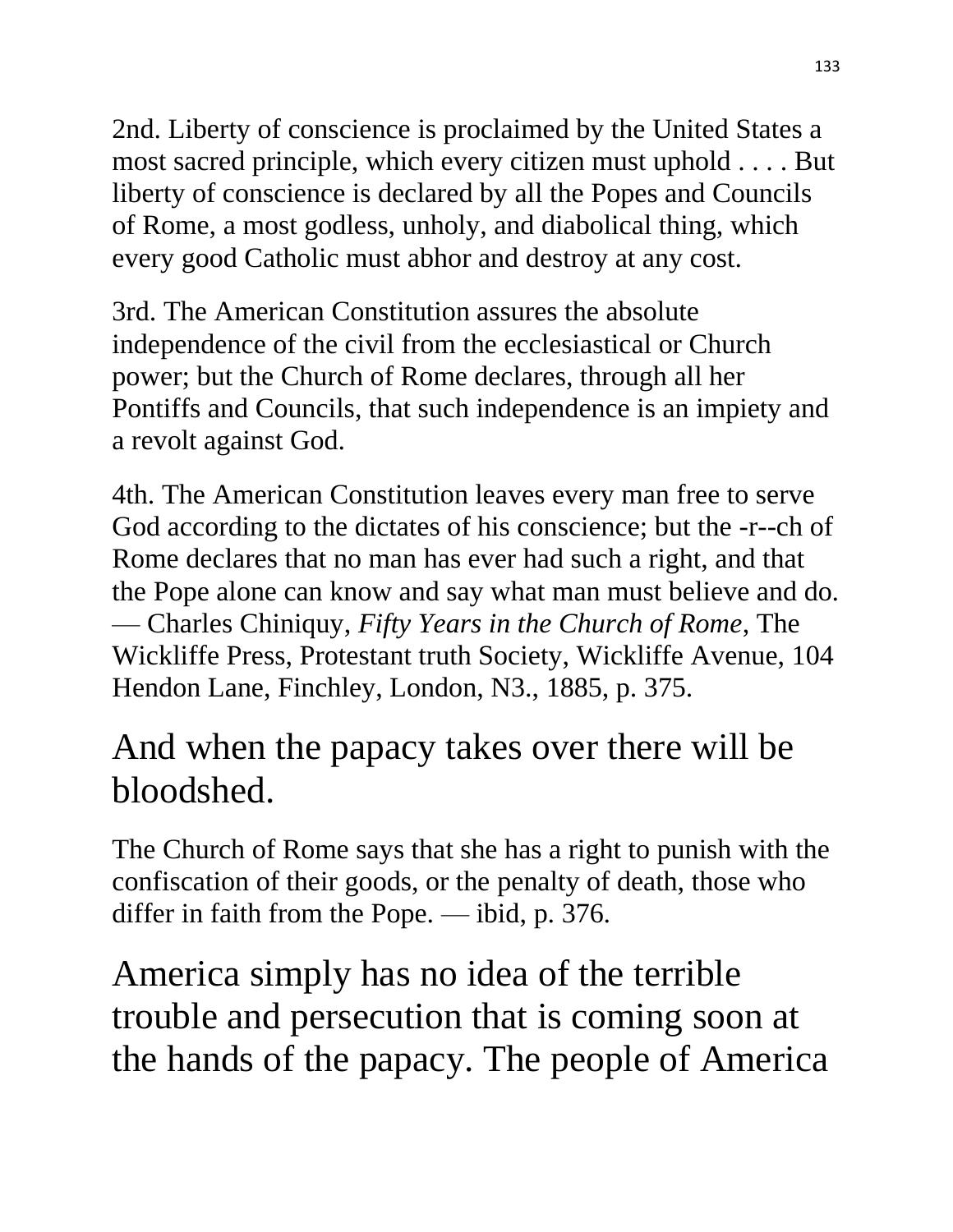have forgotten the wanton cruelty and unrestrained butchery this unholy power demonstrated during the Dark Ages when it slaughtered over 150 million Christians because they wanted to worship God according to the Bible. Hitler's holocaust against the Jews was tiny compared to the papal holocaust against Christians during the Dark Ages, and the Jesuitcontrolled news media never mention these atrocities.

The papacy's slaughter of Christians continues to this day. Since the papacy is a small country with little military capability, they always beguile other nations to do their fighting for them. Today the United States is their favorite bully. Thus, they are never directly involved, and people do not realize who is behind the wars, the trouble, and the terrorism. Avro Manhattan's book, The Vatican's Holocaust, describes in detail the papacy's continuing slaughter of millions of Christians in the 20th century. At the time of this writing, the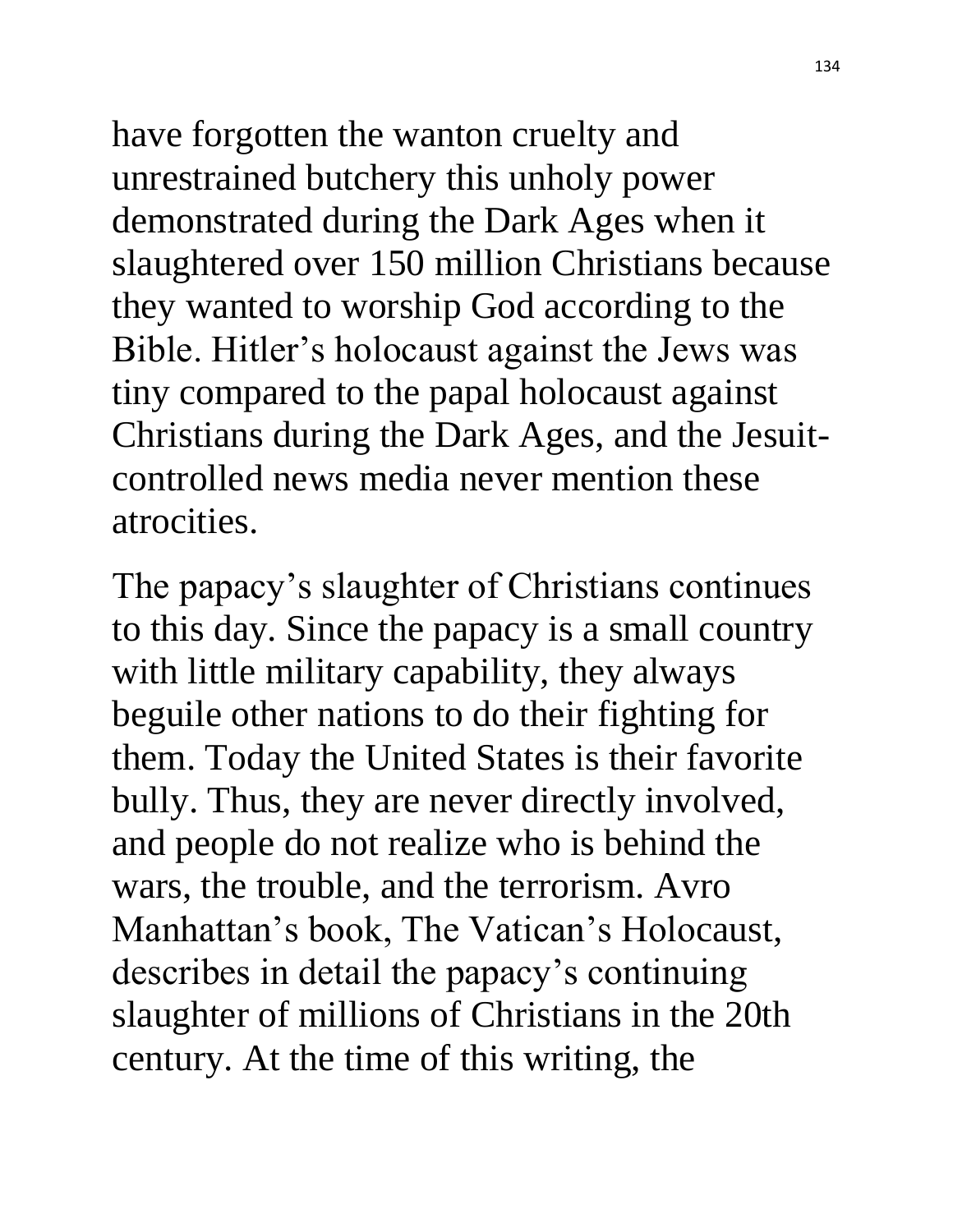complete text of The Vatican's Holocaust is available on the internet for downloading at:

#### <http://www.reformation.org/holocaus.html>

The slaughter in Bosnia, Kosovo, Serbia, Croatia and others is a direct result of the Vatican's involvement in this area, but you will never hear about it because the Jesuit-controlled news media not only refuse to mention it but they lie about the situation to keep the papacy from being suspected of her true involvement.

The Jesuits seem to have a code that guides their every action. that code is: "Call your enemy what you are and always tell the exact opposite of the truth." This makes it very difficult to counter their lies and explain clearly and understandably what they are actually doing.

And now the world has terrorism to a degree that was unimaginable before the destruction of the World Trade Center's twin towers in New York City where nearly 4,000 people lost their lives. This terrorism is part of the plan the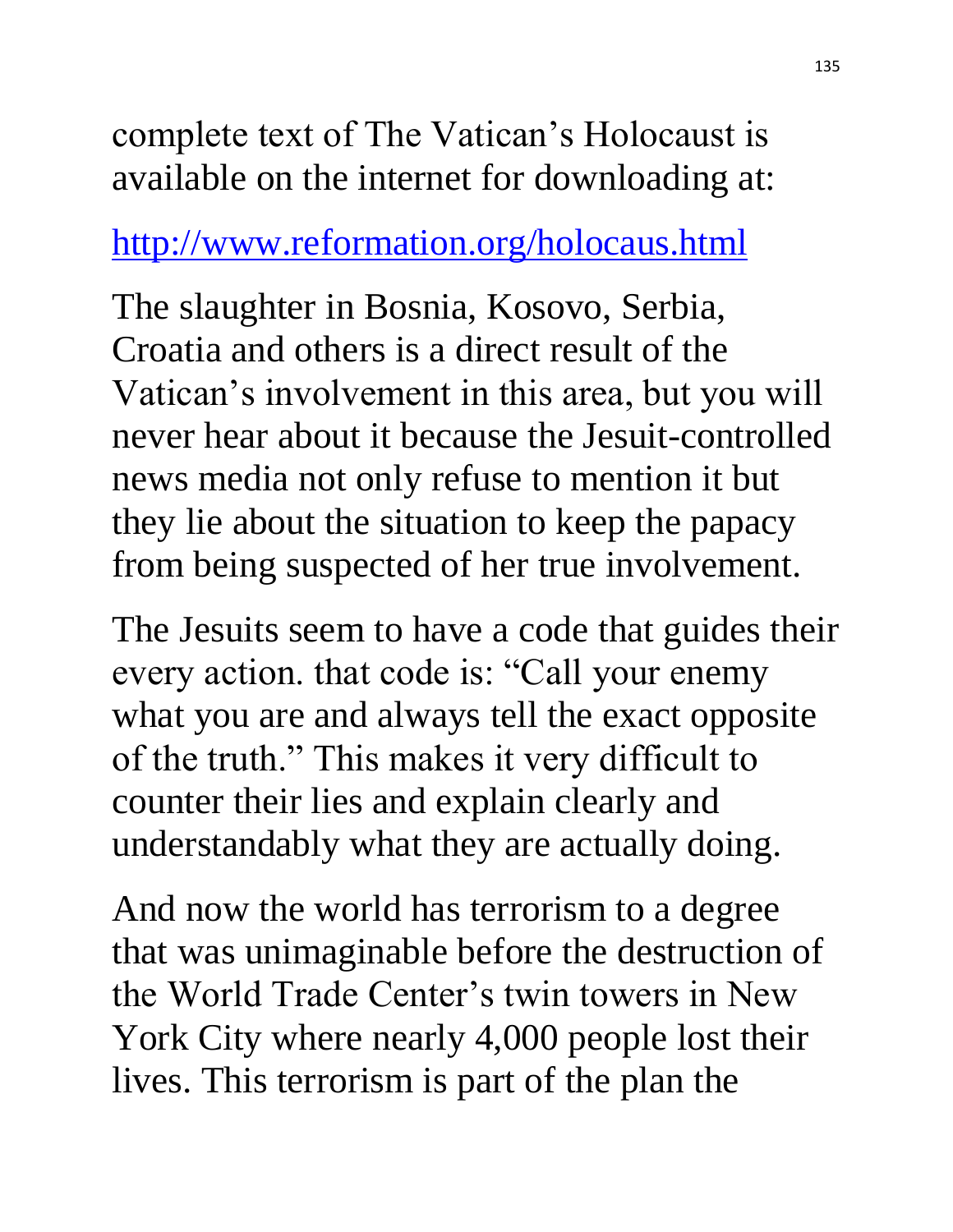Jesuits are implementing to scare the American people into giving up their freedoms, and it is working. The Bible says in Revelation 18:24 that the papacy is responsible for ". . . the blood of . . . all that were slain upon the earth." Evidence strongly indicates that Muslims highjacked the airliners and flew them into the towers. Thus we have rather strong evidence that the papacy's Jesuits have even been able to infiltrate the Muslims. Remember that the papacy and the Jesuits have been at this business for many hundreds of years. Remember, also, that we saw that no disguise is too difficult for them to assume.

Let us now consider some of the tactics the papacy is using to subvert the United States. Just because they call themselves a church does not mean that they are honest or honorable. Remember that Satan, the devil, gave the papacy their power and great authority (Revelation 13:2). The Catholics, through their Jesuits, are working to accomplish the exact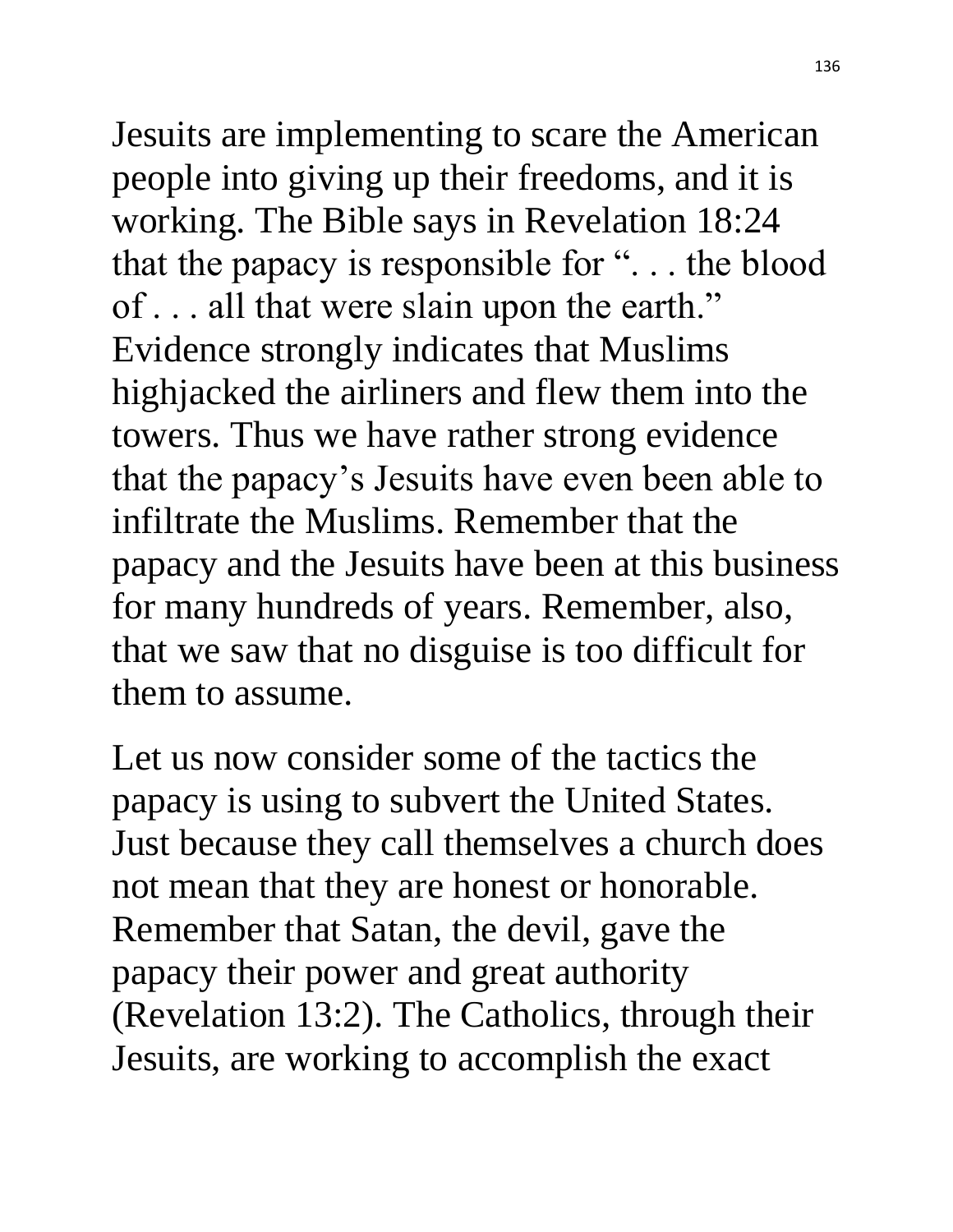opposite from what the Catholic Church claims they stand for. For instance, the church claims to be against abortion, but their Jesuits, working in secrecy and masquerading as regular citizens in the government, work to pass laws and make judicial rulings permitting abortion. They have their right hand fighting their left hand to thoroughly confuse the people of the United States and to keep the people from ever connecting this evil conspiracy with them. Here is another example. The pope gets on television and, acting very piously, prays for peace, while his Jesuits are behind the scenes stirring up all kinds of wars, conflicts and terrorism in the world.

The papacy has made colossal fools of untold millions of people down through history, and it is still doing so today.

The Jesuits are making a dedicated effort in the United States to degrade the morality of the people of the country, to destroy family life, and to destroy all the traditional values that made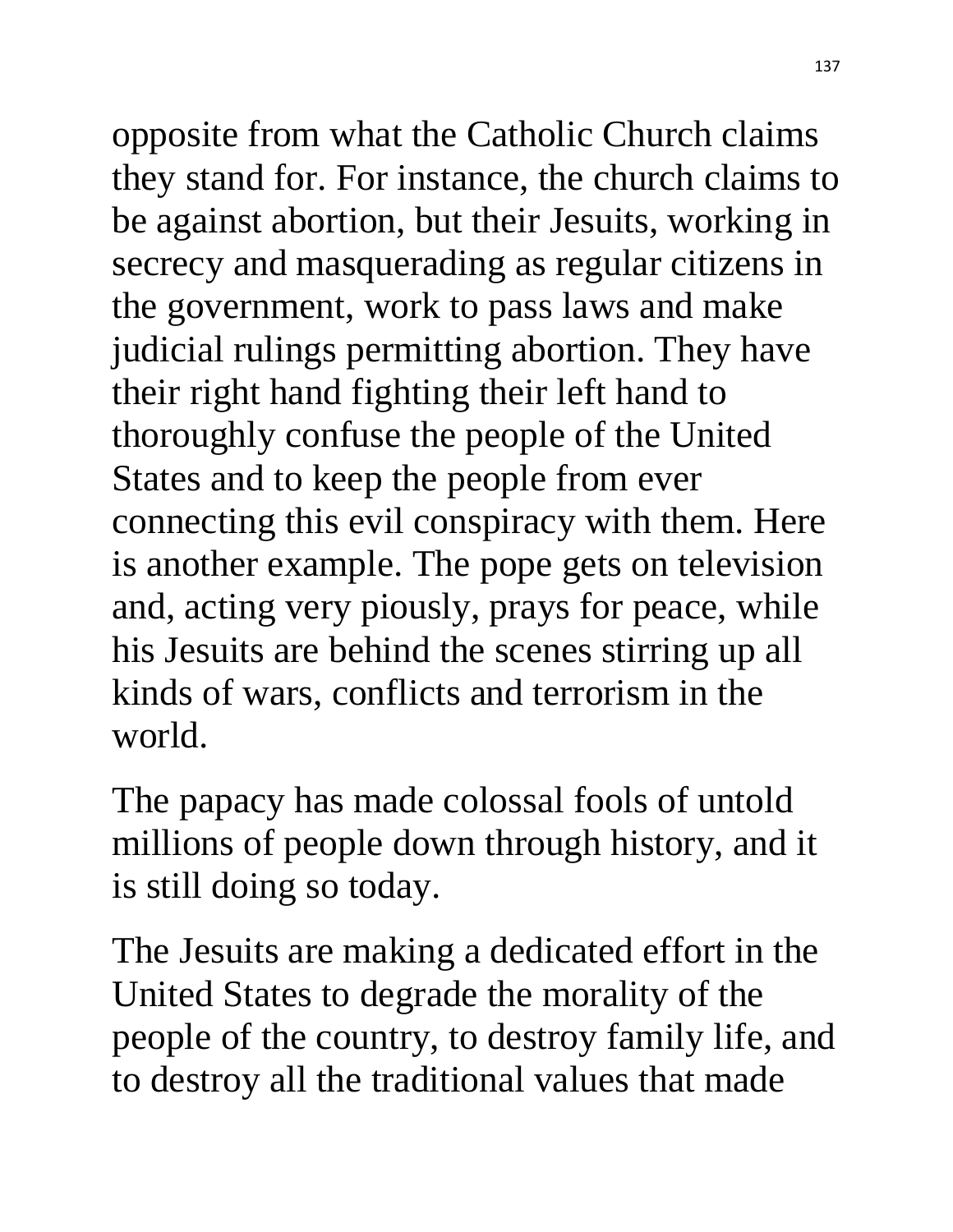this country the greatest nation in the world. This is being done by the abominable subjects being taught in government schools and colleges. It is being done by history courses that teach from revisionist history books containing many more lies than the truth. It is being done with pornographic sex education courses in the schools. It is being done with the destruction of religious values and the law of God, the Ten Commandments. It is being done by television programs, where entertainment is watching people break God's law. The natural result is a drastic increase in crime. Acts of the most abominable and shocking character are daily perpetrated within this country. The murder of one and a half million unborn babies in this country each year is one result of the demoralization of this nation.

The Jesuits are also flooding the United States with aliens, most of which are Catholic. Not only are we being defeated by the Jesuit enemy within, we are constantly being invaded by an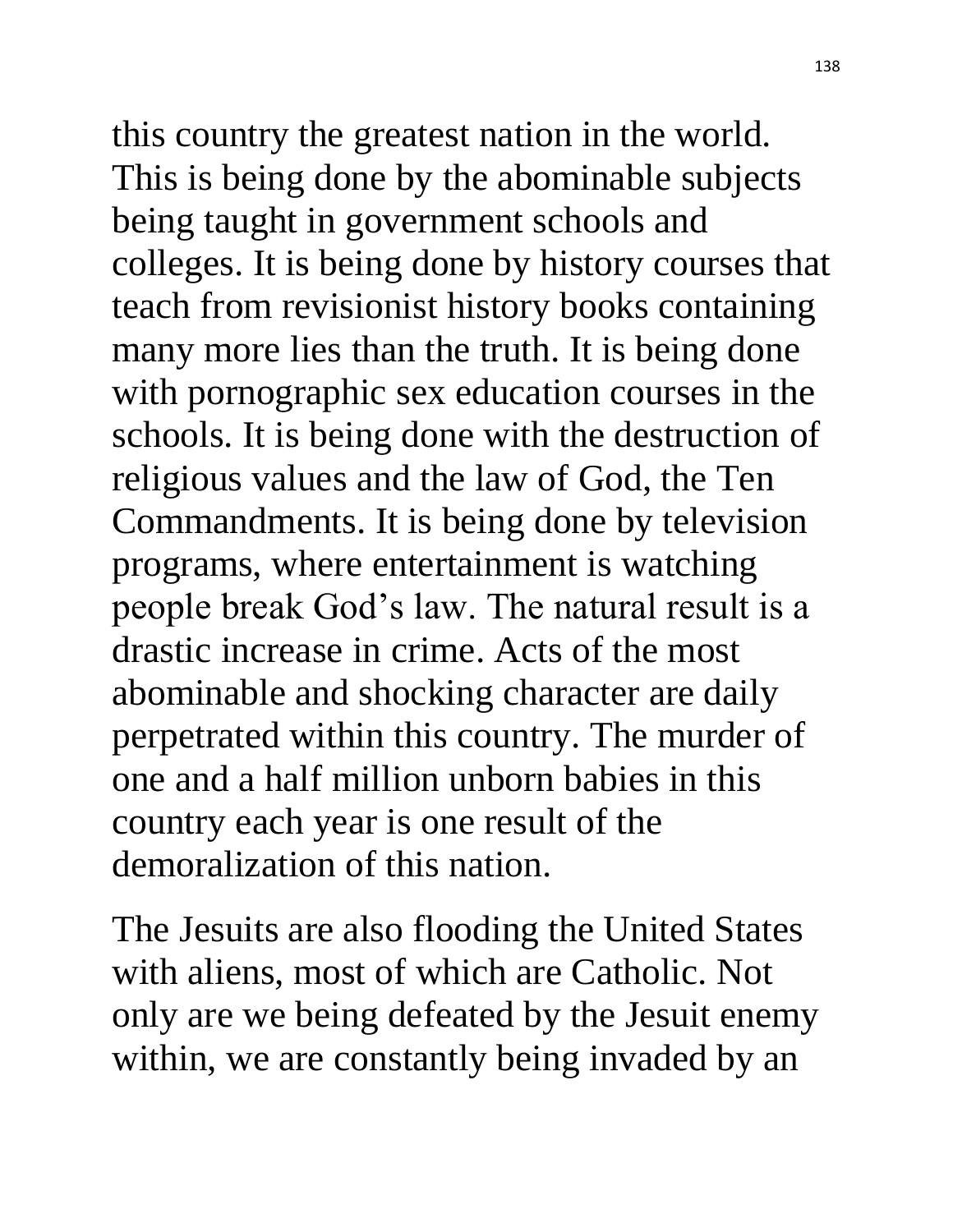army of aliens from without. These aliens dilute the traditional American society that understands our Constitution and how it works. This makes it much easier for the Jesuits in congress to pass the unconstitutional laws so damaging to the United States. And, of course, along with these aliens come the people who actually blow up the buildings.

There is talk in Washington of giving illegal aliens amnesty again, and also of converting our southern border into a "regional power block" where the area within 100 miles on either side of the border between Mexico and the United States would be administered jointly by Mexico and the U.S. The Jesuits are working to "eradicate the borders that separate Canada, Mexico, and the United States as part of a larger design to create a regional political and economic bloc duplicating the European Union." — The New American, October 8, 2001.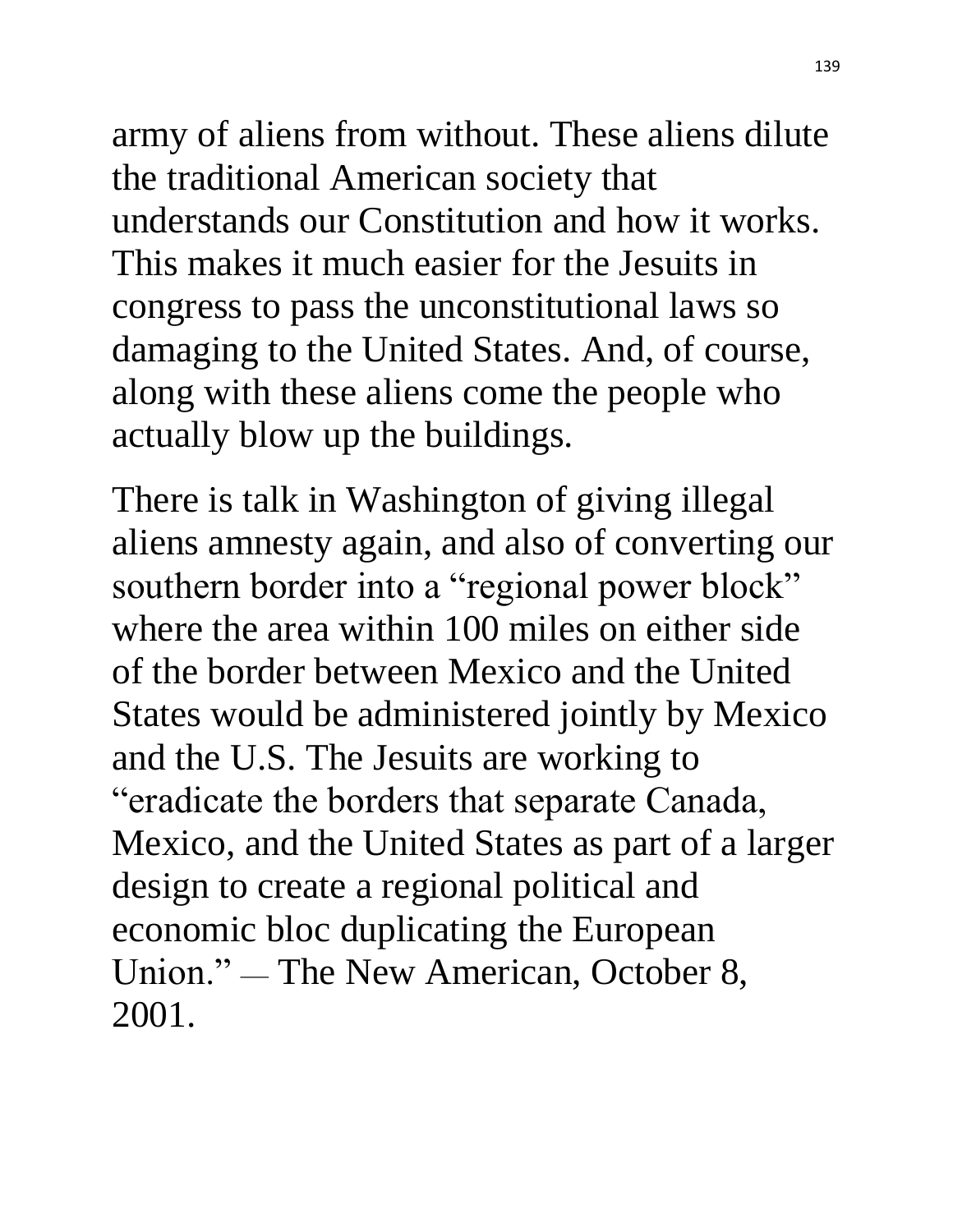There is also talk of putting Mexican citizens in Mexico on United States' Social Security payments. The purpose of this, along with all the wars and police-keeping actions the U.S. military is into and all the welfare the government pays for, is to completely bankrupt the United States.

Pushed by the Mexican government, the Bush administration is working on a Social Security accord that would put tens of thousands of Mexicans [in Mexico] onto the Social Security roster and send hundreds of millions of dollars in benefits south of the border. — Jonathan Weisman, *The Washington Post*, Dec. 19, 2002.

Since the Jesuits beguiled the United States into giving the Panama Canal to the Red Chinese, there are now over 200,000 Red Chinese in the Canal Zone. This portends extremely serious problems for both the United States and Panama. A large percentage of Panamanian citizens want the U.S. to come back and restore the Canal Zone as before. Incidentally, the treaty giving the canal to Panama was never properly ratified. There were two versions of the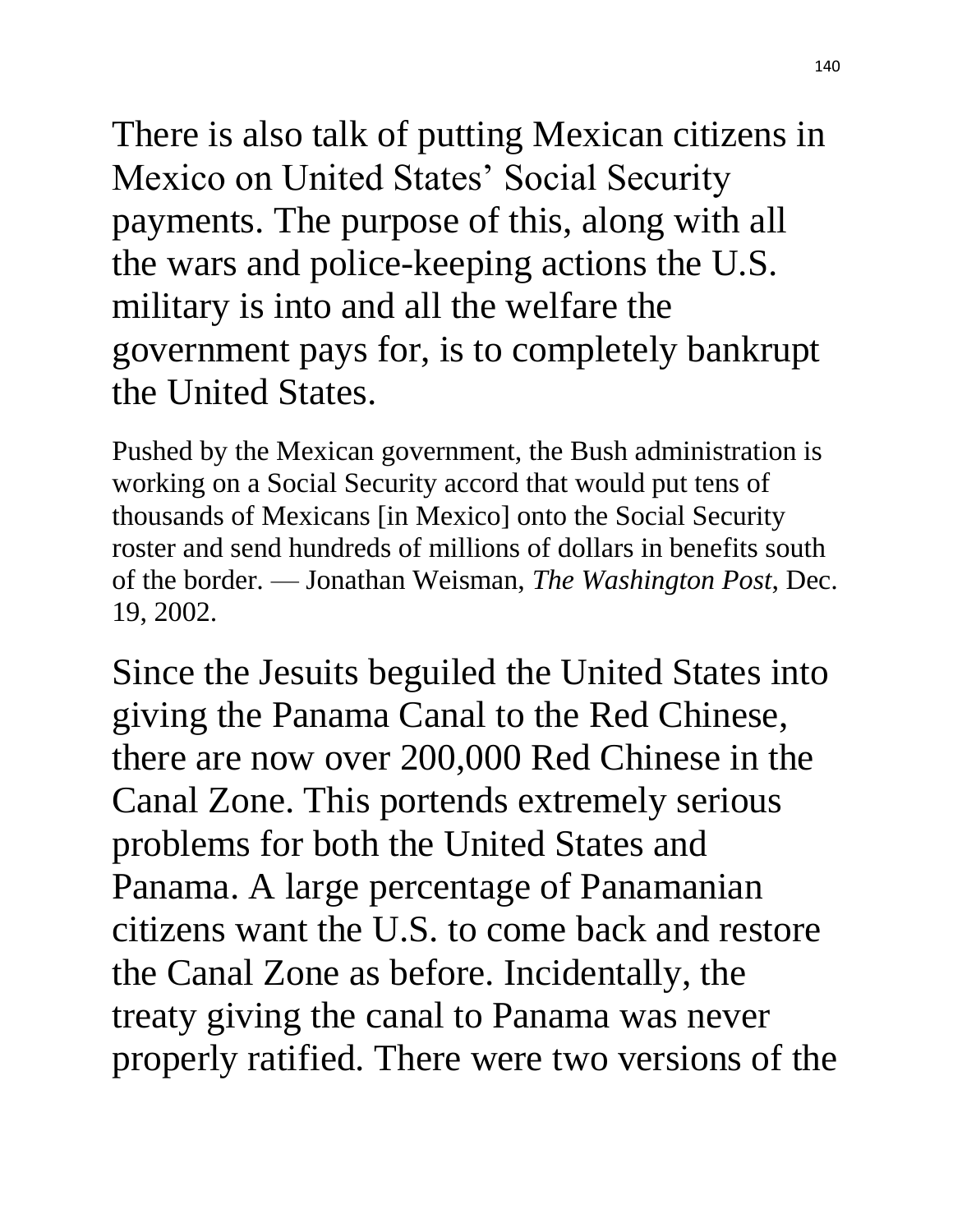treaty: an English version and a Spanish version. These two versions were *NOT* the same. The Senate ratified one version and the Panamanians ratified the other version. And the treason goes on and on.

The Bible predicts what is going to happen to the United States.

There are two beasts (powers) described in the thirteenth chapter of Revelation. The first has been shown to be the papacy, the Roman Catholic Church. The description of the second beast begins with Revelation 13:11. "And I beheld another beast coming up out of the earth; and he had two horns like a lamb, and he spoke as a dragon."

The sea in Bible prophecy, you will remember, represents multitudes of people. The ascent of the first beast, the papacy, from the "sea" indicates that this power arose from the populated areas of Europe. The ascent of the second beast of Revelation 13 from the "earth"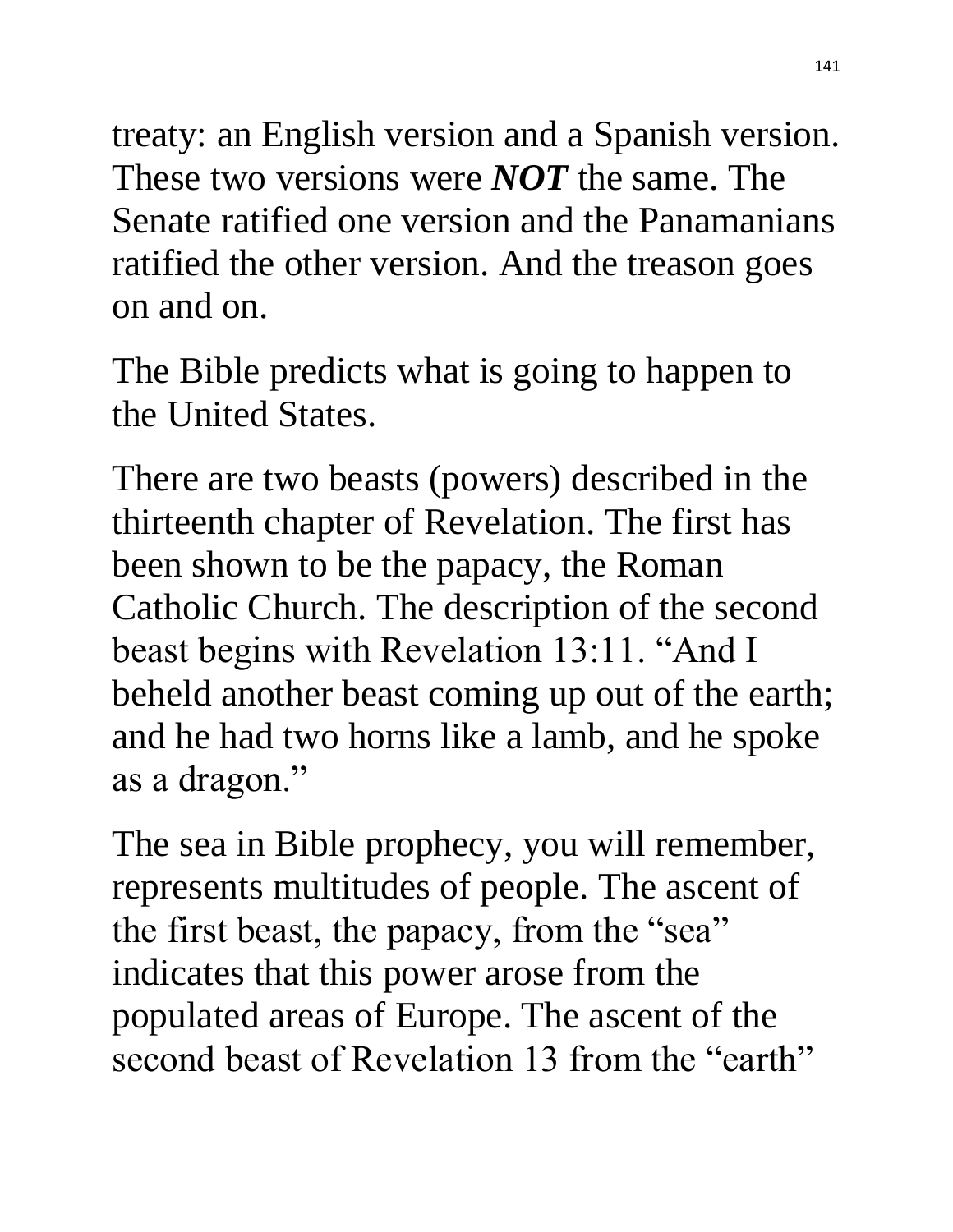indicates that this power had its beginning in a sparsely populated area of the globe.

The previous verse, verse ten, gives us an indication of the time when this second beast was arising, for it refers to the deadly wound of verse three that the papacy received in the year 1798. "He that leads into captivity shall go into captivity: he that kills with the sword must be killed with the sword." Verse eleven, then, describes the ascent of this second beast at that time.

What nation was coming to power in the world around 1798 in a sparsely populated area of the world when the papacy received its deadly wound? The only nation coming to power at that time was the United States of America. The North American continent was then a very sparsely populated area of the globe. Consider the beast that is used to represent the United States. It has two horns like a lamb. What beast other than a lamb has two small lamb-like horns? The obvious answer is the bison, or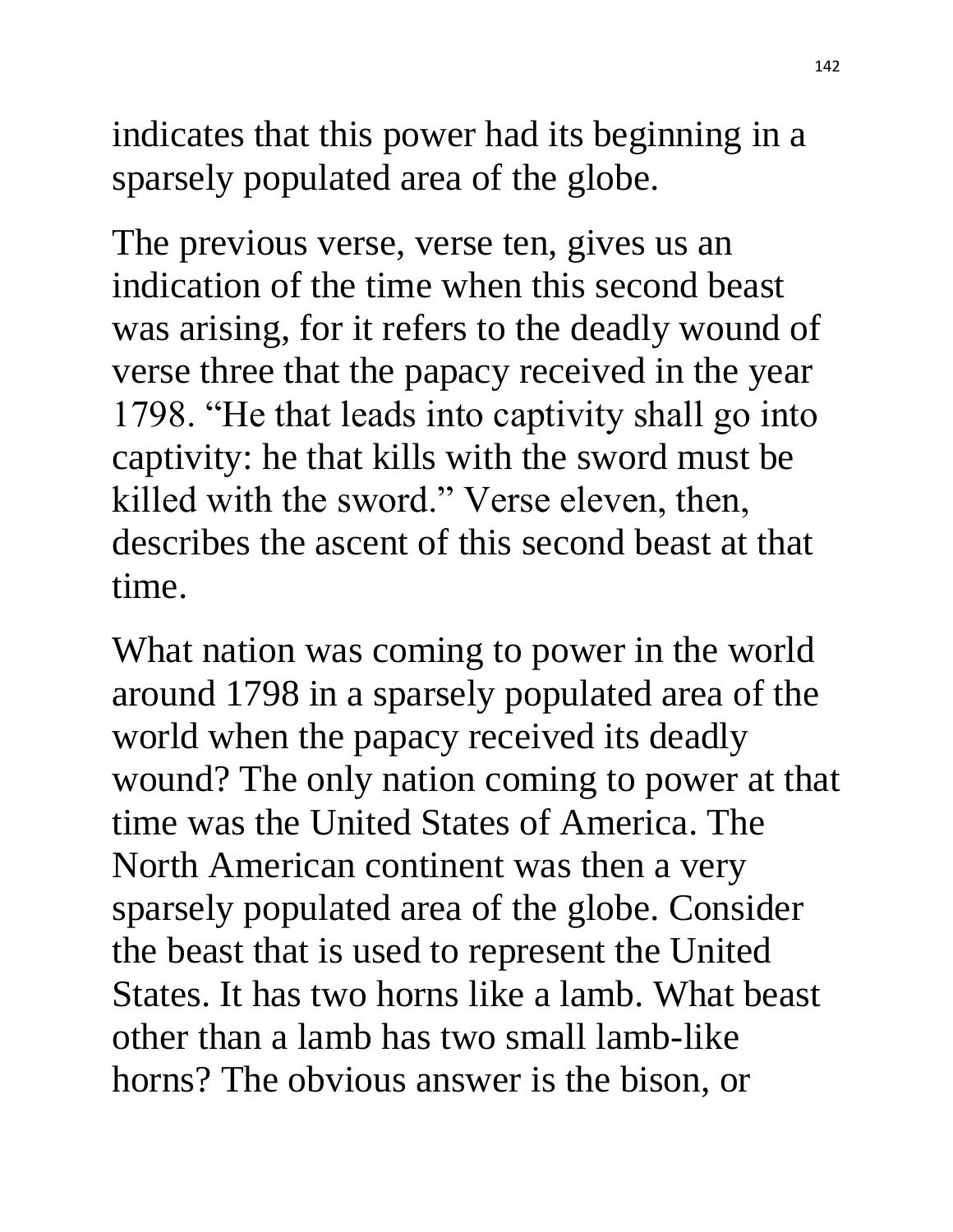buffalo, as it is more commonly referred to. The buffalo, whose habitat is the North American continent, appeared for many years as a symbol on United States nickels.

The two lamb-like horns of this beast symbolized the kind, gracious, and gentle nature of this country when it was young. That the horns had no crowns symbolized the great religious and political liberty available to all under the United States Constitution. The horns without crowns represented a nation without a king and a church without a pope. The powerful buffalo symbolized the superior strength of the United States. On American money the message of her trust in God was proclaimed, and the great blessing of God rested upon this country.

Alexis de Tocqueville, a young French philosopher of the last century, came to our shores to discover what magical quality enabled a handful of people to defeat the mighty British Empire twice in 35 years. He looked for the greatness of America in her fertile soil, her limitless forests and natural resources. He examined America's schools, her Congress and her unique Constitution without fully understanding the source of America's strength.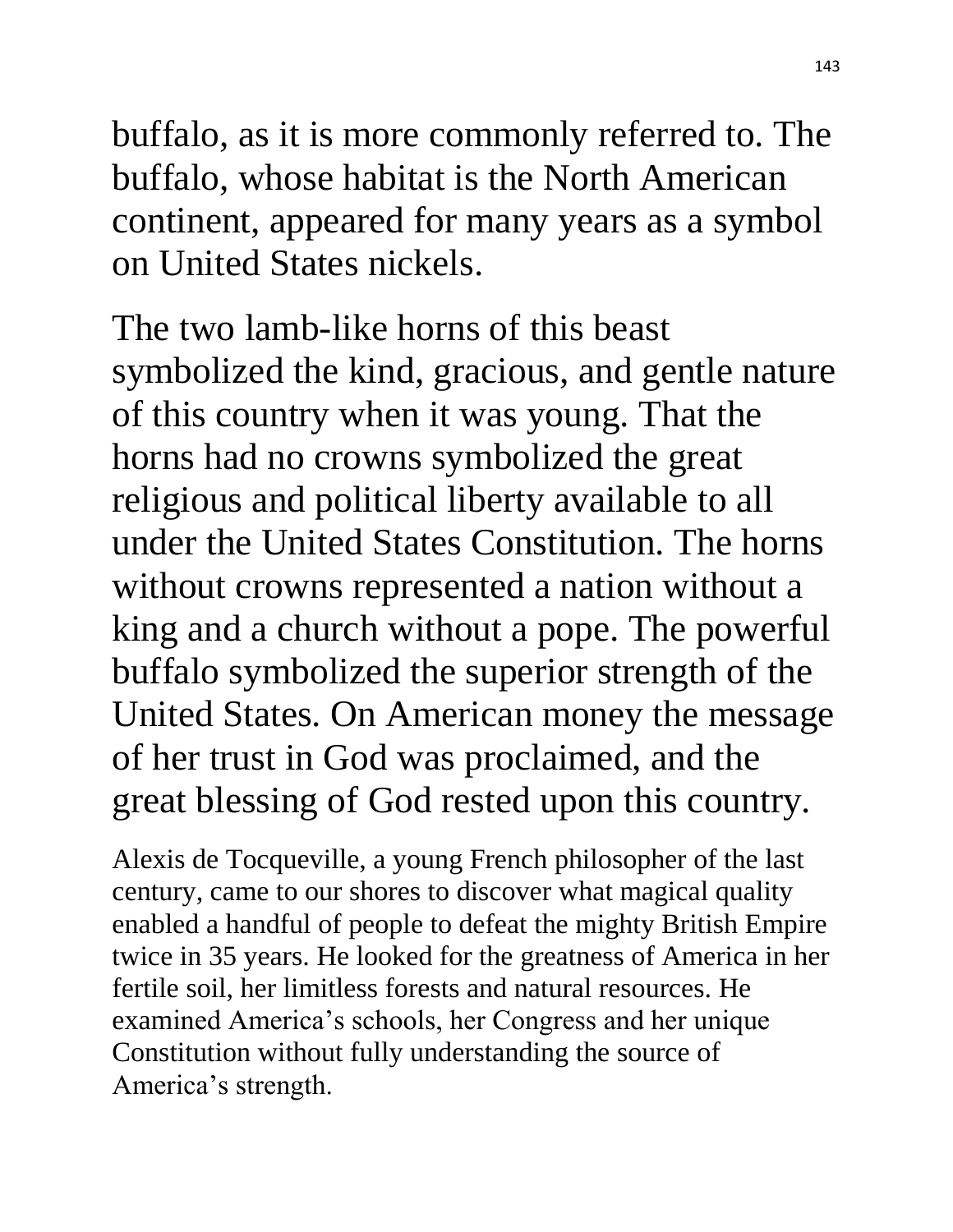It was not, he said later, until he went to the churches of America and found congregations aflame with righteousness, that he began to comprehend the secret of this power. Upon his return to France, de Tocqueville wrote: "America is great because America is good, and if America ever ceases to be good, America will cease to be great." — Des Griffin, Descent into Slavery?, 1980, p. 267, Emissary Publications, 9205 S. E. Clackamas Rd., Clackamas, Oregon 97015, 503-824-2050, email: midnight@midnight-emissary.com.

The United States was the champion of liberty and freedom throughout the world. Before this time no nation in history ever had a written constitution that guaranteed the liberty and freedom of its people. But the glorious beginning of this country was to be corrupted in later years. The gentle, gracious, freedom-loving character of the United States in its youth was later used as a facade to hide the character that this country subsequently developed. This facade has successfully kept hidden, even from most of its own citizens, the real character the United States developed in these last days as a result of Jesuit infiltration and subversion.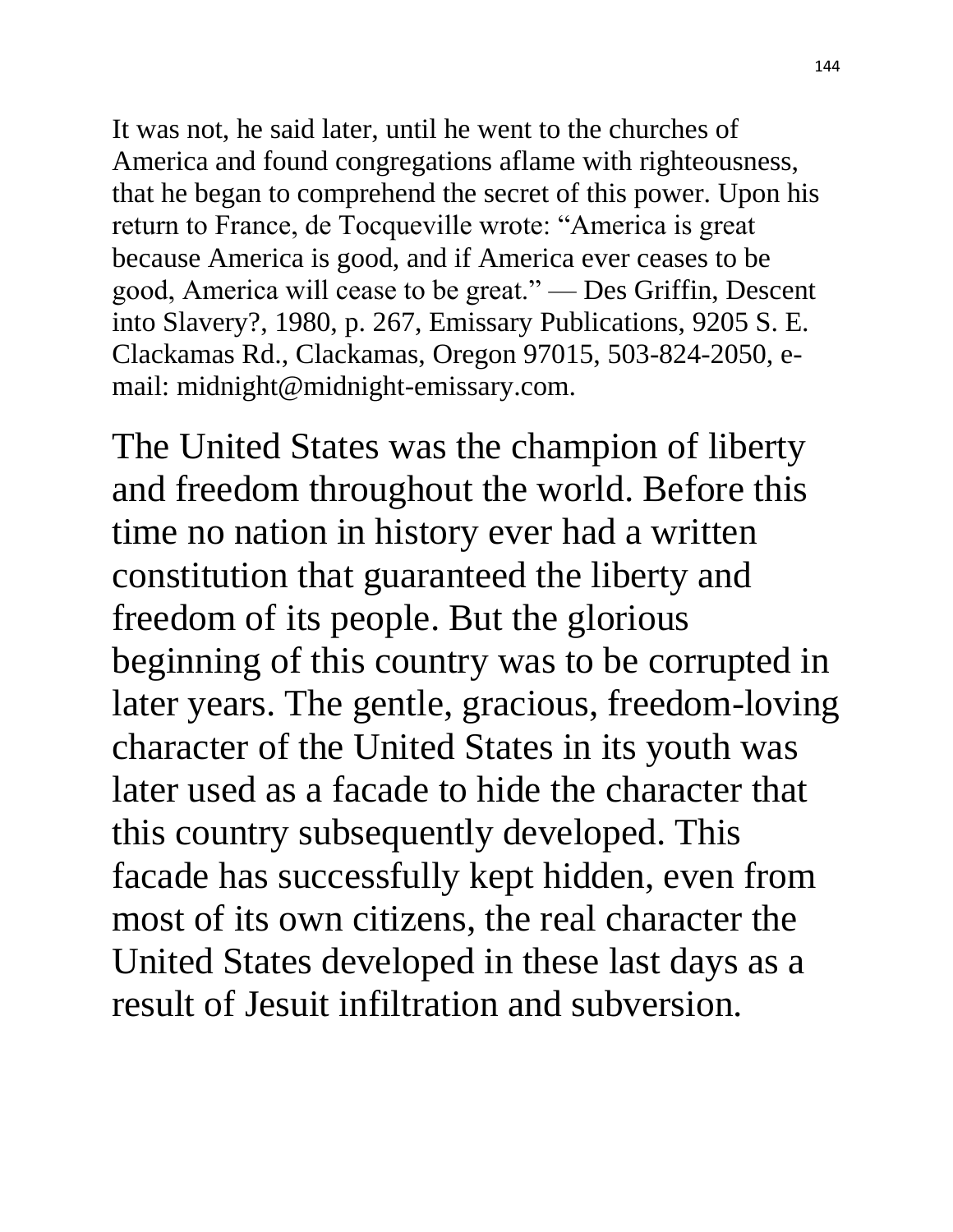Revelation 13:11 tells us that this country will speak as a dragon. We saw that the dragon is Satan. How does the dragon speak? John 8:44 tells us, "You are of your father the devil, and the lusts of your father you will do. He was a murderer from the beginning, and abode not in the truth, because there is no truth in him. When he speaks a lie, he speaks of his own: for he is a liar, and the father of it." The devil is a liar. There is no truth in him. This great country, that began so beautifully by upholding the principles of morality and freedom, speaks, as Revelation 13:11 says, "as a dragon." In these last days, the United States lies to the entire world, just as the dragon, the devil, does. The United States in these latter days deceives with a skill nearly equal to that of the devil himself, just as the Bible predicted, for the devil is using this country to play a major part in the disastrous events soon to take place. Most of its citizens readily believe the lies of this second beast, the United States.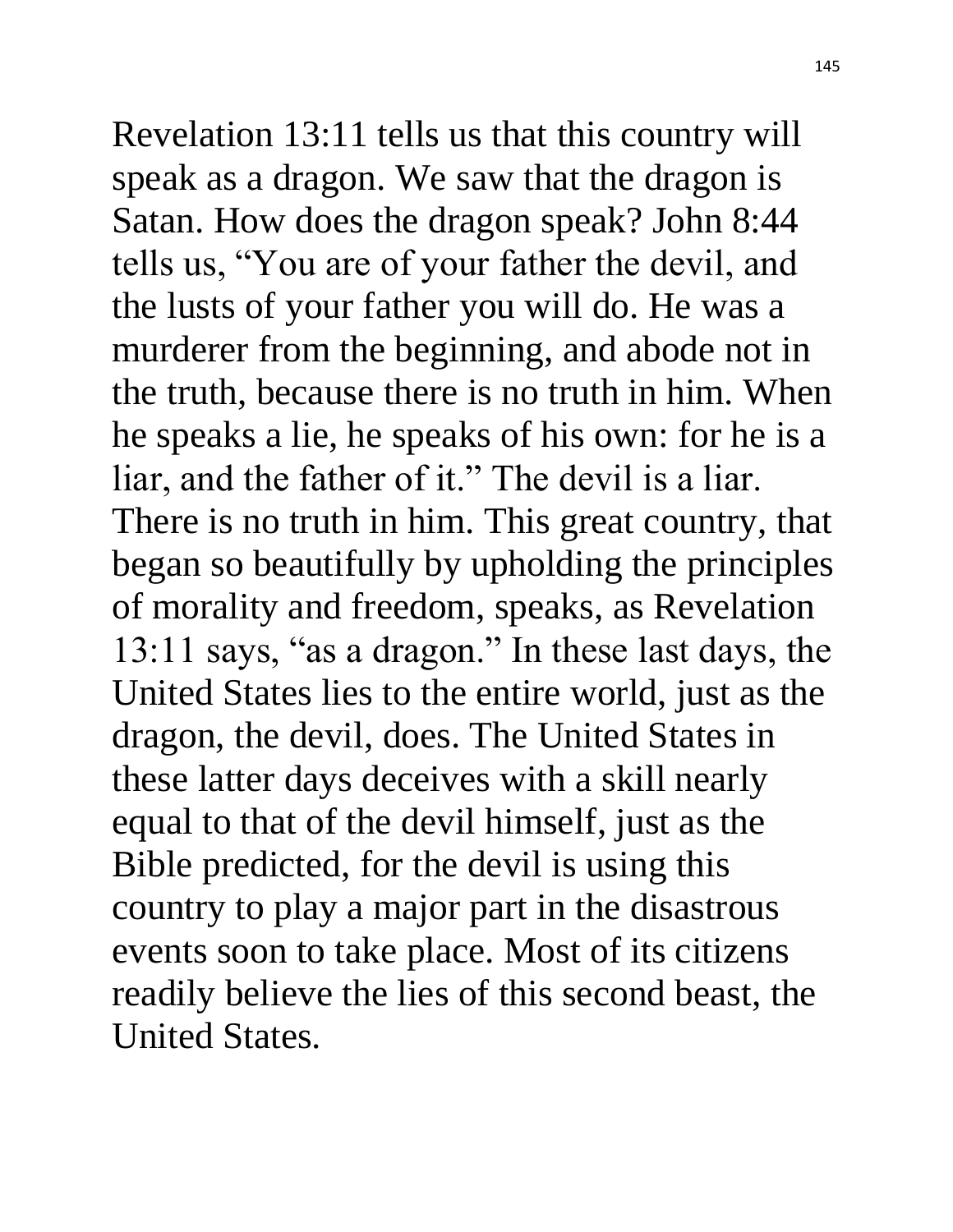Why does a country lie? Why does a person lie? Why does Satan lie? Lies are obviously used to deceive and to keep the truth from being known. Countries (and people) lie because a knowledge of their activities will hurt or embarrass them, or will prevent them from carrying out their sinister purposes. The fact that the United States speaks as the dragon shows that its government is engaged in criminal activities that its citizens and the rest of the world must not find out about. There are many thousands of examples of our government's lying that could be discussed, but only two well-known examples will be considered here.

Perhaps the best known example of the United States government's lies is our servicemen missing in action from the Vietnam and previous wars. Many very reliable reports of sightings have been documented, and photographs of men still alive have surfaced, but the government continues to lie about these men, claiming that they are all dead. How cruel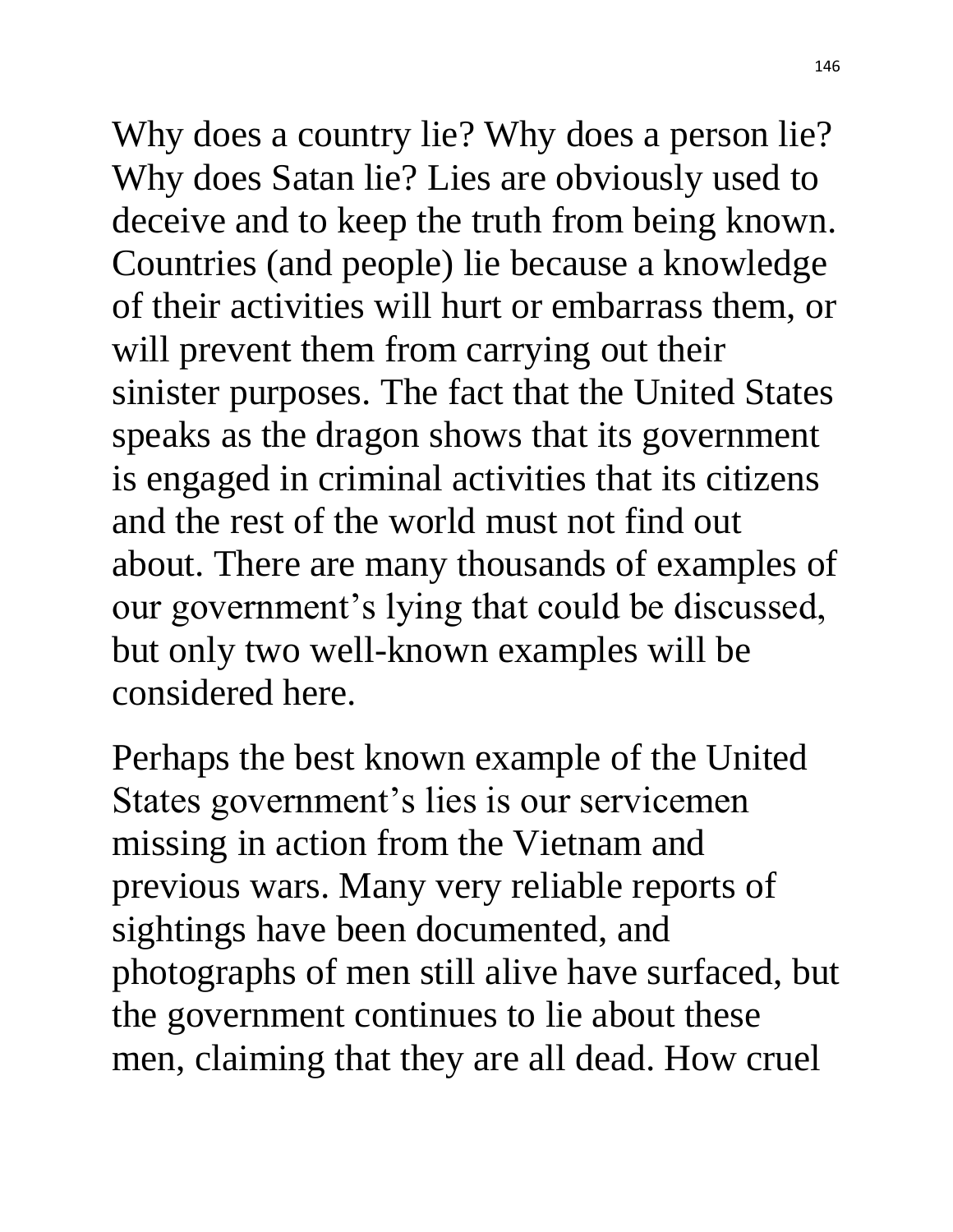it is for our government to simply abandon these men to rot in communist prisons for so many years after they risked their lives fighting in a war many of them felt was unjustifiable.

The second example of the United States lying to the world is the assassination of President John F. Kennedy. Many books have been written about the assassination that have put the lie to the official government version of what happened. The movie JFK very forcefully exposes the lies of the official government version of what happened and, along with many books on the assassination, shows that the assassination of President Kennedy was planned and organized at the highest levels of the U. S. Government. If the government has nothing to hide concerning this assassination, why were all the pertinent official documents of the assassination locked up until far into the twentyfirst century? (Note: It is very unfortunate that the movie JFK used such revolting language and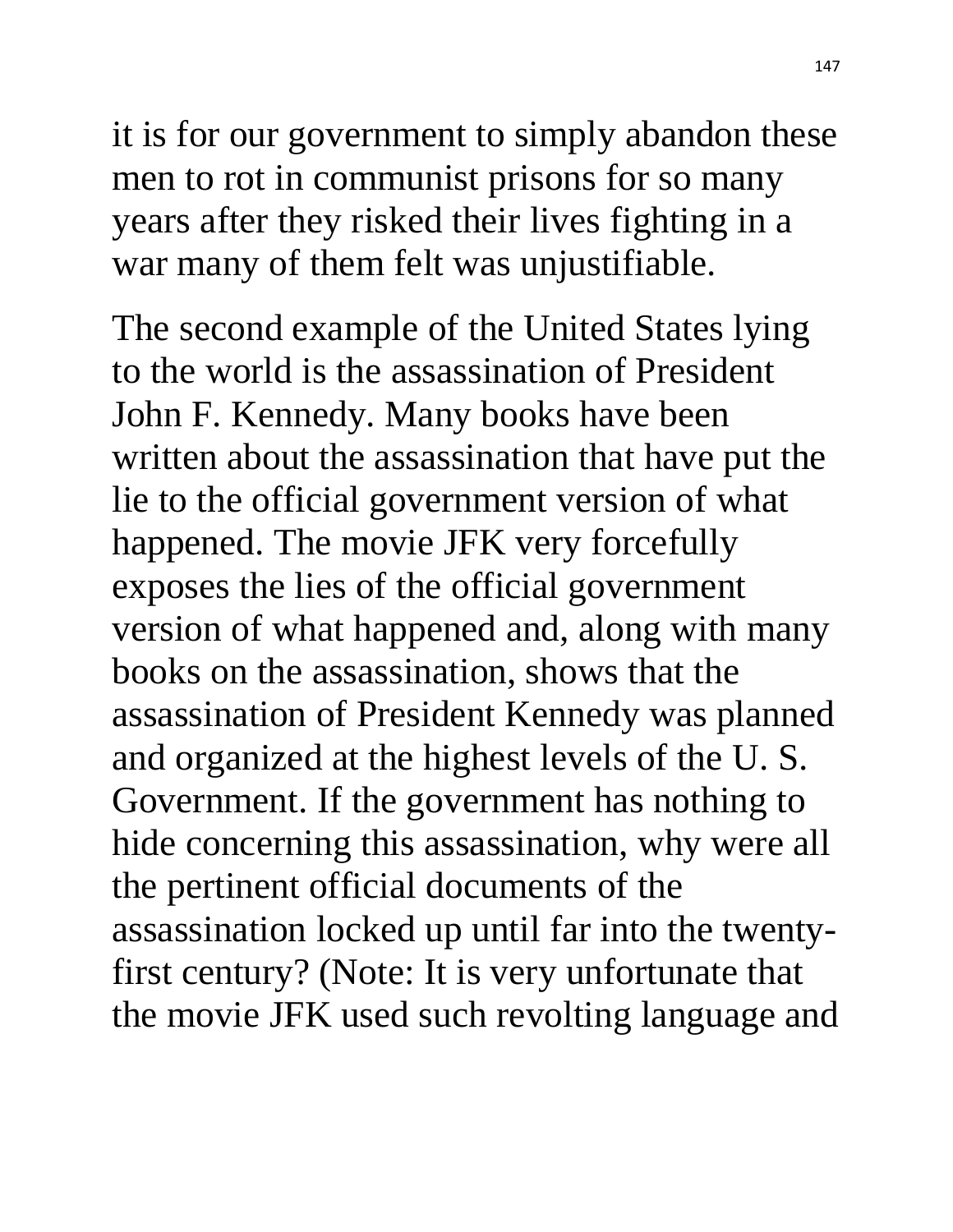depicted such abominable scenes to tell the story of the assassination.)

Motion pictures were taken of President Kennedy during the assassination by one of the bystanders, a Mr. Zapruder. These pictures, which were locked in a vault for five years after the murder, show that the Warren Report could not possibly be true. The first time the American public got a look at these pictures was in the movie JFK. Why were the American people not permitted to view Mr. Zapruder's film earlier? Because the people would realize that the Government was lying.

Later there was a congressional investigation of the assassination. The results of this investigation were also locked away so the citizens could not learn the truth about this murder. Why, unless the government has something to hide and has been lying to the people.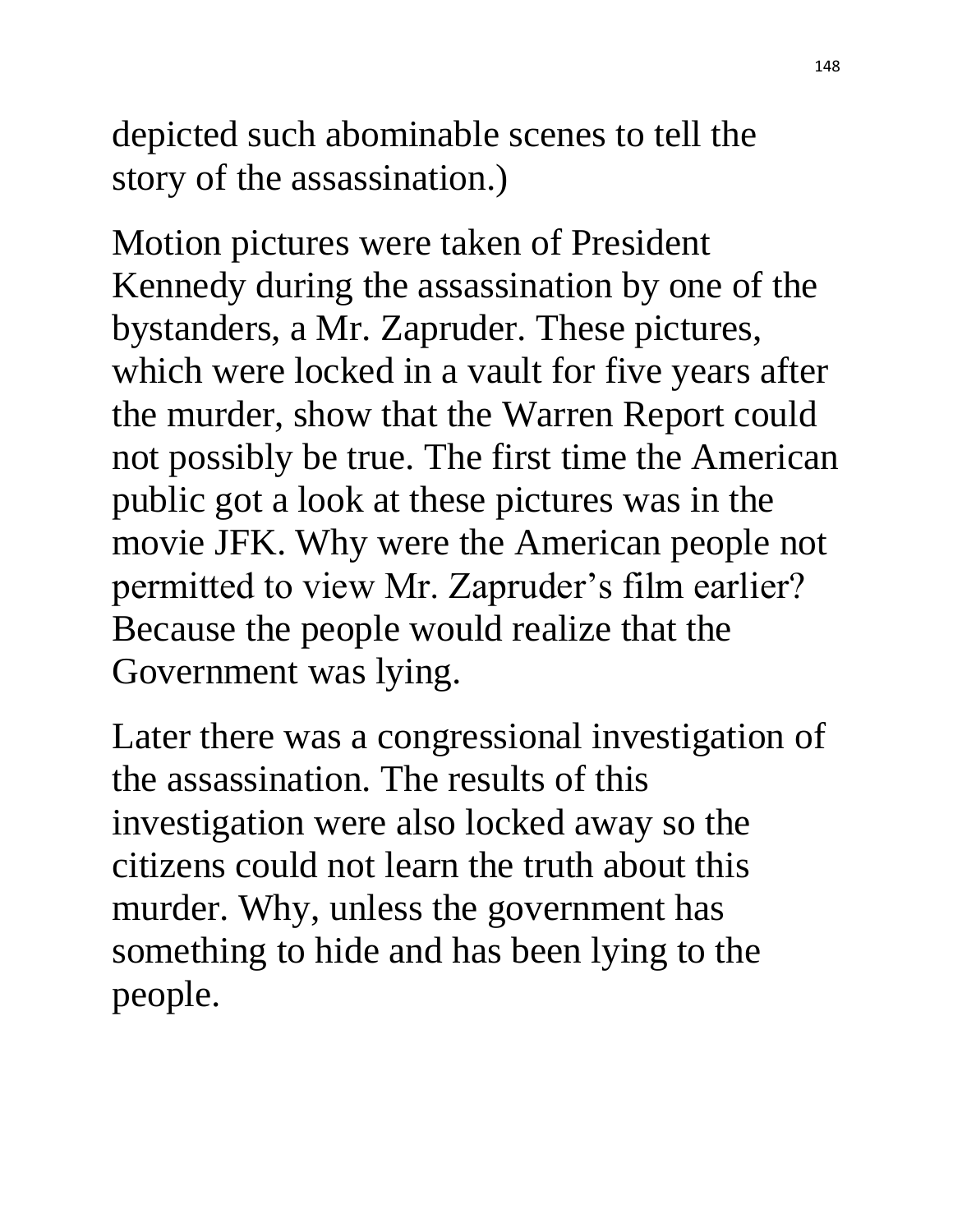Presidential candidates and most other politicians running for office seem to be very proficient at lying. The news media lie almost continually to manipulate the people of the country.

Consider all the lies that were told about the Waco massacre and all the lies told about the many scandals of the Clinton administration. Other well-known subjects that the government continues to lie about are the destruction of the Federal Building in Oklahoma City, and the destruction of the World Trade Center towers in New York City.

Because of all the trouble and crime in society that the papacy's subversion of the United States has caused, the papacy will use the backlash against the crime and trouble to have the government pass laws that enforce the papacy's policies. As people come to a general realization that civilization simply cannot ignore God and morality and have any semblance of order and happiness, they will insist that the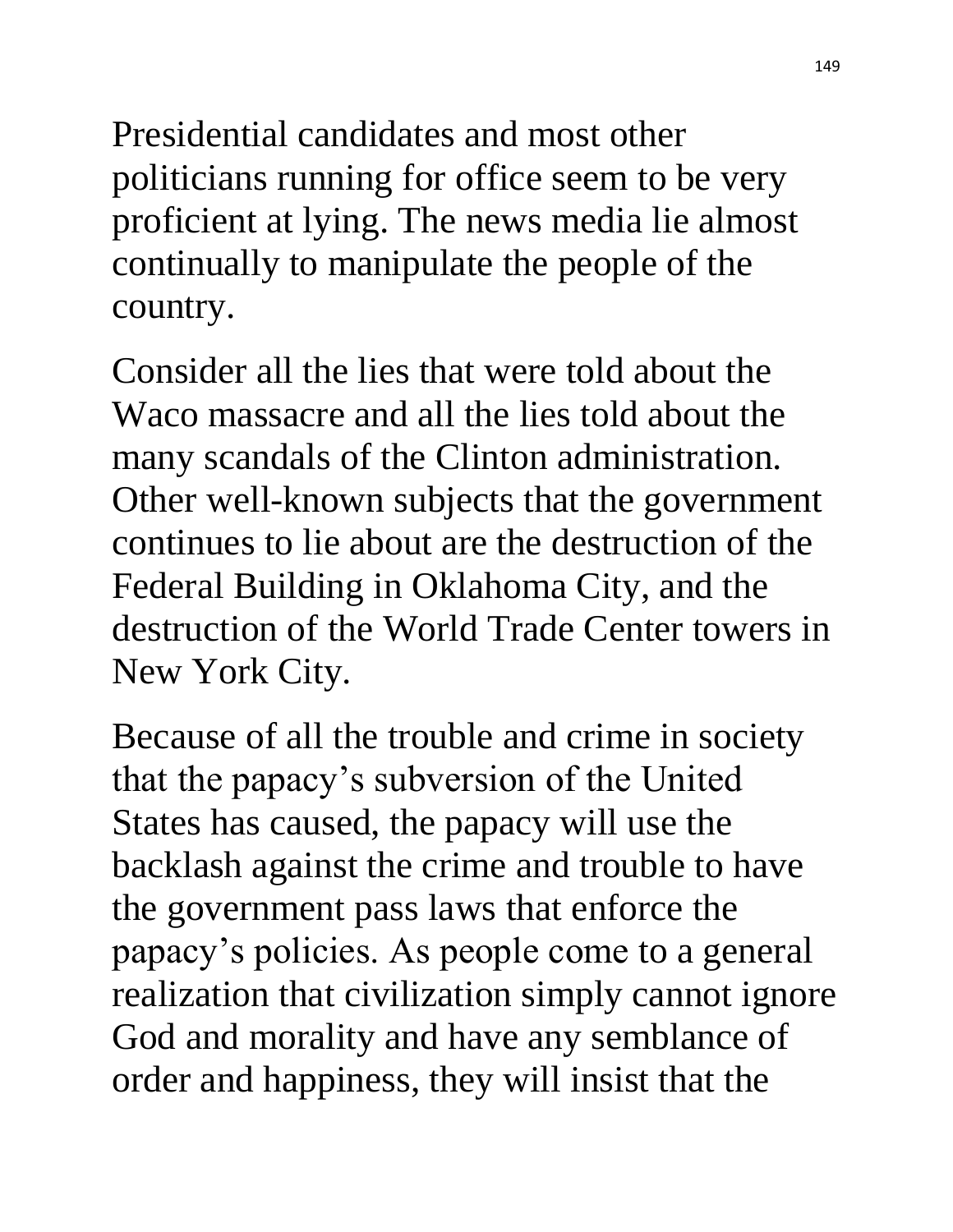government pass laws to restore morality and decency in society. The French realized this after three and a half years of the unbridled excesses of the French Revolution. The French people found that they simply could not reject the Bible, and the government passed laws allowing the return of the Scriptures and religious freedom. Incidentally, the French Revolution was the result of the people of France rebelling against the iron handed rule of the papacy.

When the people of the United States, led by the papacy, become aware that the cause of all the trouble and problems in society is the disregard of religious morality, they will pressure Congress to pass laws supposedly to try to reverse decades of damage to the United States. Unfortunately these laws will be designed to legislate morality as defined by the papacy. If a society is going to have moral principles, it will be because of proper education, not legislation. These religious laws that the United States is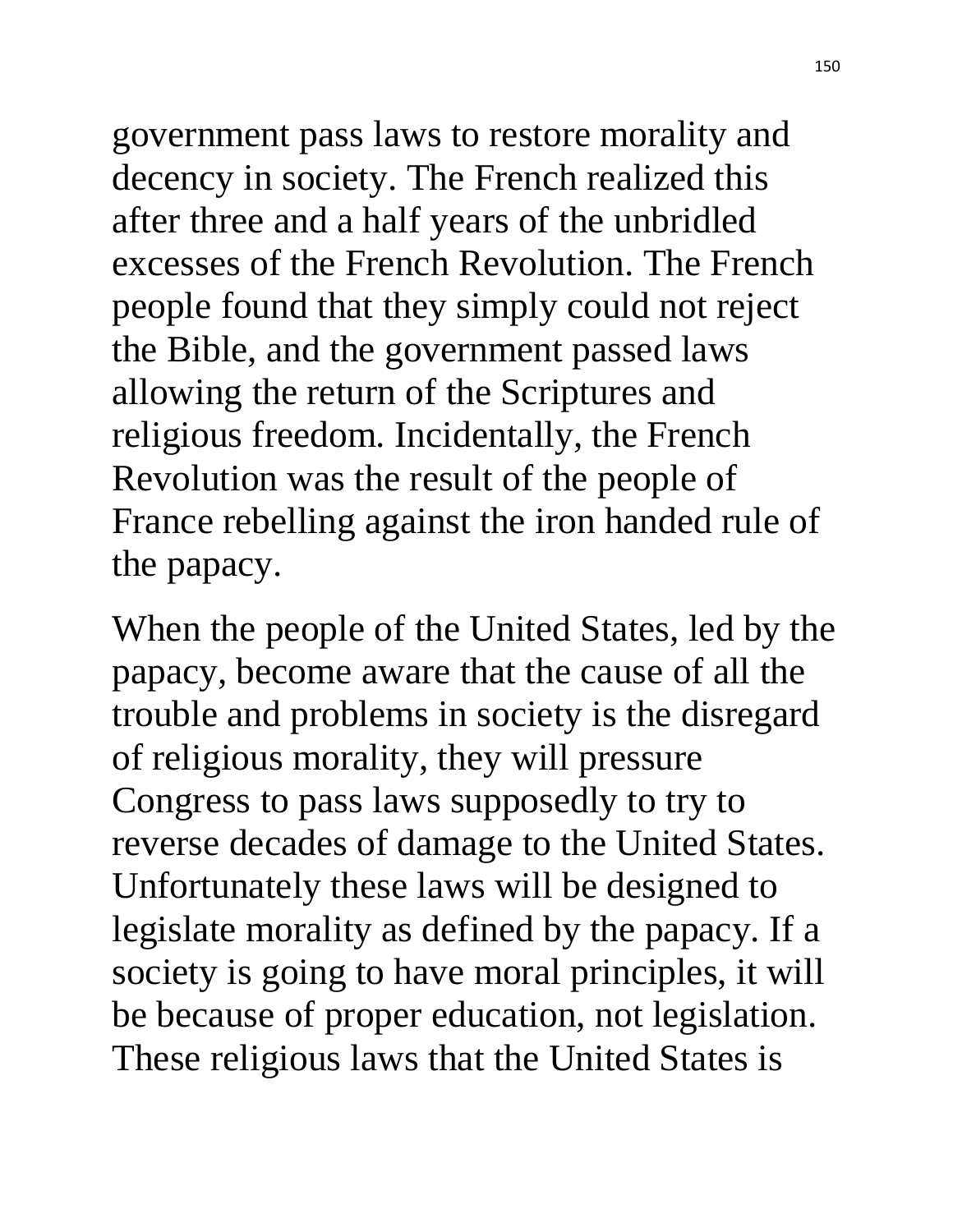going to pass in the near future will cause the events of Revelation 13:12 to occur. "And he exercises all the power of the first beast before him, and causes the earth and them that dwell therein to worship the first beast, whose deadly wound was healed."

Here we see that the United States will soon exercise all the power of the first beast, the papacy, and cause the people of earth to worship the papacy. What could the United States do that would force people to worship the papacy? In direct defiance of the Constitution, the United States will pass laws demanding obedience to papal religious requirements.

We have seen that Sunday observance was instituted by the papacy and that those who observe Sunday according to papal dictates instead of God's Sabbath, Saturday, are worshiping the papacy. The United States, therefore, will pass laws requiring her citizens to observe Sunday as the day to be kept holy! (Remember that the pope's Jesuits have been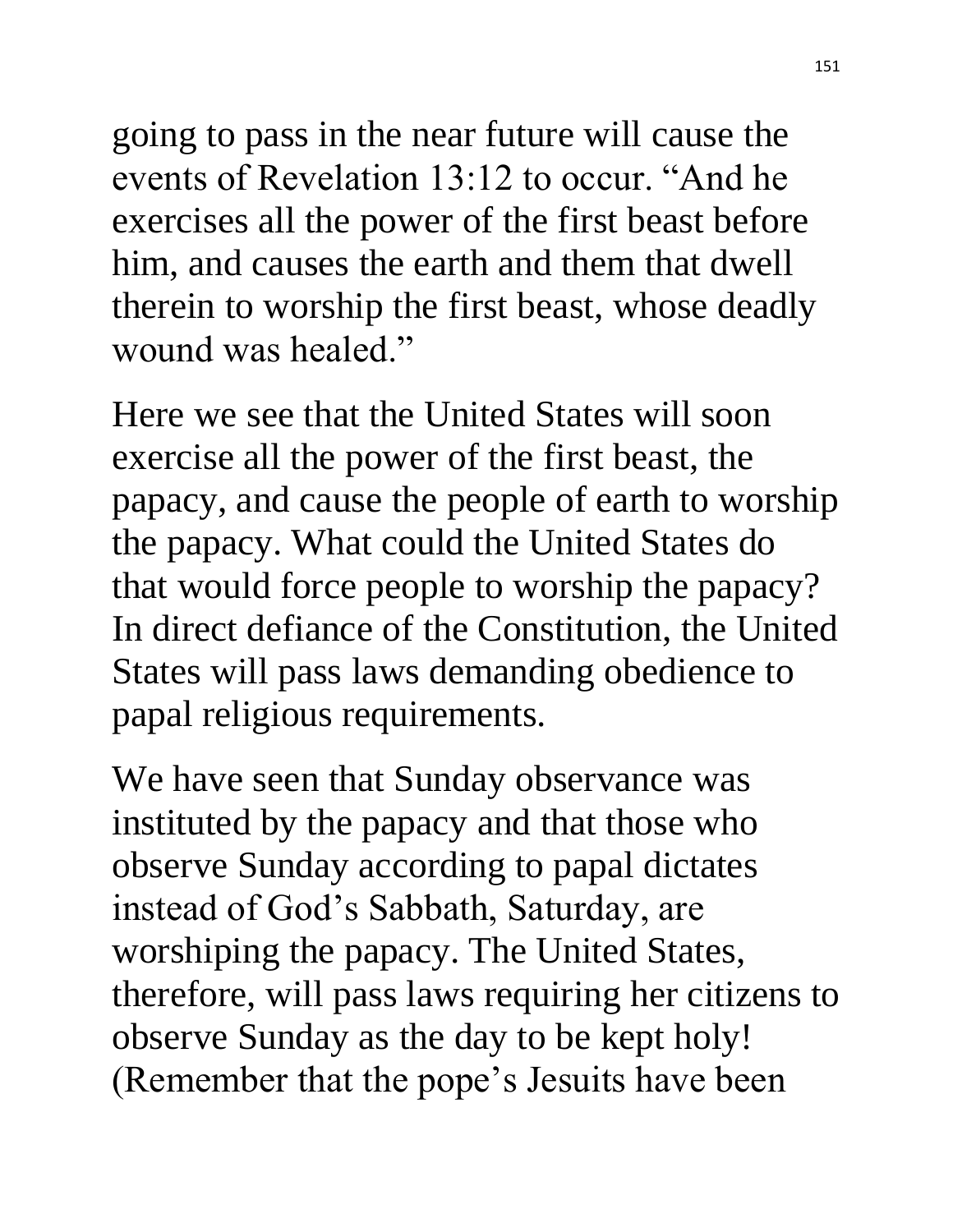infiltrating the U. S. Government and other organizations for many decades.) That such a law would be passed in America may seem very unlikely at this time; nevertheless this is Bible prophecy and it will, indeed, be fulfilled exactly as verse twelve indicates. Actually, such laws are not as farfetched as they might seem. Many states now have Sunday laws on the books. These laws, usually referred to as "blue laws," demand the closure of certain businesses on Sunday.

Today the papacy and her many daughter religions, including non-Christian religions and the New Age movement, are working to consolidate the churches of the world into a single worldwide religion. Because of all the crime and violence in society and the world, and because of the increasingly heavy hand of government regulation and taxes, the people will come to realize that they need the restraints of religion in order to preserve freedom and order, and they will combine the false religions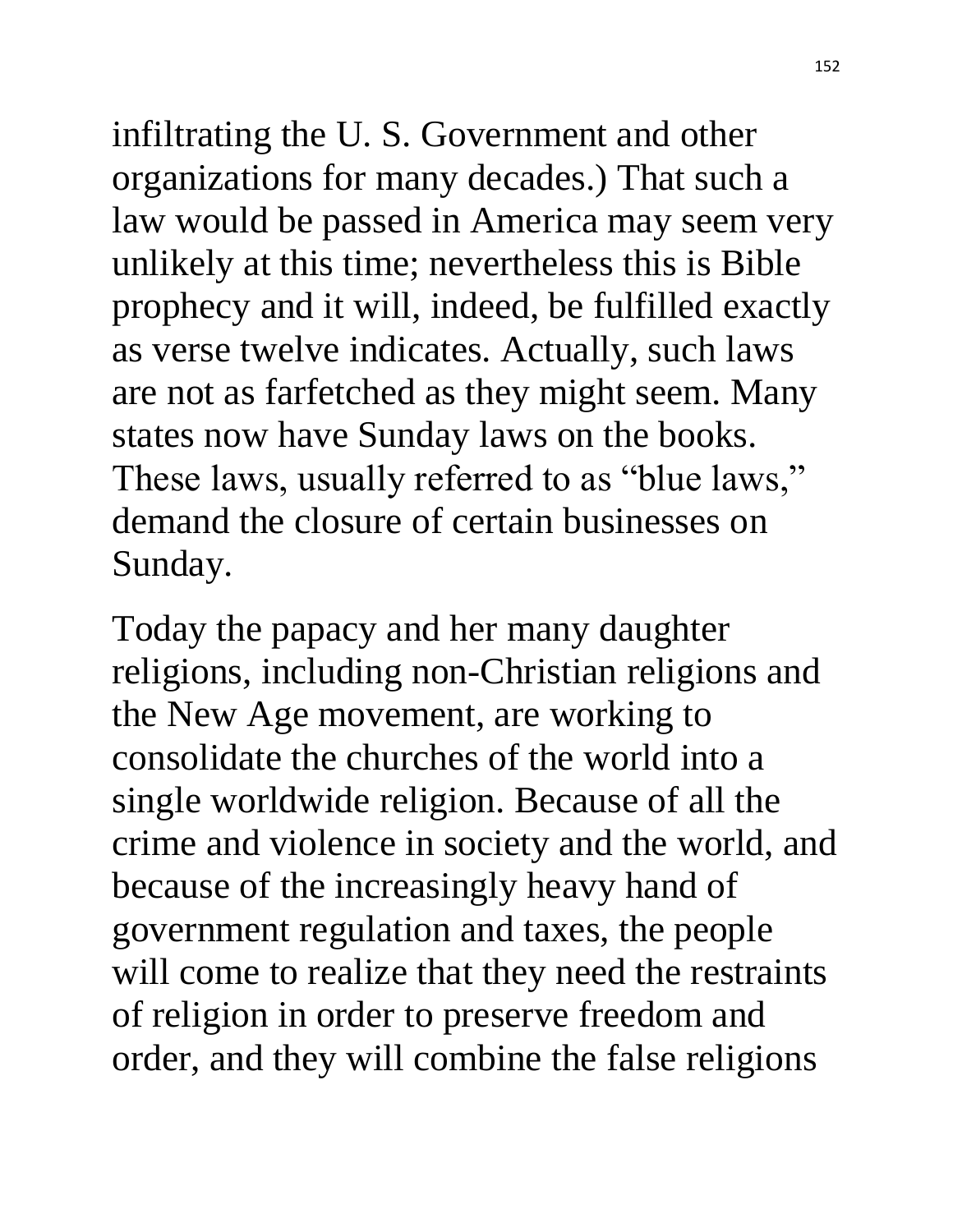of the world into a vast one-world ecumenical religion that the Bible refers to as the false prophet. Revelation 16:13,14 and other verses mention this false prophet. "And I saw three unclean spirits like frogs come out of the mouth of the dragon [Satan], and out of the mouth of the beast [the Catholic Church], and out of the mouth of the false prophet [ecumenical protestantism]. For they are the spirits of devils, working miracles, that go forth unto the kings of the earth and of the whole world, to gather them to the battle of that great day of God Almighty."

The Sunday law will be one of the results of this false ecumenical religion. The people will mistakenly pressure government to go against the first amendment to the Constitution and legislate religious doctrine — in this case false religious doctrine.

The last issue of contention in this world will be over religion, specifically over which is the proper day on which to worship — Saturday, God's holy Sabbath day, or Sunday, the day set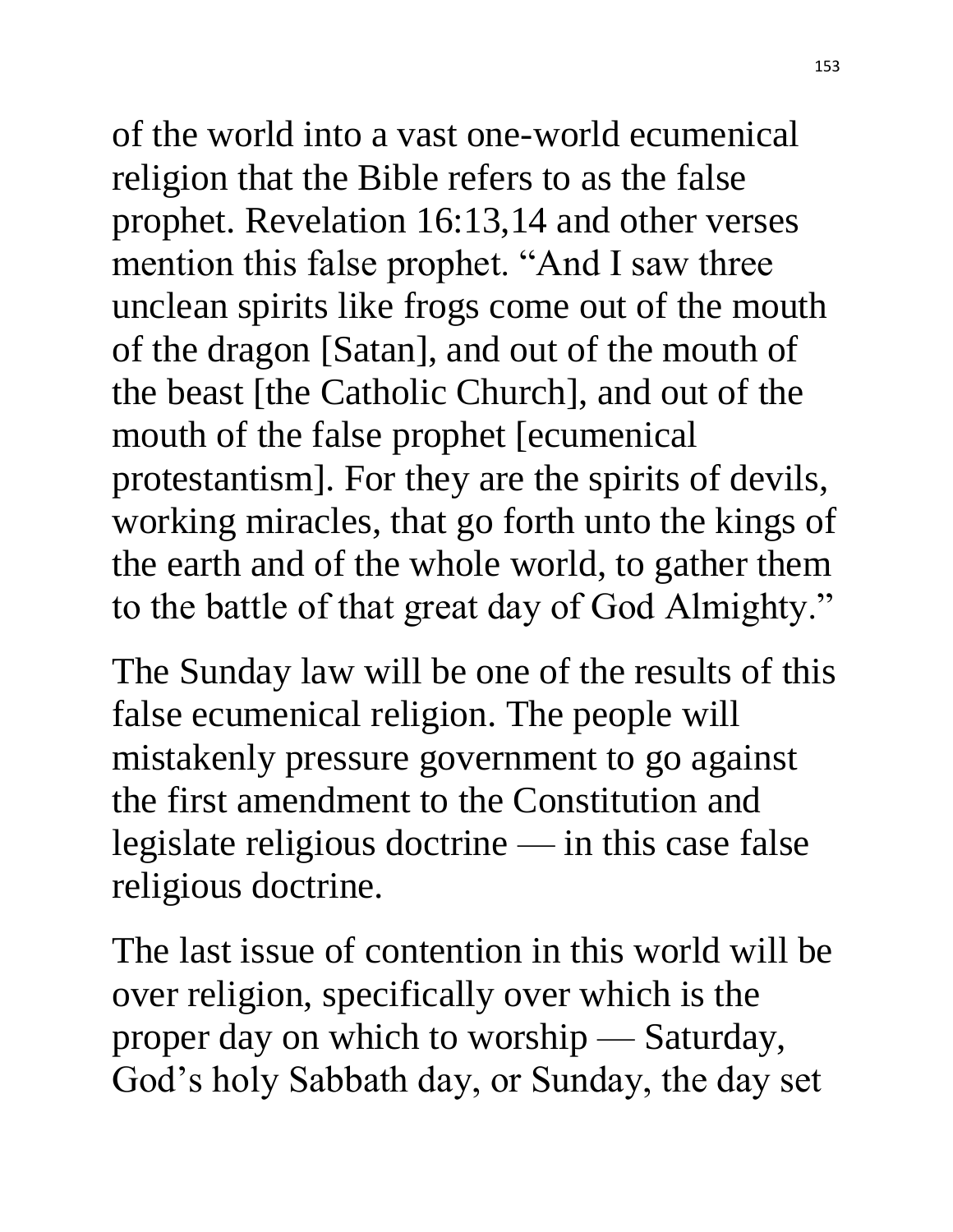up by the papacy — and we will soon witness religious persecution worse than the world has ever seen.

Because of its position of leadership that the United States enjoys in the world, and because of the Jesuit influence, the rest of the world will follow its example and will also pass religious laws requiring Sunday observance. The papacy will be the driving force behind this great Sunday movement. Satan and the papacy know that the scheme to establish a political New World Order through the United Nations to take over the world will not work. Through use of the trouble caused by trying to institute the New World Order, trouble caused by atheism, liberalism, socialism, radicalism, and terrorism, they are conditioning the world for these worldwide religious laws, especially the Sunday laws.

Continuing with the prophecy, Revelation 13:13 shows that the United States will dazzle the world with its great feats. "And he does great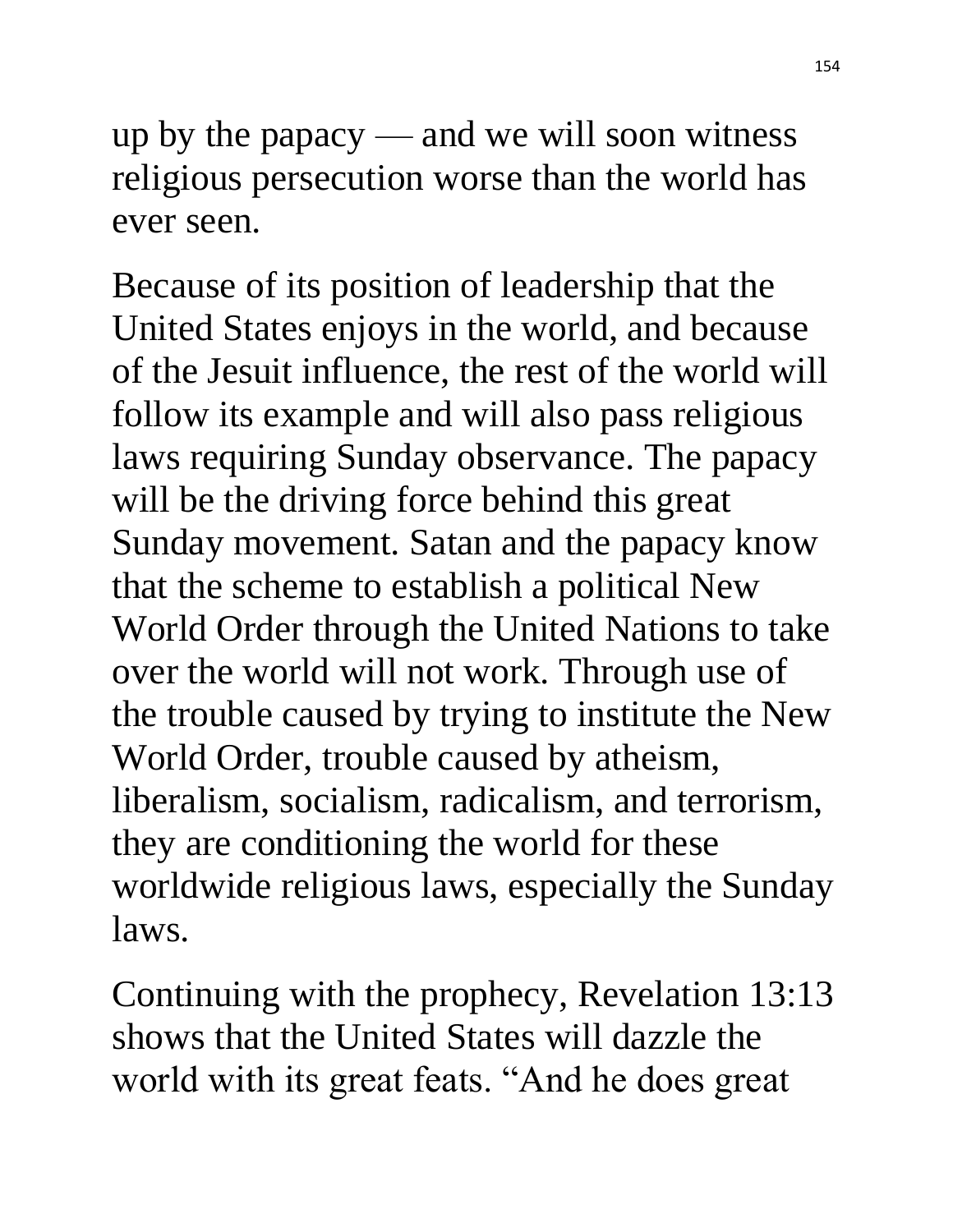wonders, so that he makes fire come down from heaven on the earth in the sight of men." Has the United States ever made fire come down from heaven in the sight of the whole world? During the Second World War this country dropped atomic bombs on two cities in Japan, and fire, indeed, came down from heaven. The reference to "great wonders" refers to the exalted level of technological excellence this country enjoys and the scientific marvels this country has accomplished.

Further describing the United States, Revelation 13:14 says, "And deceives them that dwell on the earth by the means of those miracles that he had power to do in the sight of the beast; saying to them that dwell on the earth, that they should make an image to the beast, that had the wound by a sword, and did live."

An image is a copy, a duplication. The first beast, the papacy, is a union of church and state; the armies and police power of the state carry out the demands and dictates of the church as in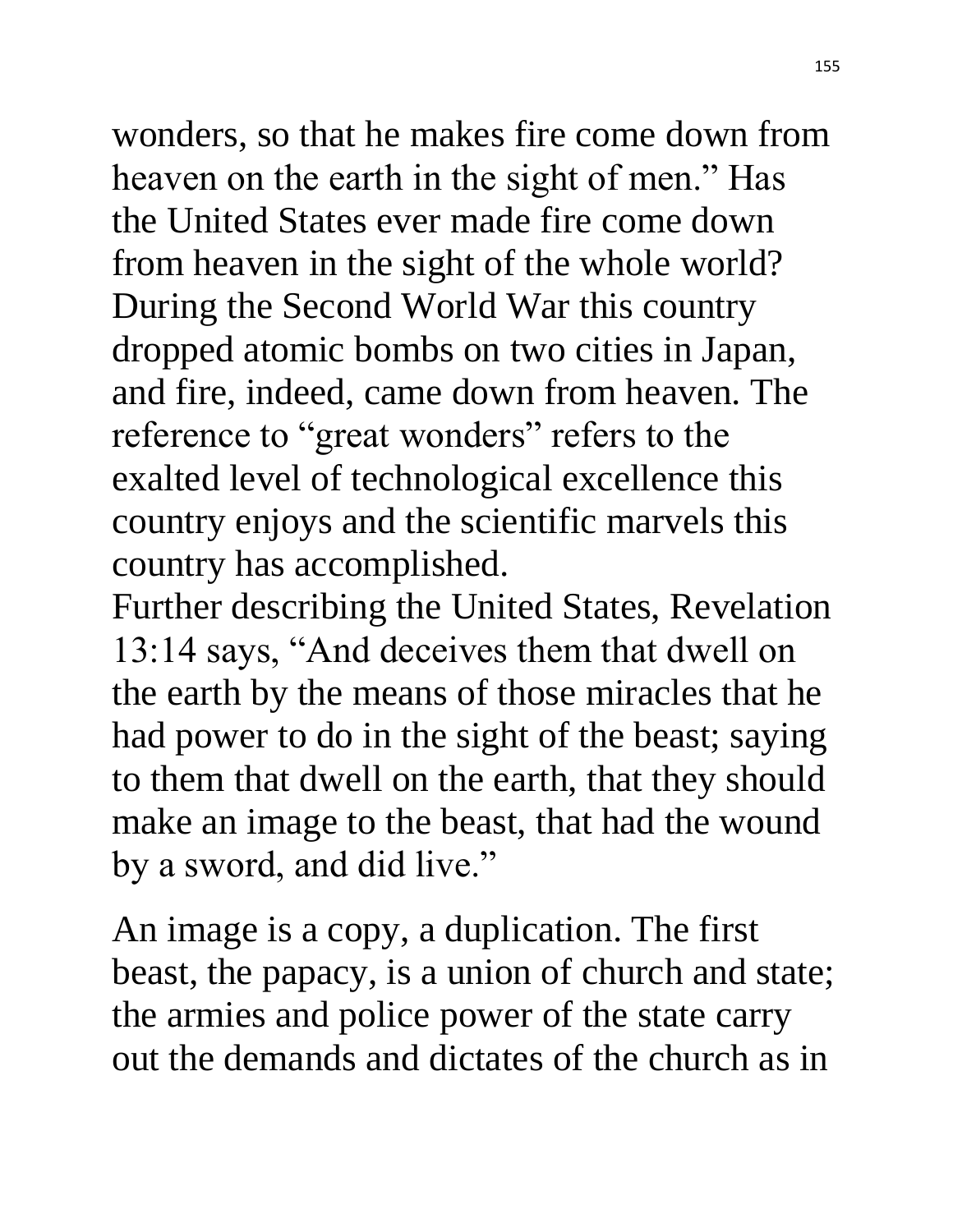the Dark Ages. This union of church and state will be duplicated by the United States. Catholics and other religious denominations in the United States will join together in a great ecumenical alliance and will pass religious laws including the national Sunday law. When this happens, the United States will repudiate its glorious beginning of total civil and religious freedom and will become a union of church and state in a vain attempt to dictate morality to its citizens. The United States will use its police power to enforce obedience to the doctrines and dictates of this great ecumenical alliance, thus becoming the image of the beast. We see this beginning to happen today as the so-called religious right becomes more powerful.

Before the end comes, this country will repudiate every principle of its Constitution. The injunction of the first amendment to the Constitution prohibiting the government from making any religious laws will not prevent this prophecy from being realized, and the fires of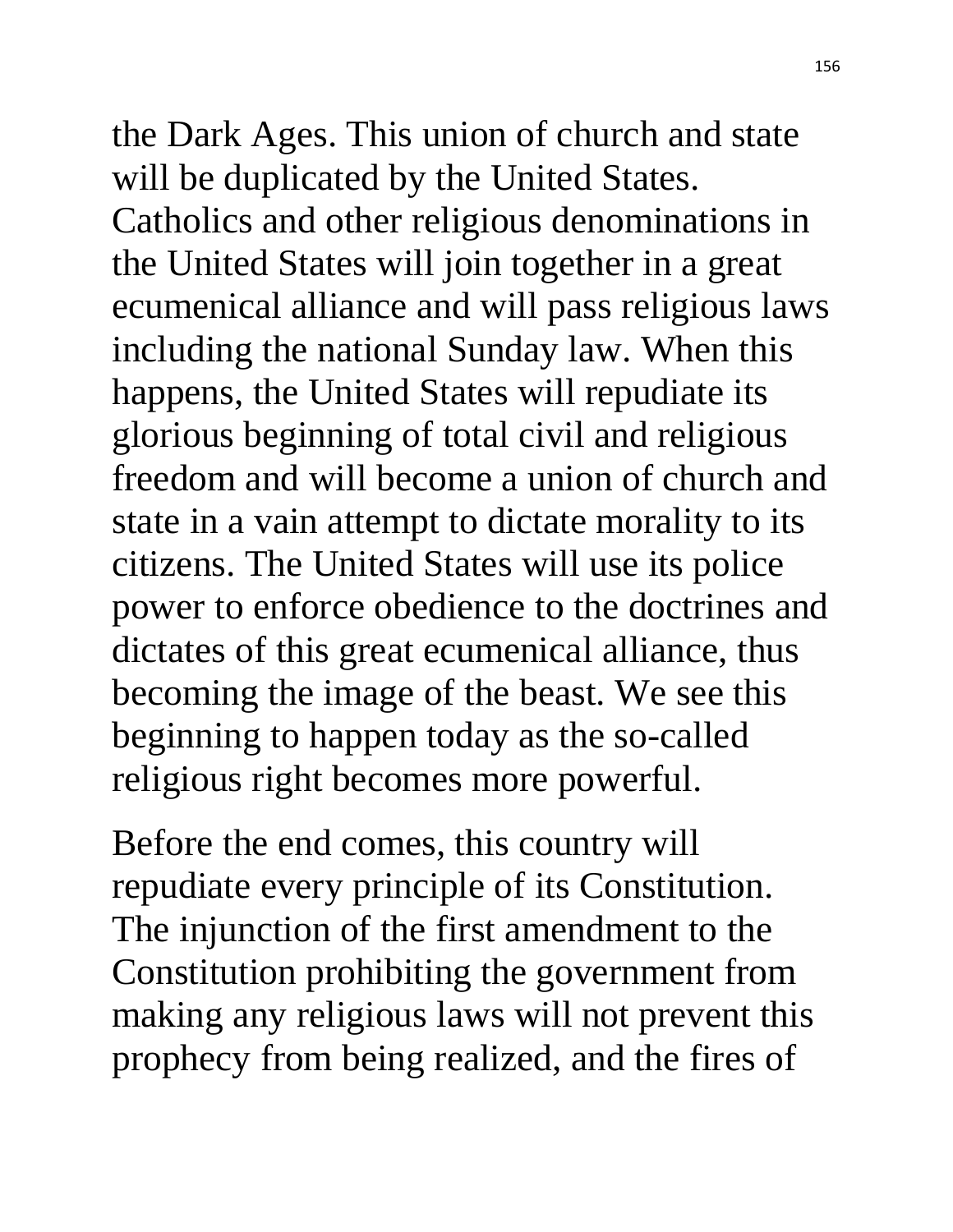religious persecution will again be kindled. Those who insist on keeping God's Sabbath day, Saturday, holy according to the Fourth Commandment will suffer severe persecution, as the following verse shows.

Revelation 13:15: "And he had power to give life unto the image of the beast, that the image of the beast should both speak, and cause that as many as would not worship the image of the beast should be killed." Thus, we see that in America the true Christians who continue to keep Saturday, God's Sabbath day, holy will be in danger of losing their lives. As impossible as this sounds to us today, remember that the unconditional prophecies of the Bible never fail. Many of us will live to witness this persecution, that will eventually become so severe that it will be a matter of life or death, and many people will be killed. ". . . The time will come, that whoever kills you will think that he does God service." (John 16:2)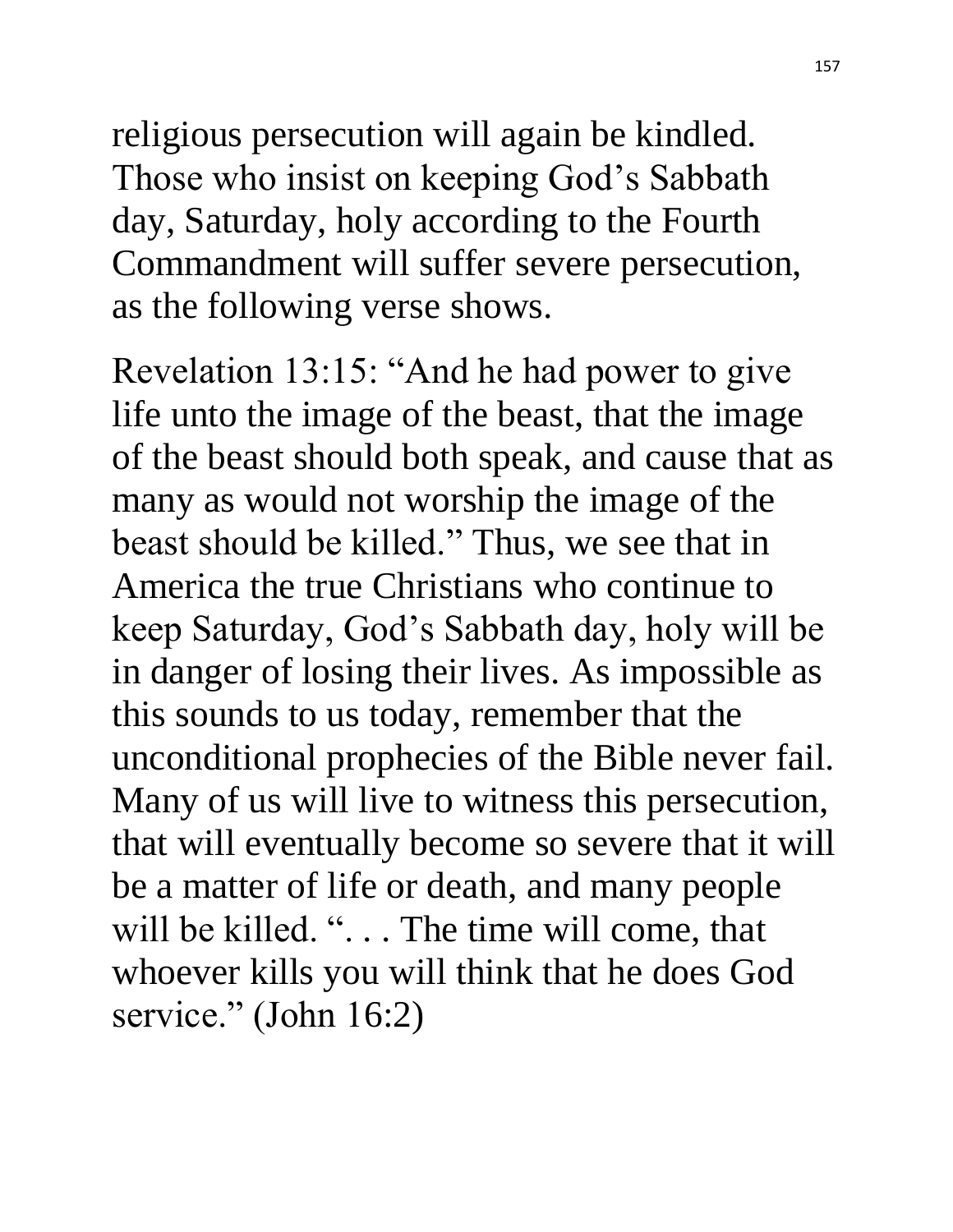We have recently seen the colossal abuse of governmental power against a religious sect in Waco, Texas. Consider how much of our Constitution had been repudiated in that fiasco. Without due process of law and without a trial, many people including women and young children were murdered in this despicable abuse of power by our government, that was shockingly similar to the Gestapo tactics used in Hitler's Germany. Virtually every thing the government and the news media said about this sect and the military operation in Waco was a lie, told to try to justify the government's actions. Before the government was finished with this operation, they tried to bulldoze all the evidence into oblivion.

Satan is planning to cause unbelievable trouble on the earth. This trouble will take many forms, from calamities of nature to political and civil unrest. The increase in the frequency and severity of earthquakes, hurricanes and tornadoes testifies that this trouble is already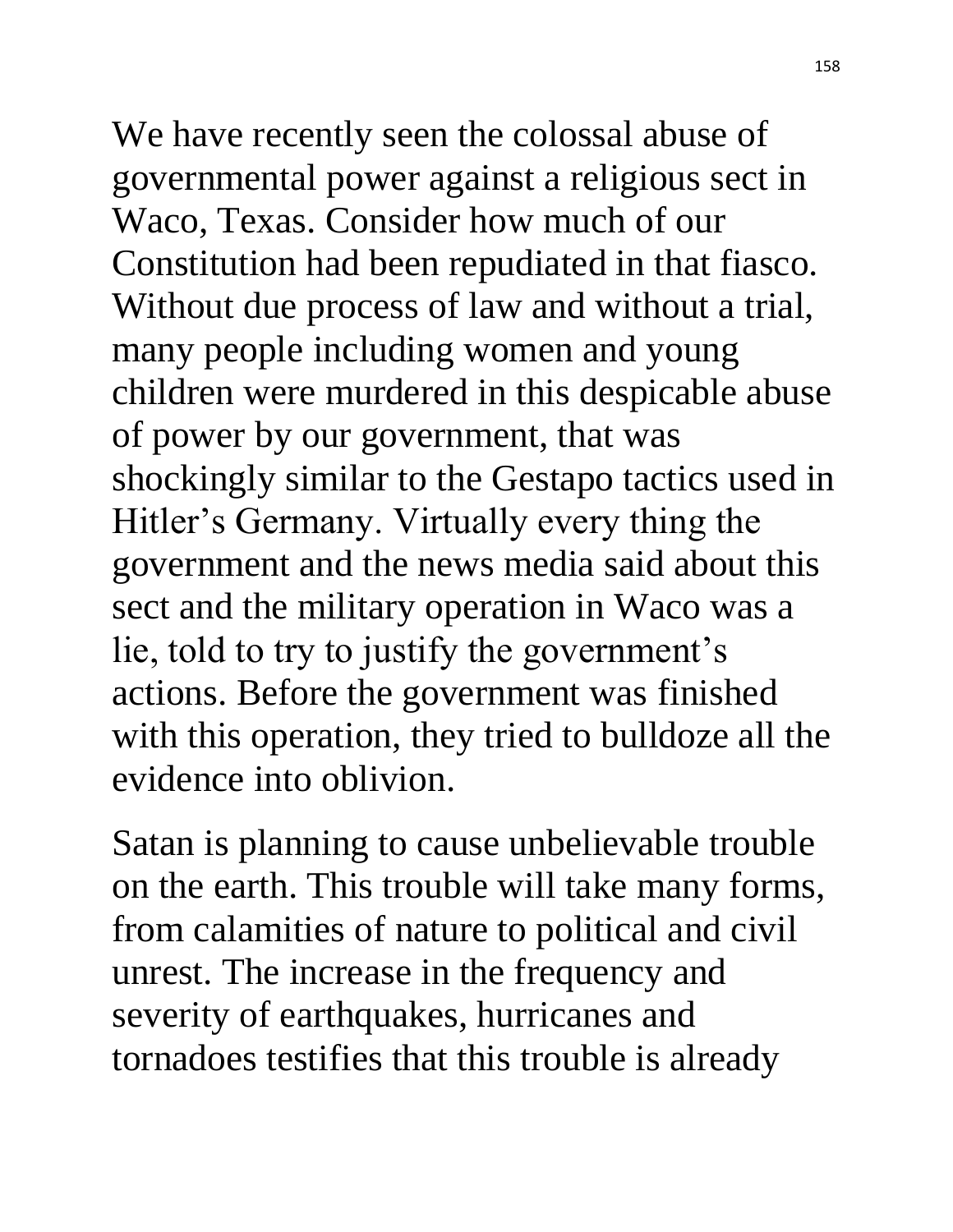starting. Eventually the people who keep God's Sabbath day holy will be blamed for this trouble. The claim will be made that God is angry because this small group of people refuses to obey the Sunday law. People will claim that the trouble is the result, and if the world were rid of the Sabbath-keepers the trouble would cease. Thus the Sabbath-keepers, God's true people, are to be killed.

Satan has been trying for nearly 6,000 years to get mankind to break God's laws. He has tried enticement with sinful pleasures. He has tried deception to convince mankind that the wrong way is the correct way. He has infiltrated his ministers (Jesuits) into the churches. He has used force. He used communism in an attempt to remove all traces of the Word of God from the earth. But no matter what he has done, there have always been a few people who have been true to God. In these last days of earth's history the devil is getting desperate, for he knows that he is going to die, and he can see that his end is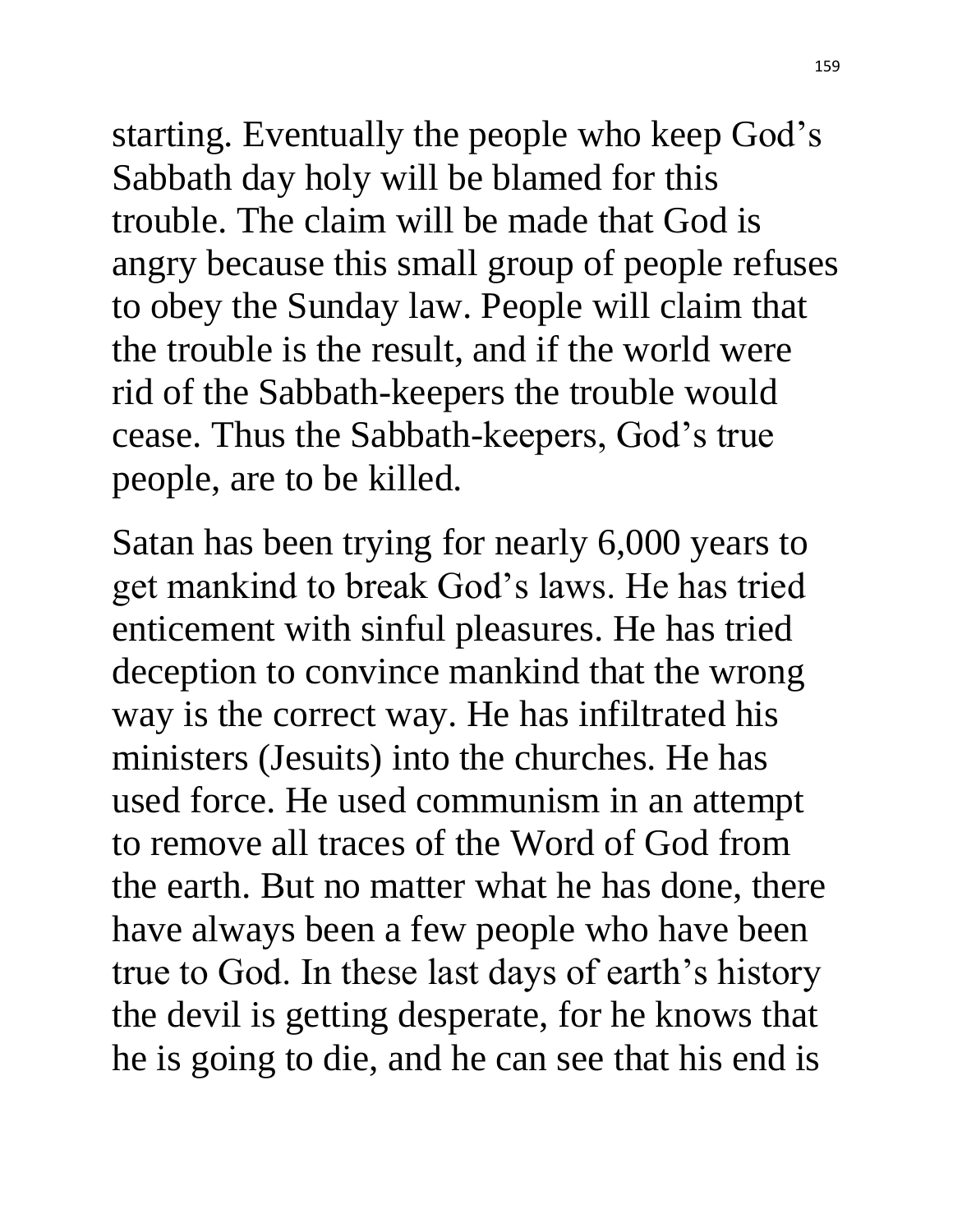very near. "Woe to the inhabiters of the earth and of the sea! for the devil is come down unto you, having great wrath, because he knows that he has but a short time." (Revelation 12:12). Once more, in desperation, Satan is going to employ force, this time to a degree never before attempted, in an effort to exterminate every one of Christ's true Sabbath-keeping Christians.

Tactics that the United States will use in this religious persecution to suppress liberty of conscience are described in Revelation 13:16,17: "And he causes all, both small and great, rich and poor, free and bond, to receive a mark in their right hand, or in their foreheads: And that no man might buy or sell, save he that had the mark, or the name of the beast, or the number of his name." The mark of the beast; what is it?

Great economic pressure will be brought to bear on the people who remain true to God and who continue to observe Saturday, His holy Sabbath day. These people will be totally isolated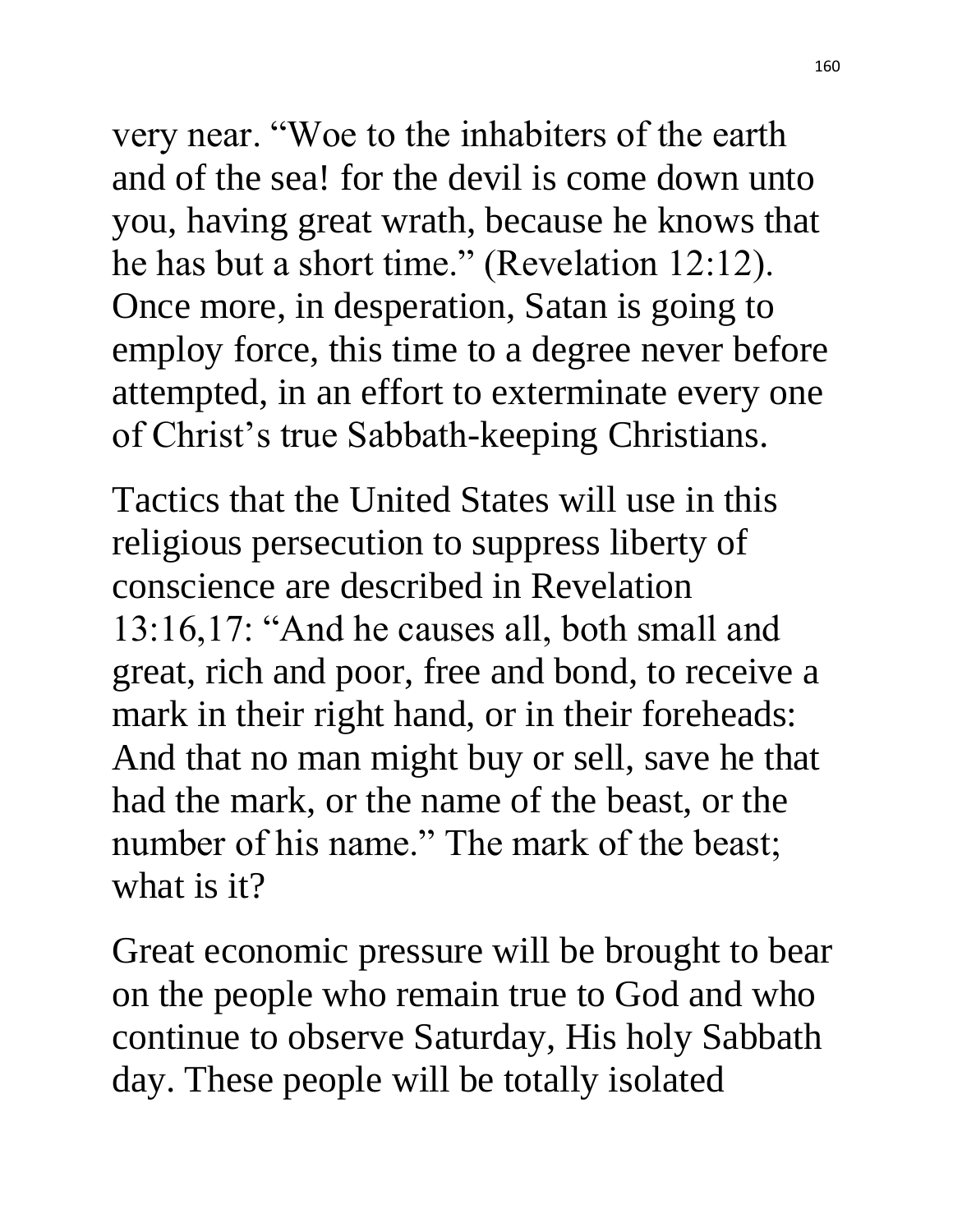economically from society. They will not be able to hold a job; they will not be able to buy groceries; they will not be able to sell anything in order to obtain food or anything else they need unless they reject God and start keeping Sunday. They will be under extreme pressure to yield their faith to the papacy and to the devil, for the entire world will be arrayed against them. Imagine what life will be like for these people who refuse to receive the mark of the beast. This will be a time of severe trouble, and many who are not sincere will succumb to this extreme economic pressure. Then, since some will remain true to God and continue to obey His Fourth Commandment and keep Saturday, His Sabbath day, holy, the ultimate punishment will be decreed: these people shall be put to death.

On the other hand, God's warning against receiving the mark of the beast is the most severe warning given in the entire Bible. It is found in Revelation 14:9-11. "And the third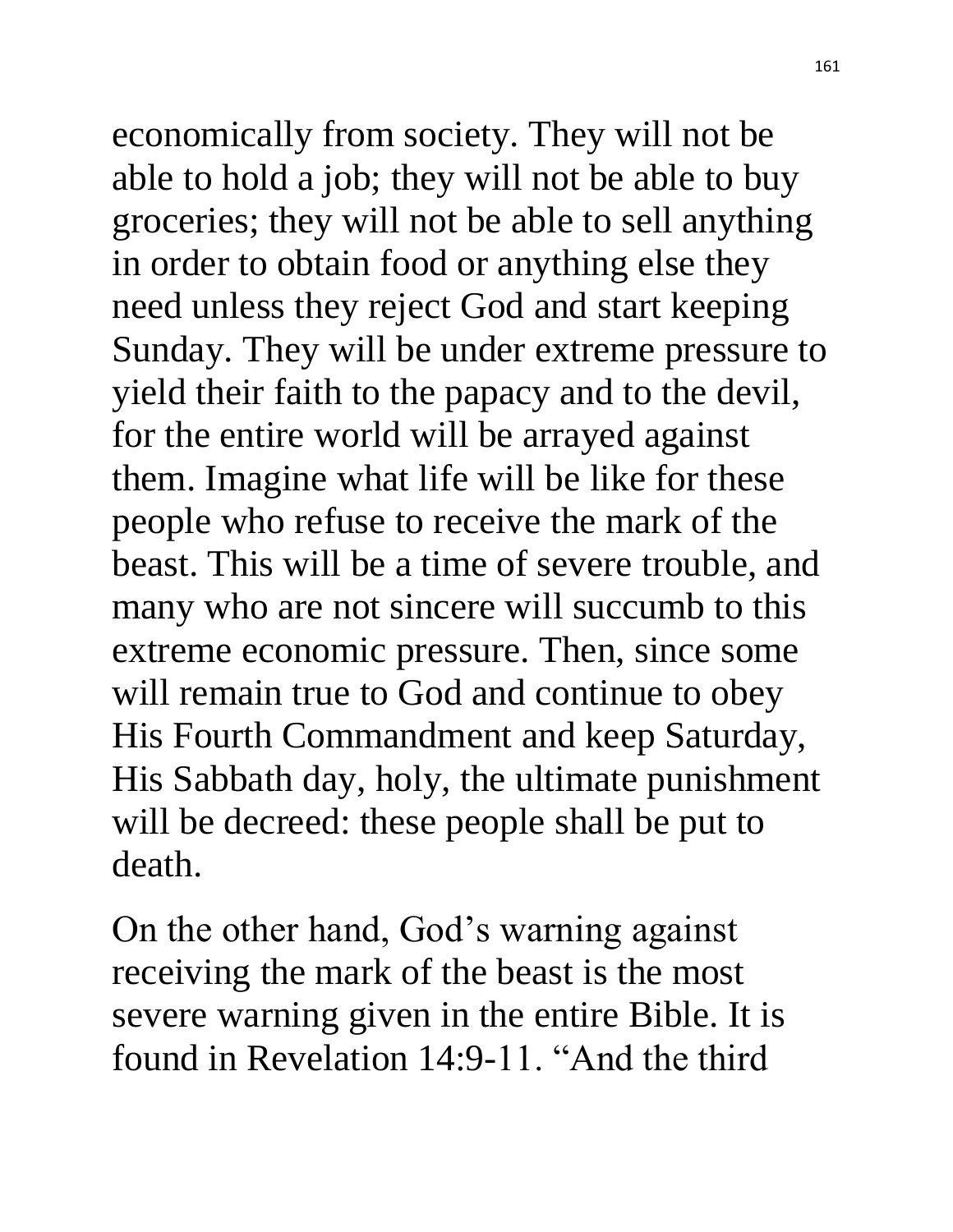angel followed them, saying with a loud voice, If any man worship the beast and his image, and receive his mark in his forehead, or in his hand, The same shall drink of the wine of the wrath of God, that is poured out without mixture into the cup of his indignation; and he shall be tormented with fire and brimstone in the presence of the holy angels, and in the presence of the Lamb: And the smoke of their torment ascends up for ever and ever: and they have no rest day nor night, who worship the beast and his image, and whoever receives the mark of his name."

Those who receive the mark of the beast will continue to lead normal lives for a short time before the time of trouble begins. They will be able to go to work and buy the necessities and comforts of life, but they will not be able to face the Lord Jesus when He returns to this earth.

What is the mark of the beast? Let us ask the beast what his mark is.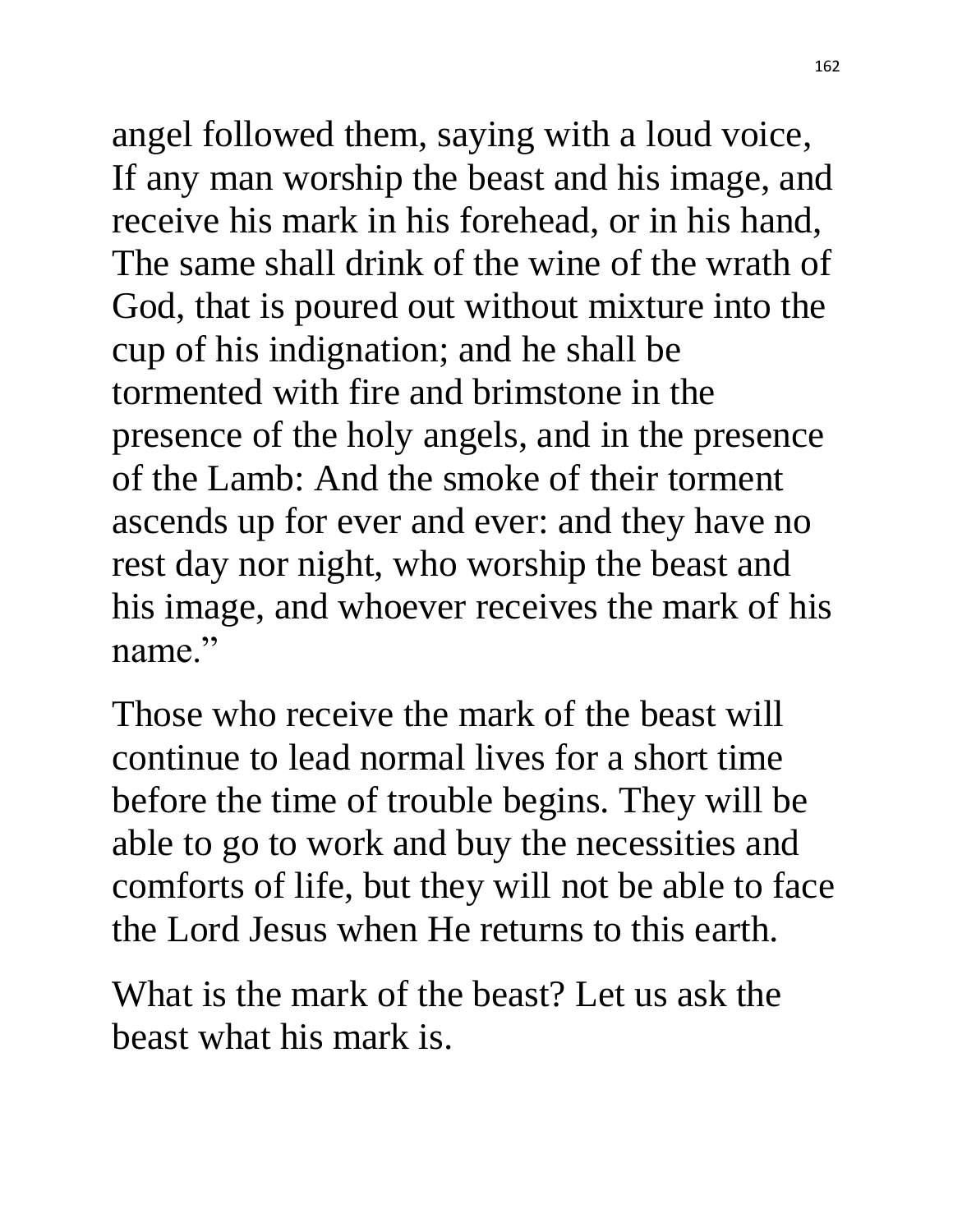Of course the Catholic Church claims that the change [from Saturday to Sunday] was her act. And the act is a MARK of her ecclesiastical power and authority in religious matters. — C. F. Thomas, Chancellor of Cardinal Gibbons.

Sunday is our MARK of authority . . . The church is above the Bible, and this transference of Sabbath observance is proof of that fact. — *Catholic Record*, September 1, 1923 (Ontario).

Sunday observance is the mark of the beast. Thus if you insist on keeping God's Sabbath day holy, you will be able neither to buy nor to sell. You will be completely cut off from any means of support for yourself and your family. This religious persecution will be very bloody. Many of God's true people will lose their lives in this bloody turmoil, but this time the Lord will not tolerate a wholesale slaughter of His people. He will come and put an end to Sunday-keeping and religious persecution forever. And when He comes, those who have disregarded His law will finally learn that God means exactly what He says.

If you have questions about what you have been reading, there is a very good chance that our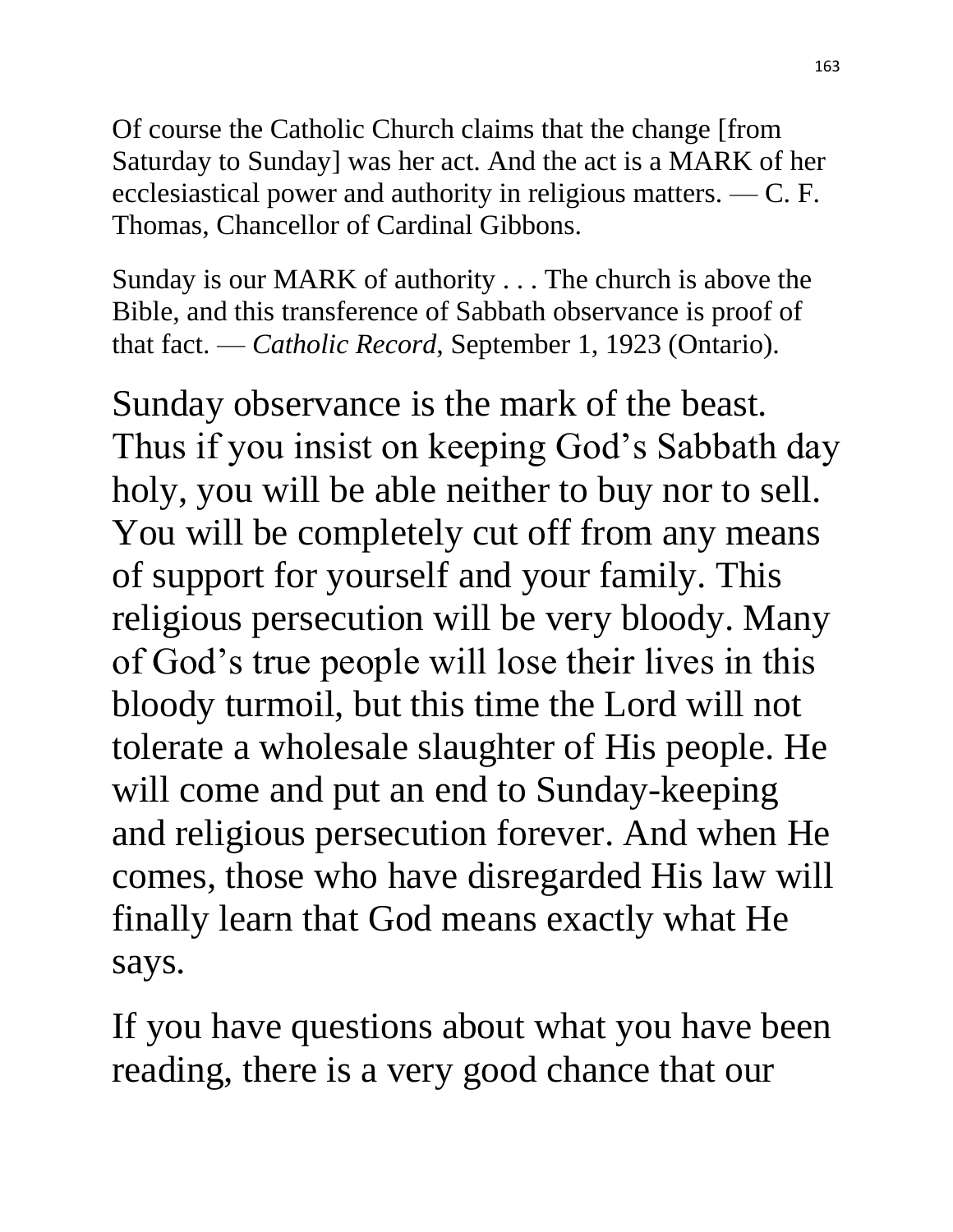book, Earth's Final Hours, will answer your questions. This book gives a more complete treatment of these and other subjects.

In Earth's Final Hours many other fascinating Bible prophecies and subjects are also explained including detailed proof that Sunday observance is the Mark of the Beast, what it means to have the Mark in your hand, what it means to have the Mark in your forehead, the complete details of Armageddon, what life throughout eternity will be like, the Bible's time chart, and why Christ has not yet returned. Other subjects include the devil, where he came from and how he is going to die.

This book discloses from the Bible the fact that Christ is waiting for one particular event to take place before He will return. As soon as this event happens, Christ will set in motion the events of the final year of earth's history. And after this last year is over, He will immediately return as described in the Bible and in our book.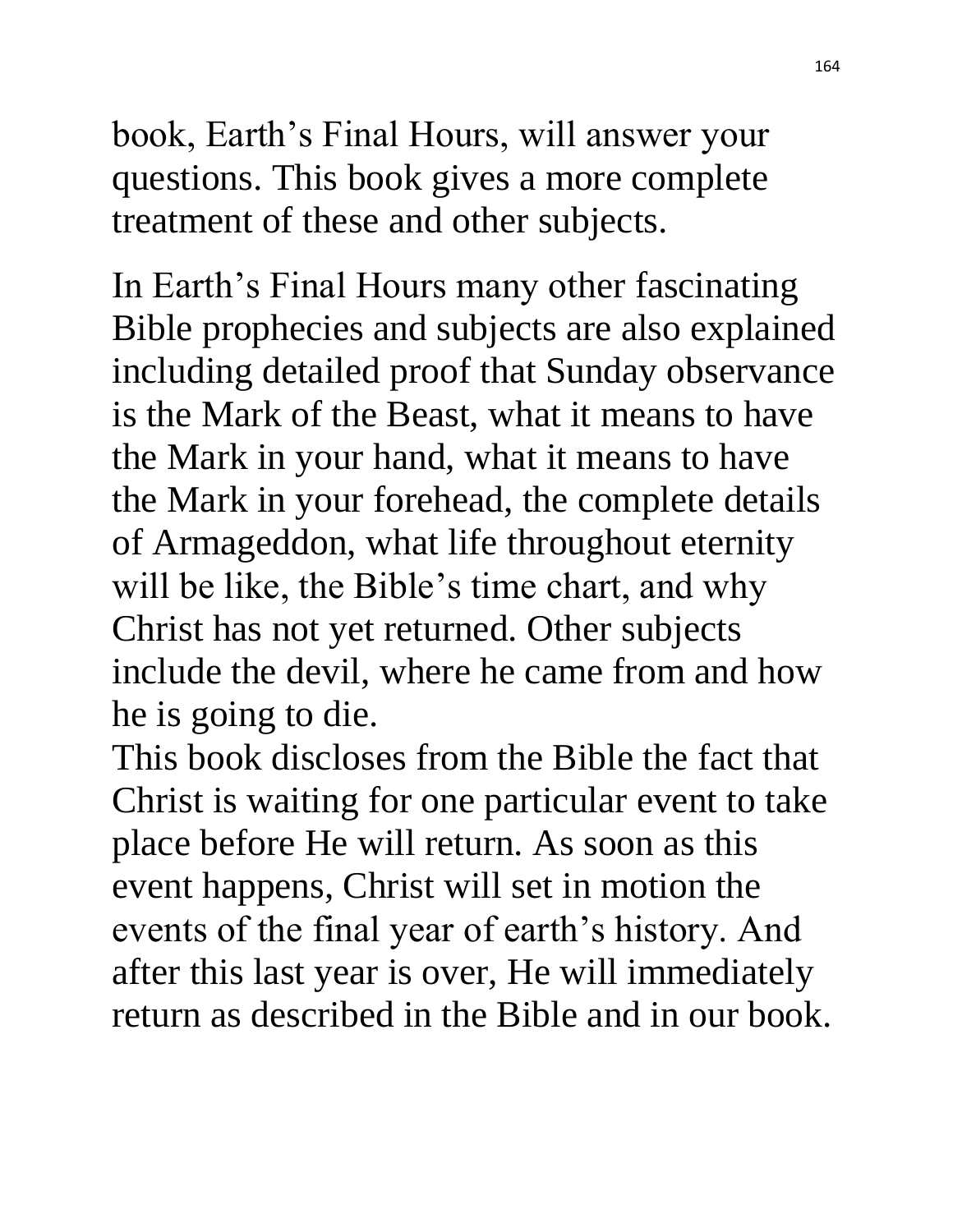Earth's Final Hours gives a complete and detailed, step by step account of the awesome final events of earth's history and the return of Christ as described in Bible prophecy. Most importantly, Earth's Final Hours will tell you exactly how Christ will return to the earth so that you will not fall for the devil's counterfeit when he masquerades as Christ.

Order your copy of Earth's Final Hours today for only \$6.00 from:

```
PACIFIC INSTITUTE
P. O. Box 33111
San Diego, CA 92163
USA
```
If you would like to have free tapes and books on the Bible and especially on the book of Revelation, please write to:

```
TRUTH TRIUMPHANT MINISTRIES
P. O. Box 1417
Eustis, FL 32727
USA
```